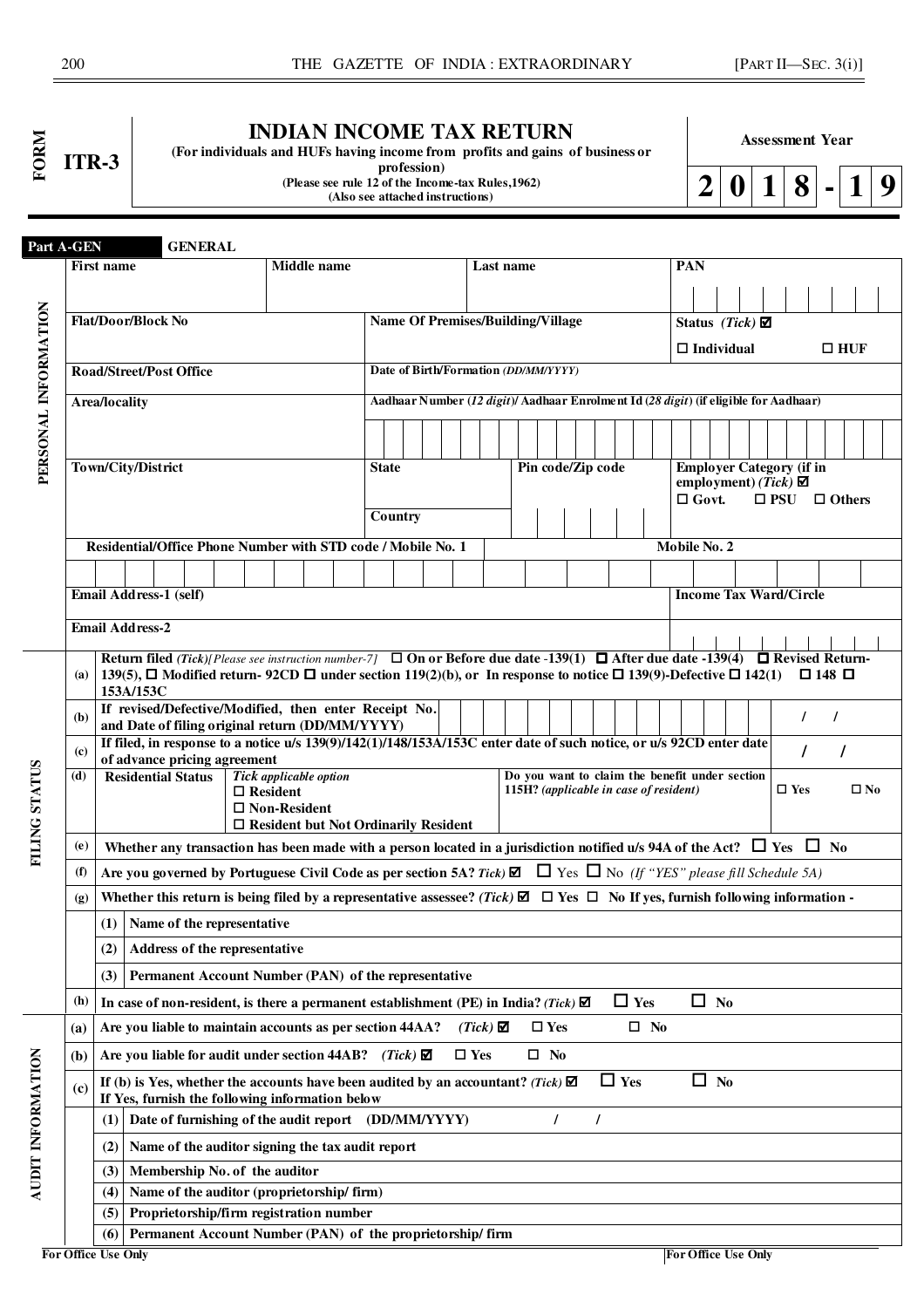*Receipt No. Date* 

*Seal and Signature of receiving official* 

|  |  | Date of report of the audit |  |                                                                                                                                      |  |  |  |  |  |  |  |  |
|--|--|-----------------------------|--|--------------------------------------------------------------------------------------------------------------------------------------|--|--|--|--|--|--|--|--|
|  |  |                             |  | (d) If liable to furnish other audit report, mention the date of furnishing the audit report? (DD/MM/YY) (Please see Instruction 6)) |  |  |  |  |  |  |  |  |
|  |  |                             |  |                                                                                                                                      |  |  |  |  |  |  |  |  |

#### **NATURE OF BUSINESS NATURE OF BUSINESS OR PROFESSION, IF MORE THAN ONE BUSINESS OR PROFESSION INDICATE THE THREE MAIN ACTIVITIES/ PRODUCTS**

| <b>S.No.</b> | Code<br>[Please see instruction $No.7(i)$ ] | Trade name of the<br>proprietorship, if any | <b>Description</b> |
|--------------|---------------------------------------------|---------------------------------------------|--------------------|
| (i)          |                                             |                                             |                    |
|              |                                             |                                             |                    |
| (ii)         |                                             |                                             |                    |
|              |                                             |                                             |                    |
| (iii)        |                                             |                                             |                    |
|              |                                             |                                             |                    |

**Part A-BS BALANCE SHEET AS ON 31<sup>ST</sup> DAY OF MARCH, 2018 OF THE PROPRIETORY BUSINESS OR** 

**PROFESSION** *(fill items below in a case where regular books of accounts are maintained, otherwise fill item 6)* 

| $\mathbf a$<br>a Proprietor's capital<br><b>b</b> Reserves and Surplus<br><b>Revaluation Reserve</b><br>$\mathbf{i}$<br>bi<br><b>Capital Reserve</b><br>ii<br>bii<br><b>Statutory Reserve</b><br>iii<br>biii<br><b>Any other Reserve</b><br>iv<br>biv<br>bv<br>Total $(bi + bii + biii + biv)$<br>$\mathbf{v}$<br>1c<br>c Total proprietor's fund $(a + bv)$<br>SOURCES OF FUNDS<br>2 Loan funds<br>a Secured loans<br><b>Foreign Currency Loans</b><br>$\mathbf{i}$<br>ai<br><b>Rupee Loans</b><br>ii.<br><b>A</b> From Banks<br>iiA<br>iiB<br><b>B</b> From others<br>$C$ Total (iiA + iiB)<br>iiC<br>aiii<br>Total $(ai + iiC)$<br>iii<br><b>b</b> Unsecured loans (including deposits)<br><b>From Banks</b><br>$\mathbf{i}$<br>bi<br><b>From others</b><br>ii<br>bii<br>biii<br>iii<br>Total $(bi + bi)$<br>2c<br>$c$ Total Loan Funds (aiii + biii)<br>3<br>3 Deferred tax liability<br>$\overline{\mathbf{4}}$<br>4 Sources of funds $(1c + 2c +3)$<br>1 Fixed assets<br>a Gross: Block<br>1a<br><b>b</b> Depreciation<br>1 <sub>b</sub><br>c Net Block $(a - b)$<br>1c<br>d Capital work-in-progress<br>1 <sub>d</sub><br>1e<br>e Total $(1c + 1d)$ |  | 1 Proprietor's fund |  |  |  |
|------------------------------------------------------------------------------------------------------------------------------------------------------------------------------------------------------------------------------------------------------------------------------------------------------------------------------------------------------------------------------------------------------------------------------------------------------------------------------------------------------------------------------------------------------------------------------------------------------------------------------------------------------------------------------------------------------------------------------------------------------------------------------------------------------------------------------------------------------------------------------------------------------------------------------------------------------------------------------------------------------------------------------------------------------------------------------------------------------------------------------------------------------------|--|---------------------|--|--|--|
|                                                                                                                                                                                                                                                                                                                                                                                                                                                                                                                                                                                                                                                                                                                                                                                                                                                                                                                                                                                                                                                                                                                                                            |  |                     |  |  |  |
|                                                                                                                                                                                                                                                                                                                                                                                                                                                                                                                                                                                                                                                                                                                                                                                                                                                                                                                                                                                                                                                                                                                                                            |  |                     |  |  |  |
|                                                                                                                                                                                                                                                                                                                                                                                                                                                                                                                                                                                                                                                                                                                                                                                                                                                                                                                                                                                                                                                                                                                                                            |  |                     |  |  |  |
|                                                                                                                                                                                                                                                                                                                                                                                                                                                                                                                                                                                                                                                                                                                                                                                                                                                                                                                                                                                                                                                                                                                                                            |  |                     |  |  |  |
|                                                                                                                                                                                                                                                                                                                                                                                                                                                                                                                                                                                                                                                                                                                                                                                                                                                                                                                                                                                                                                                                                                                                                            |  |                     |  |  |  |
|                                                                                                                                                                                                                                                                                                                                                                                                                                                                                                                                                                                                                                                                                                                                                                                                                                                                                                                                                                                                                                                                                                                                                            |  |                     |  |  |  |
|                                                                                                                                                                                                                                                                                                                                                                                                                                                                                                                                                                                                                                                                                                                                                                                                                                                                                                                                                                                                                                                                                                                                                            |  |                     |  |  |  |
|                                                                                                                                                                                                                                                                                                                                                                                                                                                                                                                                                                                                                                                                                                                                                                                                                                                                                                                                                                                                                                                                                                                                                            |  |                     |  |  |  |
|                                                                                                                                                                                                                                                                                                                                                                                                                                                                                                                                                                                                                                                                                                                                                                                                                                                                                                                                                                                                                                                                                                                                                            |  |                     |  |  |  |
|                                                                                                                                                                                                                                                                                                                                                                                                                                                                                                                                                                                                                                                                                                                                                                                                                                                                                                                                                                                                                                                                                                                                                            |  |                     |  |  |  |
|                                                                                                                                                                                                                                                                                                                                                                                                                                                                                                                                                                                                                                                                                                                                                                                                                                                                                                                                                                                                                                                                                                                                                            |  |                     |  |  |  |
|                                                                                                                                                                                                                                                                                                                                                                                                                                                                                                                                                                                                                                                                                                                                                                                                                                                                                                                                                                                                                                                                                                                                                            |  |                     |  |  |  |
|                                                                                                                                                                                                                                                                                                                                                                                                                                                                                                                                                                                                                                                                                                                                                                                                                                                                                                                                                                                                                                                                                                                                                            |  |                     |  |  |  |
|                                                                                                                                                                                                                                                                                                                                                                                                                                                                                                                                                                                                                                                                                                                                                                                                                                                                                                                                                                                                                                                                                                                                                            |  |                     |  |  |  |
| <b>APPLICATION OF</b><br>FUNDS                                                                                                                                                                                                                                                                                                                                                                                                                                                                                                                                                                                                                                                                                                                                                                                                                                                                                                                                                                                                                                                                                                                             |  |                     |  |  |  |
|                                                                                                                                                                                                                                                                                                                                                                                                                                                                                                                                                                                                                                                                                                                                                                                                                                                                                                                                                                                                                                                                                                                                                            |  |                     |  |  |  |
|                                                                                                                                                                                                                                                                                                                                                                                                                                                                                                                                                                                                                                                                                                                                                                                                                                                                                                                                                                                                                                                                                                                                                            |  |                     |  |  |  |
|                                                                                                                                                                                                                                                                                                                                                                                                                                                                                                                                                                                                                                                                                                                                                                                                                                                                                                                                                                                                                                                                                                                                                            |  |                     |  |  |  |
|                                                                                                                                                                                                                                                                                                                                                                                                                                                                                                                                                                                                                                                                                                                                                                                                                                                                                                                                                                                                                                                                                                                                                            |  |                     |  |  |  |
|                                                                                                                                                                                                                                                                                                                                                                                                                                                                                                                                                                                                                                                                                                                                                                                                                                                                                                                                                                                                                                                                                                                                                            |  |                     |  |  |  |
|                                                                                                                                                                                                                                                                                                                                                                                                                                                                                                                                                                                                                                                                                                                                                                                                                                                                                                                                                                                                                                                                                                                                                            |  |                     |  |  |  |
|                                                                                                                                                                                                                                                                                                                                                                                                                                                                                                                                                                                                                                                                                                                                                                                                                                                                                                                                                                                                                                                                                                                                                            |  |                     |  |  |  |
|                                                                                                                                                                                                                                                                                                                                                                                                                                                                                                                                                                                                                                                                                                                                                                                                                                                                                                                                                                                                                                                                                                                                                            |  |                     |  |  |  |
|                                                                                                                                                                                                                                                                                                                                                                                                                                                                                                                                                                                                                                                                                                                                                                                                                                                                                                                                                                                                                                                                                                                                                            |  |                     |  |  |  |
|                                                                                                                                                                                                                                                                                                                                                                                                                                                                                                                                                                                                                                                                                                                                                                                                                                                                                                                                                                                                                                                                                                                                                            |  |                     |  |  |  |
|                                                                                                                                                                                                                                                                                                                                                                                                                                                                                                                                                                                                                                                                                                                                                                                                                                                                                                                                                                                                                                                                                                                                                            |  |                     |  |  |  |
|                                                                                                                                                                                                                                                                                                                                                                                                                                                                                                                                                                                                                                                                                                                                                                                                                                                                                                                                                                                                                                                                                                                                                            |  |                     |  |  |  |
|                                                                                                                                                                                                                                                                                                                                                                                                                                                                                                                                                                                                                                                                                                                                                                                                                                                                                                                                                                                                                                                                                                                                                            |  |                     |  |  |  |
|                                                                                                                                                                                                                                                                                                                                                                                                                                                                                                                                                                                                                                                                                                                                                                                                                                                                                                                                                                                                                                                                                                                                                            |  |                     |  |  |  |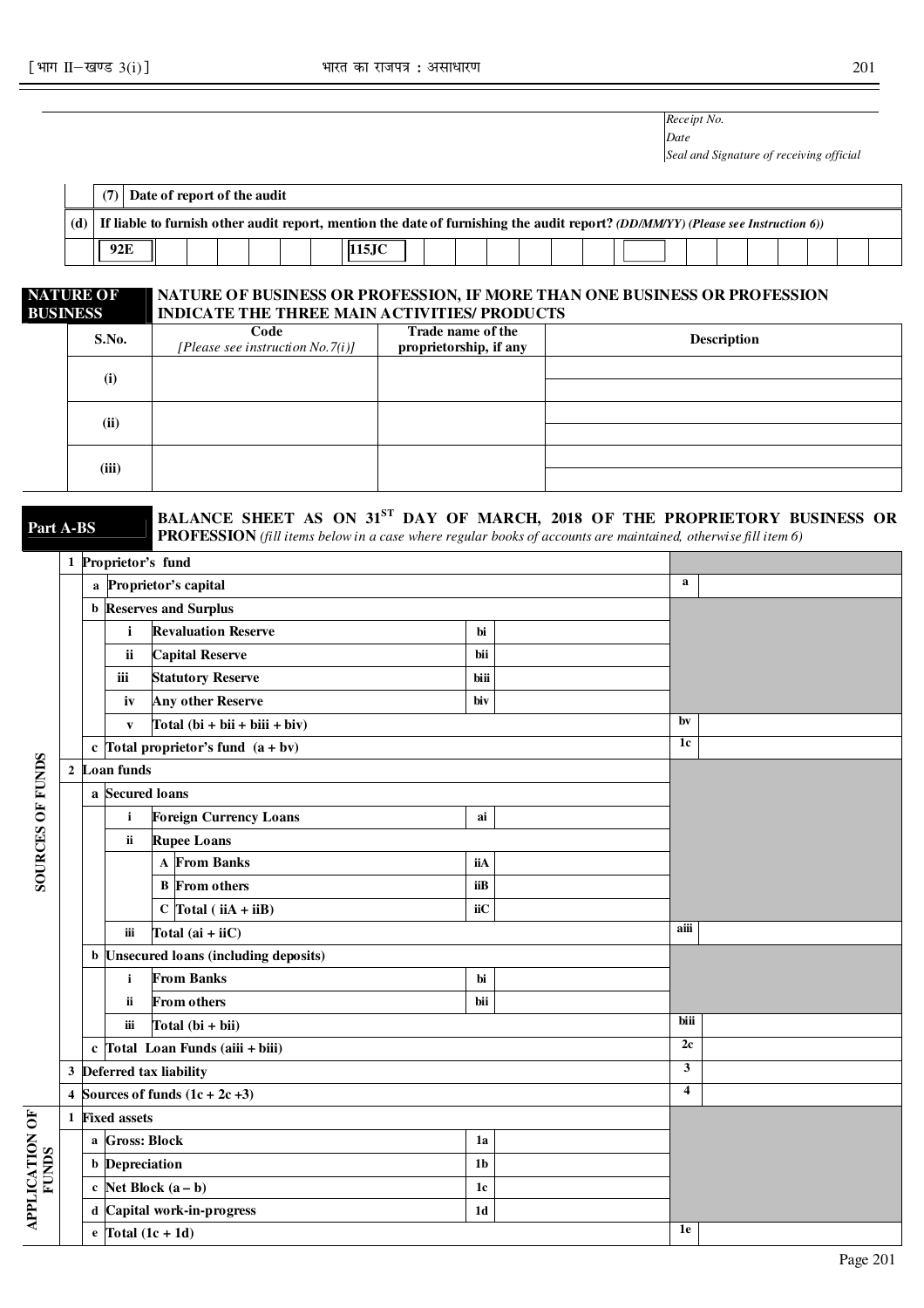|   |              | 2 Investments         |                                                                                                  |      |      |       |  |
|---|--------------|-----------------------|--------------------------------------------------------------------------------------------------|------|------|-------|--|
|   |              |                       | a Long-term investments                                                                          |      |      |       |  |
|   |              | $\mathbf{i}$          | <b>Government and other Securities - Quoted</b>                                                  | ai   |      |       |  |
|   |              | ii                    | <b>Government and other Securities - Unquoted</b>                                                | aii  |      |       |  |
|   |              | iii                   | Total $(ai + ai)$                                                                                |      |      | aiii  |  |
|   |              |                       | <b>b</b> Short-term investments                                                                  |      |      |       |  |
|   |              | i                     | Equity Shares, including share application money                                                 | bi   |      |       |  |
|   |              | ii                    | <b>Preference Shares</b>                                                                         | bii  |      |       |  |
|   |              | iii                   | <b>Debentures</b>                                                                                | biii |      |       |  |
|   |              | iv                    | Total $(bi + bi + biii)$                                                                         |      |      | biv   |  |
|   |              |                       | c $Total$ investments $(aiii + biv)$                                                             |      |      | 2c    |  |
|   |              |                       | 3 Current assets, loans and advances                                                             |      |      |       |  |
|   | $\mathbf{a}$ | <b>Current</b> assets |                                                                                                  |      |      |       |  |
|   |              | $\mathbf{i}$          | <b>Inventories</b>                                                                               |      |      |       |  |
|   |              |                       | A Stores/consumables including packing material                                                  | iA   |      |       |  |
|   |              |                       | <b>B</b> Raw materials                                                                           | iB   |      |       |  |
|   |              |                       | C Stock-in-process                                                                               | iC   |      |       |  |
|   |              |                       | D Finished Goods/Traded Goods                                                                    | iD   |      |       |  |
|   |              |                       | E Total $(iA + iB + iC + iD)$                                                                    |      |      | iE    |  |
|   |              | ï                     | <b>Sundry Debtors</b>                                                                            |      |      | aii   |  |
|   |              | iii                   | <b>Cash and Bank Balances</b>                                                                    |      |      |       |  |
|   |              |                       | A Cash-in-hand                                                                                   |      | iiiA |       |  |
|   |              |                       | <b>B</b> Balance with banks                                                                      |      | iiiB |       |  |
|   |              |                       | $C$ Total (iiiA + iiiB)                                                                          |      |      | iііС  |  |
|   |              |                       |                                                                                                  |      |      | aiv   |  |
|   |              | iv                    | <b>Other Current Assets</b>                                                                      |      |      | $a$ v |  |
|   |              | $\mathbf{v}$          | Total current assets $(iE + ai + iiC + aiv)$<br><b>b</b> Loans and advances                      |      |      |       |  |
|   |              |                       | Advances recoverable in cash or in kind or for value                                             |      |      |       |  |
|   |              | i                     | to be received                                                                                   | bi   |      |       |  |
|   |              | ii                    | Deposits, loans and advances to corporates and<br>others                                         | bii  |      |       |  |
|   |              | iii                   | <b>Balance with Revenue Authorities</b>                                                          | biii |      |       |  |
|   |              | iv                    | Total $(bi + bi + biii)$                                                                         |      |      | biv   |  |
|   |              |                       | c Total of current assets, loans and advances $(av + biv)$                                       |      |      | 3c    |  |
|   |              |                       | d Current liabilities and provisions                                                             |      |      |       |  |
|   |              | $\mathbf{i}$          | <b>Current liabilities</b>                                                                       |      |      |       |  |
|   |              |                       | <b>A Sundry Creditors</b>                                                                        | iA   |      |       |  |
|   |              |                       | <b>B Liability for Leased Assets</b>                                                             | iB   |      |       |  |
|   |              |                       | C Interest Accrued on above                                                                      | iC   |      |       |  |
|   |              |                       | D Interest accrued but not due on loans                                                          | iD   |      |       |  |
|   |              |                       | E $\text{Total} (\text{i} \text{A} + \text{i} \text{B} + \text{i} \text{C} + \text{i} \text{D})$ |      |      | iE    |  |
|   |              | ii                    | <b>Provisions</b>                                                                                |      |      |       |  |
|   |              |                       | A Provision for Income Tax                                                                       | iiA  |      |       |  |
|   |              |                       | <b>Provision for Leave</b><br>$\bf{B}$                                                           | iiB  |      |       |  |
|   |              |                       | encashment/Superannuation/Gratuity<br><b>C</b> Other Provisions                                  | iiC  |      |       |  |
|   |              |                       | D Total (iiA + iiB + iiC)                                                                        |      |      | iiD   |  |
|   |              | iii                   |                                                                                                  |      |      | diii  |  |
|   |              |                       | Total $(iE + iiD)$                                                                               |      |      | 3e    |  |
|   |              |                       | e Net current assets $(3c - diii)$                                                               |      |      |       |  |
| 4 |              |                       | a Miscellaneous expenditure not written off or adjusted                                          | 4a   |      |       |  |
|   |              |                       | <b>b</b> Deferred tax asset                                                                      | 4b   |      |       |  |
|   |              |                       | c Profit and loss account/ Accumulated balance                                                   | 4c   |      |       |  |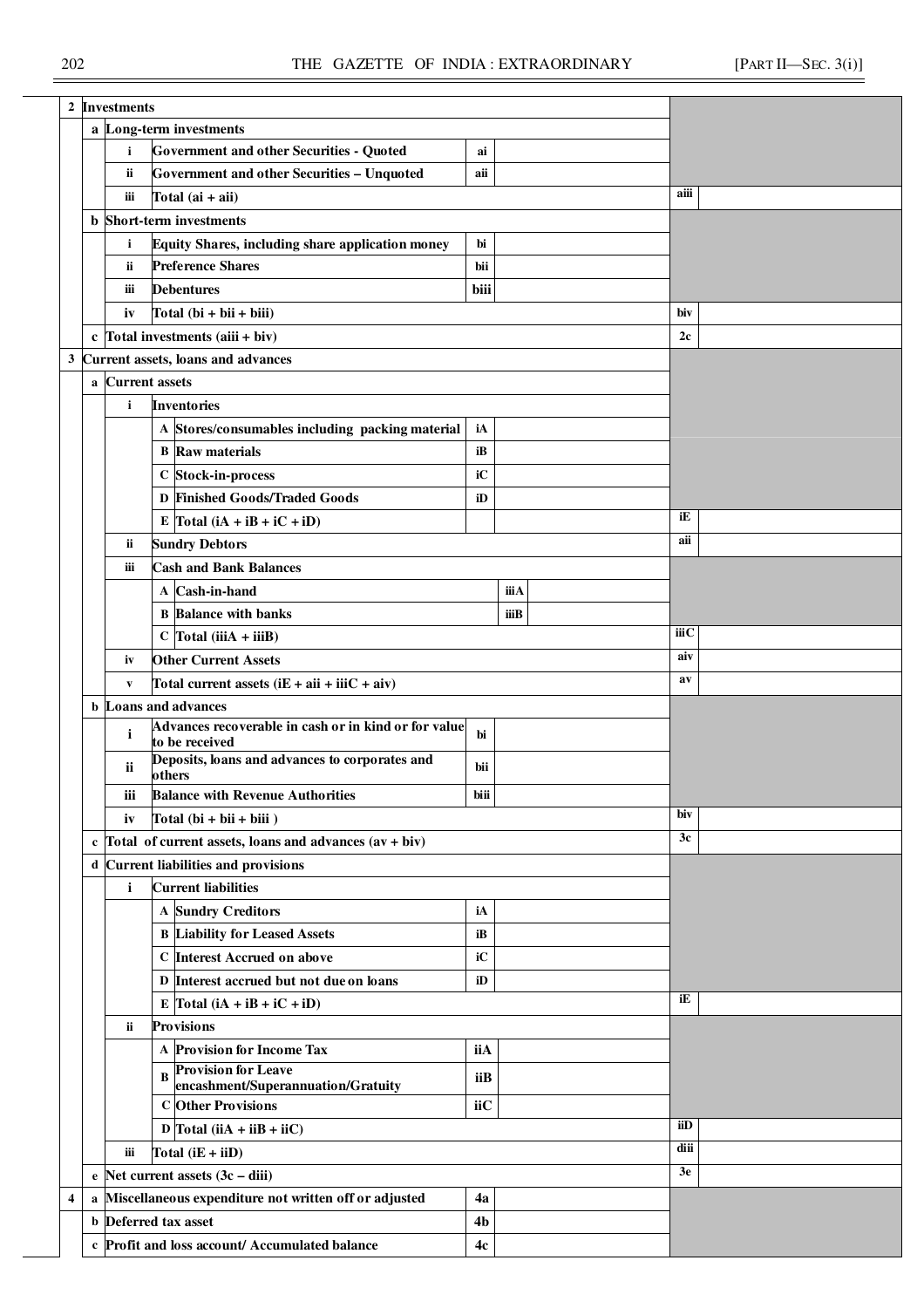٦

٦

|                    |                  |             | d Total $(4a + 4b + 4c)$                                                                                                                                               |              | 4d         |  |
|--------------------|------------------|-------------|------------------------------------------------------------------------------------------------------------------------------------------------------------------------|--------------|------------|--|
|                    |                  |             | 5 Total, application of funds $(1e + 2c + 3e +4d)$                                                                                                                     |              | 5          |  |
|                    |                  |             | 6 In a case where regular books of account of business or profession are not maintained - <i>(furnish the</i>                                                          |              |            |  |
|                    |                  |             | following information as on 31 <sup>st</sup> day of March, 2018, in respect of business or profession)                                                                 |              |            |  |
|                    |                  |             | a Amount of total sundry debtors                                                                                                                                       |              | 6a         |  |
| NO ACCOUNT<br>CASE |                  |             | <b>b</b> Amount of total sundry creditors                                                                                                                              |              | 6b         |  |
|                    |                  |             | c Amount of total stock-in-trade                                                                                                                                       |              | 6с         |  |
|                    |                  |             | d Amount of the cash balance                                                                                                                                           | 6d           |            |  |
| Part A-P& L        |                  |             | <b>Profit and Loss Account for the financial year 2017-18</b> (fill items 1 to 52 in a case where regular books of accounts are<br>maintained, otherwise fill item 53) |              |            |  |
|                    |                  |             | 1 Revenue from operations                                                                                                                                              |              |            |  |
|                    |                  |             | A Sales/ Gross receipts of business (net of returns and refunds and duty or tax, if any)                                                                               |              |            |  |
|                    |                  |             | <i>i</i> Sale of goods                                                                                                                                                 | i            |            |  |
|                    |                  |             | Sale of services<br>ii.                                                                                                                                                | ii           |            |  |
|                    |                  |             | Other operating revenues (specify nature and amount)<br>iii                                                                                                            |              |            |  |
|                    |                  |             | a                                                                                                                                                                      | iiia         |            |  |
|                    |                  |             | $\mathbf b$                                                                                                                                                            | iiib         |            |  |
|                    |                  |             | Total $(iiia + iiib)$<br>$\mathbf c$                                                                                                                                   | iiic         |            |  |
|                    |                  |             | iv $Total(i + ii + iii)$                                                                                                                                               |              | Aiv        |  |
|                    |                  |             |                                                                                                                                                                        |              | B          |  |
|                    |                  | B           | <b>Gross receipts from Profession</b>                                                                                                                                  |              |            |  |
|                    |                  | $\mathbf C$ | Duties, taxes and cess received or receivable in respect of goods and services sold or supplied                                                                        |              |            |  |
|                    |                  |             | <b>Union Excise duties</b><br>i                                                                                                                                        | $\mathbf{i}$ |            |  |
|                    |                  |             | <b>Service tax</b><br>ï                                                                                                                                                | ii.          |            |  |
|                    |                  |             | <b>VAT/Sales tax</b><br>Ш                                                                                                                                              | iii          |            |  |
|                    |                  |             | Central Goods & Service Tax (CGST)<br>iv                                                                                                                               | iv           |            |  |
| <b>ACCOUNT</b>     |                  |             | State Goods & Services Tax (SGST)<br>V                                                                                                                                 | V            |            |  |
|                    |                  |             | <b>Integrated Goods &amp; Services Tax (IGST)</b><br>vi                                                                                                                | vi           |            |  |
|                    |                  |             | Union Territory Goods & Services Tax (UTGST)<br>vii                                                                                                                    | vii          |            |  |
| OFIT AND LOSS      |                  |             | viii Any other duty, tax and cess                                                                                                                                      | viii         |            |  |
|                    |                  |             | Total $(i + ii + iii + iv + v + vi + vi + viii)$<br>ix                                                                                                                 |              | <b>Cix</b> |  |
|                    |                  | D           | Total Revenue from operations $(Aiv + B + Cix)$                                                                                                                        |              | 1D         |  |
|                    | $\boldsymbol{2}$ |             | Other income                                                                                                                                                           |              |            |  |
| Ξ                  |                  |             | <i>i</i> Rent                                                                                                                                                          | i            |            |  |
| $\mathbf{C}$       |                  |             | ii Commission                                                                                                                                                          | ii.          |            |  |
|                    |                  | iii         | Dividend income                                                                                                                                                        | iii          |            |  |
| CREDITS            |                  | iv          | <b>Interest income</b>                                                                                                                                                 | iv           |            |  |
|                    |                  | V           | <b>Profit on sale of fixed assets</b>                                                                                                                                  | $\mathbf{V}$ |            |  |
|                    |                  |             | Profit on sale of investment being securities chargeable to                                                                                                            |              |            |  |
|                    |                  | vi          | <b>Securities Transaction Tax (STT)</b>                                                                                                                                | vi           |            |  |
|                    |                  |             | vii Profit on sale of other investment                                                                                                                                 | vii          |            |  |

**viii Profit on account of currency fluctuation viii ix Agricultural income ix** 

**a xa b xb**  $c \text{Total } (xa + xb)$  **xc** 

**i** Raw material 3i **ii Work-in-progress 3ii** 

 $\overrightarrow{X}$  **xi Total of other income (i + ii + iii + iv + v + vi + vii + viii + ix + xc)**  $2xi$ 

**x Any other income** *(specify nature and amount)*

**3 Closing Stock**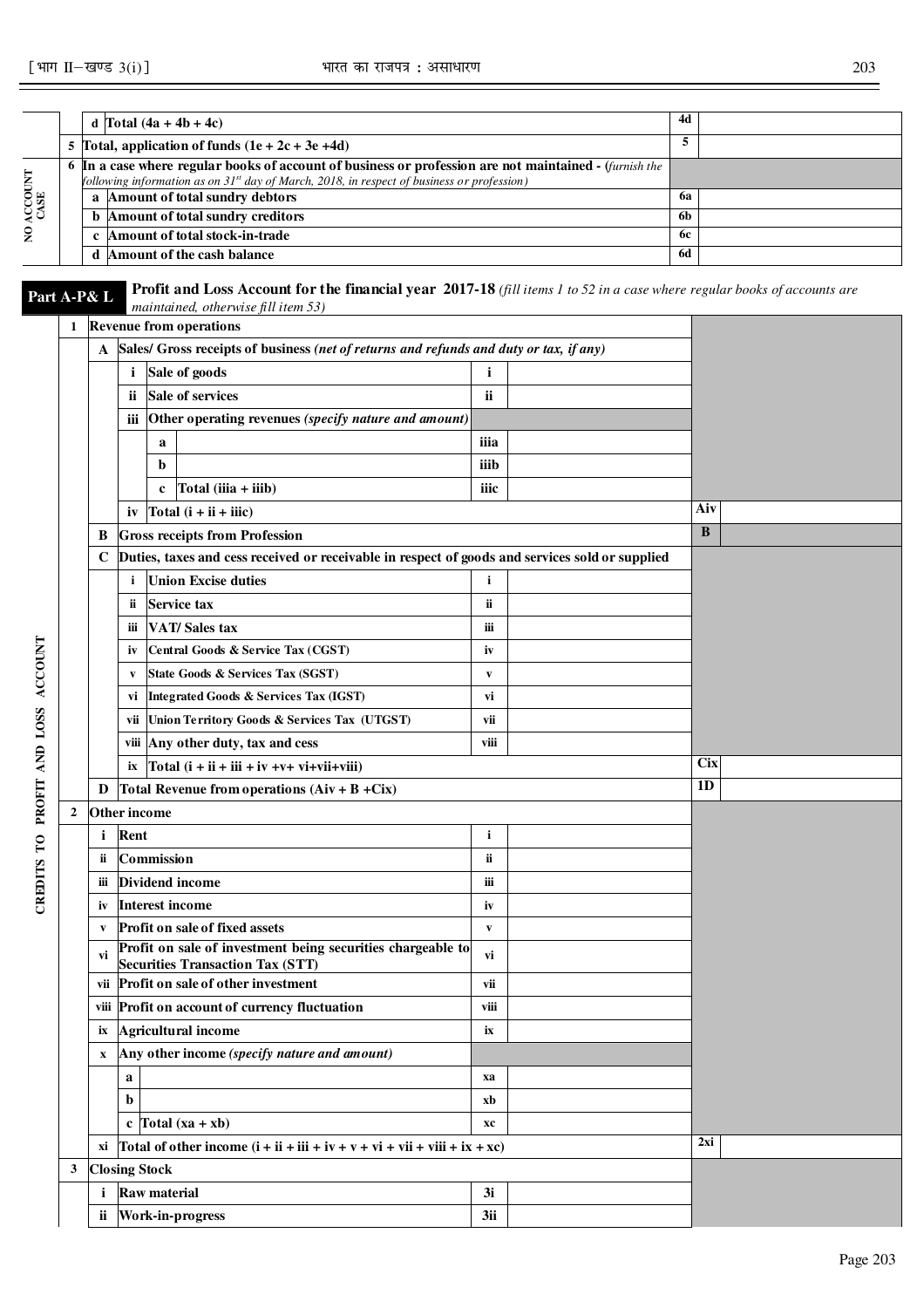|                  |        | iii          | <b>Finished goods</b>                                                                                              | 3iii    |          |                  |  |
|------------------|--------|--------------|--------------------------------------------------------------------------------------------------------------------|---------|----------|------------------|--|
|                  |        |              | Total $(3i + 3ii + 3iii)$                                                                                          |         |          | 3iv              |  |
|                  | 4      |              | Total of credits to profit and loss account $(1D + 2xi + 3iy)$                                                     |         |          | $\overline{4}$   |  |
|                  | 5      |              | <b>Opening Stock</b>                                                                                               |         |          |                  |  |
|                  |        | i            | <b>Raw material</b>                                                                                                | 5i      |          |                  |  |
|                  |        | ii           | Work-in-progress                                                                                                   | 5ii     |          |                  |  |
|                  |        | iii          | <b>Finished</b> goods                                                                                              | 5iii    |          |                  |  |
|                  |        | iv           | Total $(5i + 5ii + 5iii)$                                                                                          |         |          | 5iv              |  |
|                  | 6      |              | Purchases (net of refunds and duty or tax, if any)                                                                 |         |          | 6                |  |
|                  | 7      |              | Duties and taxes, paid or payable, in respect of goods and services purchased                                      |         |          |                  |  |
|                  |        | i.           | <b>Custom duty</b>                                                                                                 | 7i      |          |                  |  |
|                  |        | ii           | <b>Counter veiling duty</b>                                                                                        | 7ii     |          |                  |  |
|                  |        | iii          | Special additional duty                                                                                            | $7$ iii |          |                  |  |
|                  |        | iv           | Union excise duty                                                                                                  | 7iv     |          |                  |  |
|                  |        |              | Service tax                                                                                                        | 7v      |          |                  |  |
|                  |        | V            | <b>VAT/Sales tax</b>                                                                                               | 7vi     |          |                  |  |
|                  |        | VÌ           | Central Goods & Service Tax (CGST)                                                                                 | 7vii    |          |                  |  |
|                  |        | vii          | viii State Goods & Services Tax (SGST)                                                                             | 7viii   |          |                  |  |
|                  |        |              | Integrated Goods & Services Tax (IGST)                                                                             | 7ix     |          |                  |  |
|                  |        | İХ           |                                                                                                                    |         |          |                  |  |
|                  |        | X            | Union Territory Goods & Services Tax (UTGST)                                                                       | 7x      |          |                  |  |
|                  |        | xi           | Any other tax, paid or payable<br>$\vert$ Total (7i + 7ii + 7iii + 7iv + 7v + 7vi + 7vii + 7viii + 7ix + 7x + 7xi) | 7xi     |          | 7xii             |  |
|                  |        | xii          |                                                                                                                    |         |          | 8                |  |
|                  | 8<br>9 | Freight      |                                                                                                                    |         |          | $\boldsymbol{9}$ |  |
|                  |        |              | Consumption of stores and spare parts                                                                              |         |          | 10               |  |
|                  | 10     |              | Power and fuel                                                                                                     |         |          |                  |  |
| AND LOSS ACCOUNT | 11     | <b>Rents</b> |                                                                                                                    |         |          | 11               |  |
|                  | 12     |              | <b>Repairs to building</b><br>Repairs to machinery                                                                 |         |          | 12<br>13         |  |
| PROFIT           | 13     |              | Compensation to employees                                                                                          |         |          |                  |  |
|                  | 14     |              | <i>i</i> Salaries and wages                                                                                        | 14i     |          |                  |  |
| Ĕ                |        |              |                                                                                                                    |         |          |                  |  |
|                  |        | ii           | <b>Bonus</b>                                                                                                       | 14ii    |          |                  |  |
| <b>DEBITS</b>    |        | iii          | <b>Reimbursement of medical expenses</b>                                                                           | 14iii   |          |                  |  |
|                  |        | iv           | Leave encashment                                                                                                   | 14iv    |          |                  |  |
|                  |        | V            | Leave travel benefits                                                                                              | 14v     |          |                  |  |
|                  |        | VÌ           | Contribution to approved superannuation fund                                                                       | 14vi    |          |                  |  |
|                  |        | vii          | Contribution to recognised provident fund                                                                          | 14vii   |          |                  |  |
|                  |        |              | viii Contribution to recognised gratuity fund                                                                      | 14viii  |          |                  |  |
|                  |        | ix           | Contribution to any other fund<br>Any other benefit to employees in respect of which an                            | 14ix    |          |                  |  |
|                  |        | X            | expenditure has been incurred                                                                                      | 14x     |          |                  |  |
|                  |        | xi           | Total compensation to employees $(14i + 14ii + 14ii + 14iv + 14v + 14vi + 14vii + 14ix + 14v)$                     |         |          | 14xi             |  |
|                  |        |              | 14x)<br>Whether any compensation, included in 14xi, paid to                                                        |         |          |                  |  |
|                  |        | xii          | a<br>non-residents                                                                                                 | xiia    | Yes / No |                  |  |
|                  |        |              | <b>b</b> If Yes, amount paid to non-residents                                                                      | xiib    |          |                  |  |
|                  | 15     |              | <b>Insurance</b>                                                                                                   |         |          |                  |  |
|                  |        | i            | <b>Medical Insurance</b>                                                                                           | 15i     |          |                  |  |
|                  |        | ii           | <b>Life Insurance</b>                                                                                              | 15ii    |          |                  |  |
|                  |        | Ш            | <b>Keyman's Insurance</b>                                                                                          | 15iii   |          |                  |  |
|                  |        | iv           | Other Insurance including factory, office, car, goods, etc.                                                        | 15iv    |          |                  |  |
|                  |        | V            | Total expenditure on insurance $(15i + 15ii + 15ii) + 15iv$                                                        |         |          | 15v              |  |
|                  |        |              | 16 Workmen and staff welfare expenses                                                                              |         |          | 16               |  |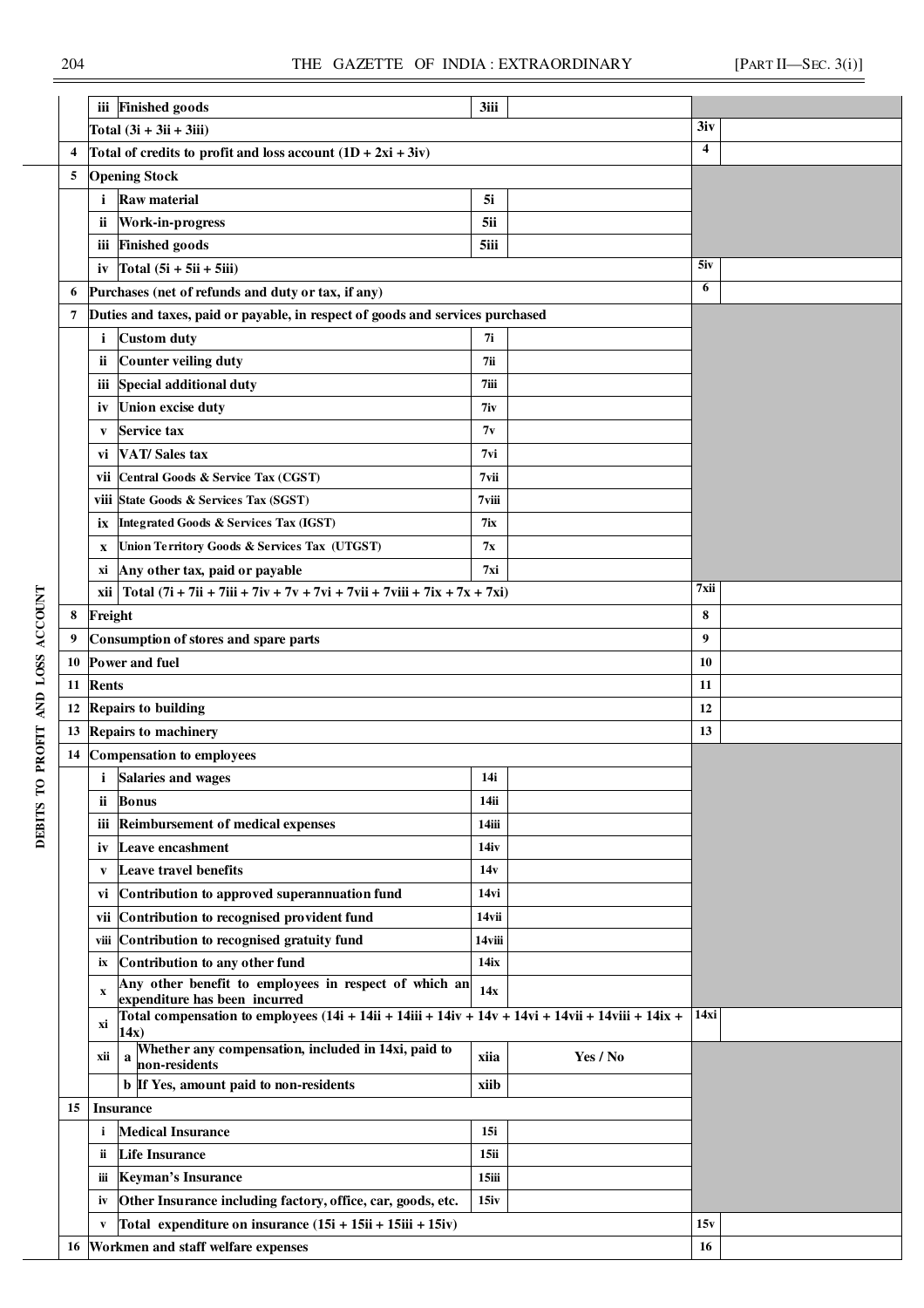| 17 |                           | Entertainment                                                             |  |  |  |  |             |                                                                |              |                                                                                                                   | 17       |  |
|----|---------------------------|---------------------------------------------------------------------------|--|--|--|--|-------------|----------------------------------------------------------------|--------------|-------------------------------------------------------------------------------------------------------------------|----------|--|
| 18 |                           | <b>Hospitality</b>                                                        |  |  |  |  |             |                                                                |              |                                                                                                                   | 18       |  |
| 19 |                           | Conference                                                                |  |  |  |  |             |                                                                |              |                                                                                                                   | 19       |  |
| 20 |                           |                                                                           |  |  |  |  |             | Sales promotion including publicity (other than advertisement) |              |                                                                                                                   | 20       |  |
| 21 |                           | <b>Advertisement</b>                                                      |  |  |  |  |             |                                                                |              |                                                                                                                   | 21       |  |
| 22 |                           | Commission                                                                |  |  |  |  |             |                                                                |              |                                                                                                                   |          |  |
|    | i                         |                                                                           |  |  |  |  |             | Paid outside India, or paid in India to a non-resident other   | i.           |                                                                                                                   |          |  |
|    |                           | than a company or a foreign company                                       |  |  |  |  |             |                                                                |              |                                                                                                                   |          |  |
|    |                           | ii To others                                                              |  |  |  |  |             |                                                                | ii           |                                                                                                                   |          |  |
|    |                           | iii $\boxed{\text{Total} (i + ii)}$                                       |  |  |  |  |             |                                                                |              |                                                                                                                   | $22$ iii |  |
| 23 | Royalty                   |                                                                           |  |  |  |  |             | Paid outside India, or paid in India to a non-resident other   |              |                                                                                                                   |          |  |
|    | i                         | than a company or a foreign company                                       |  |  |  |  |             |                                                                | $\mathbf{i}$ |                                                                                                                   |          |  |
|    |                           | ii To others                                                              |  |  |  |  |             |                                                                | <b>ii</b>    |                                                                                                                   |          |  |
|    |                           | iii $\boxed{\text{Total} (i + ii)}$                                       |  |  |  |  |             |                                                                |              |                                                                                                                   | 23iii    |  |
| 24 |                           | Professional / Consultancy fees / Fee for technical services              |  |  |  |  |             |                                                                |              |                                                                                                                   |          |  |
|    | i                         |                                                                           |  |  |  |  |             | Paid outside India, or paid in India to a non-resident other   | i.           |                                                                                                                   |          |  |
|    |                           | than a company or a foreign company                                       |  |  |  |  |             |                                                                |              |                                                                                                                   |          |  |
|    |                           | ii To others                                                              |  |  |  |  |             |                                                                | ii           |                                                                                                                   |          |  |
|    |                           | iii $\text{Total}$ (i + ii)                                               |  |  |  |  |             |                                                                |              |                                                                                                                   | 24iii    |  |
| 25 |                           | Hotel, boarding and Lodging                                               |  |  |  |  |             |                                                                |              |                                                                                                                   | 25       |  |
| 26 |                           | Traveling expenses other than on foreign traveling                        |  |  |  |  |             |                                                                |              |                                                                                                                   | 26       |  |
| 27 |                           | Foreign travelling expenses                                               |  |  |  |  |             |                                                                |              |                                                                                                                   | 27       |  |
| 28 |                           | <b>Conveyance expenses</b>                                                |  |  |  |  |             |                                                                |              |                                                                                                                   | 28       |  |
| 29 |                           | <b>Telephone expenses</b>                                                 |  |  |  |  |             |                                                                |              |                                                                                                                   | 29       |  |
| 30 |                           | <b>Guest House expenses</b>                                               |  |  |  |  |             |                                                                |              |                                                                                                                   | 30       |  |
| 31 |                           | <b>Club expenses</b>                                                      |  |  |  |  |             |                                                                |              |                                                                                                                   | 31       |  |
| 32 |                           | <b>Festival celebration expenses</b>                                      |  |  |  |  |             |                                                                |              |                                                                                                                   | 32       |  |
| 33 |                           | Scholarship                                                               |  |  |  |  |             |                                                                |              |                                                                                                                   | 33       |  |
| 34 | Gift                      |                                                                           |  |  |  |  |             |                                                                |              |                                                                                                                   | 34       |  |
| 35 |                           | <b>Donation</b>                                                           |  |  |  |  |             |                                                                |              |                                                                                                                   | 35       |  |
| 36 |                           |                                                                           |  |  |  |  |             |                                                                |              | Rates and taxes, paid or payable to Government or any local body (excluding taxes on income)                      |          |  |
|    | i                         | Union excise duty                                                         |  |  |  |  |             |                                                                | 36i          |                                                                                                                   |          |  |
|    | ii.                       | Service tax                                                               |  |  |  |  |             |                                                                | <b>36ii</b>  |                                                                                                                   |          |  |
|    | iii                       | <b>VAT/Sales tax</b>                                                      |  |  |  |  |             |                                                                | 36iii        |                                                                                                                   |          |  |
|    | iv                        | <b>Cess</b>                                                               |  |  |  |  |             |                                                                | 36iv         |                                                                                                                   |          |  |
|    | V                         | Central Goods & Service Tax (CGST)                                        |  |  |  |  |             |                                                                | 36v          |                                                                                                                   |          |  |
|    | vi                        | State Goods & Services Tax (SGST)                                         |  |  |  |  |             |                                                                | 36vi         |                                                                                                                   |          |  |
|    |                           | vii Integrated Goods & Services Tax (IGST)                                |  |  |  |  |             |                                                                | 36vii        |                                                                                                                   |          |  |
|    |                           | viii Union Territory Goods & Services Tax (UTGST)                         |  |  |  |  |             |                                                                | 36viii       |                                                                                                                   |          |  |
|    | ix                        | Any other rate, tax, duty or cess incl STT and CTT                        |  |  |  |  |             |                                                                | <b>36ix</b>  |                                                                                                                   |          |  |
|    | $\boldsymbol{\mathrm{X}}$ |                                                                           |  |  |  |  |             |                                                                |              | Total rates and taxes paid or payable $(36i + 36ii + 36ii + 36iv + 36v + 36vi + 36vii + 36viii + 36vii)$          | 36x      |  |
|    |                           | 36ix)                                                                     |  |  |  |  |             |                                                                |              |                                                                                                                   |          |  |
| 37 |                           | <b>Audit fee</b>                                                          |  |  |  |  |             |                                                                |              |                                                                                                                   | 37       |  |
| 38 |                           | Other expenses (specify nature and amount)                                |  |  |  |  |             |                                                                |              |                                                                                                                   |          |  |
|    | $\mathbf{i}$              |                                                                           |  |  |  |  |             |                                                                | i            |                                                                                                                   |          |  |
|    | ii                        |                                                                           |  |  |  |  |             |                                                                | ii           |                                                                                                                   |          |  |
|    |                           | iii $\left  \text{Total} \left( \mathbf{i} + \mathbf{ii} \right) \right $ |  |  |  |  |             |                                                                |              |                                                                                                                   | 38iii    |  |
| 39 |                           | and amount)                                                               |  |  |  |  |             |                                                                |              | Bad debts (specify PAN of the person, if available, for whom Bad Debt for amount of Rs. 1 lakh or more is claimed |          |  |
|    | $\mathbf i$               |                                                                           |  |  |  |  | 39i         |                                                                |              |                                                                                                                   |          |  |
|    | $\mathbf{ii}$             |                                                                           |  |  |  |  | <b>39ii</b> |                                                                |              |                                                                                                                   |          |  |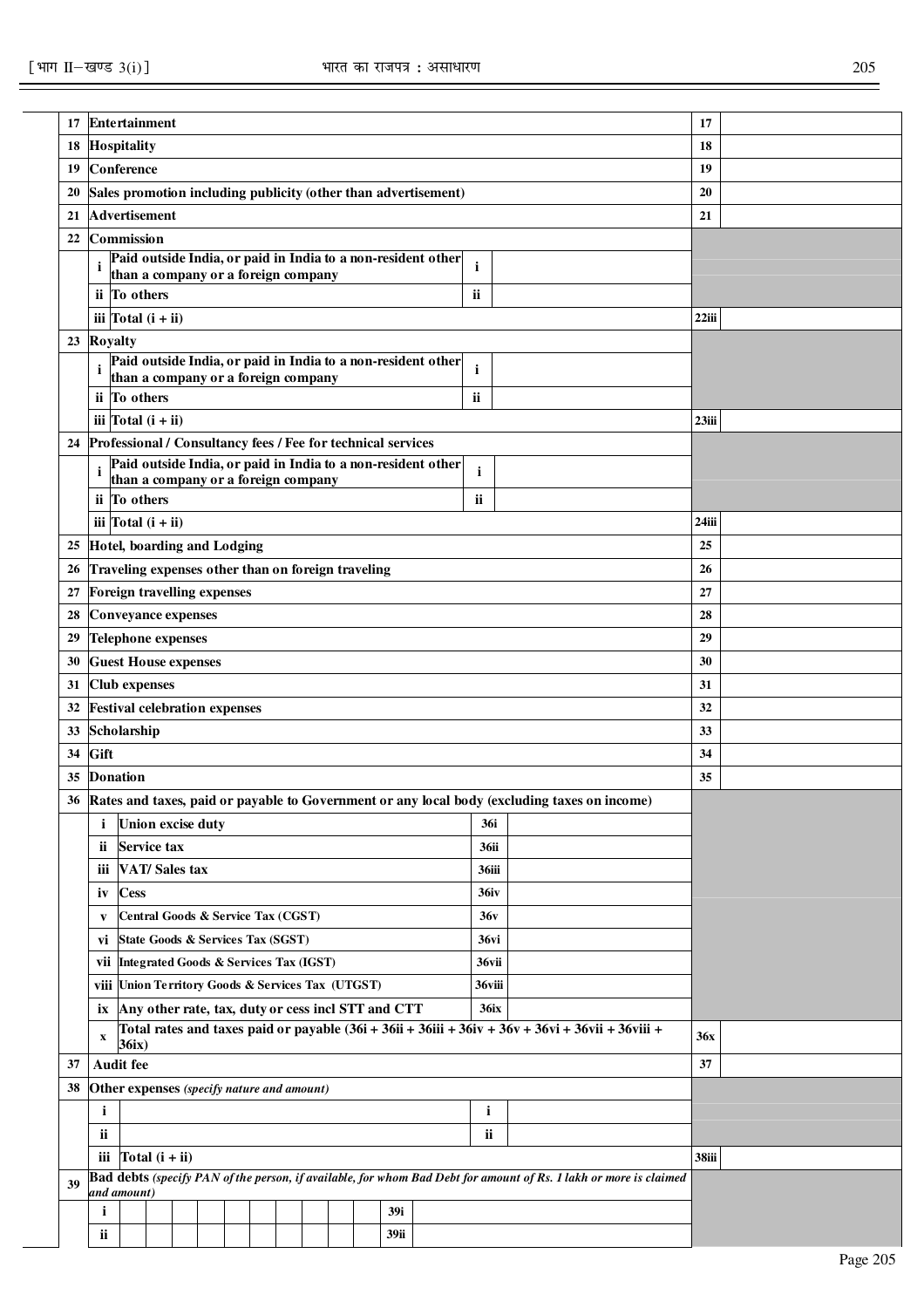|                                          |    | 39iii<br>iii                                                                                                                     |                      |
|------------------------------------------|----|----------------------------------------------------------------------------------------------------------------------------------|----------------------|
|                                          |    | Others (more than Rs. 1 lakh) where PAN<br>39 <sub>iv</sub><br>iv                                                                |                      |
|                                          |    | is not available<br>39v                                                                                                          |                      |
|                                          |    | Others (amounts less than Rs. 1 lakh)<br>V                                                                                       |                      |
|                                          |    | vi Total Bad Debt $(39i + 39i + 39i)$ ii + 39iv + 39v)                                                                           | 39vi                 |
|                                          | 40 | Provision for bad and doubtful debts                                                                                             | 40                   |
|                                          | 41 | Other provisions                                                                                                                 | 41                   |
|                                          | 42 | $[22iii + 23iii + 24iii + 25t + 35t + 36x + 37t + 38iii + 39v + 40t + 41]$                                                       | 42                   |
|                                          | 43 | <b>Interest</b>                                                                                                                  |                      |
|                                          |    | Paid outside India, or paid in India to a non-resident other<br>$\mathbf{i}$<br>i                                                |                      |
|                                          |    | than a company or a foreign company                                                                                              |                      |
|                                          |    | ii<br>To others<br>ii.                                                                                                           |                      |
|                                          |    | Total $(i + ii)$<br>iii                                                                                                          | 43iii                |
|                                          | 44 | Depreciation and amoritisation                                                                                                   | 44                   |
|                                          | 45 | Profit before taxes $(42 - 43iii - 44)$                                                                                          | 45                   |
|                                          | 46 | Provision for current tax                                                                                                        | 46                   |
|                                          | 47 | Provision for Deferred Tax and deferred liability                                                                                | 47                   |
|                                          | 48 | Profit after tax (45 - 46 - 47)                                                                                                  | 48                   |
|                                          | 49 | Balance brought forward from previous year                                                                                       | 49                   |
|                                          | 50 | Amount available for appropriation $(48 + 49)$                                                                                   | 50                   |
| PROVISIONS FOR TAX<br>AND APPROPRIATIONS | 51 | Transferred to reserves and surplus                                                                                              | 51                   |
|                                          | 52 | Balance carried to balance sheet in proprietor's account (50 –51)                                                                | 52                   |
|                                          | 53 | In a case where regular books of account of business or profession are not maintained, furnish the                               |                      |
|                                          |    | following information for previous year 2017-18 in respect of business or profession<br>For assessee carrying on Business<br>(i) |                      |
|                                          |    | <b>Gross receipts</b><br>a                                                                                                       | $\overline{53}$ (i)a |
|                                          |    | b<br><b>Gross profit</b>                                                                                                         | 53(i)b               |
|                                          |    | $\mathbf c$                                                                                                                      | 53(i)c               |
|                                          |    | <b>Expenses</b>                                                                                                                  |                      |
|                                          |    | d<br>Net profit                                                                                                                  | $\overline{53(i)}d$  |
| NO ACCOUNT CASE                          |    | For assessee carrying on Profession<br>(ii)<br><b>Gross receipts</b><br>$\mathbf{a}$                                             | 53 (ii)a             |
|                                          |    | <b>Gross profit</b><br>b                                                                                                         | 53(i)                |
|                                          |    | <b>Expenses</b><br>$\mathbf c$                                                                                                   | 53 (ii)c             |
|                                          |    | Net profit<br>d                                                                                                                  | 53 (ii)d             |
|                                          |    | Total $(53(i)d + 53(ii)d)$                                                                                                       | 53                   |
|                                          |    |                                                                                                                                  |                      |

**Part A- OI Other Information** *(optional in a case not liable for audit under section 44AB)* 

|    |    | Method of accounting employed in the previous year (Tick) $\boxtimes$                                                                                                                       | □             | mercantile   | $\Box$ cash |                |        |
|----|----|---------------------------------------------------------------------------------------------------------------------------------------------------------------------------------------------|---------------|--------------|-------------|----------------|--------|
|    |    | Is there any change in method of accounting<br>$(Tick)$ $\boldsymbol{\mathsf{\Sigma}}$                                                                                                      | $\square$ Yes |              | No.<br>П.   |                |        |
| 3a |    | Increase in the profit or decrease in loss because of deviation, if any, as per Income Computation<br>Disclosure Standards notified under section 145(2) [column 11a(iii) of Schedule ICDS] |               |              |             | 3a             |        |
| 3b |    | Decrease in the profit or increase in loss because of deviation, if any, as per Income Computation<br>Disclosure Standards notified under section 145(2) [column 11b(iii) of Schedule ICDS] |               |              |             | 3 <sub>b</sub> |        |
| 4  |    | Method of valuation of closing stock employed in the previous year                                                                                                                          |               |              |             |                |        |
|    | a  | Raw Material (if at cost or market rates whichever is less write 1, if at cost write 2, if at market rate write 3)                                                                          |               |              |             |                | $\Box$ |
|    | b  | Finished goods (if at cost or market rates whichever is less write 1, if at cost write 2, if at market rate write 3)                                                                        |               |              |             |                | □      |
|    | c. | <b>Is there any change in stock valuation method</b> ( <i>Tick</i> ) <b><math>\Phi</math></b>                                                                                               | $\square$ Yes | $\square$ No |             |                |        |
|    | d  | Increase in the profit or decrease in loss because of deviation, if any, from the method of<br>valuation specified under section 145A                                                       |               |              |             | 4d             |        |
|    | e  | Decrease in the profit or increase in loss because of deviation, if any, from the method of<br>valuation specified under section 145A                                                       |               |              |             | 4e             |        |
| 5  |    | Amounts not credited to the profit and loss account, being -                                                                                                                                |               |              |             |                |        |
|    | a  | the items falling within the scope of section 28                                                                                                                                            | 5a            |              |             |                |        |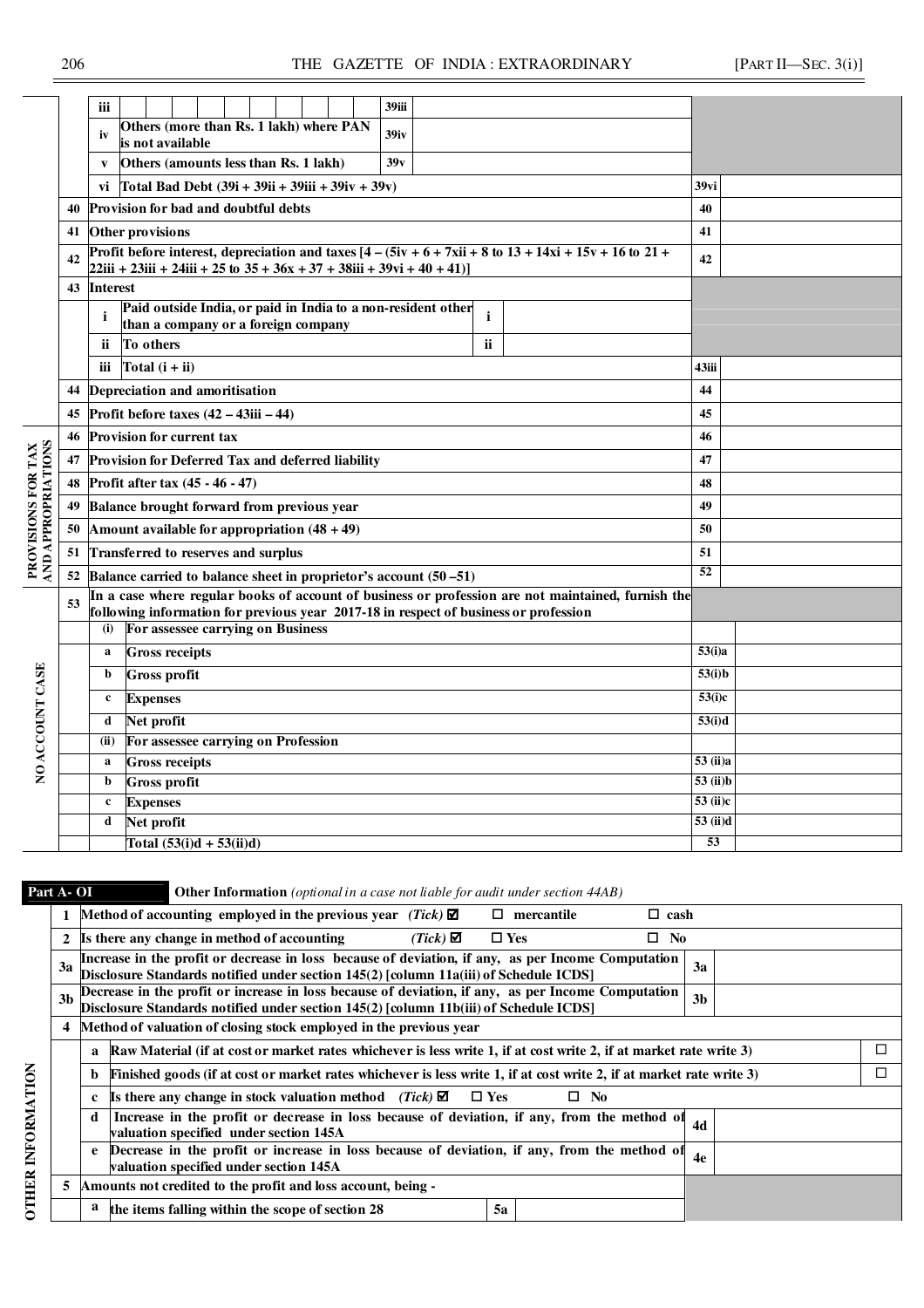| the proforma credits, drawbacks, refund of duty of customs or<br>b<br>excise or service tax, or refund of sales tax or value added tax,<br>5 <sub>b</sub><br>or refund of GST, where such credits, drawbacks or refunds<br>are admitted as due by the authorities concerned<br>c<br>escalation claims accepted during the previous year<br>5c<br>d<br>any other item of income<br>5d<br>e<br>capital receipt, if any<br>5e<br>f<br>5f<br>Total of amounts not credited to profit and loss account (5a+5b+5c+5d+5e)<br>Amounts debited to the profit and loss account, to the extent disallowable under section 36 due to<br>6<br>non-fulfilment of conditions specified in relevant clauses<br>Premium paid for insurance against risk of damage or<br>6a<br>a<br>destruction of stocks or store $[36(1)(i)]$<br>Premium paid for insurance on the health of employees<br>b<br>6b<br>[36(1)(ib)]<br>Any sum paid to an employee as bonus or commission for<br>services rendered, where such sum was otherwise payable to<br>6с<br>$\mathbf c$<br>him as profits or dividend $[36(1)(ii)]$<br>Any amount of interest paid in respect of borrowed capital<br><b>6d</b><br>d<br>[36(1)(iii)]<br>Amount of discount on a zero-coupon bond $[36(1)(iiia)]$<br><b>6e</b><br>e<br>Amount of contributions to a recognised provident fund<br>f<br>6f<br>[36(1)(iv)]<br>Amount of contributions to an approved superannuation<br>6g<br>g<br>fund $[36(1)(iv)]$<br>Amount of contribution to a pension scheme referred to in<br>6h<br>h<br>section 80CCD $[36(1)(iva)]$<br>Amount of contributions to an approved gratuity fund<br>6i<br>i<br>[36(1)(v)]<br>Amount of contributions to any other fund<br>6j<br>j<br>Any sum received from employees as contribution to any<br>provident fund or superannuation fund or any fund set up<br>under ESI Act or any other fund for the welfare of employees<br>6k<br>k<br>to the extent not credited to the employees account on or<br>before the due date $[36(1)(va)]$<br><b>Amount of bad and doubtful debts</b> $[36(1)(vii)]$<br>61<br>$\mathbf{I}$<br><b>Provision for bad and doubtful debts</b> $[36(1)(via)]$<br>6m<br>m<br>Amount transferred to any special reserve $[36(1)(viii)]$<br>6n<br>n<br>Expenditure for the purposes of promoting family planning<br>60<br>$\bf{0}$<br>amongst employees $[36(1)(ix)]$<br>Amount of securities transaction paid in respect of<br>transaction in securities if such income is not included in<br>6 <sub>p</sub><br>р<br>business income $[36(1)(xy)]$<br>Any other disallowance<br>6q<br>q<br>6r<br>Total amount disallowable under section 36 (total of 6a to 6q)<br>r<br>7<br>Amounts debited to the profit and loss account, to the extent disallowable under section 37<br>Expenditure of capital nature $[37(1)]$<br>7a<br>a<br>7 <sub>b</sub><br>Expenditure of personal nature $[37(1)]$<br>b<br>Expenditure laid out or expended wholly and exclusively NOT<br>7с<br>$\mathbf c$<br>for the purpose of business or profession $[37(1)]$<br>Expenditure on advertisement in any souvenir, brochure, tract,<br>7d<br>d<br>pamphlet or the like, published by a political party $[37(2B)]$<br>Expenditure by way of penalty or fine for violation of any law for<br>7e<br>e<br>the time being in force<br>7f<br>Any other penalty or fine<br>f<br>Expenditure incurred for any purpose which is an offence or<br>7g<br>g<br>which is prohibited by law<br>7 <sub>h</sub><br>Amount of any liability of a contingent nature<br>h<br>Any other amount not allowable under section 37<br>7i<br>i<br>Total amount disallowable under section 37 (total of 7a to 7i)<br>7j<br>Amounts debited to the profit and loss account, to the extent disallowable under section 40<br>8<br>A<br>Amount disallowable under section 40 (a)(i), on account of<br>Aa<br>a |  |                                                      |  |  |  |
|---------------------------------------------------------------------------------------------------------------------------------------------------------------------------------------------------------------------------------------------------------------------------------------------------------------------------------------------------------------------------------------------------------------------------------------------------------------------------------------------------------------------------------------------------------------------------------------------------------------------------------------------------------------------------------------------------------------------------------------------------------------------------------------------------------------------------------------------------------------------------------------------------------------------------------------------------------------------------------------------------------------------------------------------------------------------------------------------------------------------------------------------------------------------------------------------------------------------------------------------------------------------------------------------------------------------------------------------------------------------------------------------------------------------------------------------------------------------------------------------------------------------------------------------------------------------------------------------------------------------------------------------------------------------------------------------------------------------------------------------------------------------------------------------------------------------------------------------------------------------------------------------------------------------------------------------------------------------------------------------------------------------------------------------------------------------------------------------------------------------------------------------------------------------------------------------------------------------------------------------------------------------------------------------------------------------------------------------------------------------------------------------------------------------------------------------------------------------------------------------------------------------------------------------------------------------------------------------------------------------------------------------------------------------------------------------------------------------------------------------------------------------------------------------------------------------------------------------------------------------------------------------------------------------------------------------------------------------------------------------------------------------------------------------------------------------------------------------------------------------------------------------------------------------------------------------------------------------------------------------------------------------------------------------------------------------------------------------------------------------------------------------------------------------------------------------------------------------------------------------------------------------------------------------------------------------------------------------------------------------------------------------------------------------------------------------------------------------------------------------------------------------------------------------------------------------------------------------------|--|------------------------------------------------------|--|--|--|
|                                                                                                                                                                                                                                                                                                                                                                                                                                                                                                                                                                                                                                                                                                                                                                                                                                                                                                                                                                                                                                                                                                                                                                                                                                                                                                                                                                                                                                                                                                                                                                                                                                                                                                                                                                                                                                                                                                                                                                                                                                                                                                                                                                                                                                                                                                                                                                                                                                                                                                                                                                                                                                                                                                                                                                                                                                                                                                                                                                                                                                                                                                                                                                                                                                                                                                                                                                                                                                                                                                                                                                                                                                                                                                                                                                                                                                                   |  |                                                      |  |  |  |
|                                                                                                                                                                                                                                                                                                                                                                                                                                                                                                                                                                                                                                                                                                                                                                                                                                                                                                                                                                                                                                                                                                                                                                                                                                                                                                                                                                                                                                                                                                                                                                                                                                                                                                                                                                                                                                                                                                                                                                                                                                                                                                                                                                                                                                                                                                                                                                                                                                                                                                                                                                                                                                                                                                                                                                                                                                                                                                                                                                                                                                                                                                                                                                                                                                                                                                                                                                                                                                                                                                                                                                                                                                                                                                                                                                                                                                                   |  |                                                      |  |  |  |
|                                                                                                                                                                                                                                                                                                                                                                                                                                                                                                                                                                                                                                                                                                                                                                                                                                                                                                                                                                                                                                                                                                                                                                                                                                                                                                                                                                                                                                                                                                                                                                                                                                                                                                                                                                                                                                                                                                                                                                                                                                                                                                                                                                                                                                                                                                                                                                                                                                                                                                                                                                                                                                                                                                                                                                                                                                                                                                                                                                                                                                                                                                                                                                                                                                                                                                                                                                                                                                                                                                                                                                                                                                                                                                                                                                                                                                                   |  |                                                      |  |  |  |
|                                                                                                                                                                                                                                                                                                                                                                                                                                                                                                                                                                                                                                                                                                                                                                                                                                                                                                                                                                                                                                                                                                                                                                                                                                                                                                                                                                                                                                                                                                                                                                                                                                                                                                                                                                                                                                                                                                                                                                                                                                                                                                                                                                                                                                                                                                                                                                                                                                                                                                                                                                                                                                                                                                                                                                                                                                                                                                                                                                                                                                                                                                                                                                                                                                                                                                                                                                                                                                                                                                                                                                                                                                                                                                                                                                                                                                                   |  |                                                      |  |  |  |
|                                                                                                                                                                                                                                                                                                                                                                                                                                                                                                                                                                                                                                                                                                                                                                                                                                                                                                                                                                                                                                                                                                                                                                                                                                                                                                                                                                                                                                                                                                                                                                                                                                                                                                                                                                                                                                                                                                                                                                                                                                                                                                                                                                                                                                                                                                                                                                                                                                                                                                                                                                                                                                                                                                                                                                                                                                                                                                                                                                                                                                                                                                                                                                                                                                                                                                                                                                                                                                                                                                                                                                                                                                                                                                                                                                                                                                                   |  |                                                      |  |  |  |
|                                                                                                                                                                                                                                                                                                                                                                                                                                                                                                                                                                                                                                                                                                                                                                                                                                                                                                                                                                                                                                                                                                                                                                                                                                                                                                                                                                                                                                                                                                                                                                                                                                                                                                                                                                                                                                                                                                                                                                                                                                                                                                                                                                                                                                                                                                                                                                                                                                                                                                                                                                                                                                                                                                                                                                                                                                                                                                                                                                                                                                                                                                                                                                                                                                                                                                                                                                                                                                                                                                                                                                                                                                                                                                                                                                                                                                                   |  |                                                      |  |  |  |
|                                                                                                                                                                                                                                                                                                                                                                                                                                                                                                                                                                                                                                                                                                                                                                                                                                                                                                                                                                                                                                                                                                                                                                                                                                                                                                                                                                                                                                                                                                                                                                                                                                                                                                                                                                                                                                                                                                                                                                                                                                                                                                                                                                                                                                                                                                                                                                                                                                                                                                                                                                                                                                                                                                                                                                                                                                                                                                                                                                                                                                                                                                                                                                                                                                                                                                                                                                                                                                                                                                                                                                                                                                                                                                                                                                                                                                                   |  |                                                      |  |  |  |
|                                                                                                                                                                                                                                                                                                                                                                                                                                                                                                                                                                                                                                                                                                                                                                                                                                                                                                                                                                                                                                                                                                                                                                                                                                                                                                                                                                                                                                                                                                                                                                                                                                                                                                                                                                                                                                                                                                                                                                                                                                                                                                                                                                                                                                                                                                                                                                                                                                                                                                                                                                                                                                                                                                                                                                                                                                                                                                                                                                                                                                                                                                                                                                                                                                                                                                                                                                                                                                                                                                                                                                                                                                                                                                                                                                                                                                                   |  |                                                      |  |  |  |
|                                                                                                                                                                                                                                                                                                                                                                                                                                                                                                                                                                                                                                                                                                                                                                                                                                                                                                                                                                                                                                                                                                                                                                                                                                                                                                                                                                                                                                                                                                                                                                                                                                                                                                                                                                                                                                                                                                                                                                                                                                                                                                                                                                                                                                                                                                                                                                                                                                                                                                                                                                                                                                                                                                                                                                                                                                                                                                                                                                                                                                                                                                                                                                                                                                                                                                                                                                                                                                                                                                                                                                                                                                                                                                                                                                                                                                                   |  |                                                      |  |  |  |
|                                                                                                                                                                                                                                                                                                                                                                                                                                                                                                                                                                                                                                                                                                                                                                                                                                                                                                                                                                                                                                                                                                                                                                                                                                                                                                                                                                                                                                                                                                                                                                                                                                                                                                                                                                                                                                                                                                                                                                                                                                                                                                                                                                                                                                                                                                                                                                                                                                                                                                                                                                                                                                                                                                                                                                                                                                                                                                                                                                                                                                                                                                                                                                                                                                                                                                                                                                                                                                                                                                                                                                                                                                                                                                                                                                                                                                                   |  |                                                      |  |  |  |
|                                                                                                                                                                                                                                                                                                                                                                                                                                                                                                                                                                                                                                                                                                                                                                                                                                                                                                                                                                                                                                                                                                                                                                                                                                                                                                                                                                                                                                                                                                                                                                                                                                                                                                                                                                                                                                                                                                                                                                                                                                                                                                                                                                                                                                                                                                                                                                                                                                                                                                                                                                                                                                                                                                                                                                                                                                                                                                                                                                                                                                                                                                                                                                                                                                                                                                                                                                                                                                                                                                                                                                                                                                                                                                                                                                                                                                                   |  |                                                      |  |  |  |
|                                                                                                                                                                                                                                                                                                                                                                                                                                                                                                                                                                                                                                                                                                                                                                                                                                                                                                                                                                                                                                                                                                                                                                                                                                                                                                                                                                                                                                                                                                                                                                                                                                                                                                                                                                                                                                                                                                                                                                                                                                                                                                                                                                                                                                                                                                                                                                                                                                                                                                                                                                                                                                                                                                                                                                                                                                                                                                                                                                                                                                                                                                                                                                                                                                                                                                                                                                                                                                                                                                                                                                                                                                                                                                                                                                                                                                                   |  |                                                      |  |  |  |
|                                                                                                                                                                                                                                                                                                                                                                                                                                                                                                                                                                                                                                                                                                                                                                                                                                                                                                                                                                                                                                                                                                                                                                                                                                                                                                                                                                                                                                                                                                                                                                                                                                                                                                                                                                                                                                                                                                                                                                                                                                                                                                                                                                                                                                                                                                                                                                                                                                                                                                                                                                                                                                                                                                                                                                                                                                                                                                                                                                                                                                                                                                                                                                                                                                                                                                                                                                                                                                                                                                                                                                                                                                                                                                                                                                                                                                                   |  |                                                      |  |  |  |
|                                                                                                                                                                                                                                                                                                                                                                                                                                                                                                                                                                                                                                                                                                                                                                                                                                                                                                                                                                                                                                                                                                                                                                                                                                                                                                                                                                                                                                                                                                                                                                                                                                                                                                                                                                                                                                                                                                                                                                                                                                                                                                                                                                                                                                                                                                                                                                                                                                                                                                                                                                                                                                                                                                                                                                                                                                                                                                                                                                                                                                                                                                                                                                                                                                                                                                                                                                                                                                                                                                                                                                                                                                                                                                                                                                                                                                                   |  |                                                      |  |  |  |
|                                                                                                                                                                                                                                                                                                                                                                                                                                                                                                                                                                                                                                                                                                                                                                                                                                                                                                                                                                                                                                                                                                                                                                                                                                                                                                                                                                                                                                                                                                                                                                                                                                                                                                                                                                                                                                                                                                                                                                                                                                                                                                                                                                                                                                                                                                                                                                                                                                                                                                                                                                                                                                                                                                                                                                                                                                                                                                                                                                                                                                                                                                                                                                                                                                                                                                                                                                                                                                                                                                                                                                                                                                                                                                                                                                                                                                                   |  |                                                      |  |  |  |
|                                                                                                                                                                                                                                                                                                                                                                                                                                                                                                                                                                                                                                                                                                                                                                                                                                                                                                                                                                                                                                                                                                                                                                                                                                                                                                                                                                                                                                                                                                                                                                                                                                                                                                                                                                                                                                                                                                                                                                                                                                                                                                                                                                                                                                                                                                                                                                                                                                                                                                                                                                                                                                                                                                                                                                                                                                                                                                                                                                                                                                                                                                                                                                                                                                                                                                                                                                                                                                                                                                                                                                                                                                                                                                                                                                                                                                                   |  |                                                      |  |  |  |
|                                                                                                                                                                                                                                                                                                                                                                                                                                                                                                                                                                                                                                                                                                                                                                                                                                                                                                                                                                                                                                                                                                                                                                                                                                                                                                                                                                                                                                                                                                                                                                                                                                                                                                                                                                                                                                                                                                                                                                                                                                                                                                                                                                                                                                                                                                                                                                                                                                                                                                                                                                                                                                                                                                                                                                                                                                                                                                                                                                                                                                                                                                                                                                                                                                                                                                                                                                                                                                                                                                                                                                                                                                                                                                                                                                                                                                                   |  |                                                      |  |  |  |
|                                                                                                                                                                                                                                                                                                                                                                                                                                                                                                                                                                                                                                                                                                                                                                                                                                                                                                                                                                                                                                                                                                                                                                                                                                                                                                                                                                                                                                                                                                                                                                                                                                                                                                                                                                                                                                                                                                                                                                                                                                                                                                                                                                                                                                                                                                                                                                                                                                                                                                                                                                                                                                                                                                                                                                                                                                                                                                                                                                                                                                                                                                                                                                                                                                                                                                                                                                                                                                                                                                                                                                                                                                                                                                                                                                                                                                                   |  |                                                      |  |  |  |
|                                                                                                                                                                                                                                                                                                                                                                                                                                                                                                                                                                                                                                                                                                                                                                                                                                                                                                                                                                                                                                                                                                                                                                                                                                                                                                                                                                                                                                                                                                                                                                                                                                                                                                                                                                                                                                                                                                                                                                                                                                                                                                                                                                                                                                                                                                                                                                                                                                                                                                                                                                                                                                                                                                                                                                                                                                                                                                                                                                                                                                                                                                                                                                                                                                                                                                                                                                                                                                                                                                                                                                                                                                                                                                                                                                                                                                                   |  |                                                      |  |  |  |
|                                                                                                                                                                                                                                                                                                                                                                                                                                                                                                                                                                                                                                                                                                                                                                                                                                                                                                                                                                                                                                                                                                                                                                                                                                                                                                                                                                                                                                                                                                                                                                                                                                                                                                                                                                                                                                                                                                                                                                                                                                                                                                                                                                                                                                                                                                                                                                                                                                                                                                                                                                                                                                                                                                                                                                                                                                                                                                                                                                                                                                                                                                                                                                                                                                                                                                                                                                                                                                                                                                                                                                                                                                                                                                                                                                                                                                                   |  |                                                      |  |  |  |
|                                                                                                                                                                                                                                                                                                                                                                                                                                                                                                                                                                                                                                                                                                                                                                                                                                                                                                                                                                                                                                                                                                                                                                                                                                                                                                                                                                                                                                                                                                                                                                                                                                                                                                                                                                                                                                                                                                                                                                                                                                                                                                                                                                                                                                                                                                                                                                                                                                                                                                                                                                                                                                                                                                                                                                                                                                                                                                                                                                                                                                                                                                                                                                                                                                                                                                                                                                                                                                                                                                                                                                                                                                                                                                                                                                                                                                                   |  |                                                      |  |  |  |
|                                                                                                                                                                                                                                                                                                                                                                                                                                                                                                                                                                                                                                                                                                                                                                                                                                                                                                                                                                                                                                                                                                                                                                                                                                                                                                                                                                                                                                                                                                                                                                                                                                                                                                                                                                                                                                                                                                                                                                                                                                                                                                                                                                                                                                                                                                                                                                                                                                                                                                                                                                                                                                                                                                                                                                                                                                                                                                                                                                                                                                                                                                                                                                                                                                                                                                                                                                                                                                                                                                                                                                                                                                                                                                                                                                                                                                                   |  |                                                      |  |  |  |
|                                                                                                                                                                                                                                                                                                                                                                                                                                                                                                                                                                                                                                                                                                                                                                                                                                                                                                                                                                                                                                                                                                                                                                                                                                                                                                                                                                                                                                                                                                                                                                                                                                                                                                                                                                                                                                                                                                                                                                                                                                                                                                                                                                                                                                                                                                                                                                                                                                                                                                                                                                                                                                                                                                                                                                                                                                                                                                                                                                                                                                                                                                                                                                                                                                                                                                                                                                                                                                                                                                                                                                                                                                                                                                                                                                                                                                                   |  |                                                      |  |  |  |
|                                                                                                                                                                                                                                                                                                                                                                                                                                                                                                                                                                                                                                                                                                                                                                                                                                                                                                                                                                                                                                                                                                                                                                                                                                                                                                                                                                                                                                                                                                                                                                                                                                                                                                                                                                                                                                                                                                                                                                                                                                                                                                                                                                                                                                                                                                                                                                                                                                                                                                                                                                                                                                                                                                                                                                                                                                                                                                                                                                                                                                                                                                                                                                                                                                                                                                                                                                                                                                                                                                                                                                                                                                                                                                                                                                                                                                                   |  |                                                      |  |  |  |
|                                                                                                                                                                                                                                                                                                                                                                                                                                                                                                                                                                                                                                                                                                                                                                                                                                                                                                                                                                                                                                                                                                                                                                                                                                                                                                                                                                                                                                                                                                                                                                                                                                                                                                                                                                                                                                                                                                                                                                                                                                                                                                                                                                                                                                                                                                                                                                                                                                                                                                                                                                                                                                                                                                                                                                                                                                                                                                                                                                                                                                                                                                                                                                                                                                                                                                                                                                                                                                                                                                                                                                                                                                                                                                                                                                                                                                                   |  |                                                      |  |  |  |
|                                                                                                                                                                                                                                                                                                                                                                                                                                                                                                                                                                                                                                                                                                                                                                                                                                                                                                                                                                                                                                                                                                                                                                                                                                                                                                                                                                                                                                                                                                                                                                                                                                                                                                                                                                                                                                                                                                                                                                                                                                                                                                                                                                                                                                                                                                                                                                                                                                                                                                                                                                                                                                                                                                                                                                                                                                                                                                                                                                                                                                                                                                                                                                                                                                                                                                                                                                                                                                                                                                                                                                                                                                                                                                                                                                                                                                                   |  |                                                      |  |  |  |
|                                                                                                                                                                                                                                                                                                                                                                                                                                                                                                                                                                                                                                                                                                                                                                                                                                                                                                                                                                                                                                                                                                                                                                                                                                                                                                                                                                                                                                                                                                                                                                                                                                                                                                                                                                                                                                                                                                                                                                                                                                                                                                                                                                                                                                                                                                                                                                                                                                                                                                                                                                                                                                                                                                                                                                                                                                                                                                                                                                                                                                                                                                                                                                                                                                                                                                                                                                                                                                                                                                                                                                                                                                                                                                                                                                                                                                                   |  |                                                      |  |  |  |
|                                                                                                                                                                                                                                                                                                                                                                                                                                                                                                                                                                                                                                                                                                                                                                                                                                                                                                                                                                                                                                                                                                                                                                                                                                                                                                                                                                                                                                                                                                                                                                                                                                                                                                                                                                                                                                                                                                                                                                                                                                                                                                                                                                                                                                                                                                                                                                                                                                                                                                                                                                                                                                                                                                                                                                                                                                                                                                                                                                                                                                                                                                                                                                                                                                                                                                                                                                                                                                                                                                                                                                                                                                                                                                                                                                                                                                                   |  |                                                      |  |  |  |
|                                                                                                                                                                                                                                                                                                                                                                                                                                                                                                                                                                                                                                                                                                                                                                                                                                                                                                                                                                                                                                                                                                                                                                                                                                                                                                                                                                                                                                                                                                                                                                                                                                                                                                                                                                                                                                                                                                                                                                                                                                                                                                                                                                                                                                                                                                                                                                                                                                                                                                                                                                                                                                                                                                                                                                                                                                                                                                                                                                                                                                                                                                                                                                                                                                                                                                                                                                                                                                                                                                                                                                                                                                                                                                                                                                                                                                                   |  |                                                      |  |  |  |
|                                                                                                                                                                                                                                                                                                                                                                                                                                                                                                                                                                                                                                                                                                                                                                                                                                                                                                                                                                                                                                                                                                                                                                                                                                                                                                                                                                                                                                                                                                                                                                                                                                                                                                                                                                                                                                                                                                                                                                                                                                                                                                                                                                                                                                                                                                                                                                                                                                                                                                                                                                                                                                                                                                                                                                                                                                                                                                                                                                                                                                                                                                                                                                                                                                                                                                                                                                                                                                                                                                                                                                                                                                                                                                                                                                                                                                                   |  |                                                      |  |  |  |
|                                                                                                                                                                                                                                                                                                                                                                                                                                                                                                                                                                                                                                                                                                                                                                                                                                                                                                                                                                                                                                                                                                                                                                                                                                                                                                                                                                                                                                                                                                                                                                                                                                                                                                                                                                                                                                                                                                                                                                                                                                                                                                                                                                                                                                                                                                                                                                                                                                                                                                                                                                                                                                                                                                                                                                                                                                                                                                                                                                                                                                                                                                                                                                                                                                                                                                                                                                                                                                                                                                                                                                                                                                                                                                                                                                                                                                                   |  |                                                      |  |  |  |
|                                                                                                                                                                                                                                                                                                                                                                                                                                                                                                                                                                                                                                                                                                                                                                                                                                                                                                                                                                                                                                                                                                                                                                                                                                                                                                                                                                                                                                                                                                                                                                                                                                                                                                                                                                                                                                                                                                                                                                                                                                                                                                                                                                                                                                                                                                                                                                                                                                                                                                                                                                                                                                                                                                                                                                                                                                                                                                                                                                                                                                                                                                                                                                                                                                                                                                                                                                                                                                                                                                                                                                                                                                                                                                                                                                                                                                                   |  |                                                      |  |  |  |
|                                                                                                                                                                                                                                                                                                                                                                                                                                                                                                                                                                                                                                                                                                                                                                                                                                                                                                                                                                                                                                                                                                                                                                                                                                                                                                                                                                                                                                                                                                                                                                                                                                                                                                                                                                                                                                                                                                                                                                                                                                                                                                                                                                                                                                                                                                                                                                                                                                                                                                                                                                                                                                                                                                                                                                                                                                                                                                                                                                                                                                                                                                                                                                                                                                                                                                                                                                                                                                                                                                                                                                                                                                                                                                                                                                                                                                                   |  |                                                      |  |  |  |
|                                                                                                                                                                                                                                                                                                                                                                                                                                                                                                                                                                                                                                                                                                                                                                                                                                                                                                                                                                                                                                                                                                                                                                                                                                                                                                                                                                                                                                                                                                                                                                                                                                                                                                                                                                                                                                                                                                                                                                                                                                                                                                                                                                                                                                                                                                                                                                                                                                                                                                                                                                                                                                                                                                                                                                                                                                                                                                                                                                                                                                                                                                                                                                                                                                                                                                                                                                                                                                                                                                                                                                                                                                                                                                                                                                                                                                                   |  |                                                      |  |  |  |
|                                                                                                                                                                                                                                                                                                                                                                                                                                                                                                                                                                                                                                                                                                                                                                                                                                                                                                                                                                                                                                                                                                                                                                                                                                                                                                                                                                                                                                                                                                                                                                                                                                                                                                                                                                                                                                                                                                                                                                                                                                                                                                                                                                                                                                                                                                                                                                                                                                                                                                                                                                                                                                                                                                                                                                                                                                                                                                                                                                                                                                                                                                                                                                                                                                                                                                                                                                                                                                                                                                                                                                                                                                                                                                                                                                                                                                                   |  |                                                      |  |  |  |
|                                                                                                                                                                                                                                                                                                                                                                                                                                                                                                                                                                                                                                                                                                                                                                                                                                                                                                                                                                                                                                                                                                                                                                                                                                                                                                                                                                                                                                                                                                                                                                                                                                                                                                                                                                                                                                                                                                                                                                                                                                                                                                                                                                                                                                                                                                                                                                                                                                                                                                                                                                                                                                                                                                                                                                                                                                                                                                                                                                                                                                                                                                                                                                                                                                                                                                                                                                                                                                                                                                                                                                                                                                                                                                                                                                                                                                                   |  |                                                      |  |  |  |
|                                                                                                                                                                                                                                                                                                                                                                                                                                                                                                                                                                                                                                                                                                                                                                                                                                                                                                                                                                                                                                                                                                                                                                                                                                                                                                                                                                                                                                                                                                                                                                                                                                                                                                                                                                                                                                                                                                                                                                                                                                                                                                                                                                                                                                                                                                                                                                                                                                                                                                                                                                                                                                                                                                                                                                                                                                                                                                                                                                                                                                                                                                                                                                                                                                                                                                                                                                                                                                                                                                                                                                                                                                                                                                                                                                                                                                                   |  |                                                      |  |  |  |
|                                                                                                                                                                                                                                                                                                                                                                                                                                                                                                                                                                                                                                                                                                                                                                                                                                                                                                                                                                                                                                                                                                                                                                                                                                                                                                                                                                                                                                                                                                                                                                                                                                                                                                                                                                                                                                                                                                                                                                                                                                                                                                                                                                                                                                                                                                                                                                                                                                                                                                                                                                                                                                                                                                                                                                                                                                                                                                                                                                                                                                                                                                                                                                                                                                                                                                                                                                                                                                                                                                                                                                                                                                                                                                                                                                                                                                                   |  |                                                      |  |  |  |
|                                                                                                                                                                                                                                                                                                                                                                                                                                                                                                                                                                                                                                                                                                                                                                                                                                                                                                                                                                                                                                                                                                                                                                                                                                                                                                                                                                                                                                                                                                                                                                                                                                                                                                                                                                                                                                                                                                                                                                                                                                                                                                                                                                                                                                                                                                                                                                                                                                                                                                                                                                                                                                                                                                                                                                                                                                                                                                                                                                                                                                                                                                                                                                                                                                                                                                                                                                                                                                                                                                                                                                                                                                                                                                                                                                                                                                                   |  |                                                      |  |  |  |
|                                                                                                                                                                                                                                                                                                                                                                                                                                                                                                                                                                                                                                                                                                                                                                                                                                                                                                                                                                                                                                                                                                                                                                                                                                                                                                                                                                                                                                                                                                                                                                                                                                                                                                                                                                                                                                                                                                                                                                                                                                                                                                                                                                                                                                                                                                                                                                                                                                                                                                                                                                                                                                                                                                                                                                                                                                                                                                                                                                                                                                                                                                                                                                                                                                                                                                                                                                                                                                                                                                                                                                                                                                                                                                                                                                                                                                                   |  |                                                      |  |  |  |
|                                                                                                                                                                                                                                                                                                                                                                                                                                                                                                                                                                                                                                                                                                                                                                                                                                                                                                                                                                                                                                                                                                                                                                                                                                                                                                                                                                                                                                                                                                                                                                                                                                                                                                                                                                                                                                                                                                                                                                                                                                                                                                                                                                                                                                                                                                                                                                                                                                                                                                                                                                                                                                                                                                                                                                                                                                                                                                                                                                                                                                                                                                                                                                                                                                                                                                                                                                                                                                                                                                                                                                                                                                                                                                                                                                                                                                                   |  |                                                      |  |  |  |
|                                                                                                                                                                                                                                                                                                                                                                                                                                                                                                                                                                                                                                                                                                                                                                                                                                                                                                                                                                                                                                                                                                                                                                                                                                                                                                                                                                                                                                                                                                                                                                                                                                                                                                                                                                                                                                                                                                                                                                                                                                                                                                                                                                                                                                                                                                                                                                                                                                                                                                                                                                                                                                                                                                                                                                                                                                                                                                                                                                                                                                                                                                                                                                                                                                                                                                                                                                                                                                                                                                                                                                                                                                                                                                                                                                                                                                                   |  |                                                      |  |  |  |
|                                                                                                                                                                                                                                                                                                                                                                                                                                                                                                                                                                                                                                                                                                                                                                                                                                                                                                                                                                                                                                                                                                                                                                                                                                                                                                                                                                                                                                                                                                                                                                                                                                                                                                                                                                                                                                                                                                                                                                                                                                                                                                                                                                                                                                                                                                                                                                                                                                                                                                                                                                                                                                                                                                                                                                                                                                                                                                                                                                                                                                                                                                                                                                                                                                                                                                                                                                                                                                                                                                                                                                                                                                                                                                                                                                                                                                                   |  |                                                      |  |  |  |
|                                                                                                                                                                                                                                                                                                                                                                                                                                                                                                                                                                                                                                                                                                                                                                                                                                                                                                                                                                                                                                                                                                                                                                                                                                                                                                                                                                                                                                                                                                                                                                                                                                                                                                                                                                                                                                                                                                                                                                                                                                                                                                                                                                                                                                                                                                                                                                                                                                                                                                                                                                                                                                                                                                                                                                                                                                                                                                                                                                                                                                                                                                                                                                                                                                                                                                                                                                                                                                                                                                                                                                                                                                                                                                                                                                                                                                                   |  |                                                      |  |  |  |
|                                                                                                                                                                                                                                                                                                                                                                                                                                                                                                                                                                                                                                                                                                                                                                                                                                                                                                                                                                                                                                                                                                                                                                                                                                                                                                                                                                                                                                                                                                                                                                                                                                                                                                                                                                                                                                                                                                                                                                                                                                                                                                                                                                                                                                                                                                                                                                                                                                                                                                                                                                                                                                                                                                                                                                                                                                                                                                                                                                                                                                                                                                                                                                                                                                                                                                                                                                                                                                                                                                                                                                                                                                                                                                                                                                                                                                                   |  |                                                      |  |  |  |
|                                                                                                                                                                                                                                                                                                                                                                                                                                                                                                                                                                                                                                                                                                                                                                                                                                                                                                                                                                                                                                                                                                                                                                                                                                                                                                                                                                                                                                                                                                                                                                                                                                                                                                                                                                                                                                                                                                                                                                                                                                                                                                                                                                                                                                                                                                                                                                                                                                                                                                                                                                                                                                                                                                                                                                                                                                                                                                                                                                                                                                                                                                                                                                                                                                                                                                                                                                                                                                                                                                                                                                                                                                                                                                                                                                                                                                                   |  |                                                      |  |  |  |
|                                                                                                                                                                                                                                                                                                                                                                                                                                                                                                                                                                                                                                                                                                                                                                                                                                                                                                                                                                                                                                                                                                                                                                                                                                                                                                                                                                                                                                                                                                                                                                                                                                                                                                                                                                                                                                                                                                                                                                                                                                                                                                                                                                                                                                                                                                                                                                                                                                                                                                                                                                                                                                                                                                                                                                                                                                                                                                                                                                                                                                                                                                                                                                                                                                                                                                                                                                                                                                                                                                                                                                                                                                                                                                                                                                                                                                                   |  |                                                      |  |  |  |
|                                                                                                                                                                                                                                                                                                                                                                                                                                                                                                                                                                                                                                                                                                                                                                                                                                                                                                                                                                                                                                                                                                                                                                                                                                                                                                                                                                                                                                                                                                                                                                                                                                                                                                                                                                                                                                                                                                                                                                                                                                                                                                                                                                                                                                                                                                                                                                                                                                                                                                                                                                                                                                                                                                                                                                                                                                                                                                                                                                                                                                                                                                                                                                                                                                                                                                                                                                                                                                                                                                                                                                                                                                                                                                                                                                                                                                                   |  |                                                      |  |  |  |
|                                                                                                                                                                                                                                                                                                                                                                                                                                                                                                                                                                                                                                                                                                                                                                                                                                                                                                                                                                                                                                                                                                                                                                                                                                                                                                                                                                                                                                                                                                                                                                                                                                                                                                                                                                                                                                                                                                                                                                                                                                                                                                                                                                                                                                                                                                                                                                                                                                                                                                                                                                                                                                                                                                                                                                                                                                                                                                                                                                                                                                                                                                                                                                                                                                                                                                                                                                                                                                                                                                                                                                                                                                                                                                                                                                                                                                                   |  |                                                      |  |  |  |
|                                                                                                                                                                                                                                                                                                                                                                                                                                                                                                                                                                                                                                                                                                                                                                                                                                                                                                                                                                                                                                                                                                                                                                                                                                                                                                                                                                                                                                                                                                                                                                                                                                                                                                                                                                                                                                                                                                                                                                                                                                                                                                                                                                                                                                                                                                                                                                                                                                                                                                                                                                                                                                                                                                                                                                                                                                                                                                                                                                                                                                                                                                                                                                                                                                                                                                                                                                                                                                                                                                                                                                                                                                                                                                                                                                                                                                                   |  |                                                      |  |  |  |
|                                                                                                                                                                                                                                                                                                                                                                                                                                                                                                                                                                                                                                                                                                                                                                                                                                                                                                                                                                                                                                                                                                                                                                                                                                                                                                                                                                                                                                                                                                                                                                                                                                                                                                                                                                                                                                                                                                                                                                                                                                                                                                                                                                                                                                                                                                                                                                                                                                                                                                                                                                                                                                                                                                                                                                                                                                                                                                                                                                                                                                                                                                                                                                                                                                                                                                                                                                                                                                                                                                                                                                                                                                                                                                                                                                                                                                                   |  |                                                      |  |  |  |
|                                                                                                                                                                                                                                                                                                                                                                                                                                                                                                                                                                                                                                                                                                                                                                                                                                                                                                                                                                                                                                                                                                                                                                                                                                                                                                                                                                                                                                                                                                                                                                                                                                                                                                                                                                                                                                                                                                                                                                                                                                                                                                                                                                                                                                                                                                                                                                                                                                                                                                                                                                                                                                                                                                                                                                                                                                                                                                                                                                                                                                                                                                                                                                                                                                                                                                                                                                                                                                                                                                                                                                                                                                                                                                                                                                                                                                                   |  |                                                      |  |  |  |
|                                                                                                                                                                                                                                                                                                                                                                                                                                                                                                                                                                                                                                                                                                                                                                                                                                                                                                                                                                                                                                                                                                                                                                                                                                                                                                                                                                                                                                                                                                                                                                                                                                                                                                                                                                                                                                                                                                                                                                                                                                                                                                                                                                                                                                                                                                                                                                                                                                                                                                                                                                                                                                                                                                                                                                                                                                                                                                                                                                                                                                                                                                                                                                                                                                                                                                                                                                                                                                                                                                                                                                                                                                                                                                                                                                                                                                                   |  |                                                      |  |  |  |
|                                                                                                                                                                                                                                                                                                                                                                                                                                                                                                                                                                                                                                                                                                                                                                                                                                                                                                                                                                                                                                                                                                                                                                                                                                                                                                                                                                                                                                                                                                                                                                                                                                                                                                                                                                                                                                                                                                                                                                                                                                                                                                                                                                                                                                                                                                                                                                                                                                                                                                                                                                                                                                                                                                                                                                                                                                                                                                                                                                                                                                                                                                                                                                                                                                                                                                                                                                                                                                                                                                                                                                                                                                                                                                                                                                                                                                                   |  |                                                      |  |  |  |
|                                                                                                                                                                                                                                                                                                                                                                                                                                                                                                                                                                                                                                                                                                                                                                                                                                                                                                                                                                                                                                                                                                                                                                                                                                                                                                                                                                                                                                                                                                                                                                                                                                                                                                                                                                                                                                                                                                                                                                                                                                                                                                                                                                                                                                                                                                                                                                                                                                                                                                                                                                                                                                                                                                                                                                                                                                                                                                                                                                                                                                                                                                                                                                                                                                                                                                                                                                                                                                                                                                                                                                                                                                                                                                                                                                                                                                                   |  |                                                      |  |  |  |
|                                                                                                                                                                                                                                                                                                                                                                                                                                                                                                                                                                                                                                                                                                                                                                                                                                                                                                                                                                                                                                                                                                                                                                                                                                                                                                                                                                                                                                                                                                                                                                                                                                                                                                                                                                                                                                                                                                                                                                                                                                                                                                                                                                                                                                                                                                                                                                                                                                                                                                                                                                                                                                                                                                                                                                                                                                                                                                                                                                                                                                                                                                                                                                                                                                                                                                                                                                                                                                                                                                                                                                                                                                                                                                                                                                                                                                                   |  | non-compliance with the provisions of Chapter XVII-B |  |  |  |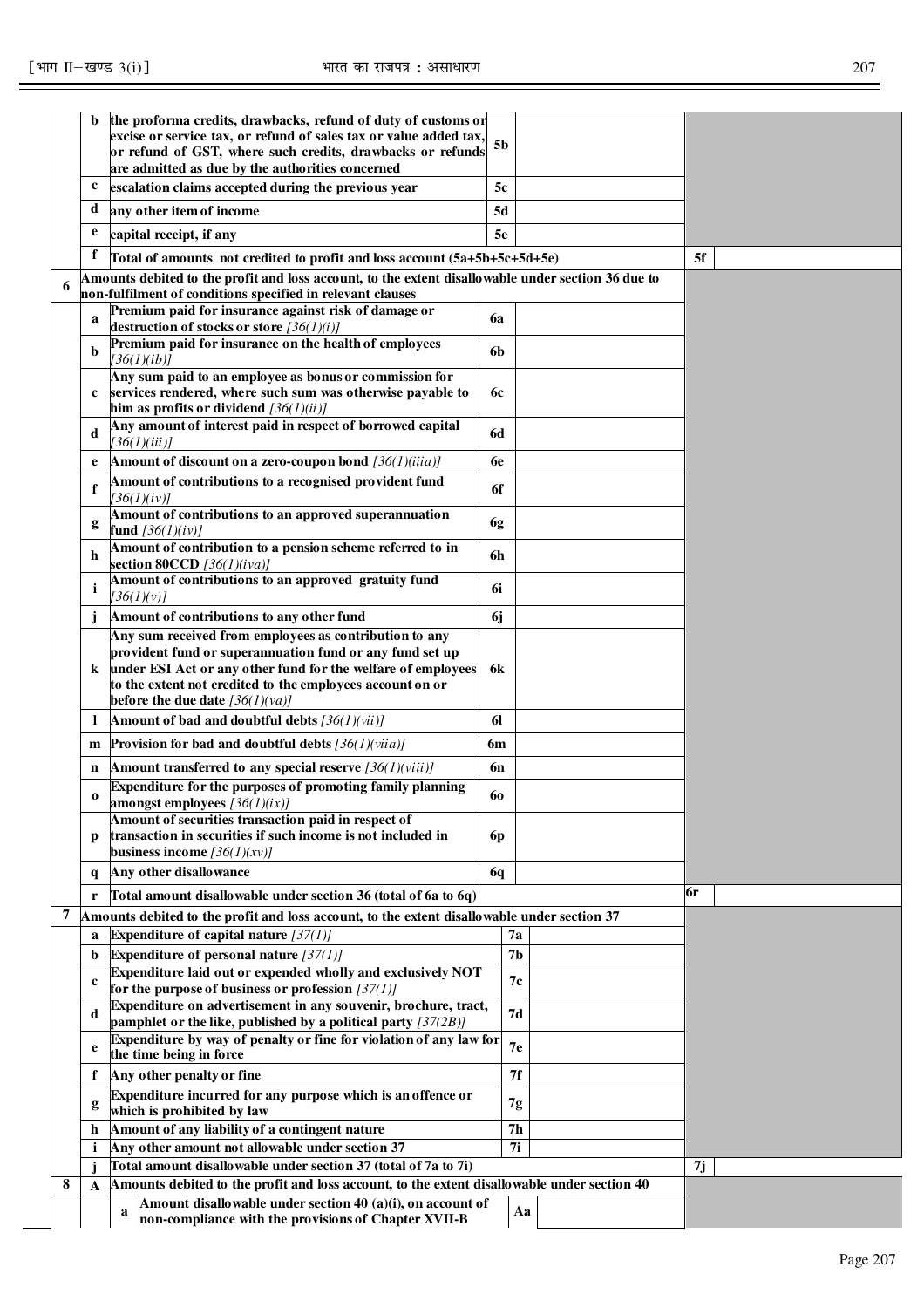|    |             | Amount disallowable under section 40(a)(ia) on account of<br>b<br>non-compliance with the provisions of Chapter XVII-B              | Ab              |                 |  |
|----|-------------|-------------------------------------------------------------------------------------------------------------------------------------|-----------------|-----------------|--|
|    |             | Amount disallowable under section 40(a)(ib), on account of                                                                          |                 |                 |  |
|    |             | non-compliance with the provisions of Chapter VIII of the                                                                           | Ac              |                 |  |
|    |             | Finance Act, 2016                                                                                                                   |                 |                 |  |
|    |             | Amount disallowable under section 40(a)(iii) on account of<br>d<br>non-compliance with the provisions of Chapter XVII-B             | Ad              |                 |  |
|    |             | Amount of tax or rate levied or assessed on the basis of                                                                            |                 |                 |  |
|    |             | e<br>profits $[40(a)(ii)]$                                                                                                          | Ae              |                 |  |
|    |             | f<br>Amount paid as wealth tax $[40(a)(iia)]$                                                                                       | Af              |                 |  |
|    |             | Amount paid by way of royalty, license fee, service fee etc. as<br>g                                                                | Ag              |                 |  |
|    |             | per section $40(a)(iib)$<br>Amount of interest, salary, bonus, commission or                                                        |                 |                 |  |
|    |             | h<br>remuneration paid to any partner or member $[40(b)]$                                                                           | Ah              |                 |  |
|    |             | i<br>Any other disallowance                                                                                                         | Ai              |                 |  |
|    |             | Total amount disallowable under section 40(total of Aa to Ai)                                                                       |                 | 8Aj             |  |
|    | B           | Any amount disallowed under section 40 in any preceding previous year but allowable during                                          |                 | <b>8B</b>       |  |
|    |             | the previous year                                                                                                                   |                 |                 |  |
| 9  |             | Amounts debited to the profit and loss account, to the extent disallowable under section 40A                                        |                 |                 |  |
|    | a           | Amounts paid to persons specified in section $40A(2)(b)$                                                                            | <b>9a</b>       |                 |  |
|    |             | Amount paid otherwise than by account payee cheque or account                                                                       |                 |                 |  |
|    | b           | payee bank draft or use of electronic clearing system through a<br>bank account, disallowable under section 40A(3)                  | 9b              |                 |  |
|    | $\mathbf c$ | Provision for payment of gratuity $[40A(7)]$                                                                                        | 9c              |                 |  |
|    |             | any sum paid by the assessee as an employer for setting up or as                                                                    |                 |                 |  |
|    | d           | contribution to any fund, trust, company, AOP, or BOI or society                                                                    | 9d              |                 |  |
|    |             | or any other institution $[40A(9)]$                                                                                                 |                 |                 |  |
|    | e           | Any other disallowance                                                                                                              | 9e              |                 |  |
|    | f           | Total amount disallowable under section 40A                                                                                         |                 | 9f              |  |
| 10 |             | Any amount disallowed under section 43B in any preceding previous year but allowable during the<br>previous year                    |                 |                 |  |
|    | a           | Any sum in the nature of tax, duty, cess or fee under any law                                                                       | 10a             |                 |  |
|    |             | Any sum payable by way of contribution to any provident fund or                                                                     |                 |                 |  |
|    | b.          | superannuation fund or gratuity fund or any other fund for the                                                                      | 10b             |                 |  |
|    |             | welfare of employees                                                                                                                |                 |                 |  |
|    | $\mathbf c$ | Any sum payable to an employee as bonus or commission for<br>services rendered                                                      | 10c             |                 |  |
|    |             | Any sum payable as interest on any loan or borrowing from any                                                                       |                 |                 |  |
|    |             | public financial institution or a State financial corporation or a                                                                  | 10d             |                 |  |
|    |             | <b>State Industrial investment corporation</b><br>Any sum payable as interest on any loan or borrowing from any                     |                 |                 |  |
|    |             | scheduled bank or a co-operative bank other than a primary                                                                          |                 |                 |  |
|    | e           | agricultural credit or a primary co-operative agricultural and                                                                      | <b>10e</b>      |                 |  |
|    |             | rural development bank                                                                                                              |                 |                 |  |
|    |             | f Any sum payable towards leave encashment                                                                                          | 10 <sub>f</sub> |                 |  |
|    | g           | Any sum payable to the Indian Railways for the use of railway<br>assets                                                             | 10g             |                 |  |
|    | h.          | Total amount allowable under section 43B (total of 10a to 10g)                                                                      |                 | 10 <sub>h</sub> |  |
|    |             | Any amount debited to profit and loss account of the previous year but disallowable under section                                   |                 |                 |  |
| 11 | 43B         |                                                                                                                                     |                 |                 |  |
|    | a           | Any sum in the nature of tax, duty, cess or fee under any law                                                                       | 11a             |                 |  |
|    |             | Any sum payable by way of contribution to any provident fund or                                                                     |                 |                 |  |
|    | b           | superannuation fund or gratuity fund or any other fund for the<br>welfare of employees                                              | 11b             |                 |  |
|    |             | Any sum payable to an employee as bonus or commission for                                                                           |                 |                 |  |
|    | $\mathbf c$ | services rendered                                                                                                                   | 11c             |                 |  |
|    | d           | Any sum payable as interest on any loan or borrowing from any<br>public financial institution or a State financial corporation or a | 11d             |                 |  |
|    |             | <b>State Industrial investment corporation</b>                                                                                      |                 |                 |  |
|    |             | Any sum payable as interest on any loan or borrowing from any                                                                       |                 |                 |  |
|    | e           | scheduled bank or a co-operative bank other than a primary                                                                          | 11e             |                 |  |
|    |             | agricultural credit society or a primary co-operative agricultural<br>and rural development bank                                    |                 |                 |  |
|    | f           | Any sum payable towards leave encashment                                                                                            | 11f             |                 |  |
|    |             | Any sum payable to the Indian Railways for the use of railway                                                                       | 11g             |                 |  |
|    | g           | assets                                                                                                                              |                 |                 |  |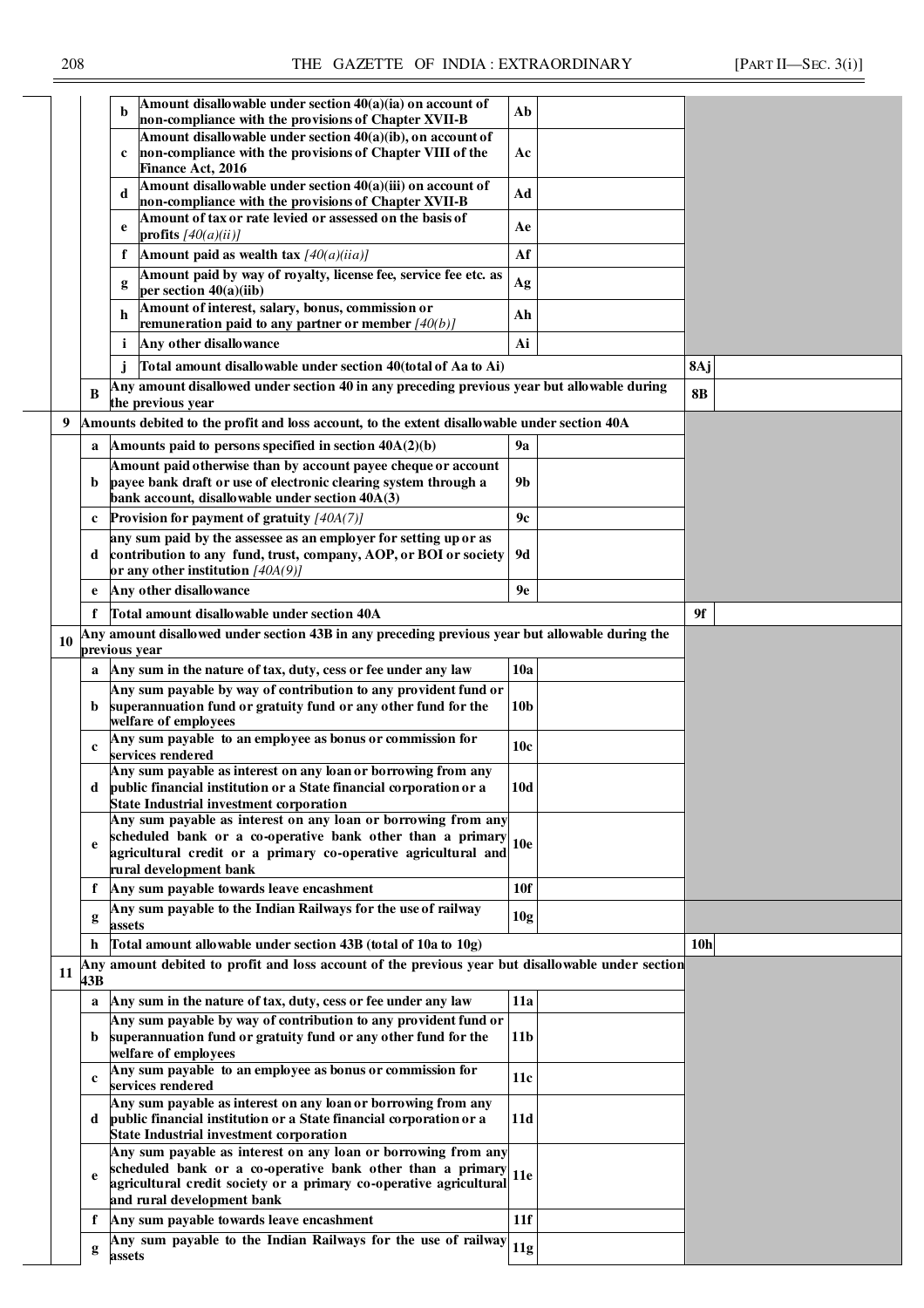|    | h     | Total amount disallowable under Section 43B (total of 11a to 11g)                                  |                 | 11 <sub>h</sub> |
|----|-------|----------------------------------------------------------------------------------------------------|-----------------|-----------------|
|    |       | 12 Amount of credit outstanding in the accounts in respect of                                      |                 |                 |
|    | a     | <b>Union Excise Duty</b>                                                                           | 12a             |                 |
|    | b     | Service tax                                                                                        | 12 <sub>b</sub> |                 |
|    | c     | VAT/sales tax                                                                                      | 12c             |                 |
|    | d     | Central Goods & Service Tax (CGST)                                                                 | 12d             |                 |
|    | e     | State Goods & Services Tax (SGST)                                                                  | 12e             |                 |
|    |       | Integrated Goods & Services Tax (IGST)                                                             | 12f             |                 |
|    | g     | Union Territory Goods & Services Tax (UTGST)                                                       | 12g             |                 |
|    | h     | Any other tax                                                                                      | 12h             |                 |
|    | i     | Total amount outstanding (total of 12a to 12h)                                                     |                 | 12i             |
|    |       | 13  Amounts deemed to be profits and gains under section 33AB or 33ABA                             |                 | 13              |
|    |       | 14 Any amount of profit chargeable to tax under section 41                                         |                 | 14              |
| 15 | (net) | Amount of income or expenditure of prior period credited or debited to the profit and loss account |                 | 15              |

QUANTITATIVE DETAILS

|                | Part A – QD |             | <b>Quantitative details</b> (optional in a case not liable for audit under section 44AB) |                |  |
|----------------|-------------|-------------|------------------------------------------------------------------------------------------|----------------|--|
|                |             |             | (a) In the case of a trading concern                                                     |                |  |
|                |             |             | <b>Opening stock</b>                                                                     | 1              |  |
|                |             |             | Purchase during the previous year                                                        | $\overline{2}$ |  |
|                | 3           |             | Sales during the previous year                                                           | 3              |  |
|                |             |             | <b>Closing stock</b>                                                                     | 4              |  |
|                | 5           |             | Shortage/ excess, if any                                                                 | 5              |  |
|                |             |             | (b) In the case of a manufacturing concern                                               |                |  |
|                | 6           |             | <b>Raw materials</b>                                                                     |                |  |
|                |             | a           | <b>Opening stock</b>                                                                     | <b>6a</b>      |  |
| <b>DETAILS</b> |             | b           | Purchases during the previous year                                                       | 6b             |  |
|                |             | $\mathbf c$ | Consumption during the previous year                                                     | 6с             |  |
| QUANTITATIVE   |             | d           | Sales during the previous year                                                           | 6d             |  |
|                |             | e           | <b>Closing stock</b>                                                                     | 6e             |  |
|                |             |             | <b>Yield finished products</b>                                                           | 6f             |  |
|                |             | g           | Percentage of yield                                                                      | 6g             |  |
|                |             | h           | Shortage/ excess, if any                                                                 | 6h             |  |
|                | 7           |             | Finished products/ By-products                                                           |                |  |
|                |             | a           | opening stock                                                                            | 7a             |  |
|                |             | b           | purchase during the previous year                                                        | 7 <sub>b</sub> |  |
|                |             | $\mathbf c$ | quantity manufactured during the previous year                                           | 7с             |  |
|                |             | d           | sales during the previous year                                                           | 7d             |  |
|                |             | e           | closing stock                                                                            | 7 <sub>e</sub> |  |
|                |             | f           | shortage/ excess, if any                                                                 | 7f             |  |

# **Part B – TI Computation of total income**

|               |   |    | <b>Salaries</b> (6of Schedule S)                                                                                                       |      |  |  |
|---------------|---|----|----------------------------------------------------------------------------------------------------------------------------------------|------|--|--|
|               | 2 |    | <b>Income from house property</b> (3b of Schedule-HP) (enter nil if loss)                                                              |      |  |  |
|               |   |    | Profits and gains from business or profession                                                                                          |      |  |  |
| <b>INCOME</b> |   |    | Profit and gains from business other than speculative<br>business and specified business $(A38 of Schedule BP)$ (enter nil<br>if loss) | 3i   |  |  |
| <b>TOT</b>    |   | ii | <b>Profit and gains from speculative business</b> (B42 of Schedule<br>$ BP)$ (enter nil if loss and take the figure to schedule CFL)   | 3ii  |  |  |
|               |   |    | Profit and gains from specified business (C48 of Schedule BP)<br>(enter nil if loss and take the figure to schedule CFL)               | 3iii |  |  |
|               |   | iv | <b>Income from patent u/s 115BBF</b> (3e of Schedule BP)                                                                               | 3iv  |  |  |
|               |   |    | Income from transfer of carbon credits $u/s$ 115BBG (3f of<br>Schedule BP)                                                             | 3v   |  |  |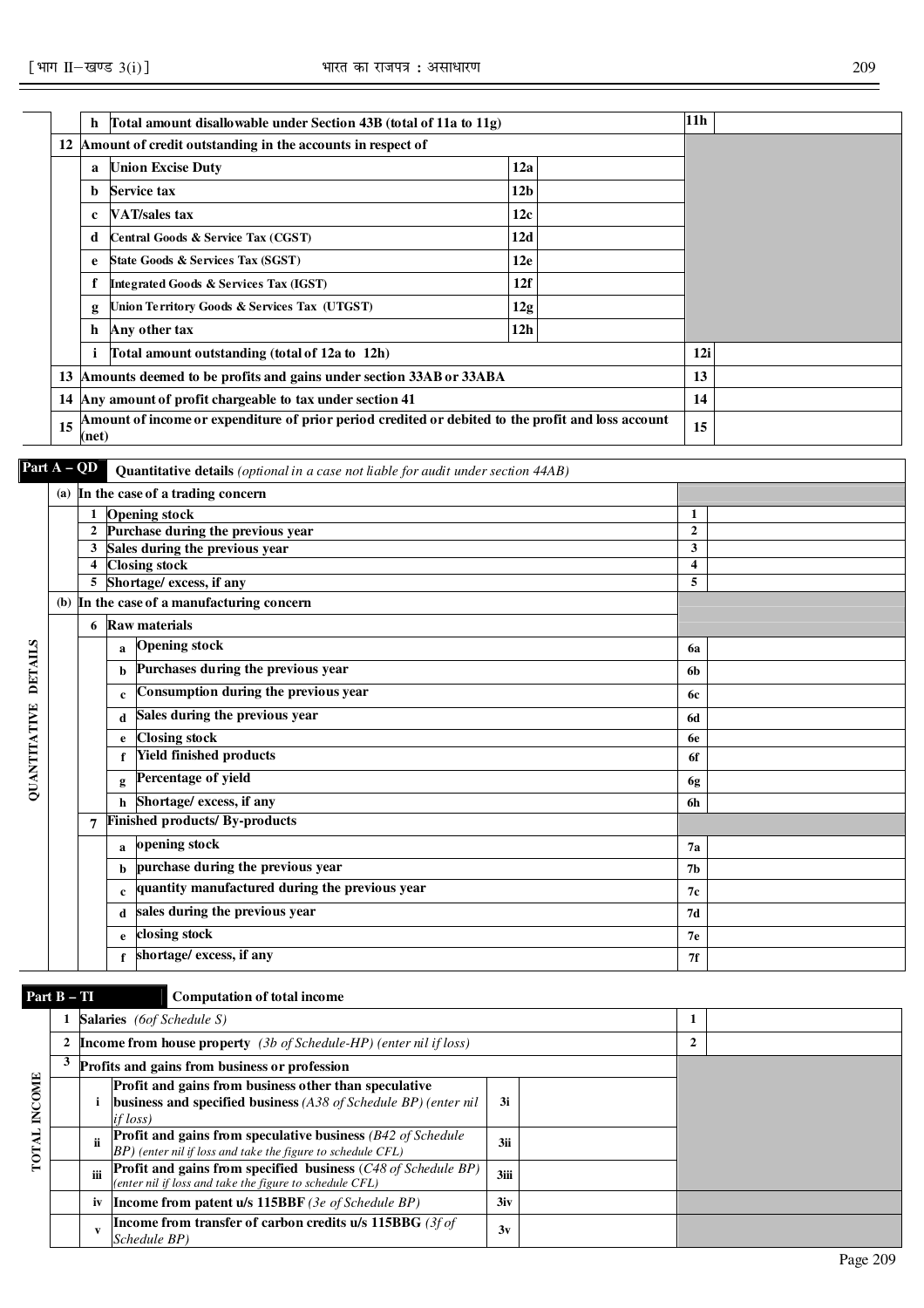| 4  | vi $\int$ Total (3i + 3ii + 3iii + 3iv + 3v) (enter nil if 3vi is a loss)<br>Capital gains                                                             |       | 3vi             |  |
|----|--------------------------------------------------------------------------------------------------------------------------------------------------------|-------|-----------------|--|
|    | <b>Short</b> term<br>a                                                                                                                                 |       |                 |  |
|    | i<br>Short-term chargeable @ 15% (7ii of item E of schedule CG)                                                                                        | ai    |                 |  |
|    | Short-term chargeable @ 30% (7iii of item E of schedule CG)<br>ii.                                                                                     | aii   |                 |  |
|    | <b>Short-term chargeable at applicable rate</b> (7iv of item $E$ of<br>iii<br>schedule CG)                                                             | aiii  |                 |  |
|    | Total Short-term $(ai + aii + aiii)$<br>1V                                                                                                             | 4aiv  |                 |  |
|    | Long-term<br>b                                                                                                                                         |       |                 |  |
|    | <b>Long-term chargeable</b> $@10\%$ (7v of item E of schedule CG)<br>$\mathbf{i}$                                                                      | bi    |                 |  |
|    | <b>Long-term chargeable</b> @ $20\%$ (7vi of item E of schedule CG)<br>ii.                                                                             | bii   |                 |  |
|    | Total Long-term $(bi + bi)$ (enter nil if loss)<br>iii                                                                                                 | 4biii |                 |  |
|    | <b>Total capital gains (4aiv + 4biii)</b> (enter nil if loss)<br>$\mathbf{c}$                                                                          |       | 4c              |  |
| 5  | Income from other sources                                                                                                                              |       |                 |  |
|    | a from sources other than from owning race horses and income<br>chargeable to tax at special rate $(lk \text{ of Schedule OS})$ (enter nil if<br>loss) | 5a    |                 |  |
|    | Income chargeable to tax at special rate ( <i>lfvii of Schedule OS</i> )<br>$\mathbf b$                                                                | 5b    |                 |  |
|    | $\epsilon$ from the activity of owning and maintaining race horses (3e of                                                                              | 5c    |                 |  |
|    | Schedule OS) (enter nil if loss)<br>d $\int$ Total (5a + 5b + 5c) (enter nil if loss)                                                                  |       |                 |  |
|    | Total $(1 + 2 + 3vi + 4c + 5d)$                                                                                                                        |       | 5d              |  |
| 6  |                                                                                                                                                        |       | 6               |  |
| 7  | <b>Losses of current year to be set off against 6</b> (total of $2xi$ y $3xi$ y and $4xi$ y of Schedule CYLA)                                          |       | 7<br>8          |  |
| 8  | <b>Balance after set off current year losses <math>(6 - 7)</math></b> (total of column 5 of Schedule CYLA+5b)                                          |       | 9               |  |
| 9  | <b>Brought forward losses to be set off against 8</b> (total of 2xiii, 3xiii and 4xiii of Schedule BFLA)                                               |       |                 |  |
| 10 | Gross Total income (8-9) (5xiv of Schedule BFLA+ 5b)                                                                                                   |       | 10              |  |
| 11 | Income chargeable to tax at special rate under section 111A, 112 etc. included in 10                                                                   |       | 11              |  |
|    | 12 Deduction u/s 10AA (c of Sch. 10AA)                                                                                                                 |       | 12              |  |
|    | 13 Deductions under Chapter VI-A                                                                                                                       |       |                 |  |
|    | <b>a</b> Part-B, CA and D of Chapter VI-A $[(1 + 3)$ of Schedule VI-A and limited upto (10-11)]                                                        |       | 13a             |  |
|    | <b>b</b> Part-C of Chapter VI-A $[(2 \text{ of Schedule VI-A and limited up to } (10-11-3iii)]$                                                        |       | 13 <sub>b</sub> |  |
|    | c $\text{Total } (13a + 13b)$ [limited upto (10-11)]                                                                                                   |       | 13c             |  |
|    | 14 Total income (10 - 12-13c)                                                                                                                          |       | 14              |  |
| 15 | Income which is included in 14 and chargeable to tax at special rates (total of $(i)$ of schedule SI)                                                  |       | 15              |  |
| 16 | Net agricultural income/ any other income for rate purpose (4 of Schedule EI)                                                                          |       | 16              |  |
| 17 | <b>Aggregate income (14-15+16)</b> [applicable if $(14-15)$ exceeds maximum amount not chargeable to tax]                                              |       | 17              |  |
|    | <b>18 Losses of current year to be carried forward</b> (total of row xi of Schedule CFL)                                                               |       | 18              |  |

**b** Surcharge on (a) *(if applicable)* **1b 1 c Education Cess, including secondary and higher education cess on (1a+1b) above 1c d Total Tax Payable on deemed total income (1a+1b+1c) 1d** 

**d Tax Payable on Total Income (2a + 2b – 2c) 2d e Rebate under section 87A 2e f Tax payable after rebate (2d – 2e) 2f** 

**iii Total (i + ii) 2giii h Education cess, including secondary and higher education cess on (2f + 2giii) 2h** 

**i 25% of** *13(ii) of Schedule SI* **2gi ii On [(2f) – (***13(ii) of Schedule SI)]* **2gii**

**2c** 

**a Tax at normal rates on 17 of Part B-TI 2a b Tax at special rates** *(total of col. (ii) of Schedule-SI)* **2b** 

**Rebate on agricultural income** *[applicable if (14-15) of Part B-TI* 

*exceeds maximum amount not chargeable to tax]*

**c** 

**g Surcharge** 

**2 Tax payable on total income**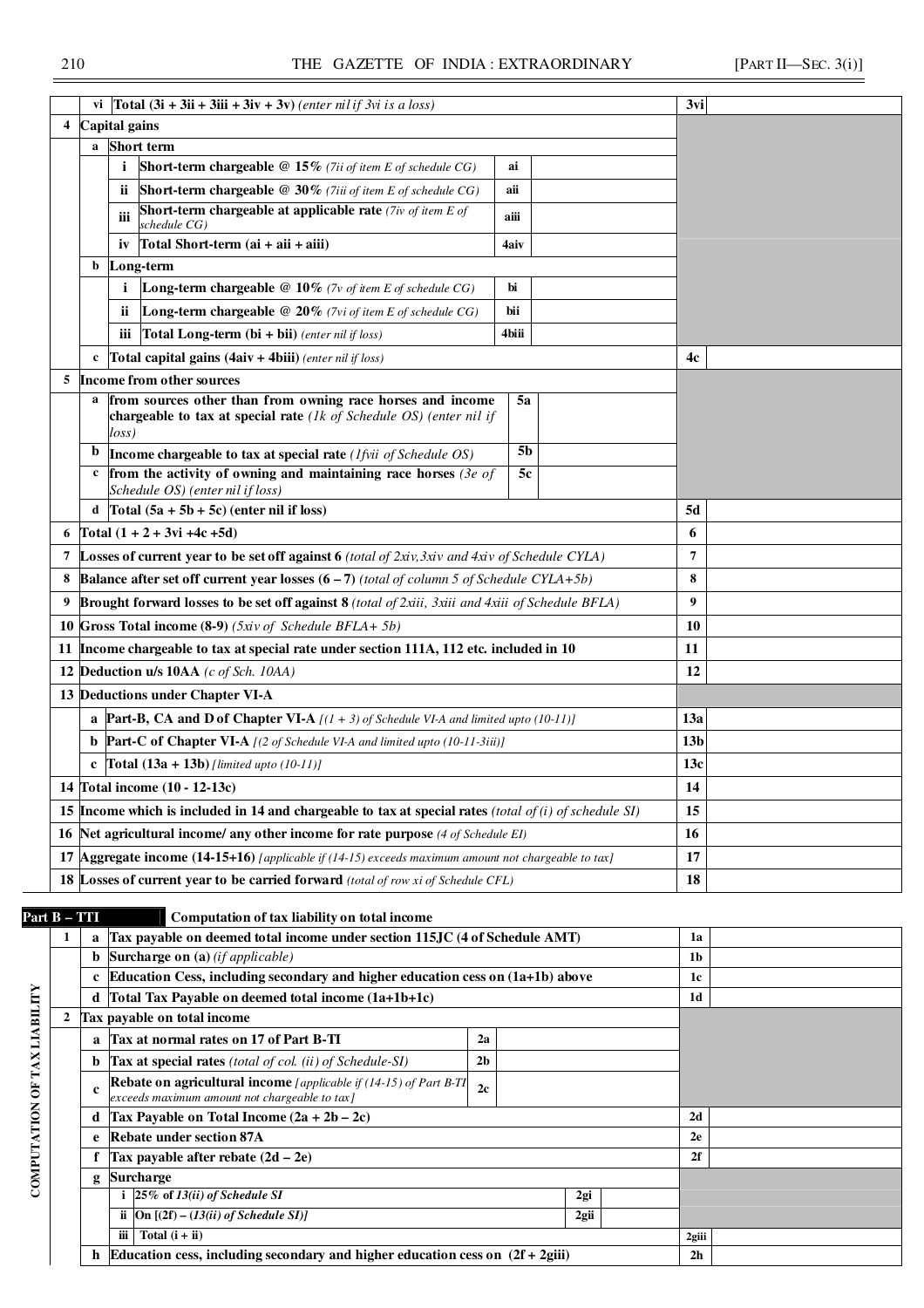| Details of all Bank Accounts held in India at any time during the previous year (excluding dormant accounts) (In case of non-residents, |
|-----------------------------------------------------------------------------------------------------------------------------------------|
| Indicate the account in which you<br>prefer to get your refund credited, if<br>any (tick one account $\mathbf{\varnothing}$ )           |
|                                                                                                                                         |
|                                                                                                                                         |
|                                                                                                                                         |
|                                                                                                                                         |
| $\Box$ No<br>$\Box$ Yes                                                                                                                 |
|                                                                                                                                         |
|                                                                                                                                         |
|                                                                                                                                         |

#### **VERIFICATION**

I, son/ daughter of solemnly declare that to the best of my knowledge and belief, the information given in the return and schedules thereto is correct and complete and is in accordance with the provisions of the Income-tax Act, 1961.

I further declare that I am making returns in my capacity as \_\_\_\_\_\_\_\_\_\_\_ and I am also competent to make this return and verify it. I am holding permanent account number (if allotted) (*Please see instruction*).I further declare that the critical assumptions specified in the agreement have been satisfied and all the terms and conditions of the agreement have been complied with. (Applicable in a case where return is furnished under section 92CD)

### **Place**

#### **15 If the return has been prepared by a Tax Return Preparer (TRP) give further details below:**

| <b>Identification No. of TRP</b> |  |  |  |  | Name of TRP                                                                  | <b>Counter Signature of TRP</b> |
|----------------------------------|--|--|--|--|------------------------------------------------------------------------------|---------------------------------|
|                                  |  |  |  |  |                                                                              |                                 |
|                                  |  |  |  |  | If TRP is entitled for any reimbursement from the Government, amount thereof | 16                              |
| 17 TAX PAYMENTS                  |  |  |  |  |                                                                              |                                 |

### **Date Sign here**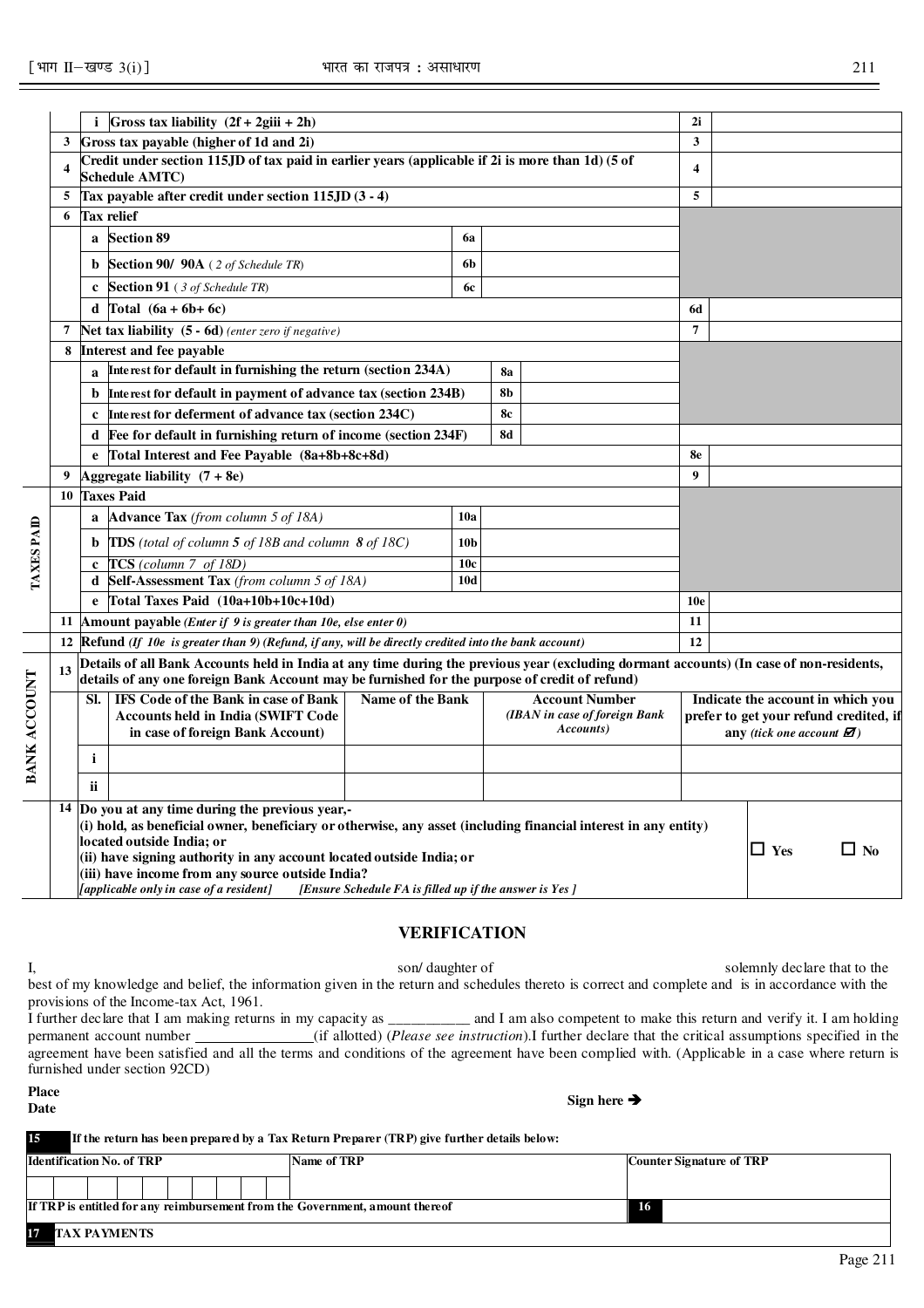| A                          |                                                                                 | Details of payments of Advance Tax and Self-Assessment Tax |                                                                                           |                 |  |                                                                                      |  |                              |  |     |  |  |                                  |                                 |     |  |  |  |             |                           |  |  |  |  |
|----------------------------|---------------------------------------------------------------------------------|------------------------------------------------------------|-------------------------------------------------------------------------------------------|-----------------|--|--------------------------------------------------------------------------------------|--|------------------------------|--|-----|--|--|----------------------------------|---------------------------------|-----|--|--|--|-------------|---------------------------|--|--|--|--|
|                            | Sl No                                                                           |                                                            |                                                                                           | <b>BSR Code</b> |  |                                                                                      |  | Date of Deposit (DD/MM/YYYY) |  |     |  |  |                                  | <b>Serial Number of Challan</b> |     |  |  |  | Amount (Rs) |                           |  |  |  |  |
|                            |                                                                                 |                                                            |                                                                                           | (2)             |  |                                                                                      |  |                              |  | (3) |  |  |                                  |                                 | (4) |  |  |  |             | (5)                       |  |  |  |  |
| <b>ADVANCE/SELF</b>        |                                                                                 |                                                            |                                                                                           |                 |  |                                                                                      |  |                              |  |     |  |  |                                  |                                 |     |  |  |  |             |                           |  |  |  |  |
| Ę                          | ii                                                                              |                                                            |                                                                                           |                 |  |                                                                                      |  |                              |  |     |  |  |                                  |                                 |     |  |  |  |             |                           |  |  |  |  |
| ø<br>Ø                     | iii                                                                             |                                                            |                                                                                           |                 |  |                                                                                      |  |                              |  |     |  |  |                                  |                                 |     |  |  |  |             |                           |  |  |  |  |
| S                          | iv                                                                              |                                                            |                                                                                           |                 |  |                                                                                      |  |                              |  |     |  |  |                                  |                                 |     |  |  |  |             |                           |  |  |  |  |
|                            | $NOTE \triangleright$                                                           |                                                            | Enter the totals of Advance tax and Self-Assessment tax in Sl No. 10a & 10d of Part B-TTI |                 |  |                                                                                      |  |                              |  |     |  |  |                                  |                                 |     |  |  |  |             |                           |  |  |  |  |
| $\bf{B}$                   |                                                                                 |                                                            |                                                                                           |                 |  | Details of Tax Deducted at Source from Salary [As per Form 16 issued by Employer(s)] |  |                              |  |     |  |  |                                  |                                 |     |  |  |  |             |                           |  |  |  |  |
| <b>ARY</b>                 | <b>Tax Deduction Account</b><br>Sl No<br>Number (TAN) of the<br><b>Employer</b> |                                                            |                                                                                           |                 |  | Name of the Employer                                                                 |  |                              |  |     |  |  | Income chargeable under Salaries |                                 |     |  |  |  |             | <b>Total tax deducted</b> |  |  |  |  |
|                            | (1)                                                                             |                                                            | (2)                                                                                       |                 |  |                                                                                      |  | (3)                          |  |     |  |  |                                  |                                 | (4) |  |  |  |             | (5)                       |  |  |  |  |
| <b>INS</b><br>$\mathbf{S}$ | I                                                                               |                                                            |                                                                                           |                 |  |                                                                                      |  |                              |  |     |  |  |                                  |                                 |     |  |  |  |             |                           |  |  |  |  |
| TIDS                       | $\mathbf{I}$                                                                    |                                                            |                                                                                           |                 |  |                                                                                      |  |                              |  |     |  |  |                                  |                                 |     |  |  |  |             |                           |  |  |  |  |
|                            |                                                                                 | $NOTE \triangleright$                                      |                                                                                           |                 |  | Please enter total of column 5 in 10b of Part B-TTI                                  |  |                              |  |     |  |  |                                  |                                 |     |  |  |  |             |                           |  |  |  |  |

j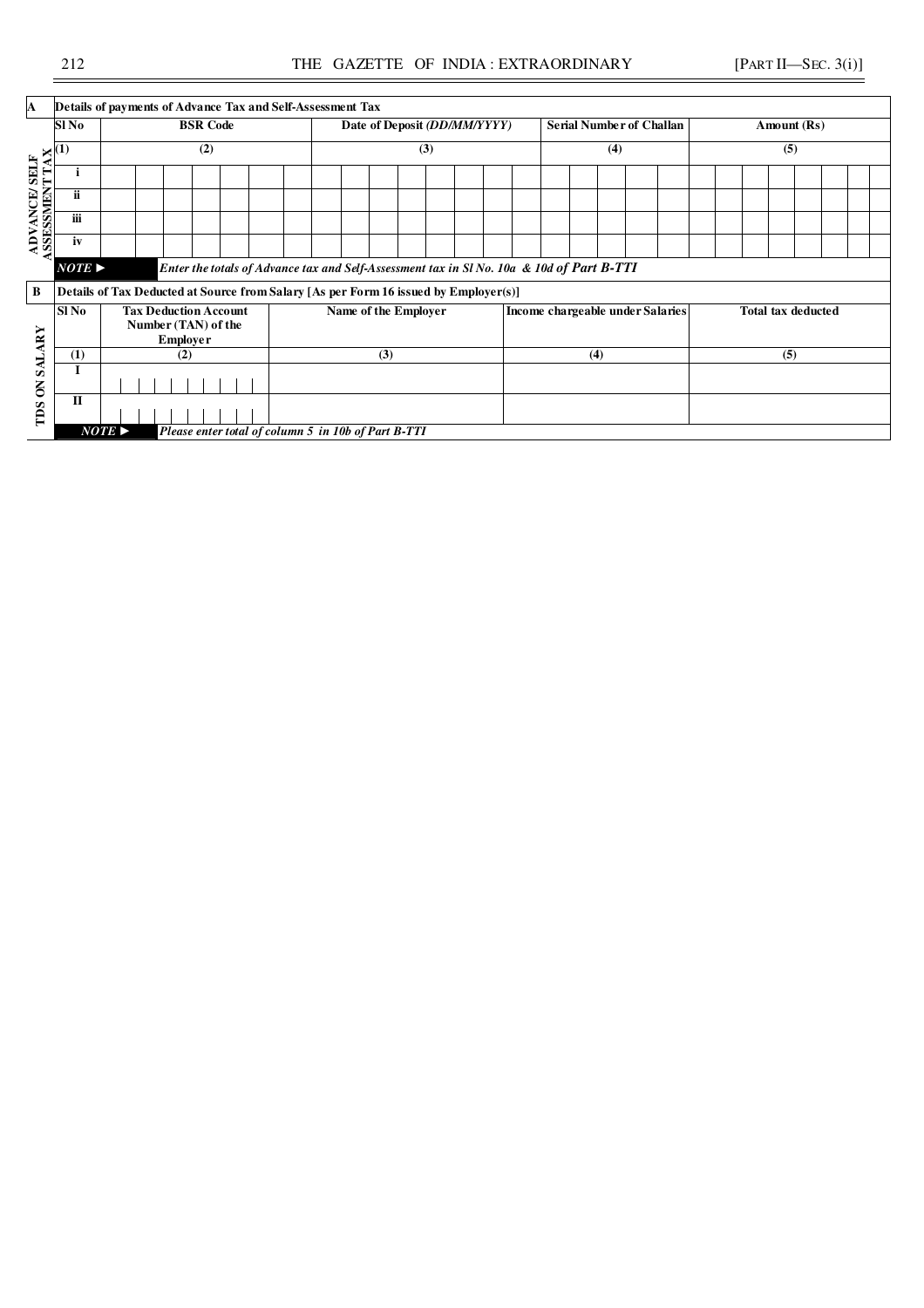| $\mathbf C$                                |                                                                                                                                         | Details of Tax Deducted at Source (TDS) on Income [As per Form 16 A issued or Form 26QB/26QC furnished by Deductor(s) ]                                    |                                                 |                                                      |                                   |                                                  |                                             |                                                                                                     |                            |                                |                                       |                                                                                                                                    |                                                             |      |                                |                                                                        |
|--------------------------------------------|-----------------------------------------------------------------------------------------------------------------------------------------|------------------------------------------------------------------------------------------------------------------------------------------------------------|-------------------------------------------------|------------------------------------------------------|-----------------------------------|--------------------------------------------------|---------------------------------------------|-----------------------------------------------------------------------------------------------------|----------------------------|--------------------------------|---------------------------------------|------------------------------------------------------------------------------------------------------------------------------------|-------------------------------------------------------------|------|--------------------------------|------------------------------------------------------------------------|
|                                            | Sl No                                                                                                                                   | TAN of the<br>Deductor/<br>PAN of the<br>Buver/<br><b>Tenant</b>                                                                                           | Name of the<br>Deductor/<br><b>Buyer/Tenant</b> | Unique<br><b>TDS</b><br>Certificate<br><b>Number</b> |                                   | <b>Unclaimed TDS</b><br>brought forward<br>(b/f) |                                             | TDS of the current fin. Year                                                                        |                            |                                | corresponding income is being offered | TDS credit out of (7) or (8) being<br>claimed this Year (only if<br>for tax this year)                                             |                                                             |      |                                | <b>TDS</b> credit out<br>of $(7)$ or $(8)$<br>being carried<br>forward |
| <b>OTHER INCOME</b>                        |                                                                                                                                         |                                                                                                                                                            |                                                 |                                                      | Fin. Year<br>in which<br>deducted | <b>Amount</b><br>b/f                             | <b>Deducted</b><br>in own<br>hands<br>(7)   | Deducted in the hands of spouse<br>as per section 5A or any other<br>person as per rule 37BA(2) (if | Claimed<br>in own<br>hands |                                |                                       | Claimed in the hands of<br>any other person as per                                                                                 | spouse as per section 5A or<br>rule 37BA(2) (if applicable) |      |                                |                                                                        |
|                                            | (1)                                                                                                                                     | (2)                                                                                                                                                        | (3)                                             | (4)                                                  | (5)                               | (6)                                              |                                             |                                                                                                     | (8)                        |                                | (9)                                   |                                                                                                                                    |                                                             | (10) |                                | (11)                                                                   |
| $\mathsf{S}% _{0}^{X\left( t_{1}\right) }$ |                                                                                                                                         |                                                                                                                                                            |                                                 |                                                      |                                   |                                                  |                                             | Income                                                                                              | <b>TDS</b>                 | PAN of spouse/<br>other person |                                       | <b>Income</b>                                                                                                                      | <b>TDS</b>                                                  |      | PAN of spouse/<br>other person |                                                                        |
| TDS                                        |                                                                                                                                         |                                                                                                                                                            |                                                 |                                                      |                                   |                                                  |                                             |                                                                                                     |                            |                                |                                       |                                                                                                                                    |                                                             |      |                                |                                                                        |
|                                            | ii.                                                                                                                                     |                                                                                                                                                            |                                                 |                                                      |                                   |                                                  |                                             |                                                                                                     |                            |                                |                                       |                                                                                                                                    |                                                             |      |                                |                                                                        |
| D                                          |                                                                                                                                         | <b>NOTE</b> Please enter total of column $8$ in 10b of Part B-TTI<br>Details of Tax Collected at Source (TCS) [As per Form 27D issued by the Collector(s)] |                                                 |                                                      |                                   |                                                  |                                             |                                                                                                     |                            |                                |                                       |                                                                                                                                    |                                                             |      |                                |                                                                        |
| <b>OTHER INCOME</b>                        | Tax Deduction and Tax   Name of the<br>SI.<br>No.<br><b>Collection Account</b><br><b>Collector</b><br>Number of the<br><b>Collector</b> |                                                                                                                                                            |                                                 |                                                      | Fin. Year in<br>which collected   | (b/f)                                            | Unclaimed TCS brought forward<br>Amount b/f | TCS of the current fin.<br>year                                                                     |                            |                                |                                       | Amount out of $(5)$ or $(6)$<br>being claimed this Year<br>(only if corresponding<br>income is being offered for<br>tax this year) |                                                             |      |                                | Amount out of (5) or<br>$(6)$ being carried<br>forward                 |
|                                            | (1)                                                                                                                                     | (2)                                                                                                                                                        | (3)                                             | (4)                                                  |                                   | (5)                                              |                                             | (6)                                                                                                 |                            |                                | (7)                                   |                                                                                                                                    |                                                             |      | (8)                            |                                                                        |
| $\mathsf{S}% _{T}$                         | i<br>ii                                                                                                                                 |                                                                                                                                                            |                                                 |                                                      |                                   |                                                  |                                             |                                                                                                     |                            |                                |                                       |                                                                                                                                    |                                                             |      |                                |                                                                        |
| TDS                                        |                                                                                                                                         | <b>NOTE</b> > Please enter total of column (7) in 10c of Part B-TTI                                                                                        |                                                 |                                                      |                                   |                                                  |                                             |                                                                                                     |                            |                                |                                       |                                                                                                                                    |                                                             |      |                                |                                                                        |

NOTE: PLEASE FILL SCHEDULES TO THE RETURN FORM (PAGES S1-S22) AS APPLICABLE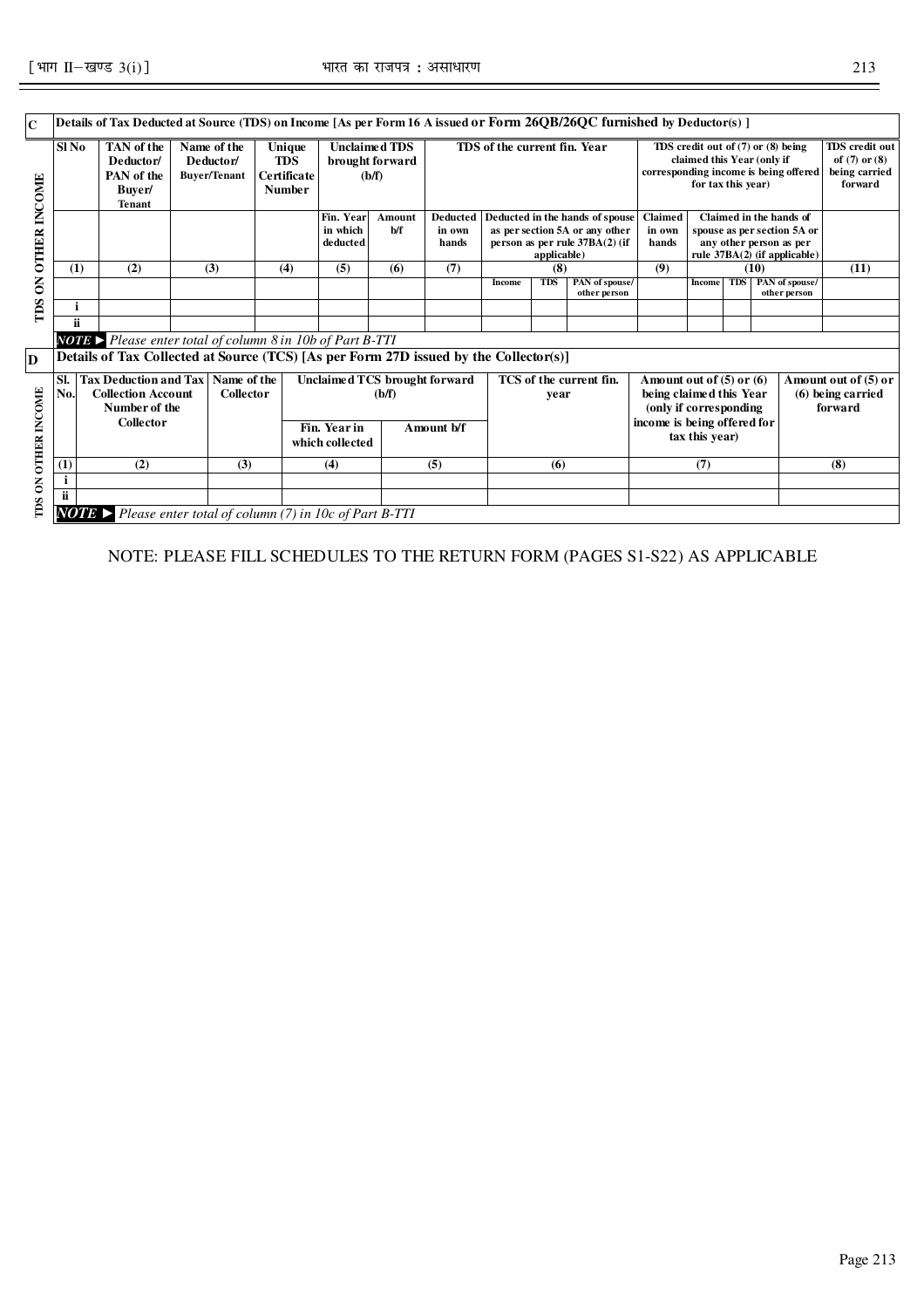### **SCHEDULES TO THE RETURN FORM (FILL AS APPLICABLE)**

### **Schedule S Details of Income from Salary**

|          |   | <b>Name of Employer</b>                                                                                                           |                    |              |  |              |  |          | PAN of Employer (if available) |  |
|----------|---|-----------------------------------------------------------------------------------------------------------------------------------|--------------------|--------------|--|--------------|--|----------|--------------------------------|--|
|          |   |                                                                                                                                   |                    |              |  |              |  |          |                                |  |
|          |   | <b>Address of employer</b>                                                                                                        | <b>Town/City</b>   | <b>State</b> |  |              |  | Pin code |                                |  |
|          |   |                                                                                                                                   |                    |              |  |              |  |          |                                |  |
| SALARIES |   | Salary (Excluding all exempt/non-exempt allowances, perquisites & profit in lieu of salary as they are shown<br>separately below) |                    |              |  |              |  |          |                                |  |
|          |   | <b>Allowances not exempt</b> (refer Form 16 from employer)                                                                        |                    |              |  | $\mathbf{2}$ |  |          |                                |  |
|          | 3 | <b>Value of perquisites</b> (refer Form 16 from employer)                                                                         |                    |              |  | 3            |  |          |                                |  |
|          | 4 | <b>Profits in lieu of salary</b> (refer Form 16 from employer)                                                                    | $\overline{\bf 4}$ |              |  |              |  |          |                                |  |
|          | 5 | Deduction u/s 16 (Entertainment allowance by Government and tax on employment)                                                    |                    |              |  | 5            |  |          |                                |  |
|          | 6 | Income chargeable under the Head 'Salaries' $(1 + 2 + 3 + 4 - 5)$                                                                 |                    |              |  | 6            |  |          |                                |  |
|          |   | <b>Allowances exempt under section 10</b> (Not to be included in 6 above)                                                         |                    |              |  | 7            |  |          |                                |  |
|          |   | i Travel concession/assistance received $[(sec. 10(5))]$                                                                          |                    | 7i           |  |              |  |          |                                |  |
|          |   | ii Tax paid by employer on non-monetary perquisite $[(sec. 10(10CC))]$                                                            |                    | 7ii          |  |              |  |          |                                |  |
|          |   | iii Allowance to meet expenditure incurred on house rent $[(sec. 10(13A))]$                                                       |                    | 7iii         |  |              |  |          |                                |  |
|          |   | iv Other allowances                                                                                                               |                    | 7iv          |  |              |  |          |                                |  |

### **Schedule HP Details of Income from House Property** *(Please refer to instructions)*

|                       | <b>Address of property 1</b> |                                                                                                                                                                | Town/City<br><b>State</b>      |                     |                |                                                     |              |                                         |                |  | <b>PIN Code</b>                 |                 |  |  |  |  |  |  |
|-----------------------|------------------------------|----------------------------------------------------------------------------------------------------------------------------------------------------------------|--------------------------------|---------------------|----------------|-----------------------------------------------------|--------------|-----------------------------------------|----------------|--|---------------------------------|-----------------|--|--|--|--|--|--|
| 1                     |                              |                                                                                                                                                                |                                |                     |                |                                                     |              |                                         |                |  |                                 |                 |  |  |  |  |  |  |
|                       |                              | Is the property co-owned? $\Box$ Yes                                                                                                                           |                                |                     |                | $\Box$ No (if "YES" please enter following details) |              |                                         |                |  |                                 |                 |  |  |  |  |  |  |
|                       |                              | Your percentage of share in the property.                                                                                                                      |                                |                     |                |                                                     |              |                                         |                |  |                                 |                 |  |  |  |  |  |  |
|                       |                              | Name of Co-owner(s)                                                                                                                                            |                                | PAN of Co-owner (s) |                |                                                     |              | <b>Percentage Share in Property</b>     |                |  |                                 |                 |  |  |  |  |  |  |
|                       |                              |                                                                                                                                                                |                                |                     |                |                                                     |              |                                         |                |  |                                 |                 |  |  |  |  |  |  |
|                       | п                            |                                                                                                                                                                |                                |                     |                |                                                     |              |                                         |                |  |                                 |                 |  |  |  |  |  |  |
|                       |                              | <i>[Tick</i> $\blacksquare$ the applicable option]                                                                                                             |                                |                     |                | Name(s) of Tenant (if let out)                      |              | PAN of Tenant(s) (if available)         |                |  |                                 |                 |  |  |  |  |  |  |
|                       |                              | $\square$ Let out                                                                                                                                              | $\bf{l}$                       |                     |                |                                                     |              |                                         |                |  |                                 |                 |  |  |  |  |  |  |
|                       |                              | $\Box$ Self-occupied                                                                                                                                           | П                              |                     |                |                                                     |              |                                         |                |  |                                 |                 |  |  |  |  |  |  |
|                       |                              | $\Box$ Deemed let out                                                                                                                                          |                                |                     |                |                                                     |              |                                         |                |  |                                 |                 |  |  |  |  |  |  |
| <b>HOUSE PROPERTY</b> | a                            | Annual letable value or rent received or receivable (higher of the two, if let out for whole of the<br>year, lower of the two if let out for part of the year) |                                |                     |                |                                                     |              |                                         | 1a             |  |                                 |                 |  |  |  |  |  |  |
|                       |                              | <b>b</b> The amount of rent which cannot be realized                                                                                                           |                                |                     | 1 <sub>b</sub> |                                                     |              |                                         |                |  |                                 |                 |  |  |  |  |  |  |
|                       | $\mathbf c$                  | Tax paid to local authorities                                                                                                                                  |                                |                     | 1 <sub>c</sub> |                                                     |              |                                         |                |  |                                 |                 |  |  |  |  |  |  |
|                       |                              | d Total $(1b + 1c)$                                                                                                                                            |                                |                     | 1d             |                                                     |              |                                         |                |  |                                 |                 |  |  |  |  |  |  |
|                       | e                            | Annual value $(1a - 1d)$ (nil, if self-occupied etc. as per section 23(2) of the Act)                                                                          |                                |                     |                |                                                     |              |                                         | 1e             |  |                                 |                 |  |  |  |  |  |  |
|                       | f                            | Annual value of the property owned (own percentage share x 1e)                                                                                                 |                                |                     |                |                                                     |              |                                         | 1 <sup>f</sup> |  |                                 |                 |  |  |  |  |  |  |
|                       |                              | 30% of 1f                                                                                                                                                      |                                |                     | 1g             |                                                     |              |                                         |                |  |                                 |                 |  |  |  |  |  |  |
|                       | h                            | Interest payable on borrowed capital                                                                                                                           |                                |                     | 1 <sub>h</sub> |                                                     |              |                                         |                |  |                                 |                 |  |  |  |  |  |  |
|                       |                              | Total $(1g+1h)$                                                                                                                                                |                                |                     |                |                                                     |              |                                         | 1i             |  |                                 |                 |  |  |  |  |  |  |
|                       |                              | Income from house property $1(1f-1i)$                                                                                                                          |                                |                     |                |                                                     |              |                                         | 1j             |  |                                 |                 |  |  |  |  |  |  |
|                       |                              | <b>Address of property 2</b>                                                                                                                                   |                                | <b>Town/City</b>    |                |                                                     | <b>State</b> |                                         |                |  |                                 | <b>PIN Code</b> |  |  |  |  |  |  |
| $\overline{2}$        |                              |                                                                                                                                                                |                                |                     |                |                                                     |              |                                         |                |  |                                 |                 |  |  |  |  |  |  |
|                       |                              | Is the property co-owned? $\Box$ Yes                                                                                                                           | $\Box$ No                      |                     |                | (if "YES" please enter following details)           |              |                                         |                |  |                                 |                 |  |  |  |  |  |  |
|                       |                              | Your percentage of share in the property                                                                                                                       |                                |                     |                |                                                     |              |                                         |                |  |                                 |                 |  |  |  |  |  |  |
|                       |                              | Name of Co-owner(s)                                                                                                                                            |                                | PAN of Co-owner (s) |                |                                                     |              | Percentage Share in Property (optional) |                |  |                                 |                 |  |  |  |  |  |  |
|                       |                              |                                                                                                                                                                |                                |                     |                |                                                     |              |                                         |                |  |                                 |                 |  |  |  |  |  |  |
|                       | П                            |                                                                                                                                                                |                                |                     |                |                                                     |              |                                         |                |  |                                 |                 |  |  |  |  |  |  |
|                       |                              | Tick $\blacksquare$ the applicable option]                                                                                                                     | Name(s) of Tenant (if let out) |                     |                |                                                     |              |                                         |                |  | PAN(s) of Tenant (if available) |                 |  |  |  |  |  |  |
|                       |                              |                                                                                                                                                                | I                              |                     |                |                                                     |              |                                         |                |  |                                 |                 |  |  |  |  |  |  |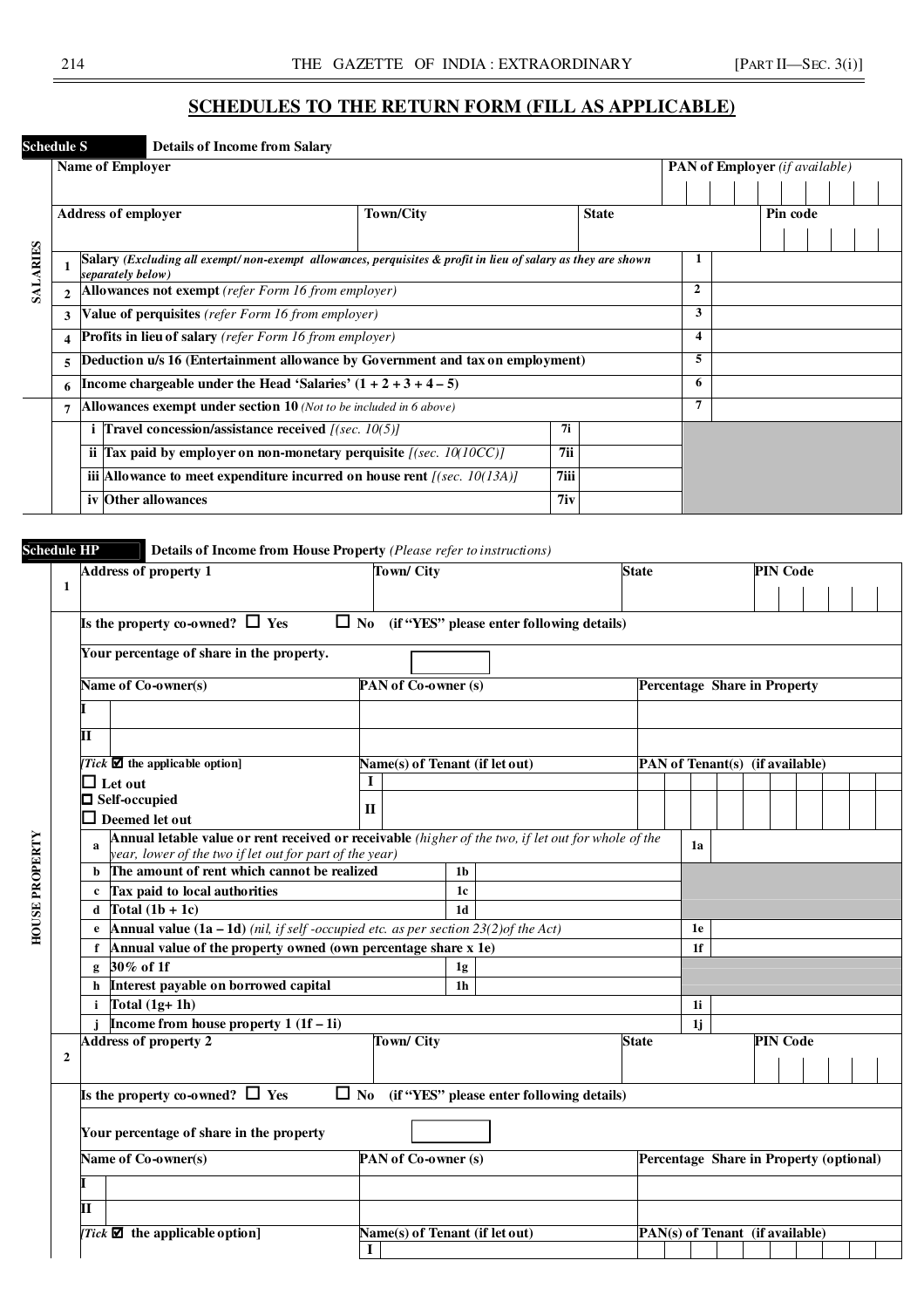|                       |     | $\Box$ Self-occupied<br>П                                                                                                                                              |                |                |  |  |  |
|-----------------------|-----|------------------------------------------------------------------------------------------------------------------------------------------------------------------------|----------------|----------------|--|--|--|
|                       | I I | Deemed let out                                                                                                                                                         |                |                |  |  |  |
|                       |     | <b>Annual letable value or rent received or receivable</b> (higher of the two, if let out for whole of the<br>year, lower of the two, if let out for part of the year) |                | 2a             |  |  |  |
|                       |     | The amount of rent which cannot be realized                                                                                                                            | 2 <sub>b</sub> |                |  |  |  |
|                       |     | <b>Tax paid to local authorities</b>                                                                                                                                   | 2c             |                |  |  |  |
|                       | d   | Total $(2b + 2c)$                                                                                                                                                      | 2d             |                |  |  |  |
|                       |     | Annual value $(2a - 2d)$                                                                                                                                               |                | 2e             |  |  |  |
|                       |     | Annual value of the property owned (own percentage share x 2e)                                                                                                         |                | 2f             |  |  |  |
|                       |     | $g$ 30% of 2f                                                                                                                                                          | 2g             |                |  |  |  |
|                       |     | h Interest payable on borrowed capital                                                                                                                                 | 2 <sub>h</sub> |                |  |  |  |
|                       |     | Total $(2g + 2h)$                                                                                                                                                      |                | 2i             |  |  |  |
|                       |     | Income from house property $2(2f-2i)$                                                                                                                                  |                | 2j             |  |  |  |
| 3                     |     | Income under the head "Income from house property"                                                                                                                     |                |                |  |  |  |
|                       | a   | Unrealized rent and Arrears of rent received during the year under section 25A after deducting<br>30%                                                                  |                | 3a             |  |  |  |
|                       | b.  | <b>Total</b> $(1j + 2j + 3a)$ (if negative take the figure to 2i of schedule CYLA)                                                                                     |                | 3 <sub>b</sub> |  |  |  |
| $NOTE \triangleright$ |     | Please include the income of the specified persons referred to in Schedule SPI while computing the income under this head                                              |                |                |  |  |  |

#### **Schedule BP Computation of income from business or profession**

|                                    |                         | Computation of meome from business of profession                                                                          |    |  |  |  |  |  |  |  |
|------------------------------------|-------------------------|---------------------------------------------------------------------------------------------------------------------------|----|--|--|--|--|--|--|--|
|                                    |                         | A From business or profession other than speculative business and specified business                                      |    |  |  |  |  |  |  |  |
|                                    | $\mathbf{1}$            | Profit before tax as per profit and loss account (item 45 and 53 of Part A-P&L)<br>1                                      |    |  |  |  |  |  |  |  |
|                                    | 2a                      | Net profit or loss from speculative business included in 1 (enter $-$ ve $\vert_{2a}$ )<br>sign in case of loss)          |    |  |  |  |  |  |  |  |
|                                    | 2 <sub>b</sub>          | Net profit or Loss from Specified Business u/s 35AD included in 1<br>2 <sub>b</sub><br>(enter –ve sign in case of loss)   |    |  |  |  |  |  |  |  |
|                                    |                         | a Salaries<br>3a                                                                                                          |    |  |  |  |  |  |  |  |
|                                    |                         | 3 <sub>b</sub><br><b>b</b> House property                                                                                 |    |  |  |  |  |  |  |  |
|                                    |                         | Income/ receipts credited to profit and loss<br>account considered under other heads of<br>c Capital gains<br>3c          |    |  |  |  |  |  |  |  |
|                                    | 3                       | income/chargeable u/s 115BBF/ chargeable<br>$\mathbf d$<br><b>Other sources</b><br>3d                                     |    |  |  |  |  |  |  |  |
|                                    |                         | u/s 115BBG                                                                                                                |    |  |  |  |  |  |  |  |
|                                    |                         | u/s 115BBF<br>3e<br>e                                                                                                     |    |  |  |  |  |  |  |  |
|                                    |                         | f u/s 115BBG<br>3f                                                                                                        |    |  |  |  |  |  |  |  |
| INCOME FROM BUSINESS OR PROFESSION | $\overline{\mathbf{4}}$ | Profit or loss included in 1, which is referred to in section<br>44AD/44ADA/44AE/44B/44BB/44BBA/44BBB/44D/44DA/Chapter- 4 |    |  |  |  |  |  |  |  |
|                                    |                         | XII-G/ First Schedule of Income-tax Act                                                                                   |    |  |  |  |  |  |  |  |
|                                    | 5                       | Income credited to Profit and Loss account (included in 1) which is exempt                                                |    |  |  |  |  |  |  |  |
|                                    |                         | Share of income from $firm(s)$<br>5a<br>a                                                                                 |    |  |  |  |  |  |  |  |
|                                    |                         | Share of income from AOP/BOI<br>5 <sub>b</sub><br>b                                                                       |    |  |  |  |  |  |  |  |
|                                    |                         | Any other exempt income (specify nature<br>$\mathbf c$                                                                    |    |  |  |  |  |  |  |  |
|                                    |                         | and amount)                                                                                                               |    |  |  |  |  |  |  |  |
|                                    |                         | j.<br>ci                                                                                                                  |    |  |  |  |  |  |  |  |
|                                    |                         | cii<br>ii.                                                                                                                |    |  |  |  |  |  |  |  |
|                                    |                         | Total $(c\mathbf{i} + c\mathbf{ii})$<br>5ciii<br>iii                                                                      |    |  |  |  |  |  |  |  |
|                                    |                         | Total exempt income $(5a + 5b + 5ciii)$<br>5d<br>d                                                                        |    |  |  |  |  |  |  |  |
|                                    | 6                       | Balance $(1-2a-2b-3a-3b-3c-3d-3e-3f-4-5d)$                                                                                | 6  |  |  |  |  |  |  |  |
|                                    |                         | <b>Salaries</b><br>7a<br>$\mathbf{a}$                                                                                     |    |  |  |  |  |  |  |  |
|                                    |                         | House property 7b<br>b.<br>Expenses debited to profit and loss account                                                    |    |  |  |  |  |  |  |  |
|                                    | $\overline{7}$          | under<br>heads<br>considered<br>other<br><b>Capital</b> gains<br>7c<br>оf<br>$\mathbf{c}$                                 |    |  |  |  |  |  |  |  |
|                                    |                         | income/related to income chargeable u/s<br>d.<br><b>Other sources</b><br>7d                                               |    |  |  |  |  |  |  |  |
|                                    |                         | 115BBF or u/s 115BBG<br>u/s 115BBF<br>e<br>7е                                                                             |    |  |  |  |  |  |  |  |
|                                    |                         | 7f<br>f<br>$u/s$ 115BBG                                                                                                   |    |  |  |  |  |  |  |  |
|                                    | 8                       | Expenses debited to profit and loss account which relate to<br>8<br>exempt income                                         |    |  |  |  |  |  |  |  |
|                                    | 9                       | $\boldsymbol{9}$<br>Total $(7a + 7b + 7c + 7d + 7e + 7f + 8)$                                                             |    |  |  |  |  |  |  |  |
|                                    | 10                      | 10                                                                                                                        |    |  |  |  |  |  |  |  |
|                                    | 11                      | Depreciation and amortisation debited to profit and loss account                                                          | 11 |  |  |  |  |  |  |  |
|                                    | 12                      | Depreciation allowable under Income-tax Act<br>Depreciation allowable under section $32(1)(ii)$ and                       |    |  |  |  |  |  |  |  |
|                                    |                         |                                                                                                                           |    |  |  |  |  |  |  |  |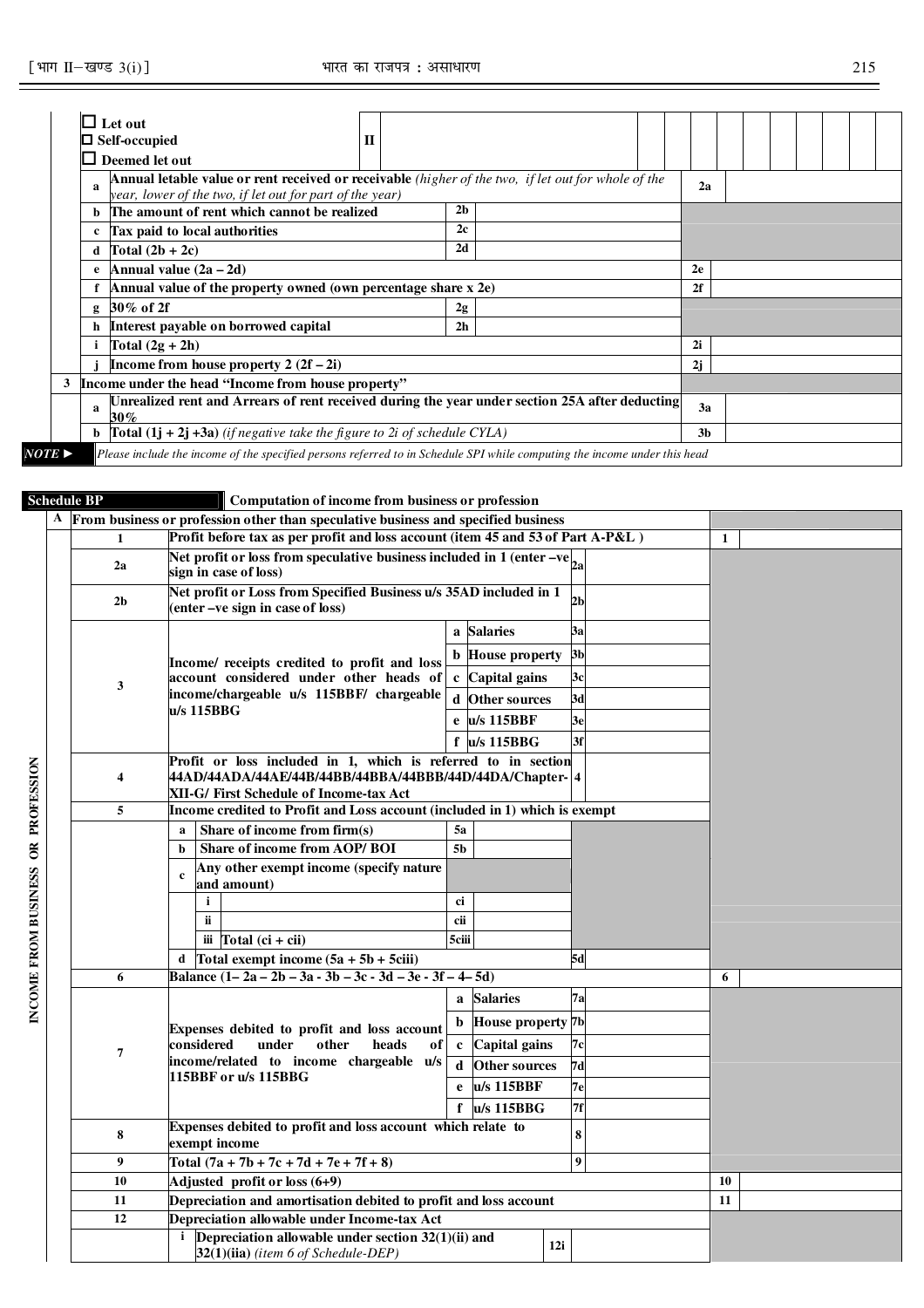|    |             | ii Depreciation allowable under section $32(1)(i)$                                                                                     |             | 12ii |                     |       |  |
|----|-------------|----------------------------------------------------------------------------------------------------------------------------------------|-------------|------|---------------------|-------|--|
|    |             | (Make your own computation refer Appendix-IA of IT Rules)                                                                              |             |      |                     |       |  |
|    |             | iii $\Gamma$ otal (12i + 12ii)                                                                                                         |             |      |                     | 12iii |  |
| 13 |             | Profit or loss after adjustment for depreciation $(10 + 11 - 12)$ ii)<br>Amounts debited to the profit and loss account, to the extent |             |      |                     | 13    |  |
| 14 |             | disallowable under section 36 (6r of PartA-OI)                                                                                         |             | 14   |                     |       |  |
| 15 |             | Amounts debited to the profit and loss account, to the extent<br>disallowable under section 37 (7j of PartA-OI)                        |             | 15   |                     |       |  |
| 16 |             | Amounts debited to the profit and loss account, to the extent<br>disallowable under section 40 (8Aj of PartA-OI)                       |             | 16   |                     |       |  |
| 17 |             | Amounts debited to the profit and loss account, to the extent<br>disallowable under section 40A (9f of PartA-OI)                       |             | 17   |                     |       |  |
| 18 |             | Any amount debited to profit and loss account of the previous                                                                          |             | 18   |                     |       |  |
| 19 |             | year but disallowable under section 43B (11h of PartA-OI)<br>Interest disallowable under section 23 of the Micro, Small                |             | 19   |                     |       |  |
|    |             | and Medium Enterprises Development Act,2006                                                                                            |             |      |                     |       |  |
| 20 |             | Deemed income under section 41                                                                                                         |             | 20   |                     |       |  |
| 21 |             | Deemed income under section 32AD/ 33AB/ 33ABA/ 35ABA<br>/35ABB/ 40A(3A)/ 72A/80HHD/ 80-IA                                              |             | 21   |                     |       |  |
| 22 |             | Deemed income under section 43CA                                                                                                       |             | 22   |                     |       |  |
| 23 |             | Any other item of addition under section 28 to 44DA                                                                                    |             | 23   |                     |       |  |
| 24 |             | Any other income not included in profit and loss account/any<br>other expense not allowable (including income from salary,             |             | 24   |                     |       |  |
|    |             | commission, bonus and interest from firms in which<br>individual/HUF/prop. concern is a partner)                                       |             |      |                     |       |  |
|    |             | Increase in profit or decrease in loss on account of ICDS                                                                              |             |      |                     |       |  |
| 25 |             | adjustments and deviation in method of valuation of stock 25<br>(Column 3a + 4d of Part A - OI)                                        |             |      |                     |       |  |
| 26 |             | Total $(14 + 15 + 16 + 17 + 18 + 19 + 20 + 21 + 22 + 23 + 24 + 25)$                                                                    |             |      |                     | 26    |  |
| 27 |             | Deduction allowable under section 32(1)(iii)                                                                                           |             | 27   |                     |       |  |
| 28 |             | Deduction allowable under section 32AD                                                                                                 |             | 28   |                     |       |  |
|    |             | Amount of deduction under section 35 or 35CCC or 35CCD in                                                                              |             |      |                     |       |  |
|    |             | excess of the amount debited to profit and loss account (item                                                                          |             |      |                     |       |  |
| 29 |             | $x(4)$ of Schedule ESR) (if amount deductible under section 35 or<br>35CCC or 35CCD is lower than amount debited to P&L account,       | 29          |      |                     |       |  |
|    |             | <u>it will go to item 24)</u><br>Any amount disallowed under section 40 in any preceding                                               |             |      |                     |       |  |
| 30 | PartA-OI)   | previous year but allowable during the previous year(8B of $\vert$ 30                                                                  |             |      |                     |       |  |
|    |             | Any amount disallowed under section 43B in any preceding                                                                               |             |      |                     |       |  |
| 31 | PartA-OI    | previous year but allowable during the previous year(10g of                                                                            |             | 31   |                     |       |  |
| 32 |             | Any other amount allowable as deduction                                                                                                |             | 32   |                     |       |  |
|    |             | Decrease in profit or increase in loss on account of ICDS                                                                              |             | 33   |                     |       |  |
| 33 |             | adjustments and deviation in method of valuation of stock<br>(Column 3b + 4e of Part A-OI)                                             |             |      |                     |       |  |
| 34 |             | Total (27+28+29+30+31+32+33)                                                                                                           |             |      |                     | 34    |  |
| 35 |             | Income (13+26-34)                                                                                                                      |             |      |                     | 35    |  |
| 36 |             | Profits and gains of business or profession deemed to be under -                                                                       |             |      |                     |       |  |
|    | i           | <b>Section 44AD</b>                                                                                                                    | 36i         |      |                     |       |  |
|    | ii          | <b>Section 44ADA</b>                                                                                                                   | 36ii        |      |                     |       |  |
|    | iii         | <b>Section 44AE</b>                                                                                                                    | 36iii       |      |                     |       |  |
|    | iv          | <b>Section 44B</b>                                                                                                                     | <b>36iv</b> |      |                     |       |  |
|    | V           | <b>Section 44BB</b>                                                                                                                    | 36v         |      |                     |       |  |
|    | vi          | <b>Section 44BBA</b>                                                                                                                   | 36vi        |      |                     |       |  |
|    | vii         | <b>Section 44BBB</b>                                                                                                                   | 36vii       |      |                     |       |  |
|    | viii        | <b>Section 44D</b>                                                                                                                     | 36viii      |      |                     |       |  |
|    | ix          | <b>Section 44DA</b>                                                                                                                    | <b>36ix</b> |      | item 4 of Form 3CE) |       |  |
|    | $\mathbf X$ | <b>First Schedule of Income-tax Act</b>                                                                                                | <b>36x</b>  |      |                     |       |  |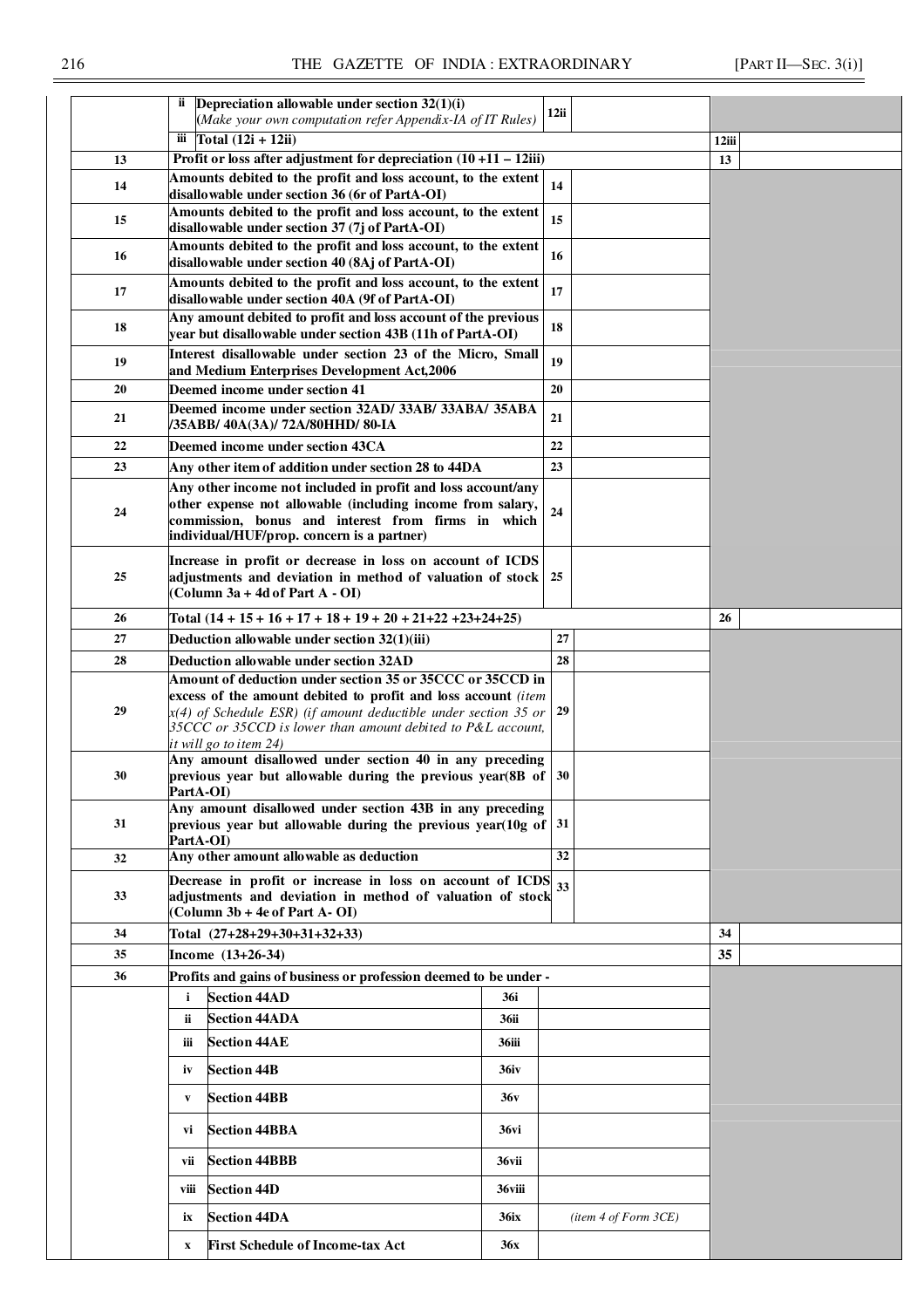|             |              | Total $(36i \text{ to } 36x)$<br>хi                                                                                                                                                 |                                                                                     |                              | <b>36xi</b> |                                                   |  |
|-------------|--------------|-------------------------------------------------------------------------------------------------------------------------------------------------------------------------------------|-------------------------------------------------------------------------------------|------------------------------|-------------|---------------------------------------------------|--|
|             | 37           | business $(35+36xi)$                                                                                                                                                                | Net profit or loss from business or profession other than speculative and specified |                              | 37          |                                                   |  |
|             | 38           | Net Profit or loss from business or profession other than speculative business and<br>specified business after applying rule 7A, 7B or 8, if applicable (If rule 7A, 7B or 8 is not | A38                                                                                 |                              |             |                                                   |  |
| B           |              | Computation of income from speculative business                                                                                                                                     |                                                                                     |                              |             |                                                   |  |
|             | 39           | Net profit or loss from speculative business as per profit or loss account                                                                                                          |                                                                                     | 39                           |             |                                                   |  |
|             | 40           | Additions in accordance with section 28 to 44DA                                                                                                                                     |                                                                                     |                              | 40          |                                                   |  |
|             | 41           | Deductions in accordance with section 28 to 44DA                                                                                                                                    |                                                                                     | 41                           |             |                                                   |  |
|             | 42           | <b>Income from speculative business</b> $(39+40-41)$ (if loss, take the figure to 6xi of schedule CFL)                                                                              |                                                                                     | <b>B42</b>                   |             |                                                   |  |
| $\mathbf C$ |              | Computation of income from specified business under section 35AD                                                                                                                    |                                                                                     |                              |             |                                                   |  |
|             | 43           | 43                                                                                                                                                                                  |                                                                                     |                              |             |                                                   |  |
|             | 44           | Additions in accordance with section 28 to 44DA                                                                                                                                     | 44                                                                                  |                              |             |                                                   |  |
|             | 45           | <b>Deductions in accordance with section 28 to 44DA</b> (other than deduction under section,-(i) 35AD,<br>(ii) 32 or 35 on which deduction u/s 35AD is claimed)                     | 45                                                                                  |                              |             |                                                   |  |
|             | 46           | Profit or loss from specified business (43+44-45)                                                                                                                                   | 46                                                                                  |                              |             |                                                   |  |
|             | 47           | Deductions in accordance with section 35AD(1)                                                                                                                                       |                                                                                     |                              | 47          |                                                   |  |
|             | 48           | <b>Income from Specified Business</b> $(46-47)$ (if loss, take the figure to 7xi of schedule CFL)                                                                                   | C48                                                                                 |                              |             |                                                   |  |
|             | 49           | Relevant clause of sub-section (5) of section 35AD which covers the specified business (to be selected<br>from drop down menu)                                                      | C <sub>49</sub>                                                                     |                              |             |                                                   |  |
|             |              | D  Income chargeable under the head 'Profits and gains from business or profession' (A38+B42+C48)                                                                                   |                                                                                     |                              |             |                                                   |  |
|             |              | E Intra head set off of business loss of current year                                                                                                                               |                                                                                     |                              |             |                                                   |  |
|             | Sl.          | <b>Type of Business income</b>                                                                                                                                                      | Income of current year (Fill this<br>column only if figure is zero or               | <b>Business loss set off</b> |             | <b>Business income remaining after</b><br>set off |  |
|             |              |                                                                                                                                                                                     | (1)                                                                                 | (2)                          |             | $(3) = (1) - (2)$                                 |  |
|             | i            | Loss to be set off (Fill this row<br>only if figure is negative)                                                                                                                    |                                                                                     | (A38)                        |             |                                                   |  |
|             | ii           |                                                                                                                                                                                     |                                                                                     |                              |             |                                                   |  |
|             | iіі          |                                                                                                                                                                                     |                                                                                     |                              |             |                                                   |  |
|             | iv           | Total loss set off (ii + iii)                                                                                                                                                       |                                                                                     |                              |             |                                                   |  |
|             | $\mathbf{v}$ | Loss remaining after set off $(i - iv)$                                                                                                                                             |                                                                                     |                              |             |                                                   |  |
|             |              | from<br>Income<br>speculative<br>business<br>from<br>specified<br>Income<br>business                                                                                                | (B42)<br>(C48)                                                                      |                              |             |                                                   |  |

*NOTE* ►*Please include the income of the specified persons referred to in Schedule SPI while computing the income under this head* 

**Schedule DPM Depreciation on Plant and Machinery (Other than assets on which full capital expenditure is allowable as deduction under any other section)** 

|   | <b>Block of assets</b>                      |     | <b>Plant and machinery</b> |       |
|---|---------------------------------------------|-----|----------------------------|-------|
| 2 | Rate $(\%)$                                 | 15  | 30                         | 40    |
|   |                                             | (i) | (ii)                       | (iii) |
|   | 3(a) Written down value on the first day of |     |                            |       |
|   | previous year                               |     |                            |       |
|   | 3(b) Written down value on the first day of |     |                            |       |
|   | previous year, of those block of assets     |     |                            |       |
|   | which were eligible for depreciation $@$    |     |                            |       |
|   | 50%, 60% or 80% as per the old Table        |     |                            |       |
|   | Additions for a period of 180 days or more  |     |                            |       |
|   | in the previous year                        |     |                            |       |
|   | Consideration or other realization during   |     |                            |       |
|   | the previous year out of 3 or 4             |     |                            |       |
| 6 | Amount on which depreciation at full        |     |                            |       |
|   | rate to be allowed $(3(a) + 3(b) + 4 -5)$   |     |                            |       |
|   | (enter $0$ , if result is negative)         |     |                            |       |
|   | Additions for a period of less than 180     |     |                            |       |
|   | days in the previous year                   |     |                            |       |
|   | Consideration or other realizations         |     |                            |       |
|   | during the year out of 7                    |     |                            |       |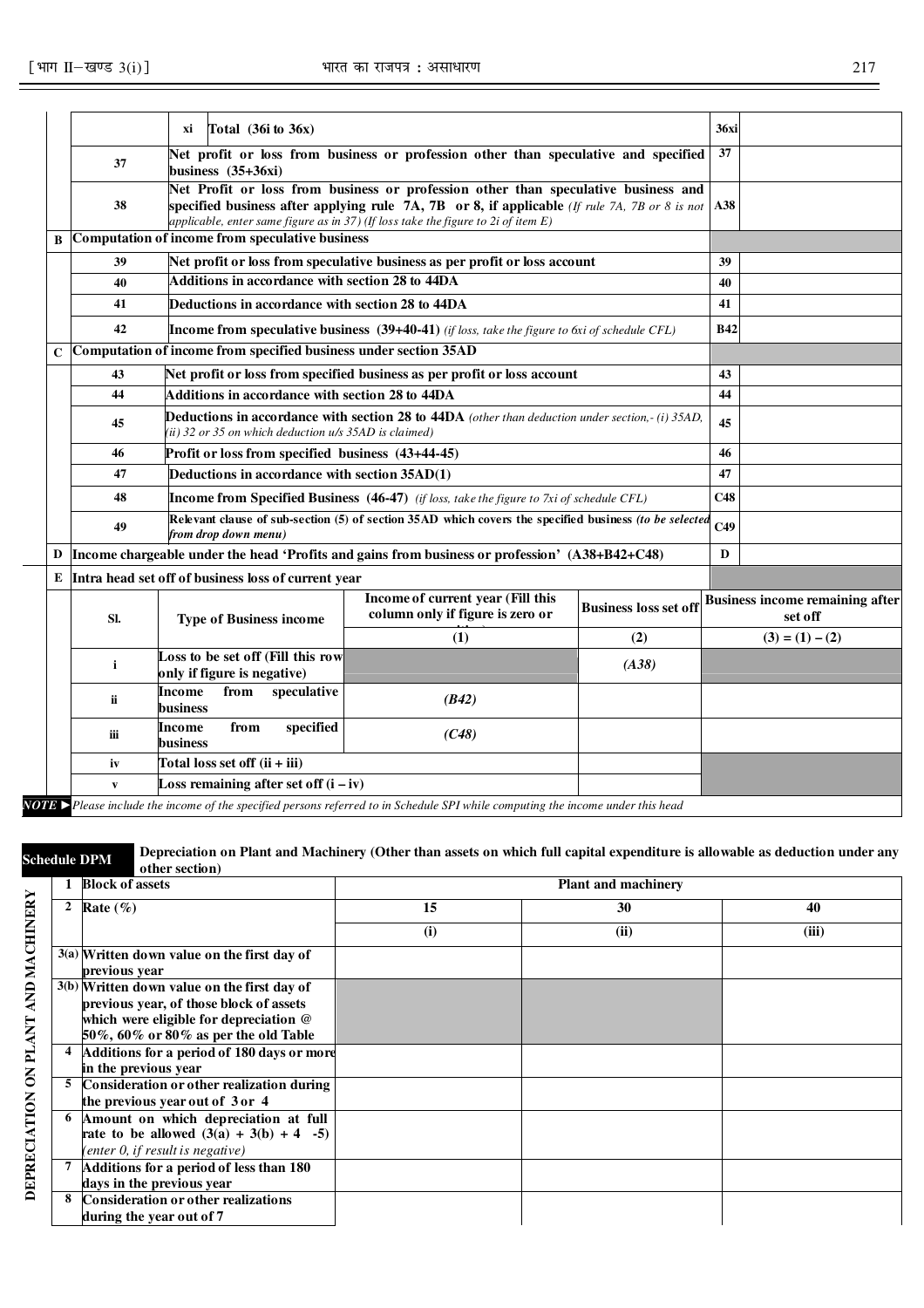| <b>rate to be allowed</b> $(7-8)$ (enter 0, if result<br>is negative)<br>10 Depreciation on 6 at full rate<br>11 Depreciation on 9 at half rate<br>12 Additional depreciation, if any, on 4<br>13 Additional depreciation, if any, on 7<br>14 Additional<br>depreciation relating<br>to<br>immediately preceding year' on asset<br>put to use for less than 180 days<br>15 Total depreciation $(10+11+12+13+14)$<br>16 Depreciation disallowed under section<br>38(2) of the I.T. Act (out of column 15)<br>17 Net aggregate depreciation (15-16)<br>18 Proportionate aggregate depreciation<br>allowable in the event of succession,<br>amalgamation, demerger etc. (out of<br>column 17)<br>19 Expenditure incurred in connection with<br>transfer of asset/assets<br>20 Capital gains/ loss under section 50<br>$(5 + 8 - 3(a) - 3(b) - 4 - 7 - 19)$ (enter negative<br>only if block ceases to exist)<br>21 Written down value on the last day of<br>previous year $(6+9-15)$ (enter 0 if result is<br>negative) |                                      |  |  |
|----------------------------------------------------------------------------------------------------------------------------------------------------------------------------------------------------------------------------------------------------------------------------------------------------------------------------------------------------------------------------------------------------------------------------------------------------------------------------------------------------------------------------------------------------------------------------------------------------------------------------------------------------------------------------------------------------------------------------------------------------------------------------------------------------------------------------------------------------------------------------------------------------------------------------------------------------------------------------------------------------------------------|--------------------------------------|--|--|
|                                                                                                                                                                                                                                                                                                                                                                                                                                                                                                                                                                                                                                                                                                                                                                                                                                                                                                                                                                                                                      | Amount on which depreciation at half |  |  |
|                                                                                                                                                                                                                                                                                                                                                                                                                                                                                                                                                                                                                                                                                                                                                                                                                                                                                                                                                                                                                      |                                      |  |  |
|                                                                                                                                                                                                                                                                                                                                                                                                                                                                                                                                                                                                                                                                                                                                                                                                                                                                                                                                                                                                                      |                                      |  |  |
|                                                                                                                                                                                                                                                                                                                                                                                                                                                                                                                                                                                                                                                                                                                                                                                                                                                                                                                                                                                                                      |                                      |  |  |
|                                                                                                                                                                                                                                                                                                                                                                                                                                                                                                                                                                                                                                                                                                                                                                                                                                                                                                                                                                                                                      |                                      |  |  |
|                                                                                                                                                                                                                                                                                                                                                                                                                                                                                                                                                                                                                                                                                                                                                                                                                                                                                                                                                                                                                      |                                      |  |  |
|                                                                                                                                                                                                                                                                                                                                                                                                                                                                                                                                                                                                                                                                                                                                                                                                                                                                                                                                                                                                                      |                                      |  |  |
|                                                                                                                                                                                                                                                                                                                                                                                                                                                                                                                                                                                                                                                                                                                                                                                                                                                                                                                                                                                                                      |                                      |  |  |
|                                                                                                                                                                                                                                                                                                                                                                                                                                                                                                                                                                                                                                                                                                                                                                                                                                                                                                                                                                                                                      |                                      |  |  |
|                                                                                                                                                                                                                                                                                                                                                                                                                                                                                                                                                                                                                                                                                                                                                                                                                                                                                                                                                                                                                      |                                      |  |  |
|                                                                                                                                                                                                                                                                                                                                                                                                                                                                                                                                                                                                                                                                                                                                                                                                                                                                                                                                                                                                                      |                                      |  |  |
|                                                                                                                                                                                                                                                                                                                                                                                                                                                                                                                                                                                                                                                                                                                                                                                                                                                                                                                                                                                                                      |                                      |  |  |
|                                                                                                                                                                                                                                                                                                                                                                                                                                                                                                                                                                                                                                                                                                                                                                                                                                                                                                                                                                                                                      |                                      |  |  |
|                                                                                                                                                                                                                                                                                                                                                                                                                                                                                                                                                                                                                                                                                                                                                                                                                                                                                                                                                                                                                      |                                      |  |  |
|                                                                                                                                                                                                                                                                                                                                                                                                                                                                                                                                                                                                                                                                                                                                                                                                                                                                                                                                                                                                                      |                                      |  |  |
|                                                                                                                                                                                                                                                                                                                                                                                                                                                                                                                                                                                                                                                                                                                                                                                                                                                                                                                                                                                                                      |                                      |  |  |
|                                                                                                                                                                                                                                                                                                                                                                                                                                                                                                                                                                                                                                                                                                                                                                                                                                                                                                                                                                                                                      |                                      |  |  |
|                                                                                                                                                                                                                                                                                                                                                                                                                                                                                                                                                                                                                                                                                                                                                                                                                                                                                                                                                                                                                      |                                      |  |  |
|                                                                                                                                                                                                                                                                                                                                                                                                                                                                                                                                                                                                                                                                                                                                                                                                                                                                                                                                                                                                                      |                                      |  |  |
|                                                                                                                                                                                                                                                                                                                                                                                                                                                                                                                                                                                                                                                                                                                                                                                                                                                                                                                                                                                                                      |                                      |  |  |
|                                                                                                                                                                                                                                                                                                                                                                                                                                                                                                                                                                                                                                                                                                                                                                                                                                                                                                                                                                                                                      |                                      |  |  |
|                                                                                                                                                                                                                                                                                                                                                                                                                                                                                                                                                                                                                                                                                                                                                                                                                                                                                                                                                                                                                      |                                      |  |  |
|                                                                                                                                                                                                                                                                                                                                                                                                                                                                                                                                                                                                                                                                                                                                                                                                                                                                                                                                                                                                                      |                                      |  |  |
|                                                                                                                                                                                                                                                                                                                                                                                                                                                                                                                                                                                                                                                                                                                                                                                                                                                                                                                                                                                                                      |                                      |  |  |
|                                                                                                                                                                                                                                                                                                                                                                                                                                                                                                                                                                                                                                                                                                                                                                                                                                                                                                                                                                                                                      |                                      |  |  |
|                                                                                                                                                                                                                                                                                                                                                                                                                                                                                                                                                                                                                                                                                                                                                                                                                                                                                                                                                                                                                      |                                      |  |  |

Schedule DOA Depreciation on other assets (Other than assets on which full capital expenditure is allowable as deduction)

|   | 1 Block of assets                                                                                                                     | Land                      | <b>Building (not including land)</b> |       |      | <b>Furniture and</b><br>fittings | <b>Intangible</b><br>assets | <b>Ships</b>    |
|---|---------------------------------------------------------------------------------------------------------------------------------------|---------------------------|--------------------------------------|-------|------|----------------------------------|-----------------------------|-----------------|
|   | 2 Rate $(\%)$                                                                                                                         | Nil                       | 5                                    | 10    | 40   | 10                               | 25                          | $\overline{20}$ |
|   |                                                                                                                                       | $\overline{(\mathbf{i})}$ | (ii)                                 | (iii) | (iv) | (v)                              | (vi)                        | (vii)           |
|   | 3 Written down value on the first day of                                                                                              |                           |                                      |       |      |                                  |                             |                 |
|   | previous year                                                                                                                         |                           |                                      |       |      |                                  |                             |                 |
|   | 4 Additions for a period of 180 days or<br>more in the previous year                                                                  |                           |                                      |       |      |                                  |                             |                 |
|   | 5 Consideration or other realization                                                                                                  |                           |                                      |       |      |                                  |                             |                 |
|   | during the previous year out of 3 or 4                                                                                                |                           |                                      |       |      |                                  |                             |                 |
|   | 6 Amount on which depreciation at full<br>rate to be allowed $(3 + 4 -5)$ (enter 0, if<br>result is negative)                         |                           |                                      |       |      |                                  |                             |                 |
|   | 7 Additions for a period of less than 180<br>days in the previous year                                                                |                           |                                      |       |      |                                  |                             |                 |
|   | 8 Consideration or other<br>realizations<br>during the year out of 7                                                                  |                           |                                      |       |      |                                  |                             |                 |
| 9 | Amount on which depreciation at half<br>rate to be allowed $(7-8)$ (enter 0, if result<br>is negative)                                |                           |                                      |       |      |                                  |                             |                 |
|   | 10 Depreciation on 6 at full rate                                                                                                     |                           |                                      |       |      |                                  |                             |                 |
|   | 11 Depreciation on 9 at half rate                                                                                                     |                           |                                      |       |      |                                  |                             |                 |
|   | 12 Total depreciation (10+11)                                                                                                         |                           |                                      |       |      |                                  |                             |                 |
|   | 13 Depreciation disallowed under section<br>38(2) of the I.T. Act (out of column 12)                                                  |                           |                                      |       |      |                                  |                             |                 |
|   | 14 Net aggregate depreciation (12-13)                                                                                                 |                           |                                      |       |      |                                  |                             |                 |
|   | 15 Proportionate aggregate depreciation<br>allowable in the event of succession,<br>amalgamation, demerger etc. (out of<br>column 14) |                           |                                      |       |      |                                  |                             |                 |
|   | 16 Expenditure incurred in connection with<br>transfer of asset/assets                                                                |                           |                                      |       |      |                                  |                             |                 |
|   | 17 Capital gains/ loss under section 50<br>$(5 + 8 -3 -4 -7 -16)$ (enter negative only if<br>block ceases to exist)                   |                           |                                      |       |      |                                  |                             |                 |
|   | 18 Written down value on the last day of<br>previous year $(6+9-12)$ (enter 0 if result<br>is negative)                               |                           |                                      |       |      |                                  |                             |                 |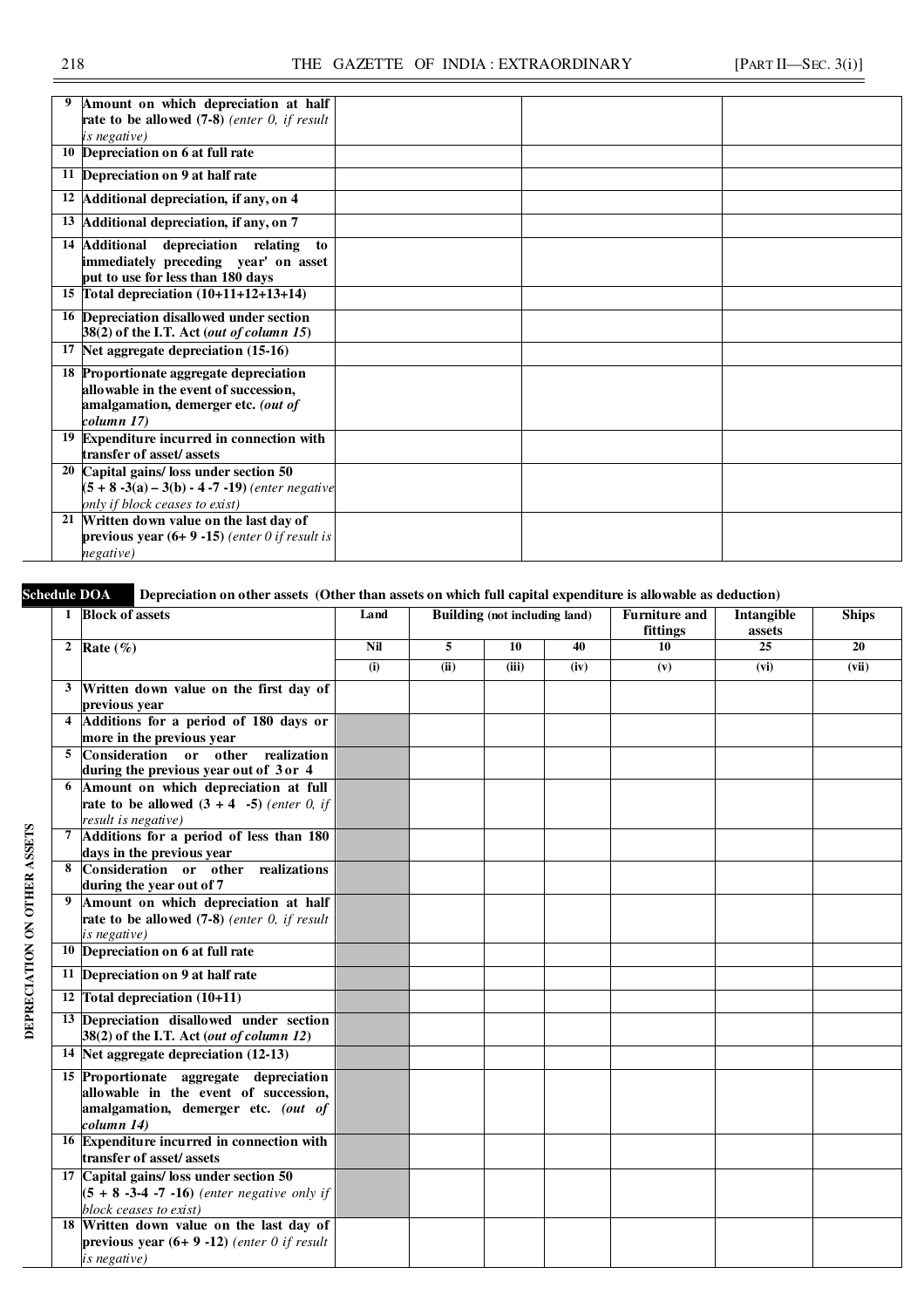|   |                                                     | other section)                             |                                                                                                                                                                                                                                                                                                                                                                                                                                                                                                                                                                                                                                                                                                                                                                            |                |   |                           |
|---|-----------------------------------------------------|--------------------------------------------|----------------------------------------------------------------------------------------------------------------------------------------------------------------------------------------------------------------------------------------------------------------------------------------------------------------------------------------------------------------------------------------------------------------------------------------------------------------------------------------------------------------------------------------------------------------------------------------------------------------------------------------------------------------------------------------------------------------------------------------------------------------------------|----------------|---|---------------------------|
|   |                                                     |                                            |                                                                                                                                                                                                                                                                                                                                                                                                                                                                                                                                                                                                                                                                                                                                                                            |                |   |                           |
|   |                                                     |                                            | 1a                                                                                                                                                                                                                                                                                                                                                                                                                                                                                                                                                                                                                                                                                                                                                                         |                |   |                           |
|   |                                                     |                                            |                                                                                                                                                                                                                                                                                                                                                                                                                                                                                                                                                                                                                                                                                                                                                                            |                |   |                           |
|   | b                                                   |                                            | 1 <sub>b</sub>                                                                                                                                                                                                                                                                                                                                                                                                                                                                                                                                                                                                                                                                                                                                                             |                |   |                           |
|   |                                                     |                                            |                                                                                                                                                                                                                                                                                                                                                                                                                                                                                                                                                                                                                                                                                                                                                                            |                |   |                           |
|   | $\mathbf{c}$                                        |                                            |                                                                                                                                                                                                                                                                                                                                                                                                                                                                                                                                                                                                                                                                                                                                                                            |                |   |                           |
|   |                                                     |                                            |                                                                                                                                                                                                                                                                                                                                                                                                                                                                                                                                                                                                                                                                                                                                                                            |                |   |                           |
|   |                                                     |                                            |                                                                                                                                                                                                                                                                                                                                                                                                                                                                                                                                                                                                                                                                                                                                                                            |                |   |                           |
| 2 |                                                     |                                            |                                                                                                                                                                                                                                                                                                                                                                                                                                                                                                                                                                                                                                                                                                                                                                            |                |   |                           |
|   | a                                                   |                                            | 2a                                                                                                                                                                                                                                                                                                                                                                                                                                                                                                                                                                                                                                                                                                                                                                         |                |   |                           |
|   |                                                     | (Schedule DOA- 14ii or 15ii as applicable) |                                                                                                                                                                                                                                                                                                                                                                                                                                                                                                                                                                                                                                                                                                                                                                            |                |   |                           |
|   | Block entitled for depreciation $@10$ per cent<br>b |                                            | 2 <sub>b</sub>                                                                                                                                                                                                                                                                                                                                                                                                                                                                                                                                                                                                                                                                                                                                                             |                |   |                           |
|   |                                                     |                                            |                                                                                                                                                                                                                                                                                                                                                                                                                                                                                                                                                                                                                                                                                                                                                                            |                |   |                           |
|   | $\mathbf c$                                         |                                            | 2c                                                                                                                                                                                                                                                                                                                                                                                                                                                                                                                                                                                                                                                                                                                                                                         |                |   |                           |
|   |                                                     | DOA-14iv or 15iv as applicable)            |                                                                                                                                                                                                                                                                                                                                                                                                                                                                                                                                                                                                                                                                                                                                                                            |                |   |                           |
|   | d                                                   |                                            |                                                                                                                                                                                                                                                                                                                                                                                                                                                                                                                                                                                                                                                                                                                                                                            |                |   |                           |
|   |                                                     |                                            |                                                                                                                                                                                                                                                                                                                                                                                                                                                                                                                                                                                                                                                                                                                                                                            |                | 3 |                           |
|   | <b>Intangible assets</b> (Schedule DOA-12vi)        |                                            |                                                                                                                                                                                                                                                                                                                                                                                                                                                                                                                                                                                                                                                                                                                                                                            |                | 4 |                           |
|   |                                                     |                                            |                                                                                                                                                                                                                                                                                                                                                                                                                                                                                                                                                                                                                                                                                                                                                                            |                | 5 |                           |
|   | Total depreciation $(1d+2d+3+4+5)$                  |                                            |                                                                                                                                                                                                                                                                                                                                                                                                                                                                                                                                                                                                                                                                                                                                                                            |                |   |                           |
|   |                                                     |                                            | schedule Def<br><b>Plant and machinery</b><br>Block entitled for depreciation $@$ 15 per cent<br>Schedule DPM -17i or 18i as applicable)<br>Block entitled for depreciation $@30$ per cent<br>Schedule DPM - 17ii or 18ii as applicable)<br>Block entitled for depreciation $@$ 40 per cent<br>Schedule DPM - 17iii or 18iii as applicable)<br>d Total depreciation on plant and machinery $(1a + 1b + 1c)$<br><b>Building</b> (not including land)<br>Block entitled for depreciation $@$ 5 per cent<br>(Schedule DOA- 14iii or 15iii as applicable)<br><b>Block entitled for depreciation @ 40 per cent</b> (Schedule<br>Total depreciation on building (total of $2a + 2b + 2c$ )<br>Furniture and fittings (Schedule DOA- $12v$ )<br><b>Ships</b> (Schedule DOA-12vii) | 1 <sub>c</sub> |   | 1 <sub>d</sub><br>2d<br>6 |

## **Summary of depreciation on assets (Other than assets on which full capital expenditure is allowable as deduction under any**

**DEEMED CAPITAL GAINS**

DEEMED CAPITAL GAINS

#### **Schedule DCG** Deemed Capital Gains on sale of depreciable assets

| <b>Plant and machinery</b>                                   |                |    |
|--------------------------------------------------------------|----------------|----|
| <b>Block entitled for depreciation <math>@</math> 15 per</b> | 1a             |    |
| <b>cent</b> (Schedule DPM - $20i$ )                          |                |    |
| <b>Block entitled for depreciation <math>@30</math> per</b>  | 1 <sub>h</sub> |    |
| cent                                                         |                |    |
| (Schedule DPM – 20ii)                                        |                |    |
| Block entitled for depreciation $@$ 40 per                   | 1 <sub>c</sub> |    |
| cent                                                         |                |    |
| $(Schedule DPM - 20iii)$                                     |                |    |
| Total $(1a+1b+1c)$                                           |                | 1d |
| <b>Building</b> (not including land)                         |                |    |
| <b>Block entitled for depreciation <math>@</math> 5 per</b>  | 2a             |    |
| cent                                                         |                |    |
| $(Schedule DOA-17ii)$                                        |                |    |
| Block entitled for depreciation @ 10 per                     | 2ŀ             |    |
| cent                                                         |                |    |
| $(Schedule DOA-17iii)$                                       |                |    |
| Block entitled for depreciation @ 40 per                     | 2 <sub>c</sub> |    |
| cent (Schedule DOA- $17iv$ )                                 |                |    |
| $\text{Total}$ ( 2a + 2b + 2c)                               |                | 2d |
| Furniture and fittings (Schedule DOA- $17v$ )                |                | 3  |
| Intangible assets (Schedule DOA- 17vi)                       |                |    |
| <b>Ships</b> (Schedule DOA-17vii)                            |                | 5  |
| Total $(1d+2d+3+4+5)$                                        |                | 6  |

| <b>Schedule ESR</b> |                                                            | Deduction under section 35 or 35CCC or 35CCD          |                               |                                                                                   |
|---------------------|------------------------------------------------------------|-------------------------------------------------------|-------------------------------|-----------------------------------------------------------------------------------|
| $SI$ No             | <b>Expenditure of the nature</b><br>referred to in section | Amount, if any, debited to profit<br>and loss account | Amount of deduction allowable | Amount of deduction in excess of the<br>amount debited to profit and loss account |
|                     | (1)                                                        | (2)                                                   | (3)                           | $(4) = (3) - (2)$                                                                 |
| ÷                   | 35(1)(i)                                                   |                                                       |                               |                                                                                   |
| ii                  | 35(1)(ii)                                                  |                                                       |                               |                                                                                   |
| iii                 | 35(1)(iia)                                                 |                                                       |                               |                                                                                   |
| iv                  | 35(1)(iii)                                                 |                                                       |                               |                                                                                   |
| V                   | 35(1)(iv)                                                  |                                                       |                               |                                                                                   |
| vi                  | 35(2AA)                                                    |                                                       |                               |                                                                                   |
| vii                 | 35(2AB)                                                    |                                                       |                               |                                                                                   |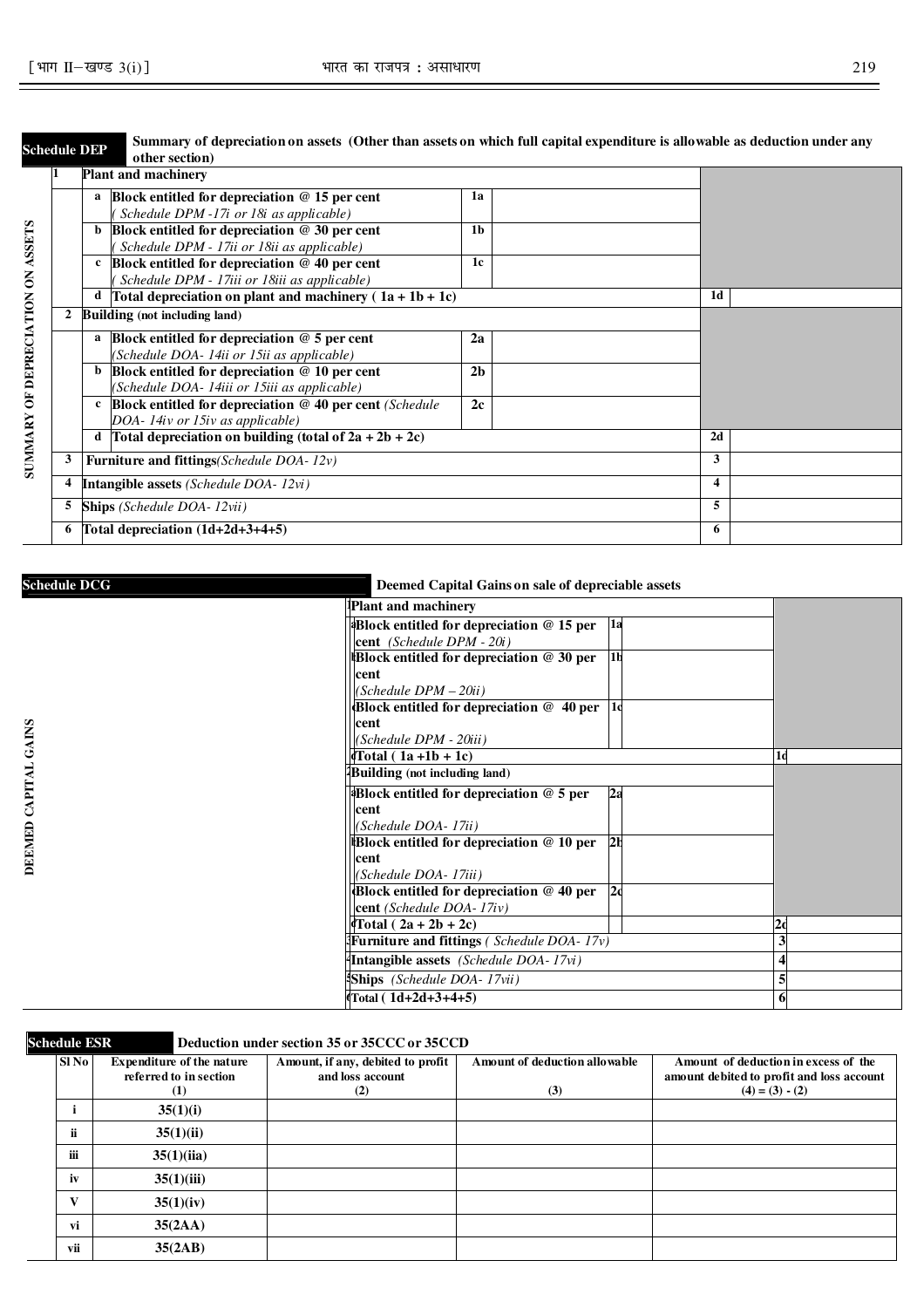| viii                      | 35CCT<br>ັ |  |  |
|---------------------------|------------|--|--|
| ix                        | 35CCD      |  |  |
| $\mathbf{v}$<br>$\Lambda$ | Total      |  |  |

| <b>Schedule CG</b>       |              |                                                     | <b>Capital Gains</b>                                                                                                                                                           |     |                |                             |     |
|--------------------------|--------------|-----------------------------------------------------|--------------------------------------------------------------------------------------------------------------------------------------------------------------------------------|-----|----------------|-----------------------------|-----|
| $\mathbf{A}$             |              |                                                     | Short-term Capital Gains (STCG) (Sub-items 4 and 5 are not applicable for residents)                                                                                           |     |                |                             |     |
|                          | 1            | From sale of land or building or both               |                                                                                                                                                                                |     |                |                             |     |
|                          |              | a                                                   |                                                                                                                                                                                |     |                |                             |     |
|                          |              |                                                     | Value of property as per stamp valuation authority<br>ii.                                                                                                                      |     | aii            |                             |     |
|                          |              |                                                     | Full value of consideration adopted as per section 50C for the<br>iii                                                                                                          |     | aiii           |                             |     |
|                          |              |                                                     | purpose of Capital Gains (ai or aii)                                                                                                                                           |     |                |                             |     |
|                          |              | b                                                   | <b>Deductions under section 48</b>                                                                                                                                             |     |                |                             |     |
|                          |              |                                                     | Cost of acquisition without indexation<br>$\mathbf{i}$                                                                                                                         |     | bi             |                             |     |
|                          |              | Cost of Improvement without indexation<br>bii<br>й. |                                                                                                                                                                                |     |                |                             |     |
|                          |              |                                                     | Expenditure wholly and exclusively in connection with transfer<br>ш                                                                                                            |     | biii           |                             |     |
|                          |              |                                                     | iv $\text{Total}(\text{bi} + \text{bii} + \text{biii})$                                                                                                                        |     | biv            |                             |     |
|                          |              | c                                                   | Balance (aiii – biv)                                                                                                                                                           |     | 1c             |                             |     |
|                          |              | d                                                   | Deduction under section 54B/54D/ 54G/54GA (Specify details in item D below)                                                                                                    |     | 1 <sub>d</sub> |                             |     |
|                          |              | e                                                   | Short-term Capital Gains on Immovable property (1c - 1d)                                                                                                                       |     |                |                             | A1e |
|                          | $\mathbf{2}$ |                                                     | <b>From slump sale</b>                                                                                                                                                         |     |                |                             |     |
|                          |              | a                                                   | <b>Full value of consideration</b><br>2a                                                                                                                                       |     |                | $(5 \text{ of Form } 3CEA)$ |     |
|                          |              | b                                                   | 2 <sub>b</sub><br>Net worth of the under taking or division                                                                                                                    |     |                | $(6(e)$ of Form $3CEA)$     |     |
|                          |              | c                                                   | Short term capital gains from slump sale (2a-2b)                                                                                                                               |     |                |                             | A2c |
|                          |              |                                                     |                                                                                                                                                                                |     |                |                             |     |
|                          | 3            |                                                     | From sale of equity share or unit of equity oriented Mutual Fund (MF) or unit of a business trust on<br>which STT is paid under section 111A or 115AD(1)(ii) proviso (for FII) |     |                |                             |     |
|                          |              | a                                                   | <b>Full value of consideration</b>                                                                                                                                             |     | 3a             |                             |     |
|                          |              | $\mathbf b$                                         | <b>Deductions under section 48</b>                                                                                                                                             |     |                |                             |     |
|                          |              |                                                     | Cost of acquisition without indexation<br>$\mathbf{i}$                                                                                                                         |     | bi             |                             |     |
|                          |              |                                                     | Cost of Improvement without indexation<br>ü                                                                                                                                    |     | bii            |                             |     |
|                          |              |                                                     |                                                                                                                                                                                |     |                |                             |     |
|                          |              |                                                     | Expenditure wholly and exclusively in connection with transfer<br>Ш                                                                                                            |     | biii           |                             |     |
|                          |              |                                                     | Total $(i + ii + iii)$<br>iv                                                                                                                                                   |     | biv            |                             |     |
|                          |              | c                                                   | Balance $(3a - biv)$                                                                                                                                                           |     | 3c             |                             |     |
|                          |              |                                                     | Loss to be disallowed u/s 94(7) or 94(8)- for example if asset                                                                                                                 |     |                |                             |     |
|                          |              | d                                                   | bought/acquired within 3 months prior to record date and<br>dividend/income/bonus units are received, then loss arising out of sale of                                         |     | 3d             |                             |     |
|                          |              |                                                     | such asset to be ignored (Enter positive value only)                                                                                                                           |     |                |                             |     |
| Short-term Capital Gains |              | e                                                   | Short-term capital gain on equity share or equity oriented MF (STT paid) (3c +3d)                                                                                              |     |                |                             | A3e |
|                          |              |                                                     | For NON-RESIDENT, not being an FII- from sale of shares or debentures of an Indian company (to be                                                                              |     |                |                             |     |
|                          |              |                                                     | computed with foreign exchange adjustment under first proviso to section 48)                                                                                                   |     |                |                             |     |
|                          |              | a                                                   | STCG on transactions on which securities transaction tax (STT) is paid                                                                                                         |     |                |                             | A4a |
|                          |              | b                                                   | STCG on transactions on which securities transaction tax (STT) is not paid                                                                                                     |     |                |                             | A4b |
|                          |              |                                                     | For NON-RESIDENTS- from sale of securities (other than those at A3 above) by an FII as per section                                                                             |     |                |                             |     |
|                          | 5            | 115AD                                               |                                                                                                                                                                                |     |                |                             |     |
|                          |              | $\mathbf{a}$                                        | <i>i</i> In case securities sold include shares of a company other than quoted                                                                                                 |     |                |                             |     |
|                          |              |                                                     | shares, enter the following details                                                                                                                                            |     |                |                             |     |
|                          |              |                                                     | a Full value of consideration received/receivable in respect of                                                                                                                |     |                |                             |     |
|                          |              |                                                     | unquoted shares<br>b Fair market value of unquoted shares determined in the                                                                                                    |     |                |                             |     |
|                          |              |                                                     | prescribed manner                                                                                                                                                              |     |                |                             |     |
|                          |              |                                                     | c Full value of consideration in respect of unquoted shares                                                                                                                    | ic  |                |                             |     |
|                          |              |                                                     | adopted as per section 50CA for the purpose of Capital                                                                                                                         |     |                |                             |     |
|                          |              |                                                     | Gains (higher of a or b)                                                                                                                                                       |     |                |                             |     |
|                          |              |                                                     | ii Full value of consideration in respect of securities other than<br>unquoted shares                                                                                          |     |                |                             |     |
|                          |              |                                                     |                                                                                                                                                                                |     |                |                             |     |
|                          |              |                                                     |                                                                                                                                                                                |     |                |                             |     |
|                          |              | b                                                   |                                                                                                                                                                                |     |                |                             |     |
|                          |              |                                                     |                                                                                                                                                                                |     |                |                             |     |
|                          |              |                                                     |                                                                                                                                                                                |     |                |                             |     |
|                          |              |                                                     |                                                                                                                                                                                |     |                |                             |     |
|                          |              |                                                     | iii Expenditure wholly and exclusively in connection with transfer<br>iv $\text{Total}(\mathbf{i} + \mathbf{ii} + \mathbf{iii})$                                               | biv |                |                             |     |
|                          |              | $\mathbf c$                                         | Balance (5aiii – biv)                                                                                                                                                          | 5c  |                |                             |     |
|                          |              |                                                     |                                                                                                                                                                                |     |                |                             |     |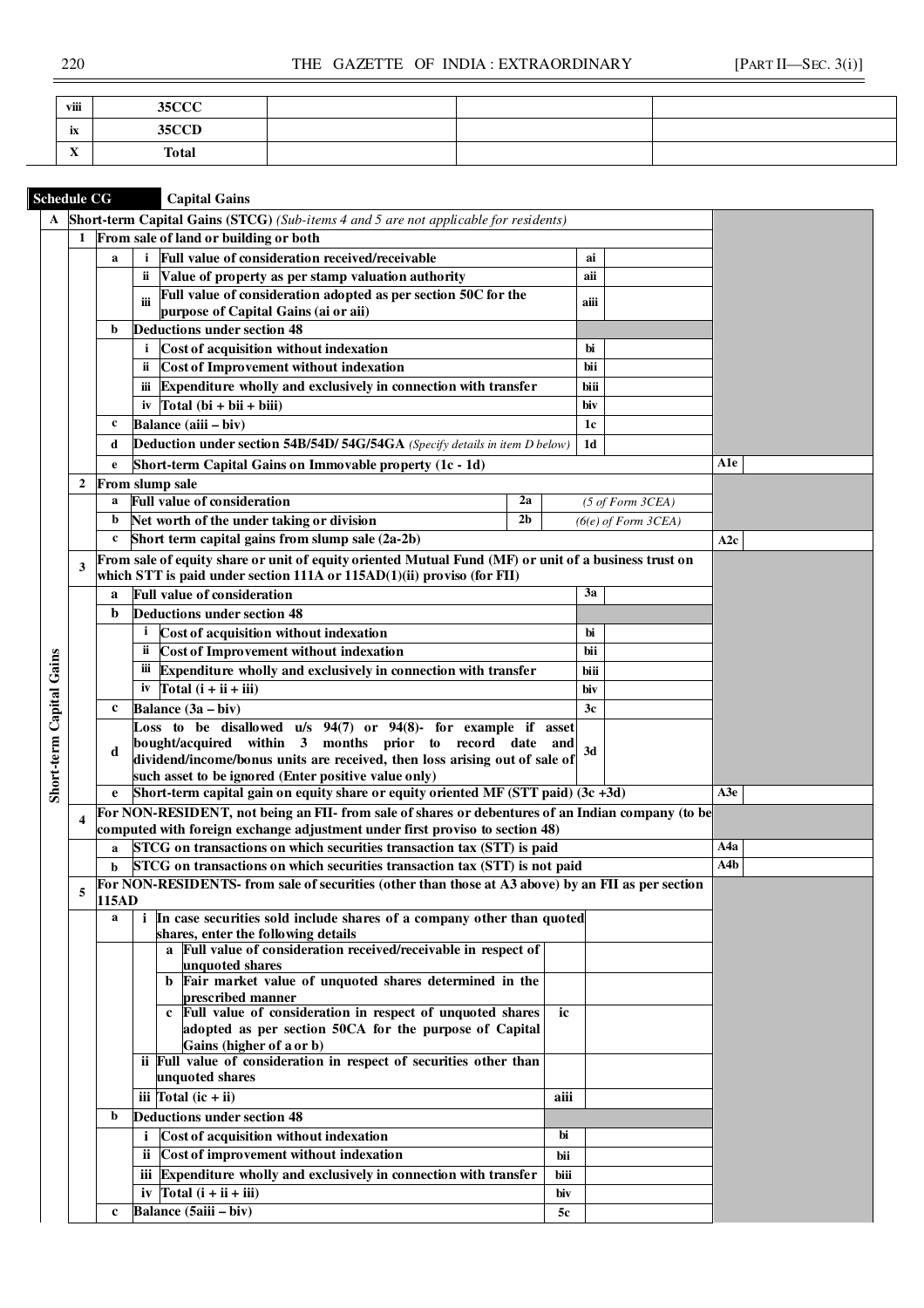|                           |                                                                                                                                              |                                                                                                                                                                                                                    |                                     |                                                                                                                                                                            |                                                                                                       |                           |                                                | Loss to be disallowed $u/s$ 94(7) or 94(8)- for example if security                                                                                                                           |                               |                                              |                                               |     |  |
|---------------------------|----------------------------------------------------------------------------------------------------------------------------------------------|--------------------------------------------------------------------------------------------------------------------------------------------------------------------------------------------------------------------|-------------------------------------|----------------------------------------------------------------------------------------------------------------------------------------------------------------------------|-------------------------------------------------------------------------------------------------------|---------------------------|------------------------------------------------|-----------------------------------------------------------------------------------------------------------------------------------------------------------------------------------------------|-------------------------------|----------------------------------------------|-----------------------------------------------|-----|--|
|                           |                                                                                                                                              | d                                                                                                                                                                                                                  |                                     |                                                                                                                                                                            |                                                                                                       |                           |                                                | bought/acquired within 3 months prior to record date and                                                                                                                                      | 5d                            |                                              |                                               |     |  |
|                           |                                                                                                                                              |                                                                                                                                                                                                                    |                                     |                                                                                                                                                                            | sale of such security to be ignored (Enter positive value only)                                       |                           |                                                | dividend/income/bonus units are received, then loss arising out of                                                                                                                            |                               |                                              |                                               |     |  |
|                           |                                                                                                                                              |                                                                                                                                                                                                                    |                                     |                                                                                                                                                                            |                                                                                                       |                           |                                                |                                                                                                                                                                                               |                               |                                              |                                               |     |  |
|                           |                                                                                                                                              | e                                                                                                                                                                                                                  |                                     |                                                                                                                                                                            |                                                                                                       |                           |                                                | Short-term capital gain on sale of securities (other than those at A3 above) by an FII (5c +5d)                                                                                               |                               |                                              |                                               | A5e |  |
|                           | From sale of assets other than at A1 or A2 or A3 or A4 or A5 above<br>6<br>In case assets sold include shares of a company other than quoted |                                                                                                                                                                                                                    |                                     |                                                                                                                                                                            |                                                                                                       |                           |                                                |                                                                                                                                                                                               |                               |                                              |                                               |     |  |
|                           |                                                                                                                                              | a                                                                                                                                                                                                                  | i                                   |                                                                                                                                                                            | shares, enter the following details                                                                   |                           |                                                |                                                                                                                                                                                               |                               |                                              |                                               |     |  |
|                           |                                                                                                                                              |                                                                                                                                                                                                                    |                                     | unquoted shares                                                                                                                                                            | a Full value of consideration received/receivable in respect of                                       |                           |                                                |                                                                                                                                                                                               |                               |                                              |                                               |     |  |
|                           |                                                                                                                                              |                                                                                                                                                                                                                    |                                     | prescribed manner                                                                                                                                                          | b Fair market value of unquoted shares determined in the                                              |                           |                                                |                                                                                                                                                                                               |                               |                                              |                                               |     |  |
|                           |                                                                                                                                              |                                                                                                                                                                                                                    |                                     |                                                                                                                                                                            | c Full value of consideration in respect of unquoted shares                                           |                           | ic                                             |                                                                                                                                                                                               |                               |                                              |                                               |     |  |
|                           |                                                                                                                                              |                                                                                                                                                                                                                    |                                     |                                                                                                                                                                            | adopted as per section 50CA for the purpose of Capital                                                |                           |                                                |                                                                                                                                                                                               |                               |                                              |                                               |     |  |
|                           |                                                                                                                                              |                                                                                                                                                                                                                    |                                     |                                                                                                                                                                            | Gains (higher of a or b)                                                                              |                           |                                                | ii Full value of consideration in respect of assets other than                                                                                                                                |                               |                                              |                                               |     |  |
|                           |                                                                                                                                              |                                                                                                                                                                                                                    |                                     | unquoted shares                                                                                                                                                            |                                                                                                       |                           |                                                |                                                                                                                                                                                               |                               |                                              |                                               |     |  |
|                           |                                                                                                                                              |                                                                                                                                                                                                                    | iii $\int$ Total (ic + ii)          |                                                                                                                                                                            |                                                                                                       |                           |                                                |                                                                                                                                                                                               | aiii                          |                                              |                                               |     |  |
|                           |                                                                                                                                              | b                                                                                                                                                                                                                  | <b>Deductions under section 48</b>  |                                                                                                                                                                            |                                                                                                       |                           |                                                |                                                                                                                                                                                               |                               |                                              |                                               |     |  |
|                           |                                                                                                                                              |                                                                                                                                                                                                                    | i                                   |                                                                                                                                                                            | Cost of acquisition without indexation                                                                |                           | bi                                             |                                                                                                                                                                                               |                               |                                              |                                               |     |  |
|                           |                                                                                                                                              |                                                                                                                                                                                                                    |                                     |                                                                                                                                                                            | ii Cost of Improvement without indexation                                                             |                           |                                                | iii Expenditure wholly and exclusively in connection with transfer                                                                                                                            | bii<br>biii                   |                                              |                                               |     |  |
|                           |                                                                                                                                              |                                                                                                                                                                                                                    |                                     | iv $\text{Total}$ (i + ii + iii)                                                                                                                                           |                                                                                                       |                           |                                                |                                                                                                                                                                                               | biv                           |                                              |                                               |     |  |
|                           |                                                                                                                                              | $\mathbf{c}$                                                                                                                                                                                                       | Balance (6aiii - biv)               |                                                                                                                                                                            |                                                                                                       |                           |                                                |                                                                                                                                                                                               | 6с                            |                                              |                                               |     |  |
|                           |                                                                                                                                              |                                                                                                                                                                                                                    |                                     |                                                                                                                                                                            |                                                                                                       |                           |                                                | In case of asset (security/unit) loss to be disallowed u/s 94(7) or 94(8)-                                                                                                                    |                               |                                              |                                               |     |  |
|                           |                                                                                                                                              | d                                                                                                                                                                                                                  |                                     |                                                                                                                                                                            |                                                                                                       |                           |                                                | for example if asset bought/acquired within 3 months prior to record<br>date and dividend/income/bonus units are received, then loss arising                                                  | <b>6d</b>                     |                                              |                                               |     |  |
|                           |                                                                                                                                              | out of sale of such asset to be ignored (Enter positive value only)<br>Deemed short term capital gains on depreciable assets (6 of schedule-<br>6e<br>e<br>DCG)<br>Deduction under section 54D/54G/54GA<br>6f<br>f |                                     |                                                                                                                                                                            |                                                                                                       |                           |                                                |                                                                                                                                                                                               |                               |                                              |                                               |     |  |
|                           |                                                                                                                                              |                                                                                                                                                                                                                    |                                     |                                                                                                                                                                            |                                                                                                       |                           |                                                |                                                                                                                                                                                               |                               |                                              |                                               |     |  |
|                           |                                                                                                                                              | g                                                                                                                                                                                                                  |                                     |                                                                                                                                                                            |                                                                                                       |                           |                                                | STCG on assets other than at A1 or A2 or A3 or A4 or A5 above $(6c + 6d + 6e - 6f)$                                                                                                           |                               |                                              |                                               | A6g |  |
|                           |                                                                                                                                              |                                                                                                                                                                                                                    |                                     |                                                                                                                                                                            | Amount deemed to be short term capital gains                                                          |                           |                                                |                                                                                                                                                                                               |                               |                                              |                                               |     |  |
|                           | a                                                                                                                                            |                                                                                                                                                                                                                    |                                     |                                                                                                                                                                            |                                                                                                       |                           |                                                | Whether any amount of unutilized capital gain on asset transferred during the previous years shown<br>below was deposited in the Capital Gains Accounts Scheme within due date for that year? |                               |                                              |                                               |     |  |
|                           |                                                                                                                                              |                                                                                                                                                                                                                    |                                     |                                                                                                                                                                            |                                                                                                       |                           |                                                | $\Box$ Yes $\Box$ No $\Box$ Not applicable. If yes, then provide the details below                                                                                                            |                               |                                              |                                               |     |  |
|                           |                                                                                                                                              |                                                                                                                                                                                                                    | Sl. Previous vear<br>in which asset |                                                                                                                                                                            | <b>Section under which</b><br>deduction claimed                                                       |                           |                                                | New asset acquired/constructed                                                                                                                                                                |                               |                                              | Amount not used for<br>ne w asset or remained |     |  |
|                           |                                                                                                                                              |                                                                                                                                                                                                                    | transferred                         | in that year                                                                                                                                                               |                                                                                                       |                           | Year in which asset<br>acquired/constructed    | Amount utilised out of<br><b>Capital Gains account</b>                                                                                                                                        |                               | unutilized in Capital<br>gains account $(X)$ |                                               |     |  |
|                           |                                                                                                                                              | $\mathbf{i}$                                                                                                                                                                                                       | 2014-15                             |                                                                                                                                                                            | 54D/54G/54GA                                                                                          |                           |                                                |                                                                                                                                                                                               |                               |                                              |                                               |     |  |
|                           |                                                                                                                                              | ii                                                                                                                                                                                                                 | 2015-16                             | 54B                                                                                                                                                                        |                                                                                                       |                           |                                                |                                                                                                                                                                                               |                               |                                              |                                               |     |  |
|                           | b                                                                                                                                            | ʻa'                                                                                                                                                                                                                |                                     |                                                                                                                                                                            |                                                                                                       |                           |                                                | Amount deemed to be short term capital gains u/s 54B/54D/54G/54GA, other than at                                                                                                              |                               |                                              |                                               |     |  |
|                           |                                                                                                                                              |                                                                                                                                                                                                                    |                                     |                                                                                                                                                                            | Total amount deemed to be short term capital gains $(Xi + Xii + b)$                                   |                           |                                                |                                                                                                                                                                                               |                               |                                              |                                               | A7  |  |
|                           | 8                                                                                                                                            |                                                                                                                                                                                                                    |                                     |                                                                                                                                                                            |                                                                                                       |                           |                                                | Amount of STCG included in A1-A7 but not chargeable to tax or chargeable at special rates as per                                                                                              |                               |                                              |                                               |     |  |
|                           |                                                                                                                                              | <b>DTAA</b>                                                                                                                                                                                                        |                                     | Item No. A1                                                                                                                                                                |                                                                                                       |                           |                                                |                                                                                                                                                                                               |                               |                                              |                                               |     |  |
|                           |                                                                                                                                              | SI.<br>No.                                                                                                                                                                                                         | Amount of<br>income                 | to A7 above<br>in which                                                                                                                                                    | Country<br>name &<br>Code                                                                             | Article of<br><b>DTAA</b> | Rate as per<br><b>Treaty</b><br>(enter NIL, if | <b>Whether TRC</b><br>obtained<br>(Y/N)                                                                                                                                                       | <b>Section of</b><br>I.T. Act | Rate as per<br>I.T. Act                      | Applicable rate<br>[lower of (6) or<br>(9)    |     |  |
|                           |                                                                                                                                              |                                                                                                                                                                                                                    |                                     | included                                                                                                                                                                   |                                                                                                       |                           | not chargeable)                                |                                                                                                                                                                                               |                               |                                              |                                               |     |  |
|                           |                                                                                                                                              | $\bf(1)$                                                                                                                                                                                                           | (2)                                 | (3)                                                                                                                                                                        | (4)                                                                                                   | (5)                       | (6)                                            | (7)                                                                                                                                                                                           | (8)                           | (9)                                          | (10)                                          |     |  |
|                           |                                                                                                                                              | 1                                                                                                                                                                                                                  |                                     |                                                                                                                                                                            |                                                                                                       |                           |                                                |                                                                                                                                                                                               |                               |                                              |                                               |     |  |
|                           |                                                                                                                                              | П                                                                                                                                                                                                                  |                                     |                                                                                                                                                                            |                                                                                                       |                           |                                                |                                                                                                                                                                                               |                               |                                              |                                               |     |  |
|                           |                                                                                                                                              | a Total amount of STCG not chargeable to tax as per DTAA                                                                                                                                                           |                                     |                                                                                                                                                                            |                                                                                                       |                           |                                                |                                                                                                                                                                                               |                               |                                              | A8a                                           |     |  |
|                           |                                                                                                                                              | b Total amount of STCG chargeable at special rates as per DTAA                                                                                                                                                     |                                     |                                                                                                                                                                            |                                                                                                       |                           |                                                |                                                                                                                                                                                               |                               |                                              | A8b<br>A9                                     |     |  |
|                           |                                                                                                                                              |                                                                                                                                                                                                                    |                                     | Total Short-term Capital Gain (A1e+ A2c+ A3e+ A4a+ A4b+ A5e+ A6g+A7 -A8a)<br><b>Long-term capital gain (LTCG)</b> (Sub-items 5, 6 $\&$ 7 are not applicable for residents) |                                                                                                       |                           |                                                |                                                                                                                                                                                               |                               |                                              |                                               |     |  |
|                           | 9                                                                                                                                            |                                                                                                                                                                                                                    |                                     |                                                                                                                                                                            |                                                                                                       |                           |                                                |                                                                                                                                                                                               |                               |                                              |                                               |     |  |
| B                         |                                                                                                                                              |                                                                                                                                                                                                                    |                                     |                                                                                                                                                                            |                                                                                                       |                           |                                                |                                                                                                                                                                                               |                               |                                              |                                               |     |  |
|                           | 1                                                                                                                                            | a                                                                                                                                                                                                                  | $\mathbf{i}$                        |                                                                                                                                                                            | From sale of land or building or both                                                                 |                           |                                                |                                                                                                                                                                                               | ai                            |                                              |                                               |     |  |
|                           |                                                                                                                                              |                                                                                                                                                                                                                    | ï                                   |                                                                                                                                                                            | Full value of consideration received/receivable<br>Value of property as per stamp valuation authority |                           |                                                |                                                                                                                                                                                               | aii                           |                                              |                                               |     |  |
| Capital Gain<br>Long-term |                                                                                                                                              |                                                                                                                                                                                                                    | iii                                 |                                                                                                                                                                            |                                                                                                       |                           |                                                | Full value of consideration adopted as per section 50C for the                                                                                                                                | aiii                          |                                              |                                               |     |  |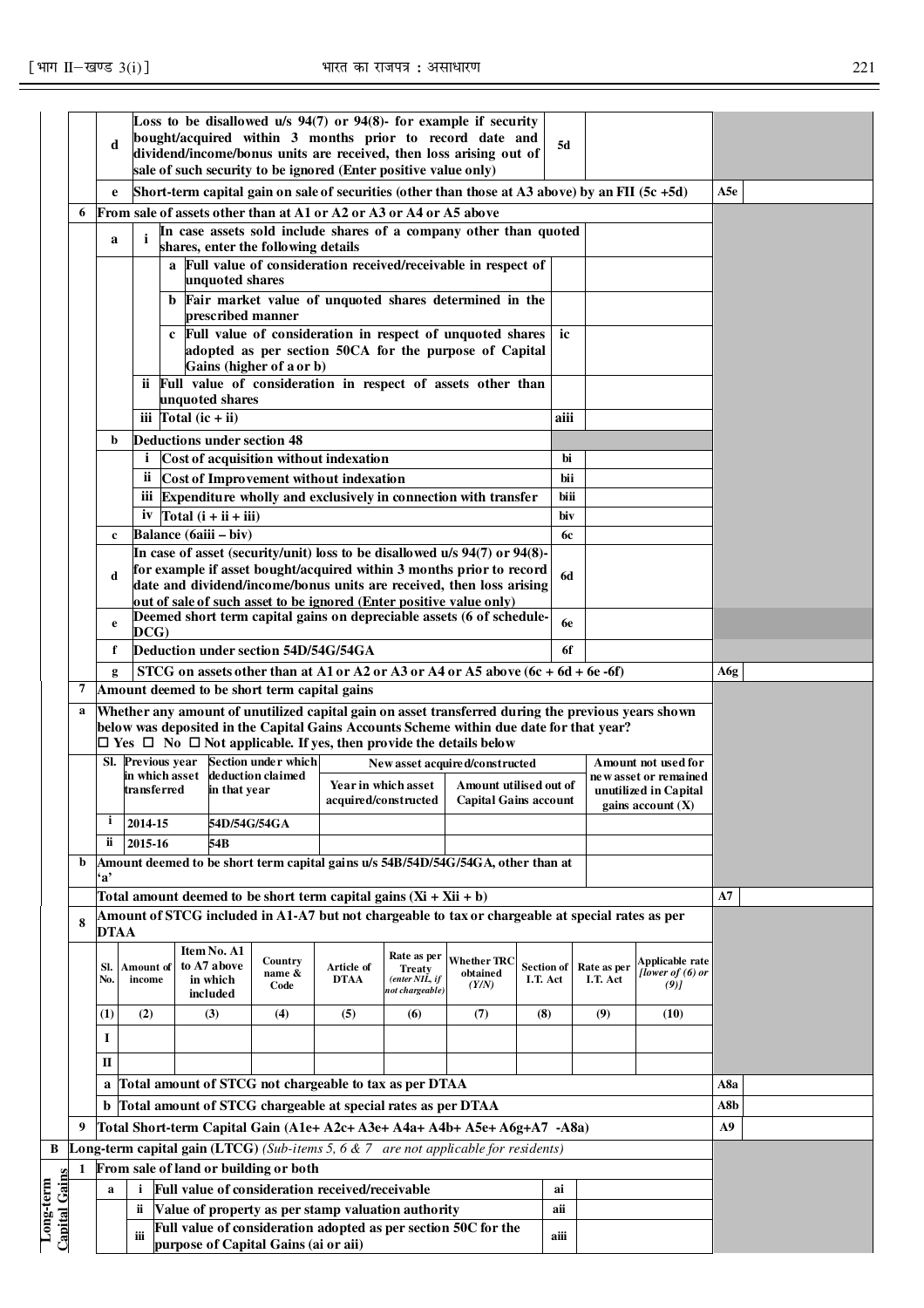|                | b            | Deductions under section 48                                                                                                                                  |                |           |                             |                 |
|----------------|--------------|--------------------------------------------------------------------------------------------------------------------------------------------------------------|----------------|-----------|-----------------------------|-----------------|
|                |              | Cost of acquisition with indexation                                                                                                                          |                | bi        |                             |                 |
|                |              | ii<br>Cost of Improvement with indexation                                                                                                                    |                | bii       |                             |                 |
|                |              | Expenditure wholly and exclusively in connection with transfer<br>iii                                                                                        |                | biii      |                             |                 |
|                |              | $Total (bi + bi + bi)$<br>iv                                                                                                                                 |                | biv       |                             |                 |
|                |              | Balance (aiii - biv)                                                                                                                                         |                |           |                             |                 |
|                | c            |                                                                                                                                                              |                | 1c        |                             |                 |
|                | d            | Deduction under section<br>54/54B/54D/54EC/54EE/54F/54G/54GA/54GB (Specify details in item D                                                                 |                | 1d        |                             |                 |
|                |              | below)                                                                                                                                                       |                |           |                             |                 |
|                | e            | Long-term Capital Gains on Immovable property (1c - 1d)                                                                                                      |                |           |                             | B1e             |
| $\overline{2}$ |              | From slump sale                                                                                                                                              |                |           |                             |                 |
|                | a            | <b>Full value of consideration</b>                                                                                                                           | 2a             |           | $(5 \text{ of Form } 3CEA)$ |                 |
|                | b            | Net worth of the under taking or division                                                                                                                    | 2 <sub>b</sub> |           |                             |                 |
|                | c            | Balance $(2a - 2b)$                                                                                                                                          | 2c             |           | $(6(e)$ of Form $3CEA)$     |                 |
|                |              |                                                                                                                                                              |                |           |                             |                 |
|                | d            | Deduction u/s 54EC/54EE /54F (Specify details in item D below)                                                                                               | 2d             |           |                             |                 |
|                | e            | Long term capital gains from slump sale (2c-2d)                                                                                                              |                |           |                             | B <sub>2e</sub> |
| 3              |              | From sale of bonds or debenture (other than capital indexed bonds issued by Government)                                                                      |                |           |                             |                 |
|                | a            | <b>Full value of consideration</b>                                                                                                                           |                | 3a        |                             |                 |
|                | b            | Deductions under section 48                                                                                                                                  |                |           |                             |                 |
|                |              | Cost of acquisition without indexation<br>$\mathbf{i}$                                                                                                       |                | bi        |                             |                 |
|                |              | Cost of improvement without indexation<br>ü                                                                                                                  |                | bii       |                             |                 |
|                |              | Expenditure wholly and exclusively in connection with transfer<br>ііі                                                                                        |                | biii      |                             |                 |
|                |              | $Total (bi + bii + biii)$<br>iv                                                                                                                              |                | biv       |                             |                 |
|                | c            | Balance (3a – biv)                                                                                                                                           |                | 3c        |                             |                 |
|                | d            | <b>Deduction under sections 54EC/54EE /54F</b> (Specify details in item D below)                                                                             |                | 3d        |                             |                 |
|                | $\mathbf{e}$ | <b>LTCG</b> on bonds or debenture $(3c - 3d)$                                                                                                                |                |           |                             | B3e             |
|                |              | From sale of, (i) listed securities (other than a unit) or zero coupon bonds where proviso under section                                                     |                |           |                             |                 |
|                |              | 112(1) is applicable (ii) GDR of an Indian company referred in sec. 115ACA                                                                                   |                |           |                             |                 |
|                | $\mathbf a$  | <b>Full value of consideration</b>                                                                                                                           |                | 4a        |                             |                 |
|                | b            | <b>Deductions under section 48</b>                                                                                                                           |                |           |                             |                 |
|                |              | Cost of acquisition without indexation<br>i                                                                                                                  |                | bi        |                             |                 |
|                |              | ii<br>Cost of improvement without indexation                                                                                                                 |                | bii       |                             |                 |
|                |              | iii<br>Expenditure wholly and exclusively in connection with transfer                                                                                        |                | biii      |                             |                 |
|                |              | iv<br>$Total (bi + bii + biii)$                                                                                                                              |                | biv       |                             |                 |
|                | $\mathbf c$  | Balance $(4a - biv)$                                                                                                                                         |                | 4c        |                             |                 |
|                | d            | Deduction under sections 54EC/54EE /54F (Specify details in item D                                                                                           |                | 4d        |                             |                 |
|                |              | Long-term Capital Gains on assets at B4 above (4c - 4d)                                                                                                      |                |           |                             | B4e             |
| 5              |              | For NON-RESIDENTS- from sale of shares or debenture of Indian company (to be computed with<br>foreign exchange adjustment under first proviso to section 48) |                |           |                             |                 |
|                | a            | LTCG computed without indexation benefit                                                                                                                     |                | <b>5a</b> |                             |                 |
|                | b            | <b>Deduction under sections 54EC/54EE /54F</b> (Specify details in item D)                                                                                   |                | 5b        |                             |                 |
|                | $\mathbf c$  | LTCG on share or debenture (5a-5b)                                                                                                                           |                |           |                             | B5c             |
|                |              | For NON-RESIDENTS- from sale of, (i) unlisted securities as per sec. $112(1)(c)$ , (ii) bonds or GDR as                                                      |                |           |                             |                 |
|                |              | referred in sec. 115AC, (iii) securities by FII as referred to in sec. 115AD                                                                                 |                |           |                             |                 |
|                | $\bf{a}$     | In case securities sold include shares of a company other than quoted<br>i<br>shares, enter the following details                                            |                |           |                             |                 |
|                |              | a Full value of consideration received/receivable in respect of                                                                                              |                |           |                             |                 |
|                |              | unquoted shares                                                                                                                                              |                |           |                             |                 |
|                |              | b Fair market value of unquoted shares determined in the<br>prescribed manner                                                                                |                |           |                             |                 |
|                |              | Full value of consideration in respect of unquoted shares<br>$\mathbf c$                                                                                     |                |           |                             |                 |
|                |              | adopted as per section 50CA for the purpose of Capital Gains ic                                                                                              |                |           |                             |                 |
|                |              | (higher of a or b)                                                                                                                                           |                |           |                             |                 |
|                |              | ii Full value of consideration in respect of securities other than                                                                                           |                |           |                             |                 |
|                |              | unquoted shares                                                                                                                                              |                |           |                             |                 |
|                |              | iii $\Delta$ Total (ic + ii)                                                                                                                                 |                | aiii      |                             |                 |
|                | b            | <b>Deductions under section 48</b>                                                                                                                           |                |           |                             |                 |
|                |              | Cost of acquisition without indexation<br>i.                                                                                                                 | bi             |           |                             |                 |
|                |              | Cost of improvement without indexation<br>ii.                                                                                                                |                | bii       |                             |                 |
|                |              | Expenditure wholly and exclusively in connection with transfer<br>ш                                                                                          |                | biii      |                             |                 |
|                |              | Total $(bi + bii + biii)$<br>iv                                                                                                                              |                | biv       |                             |                 |
|                | c            | Balance (6aiii - biv)                                                                                                                                        |                | 6c        |                             |                 |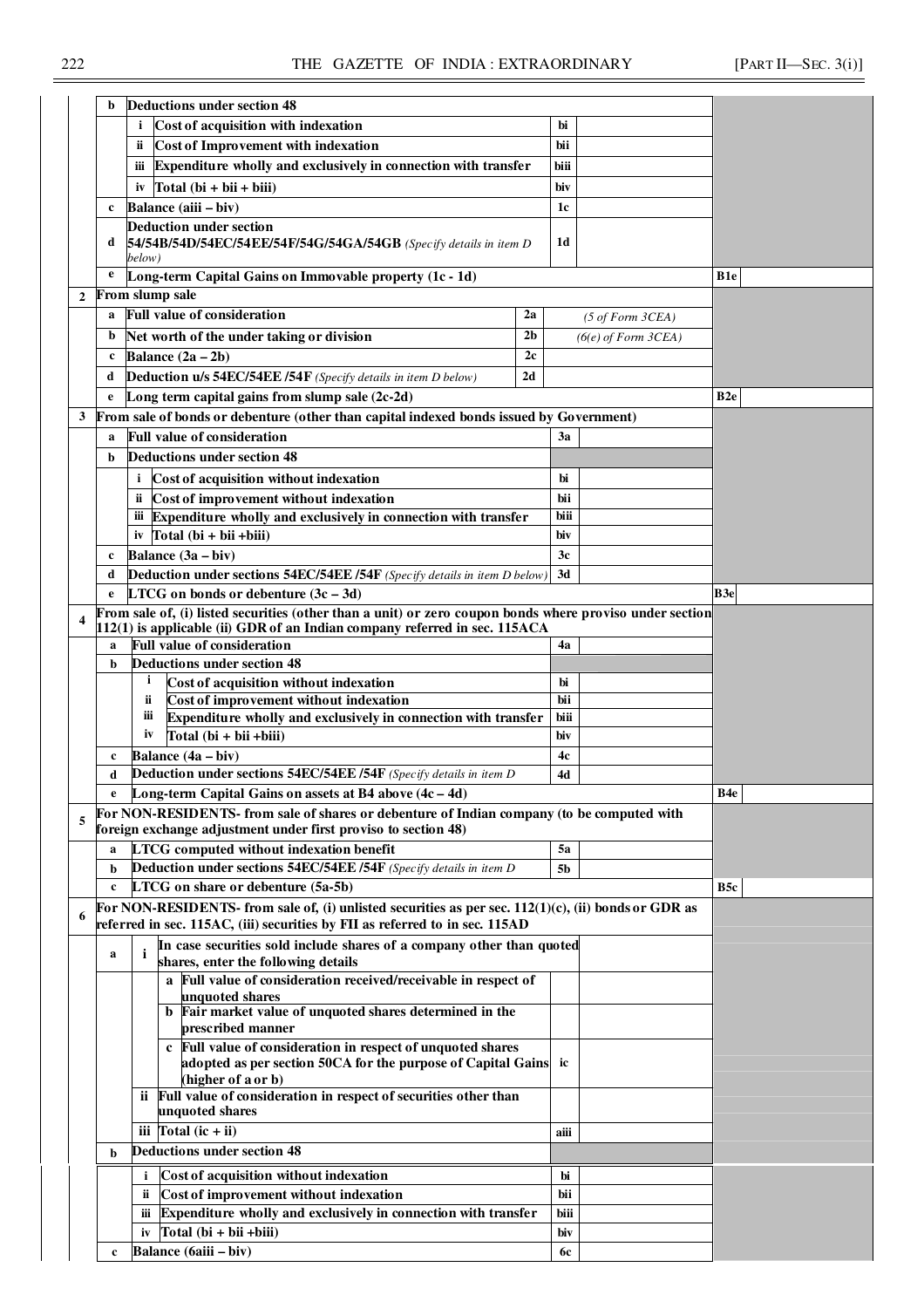| Long-term Capital Gains on assets at 6 above in case of NON-REESIDENT (6c - 6d)<br>$\mathbf{e}$<br>From sale of foreign exchange asset by NON-RESIDENT INDIAN (If opted under chapter XII-A)<br>7<br>7а<br>LTCG on sale of specified asset (computed without indexation)<br>a<br>Less deduction under section 115F (Specify details in item D below)<br>7 <sub>b</sub><br>b<br>Balance LTCG on sale of specified asset (7a - 7b)<br>B7c<br>$\mathbf c$<br>LTCG on sale of asset, other than specified asset<br>7d<br>d<br>(computed without indexation)<br>Less deduction under section 115F (Specify details in item D below)<br>7e<br>e<br>Balance LTCG on sale of asset, other than specified asset $(7d - 7e)$<br>B7f<br>f<br>From sale of assets where B1 to B7 above are not applicable<br>8<br>a<br>In case assets sold include shares of a company other than quoted<br>i<br>shares, enter the following details<br>a Full value of consideration received/receivable in respect of<br>unquoted shares<br>b Fair market value of unquoted shares determined in the<br>prescribed manner<br>c Full value of consideration in respect of unquoted shares<br>ic<br>adopted as per section 50CA for the purpose of Capital Gains<br>(higher of a or b)<br>ii Full value of consideration in respect of assets other than<br>unquoted shares<br>iii $\text{Total}$ (ic + ii)<br>aiii<br>b<br><b>Deductions under section 48</b><br>Cost of acquisition with indexation<br>bi<br>1<br>bii<br>ii Cost of improvement with indexation<br>biii<br>iii Expenditure wholly and exclusively in connection with transfer<br>iv $\text{Total}(\text{bi} + \text{bii} + \text{biii})$<br>biv<br>Balance (8aiii - biv)<br>8с<br>$\mathbf{c}$<br>Deduction under section 54D/54EC/54EE /54F/54G/54GA (Specify<br>8d<br>d<br>Long-term Capital Gains on assets at B8 above (8c-8d)<br>e<br>B8e<br>Amount deemed to be long-term capital gains<br>9<br>Whether any amount of unutilized capital gain on asset transferred during the previous year shown<br>below was deposited in the Capital Gains Accounts Scheme within due date for that year?<br>a<br>$\Box$ Yes $\Box$ No $\Box$ Not applicable. If yes, then provide the details below<br>Previous year in<br>Section under which<br>SI.<br>Amount not used for<br>New asset acquired/constructed<br>which asset<br>deduction claimed in<br>new asset or remained<br>Year in which asset Amount utilised out<br>transferred<br>unutilized in Capital<br>that year<br>acquired/constructed of Capital Gains<br>gains account $(X)$<br>account<br>i<br>2014-15<br>54/54D/54F/54G/54GA<br>ii.<br>2015-16<br>54B<br>Amount deemed to be long-term capital gains, other than at 'a'<br>b<br><b>B9</b><br>Total amount deemed to be long-term capital gains $(Xi + Xii + b)$<br>Amount of LTCG included in items B1 to B9 but not chargeable to tax or chargeable at special rates<br>10<br>in India as per DTAA<br>Rate as per<br>Whether<br><b>Applicable</b><br>Item No. B1 to B9<br><b>Treaty</b><br><b>Country</b> name<br>Article of<br><b>TRC</b><br>Rate as per<br>SI.<br><b>Section of</b><br>Amount of<br>rate [lower<br>above in which<br>(enter NIL, if<br>income<br>& Code<br><b>DTAA</b><br>obtained<br>I.T. Act<br>I.T. Act<br>No.<br>of (6) or (9)]<br>included<br>not<br>(Y/N)<br>chargeable)<br>(2)<br>(3)<br>(4)<br>(5)<br>(7)<br>(9)<br>(6)<br>(8)<br>(10)<br>(1)<br>-1<br>П<br>Total amount of LTCG not chargeable to tax as per DTAA<br><b>B10a</b><br>a<br>Total amount of LTCG chargeable at special rates as per DTAA<br><b>B10b</b><br>Total long term capital gain chargeable under I.T. Act [B1e +B2e+ B3e +B4e + B5c + B6e + B7c + B7f<br><b>B11</b><br>11<br>$+$ B8e+ B9-B10a] (In case of loss take the figure to 9xi of schedule CFL)<br><b>Income chargeable under the head "CAPITAL GAINS" (A9 + B11)</b> (take B11as nil, if loss)<br>C<br>C<br>D Information about deduction claimed against Capital Gains<br>1 In case of deduction u/s 54/54B/54D/54EC/54EE /54F/54G/54GA/115F give following details<br>Deduction claimed u/s 54<br>a<br>Date of transfer of original asset<br>i<br>ai<br>dd/mm/yyyy |  |  | Deduction under sections 54EC/54EE /54F (Specify details in item D<br>d<br>6d |  |  |  |  |  |  |  |  |  |  |            |  |
|------------------------------------------------------------------------------------------------------------------------------------------------------------------------------------------------------------------------------------------------------------------------------------------------------------------------------------------------------------------------------------------------------------------------------------------------------------------------------------------------------------------------------------------------------------------------------------------------------------------------------------------------------------------------------------------------------------------------------------------------------------------------------------------------------------------------------------------------------------------------------------------------------------------------------------------------------------------------------------------------------------------------------------------------------------------------------------------------------------------------------------------------------------------------------------------------------------------------------------------------------------------------------------------------------------------------------------------------------------------------------------------------------------------------------------------------------------------------------------------------------------------------------------------------------------------------------------------------------------------------------------------------------------------------------------------------------------------------------------------------------------------------------------------------------------------------------------------------------------------------------------------------------------------------------------------------------------------------------------------------------------------------------------------------------------------------------------------------------------------------------------------------------------------------------------------------------------------------------------------------------------------------------------------------------------------------------------------------------------------------------------------------------------------------------------------------------------------------------------------------------------------------------------------------------------------------------------------------------------------------------------------------------------------------------------------------------------------------------------------------------------------------------------------------------------------------------------------------------------------------------------------------------------------------------------------------------------------------------------------------------------------------------------------------------------------------------------------------------------------------------------------------------------------------------------------------------------------------------------------------------------------------------------------------------------------------------------------------------------------------------------------------------------------------------------------------------------------------------------------------------------------------------------------------------------------------------------------------------------------------------------------------------------------------------------------------------------------------------------------------------------------------------------------------------------------------------------------------------------------------------------------------------------------------------------------------------------------------------------------------------------------------------------------------------------------------------------------------------------------------------------------------------------------------------------|--|--|-------------------------------------------------------------------------------|--|--|--|--|--|--|--|--|--|--|------------|--|
|                                                                                                                                                                                                                                                                                                                                                                                                                                                                                                                                                                                                                                                                                                                                                                                                                                                                                                                                                                                                                                                                                                                                                                                                                                                                                                                                                                                                                                                                                                                                                                                                                                                                                                                                                                                                                                                                                                                                                                                                                                                                                                                                                                                                                                                                                                                                                                                                                                                                                                                                                                                                                                                                                                                                                                                                                                                                                                                                                                                                                                                                                                                                                                                                                                                                                                                                                                                                                                                                                                                                                                                                                                                                                                                                                                                                                                                                                                                                                                                                                                                                                                                                                                                    |  |  |                                                                               |  |  |  |  |  |  |  |  |  |  | <b>B6e</b> |  |
|                                                                                                                                                                                                                                                                                                                                                                                                                                                                                                                                                                                                                                                                                                                                                                                                                                                                                                                                                                                                                                                                                                                                                                                                                                                                                                                                                                                                                                                                                                                                                                                                                                                                                                                                                                                                                                                                                                                                                                                                                                                                                                                                                                                                                                                                                                                                                                                                                                                                                                                                                                                                                                                                                                                                                                                                                                                                                                                                                                                                                                                                                                                                                                                                                                                                                                                                                                                                                                                                                                                                                                                                                                                                                                                                                                                                                                                                                                                                                                                                                                                                                                                                                                                    |  |  |                                                                               |  |  |  |  |  |  |  |  |  |  |            |  |
|                                                                                                                                                                                                                                                                                                                                                                                                                                                                                                                                                                                                                                                                                                                                                                                                                                                                                                                                                                                                                                                                                                                                                                                                                                                                                                                                                                                                                                                                                                                                                                                                                                                                                                                                                                                                                                                                                                                                                                                                                                                                                                                                                                                                                                                                                                                                                                                                                                                                                                                                                                                                                                                                                                                                                                                                                                                                                                                                                                                                                                                                                                                                                                                                                                                                                                                                                                                                                                                                                                                                                                                                                                                                                                                                                                                                                                                                                                                                                                                                                                                                                                                                                                                    |  |  |                                                                               |  |  |  |  |  |  |  |  |  |  |            |  |
|                                                                                                                                                                                                                                                                                                                                                                                                                                                                                                                                                                                                                                                                                                                                                                                                                                                                                                                                                                                                                                                                                                                                                                                                                                                                                                                                                                                                                                                                                                                                                                                                                                                                                                                                                                                                                                                                                                                                                                                                                                                                                                                                                                                                                                                                                                                                                                                                                                                                                                                                                                                                                                                                                                                                                                                                                                                                                                                                                                                                                                                                                                                                                                                                                                                                                                                                                                                                                                                                                                                                                                                                                                                                                                                                                                                                                                                                                                                                                                                                                                                                                                                                                                                    |  |  |                                                                               |  |  |  |  |  |  |  |  |  |  |            |  |
|                                                                                                                                                                                                                                                                                                                                                                                                                                                                                                                                                                                                                                                                                                                                                                                                                                                                                                                                                                                                                                                                                                                                                                                                                                                                                                                                                                                                                                                                                                                                                                                                                                                                                                                                                                                                                                                                                                                                                                                                                                                                                                                                                                                                                                                                                                                                                                                                                                                                                                                                                                                                                                                                                                                                                                                                                                                                                                                                                                                                                                                                                                                                                                                                                                                                                                                                                                                                                                                                                                                                                                                                                                                                                                                                                                                                                                                                                                                                                                                                                                                                                                                                                                                    |  |  |                                                                               |  |  |  |  |  |  |  |  |  |  |            |  |
|                                                                                                                                                                                                                                                                                                                                                                                                                                                                                                                                                                                                                                                                                                                                                                                                                                                                                                                                                                                                                                                                                                                                                                                                                                                                                                                                                                                                                                                                                                                                                                                                                                                                                                                                                                                                                                                                                                                                                                                                                                                                                                                                                                                                                                                                                                                                                                                                                                                                                                                                                                                                                                                                                                                                                                                                                                                                                                                                                                                                                                                                                                                                                                                                                                                                                                                                                                                                                                                                                                                                                                                                                                                                                                                                                                                                                                                                                                                                                                                                                                                                                                                                                                                    |  |  |                                                                               |  |  |  |  |  |  |  |  |  |  |            |  |
|                                                                                                                                                                                                                                                                                                                                                                                                                                                                                                                                                                                                                                                                                                                                                                                                                                                                                                                                                                                                                                                                                                                                                                                                                                                                                                                                                                                                                                                                                                                                                                                                                                                                                                                                                                                                                                                                                                                                                                                                                                                                                                                                                                                                                                                                                                                                                                                                                                                                                                                                                                                                                                                                                                                                                                                                                                                                                                                                                                                                                                                                                                                                                                                                                                                                                                                                                                                                                                                                                                                                                                                                                                                                                                                                                                                                                                                                                                                                                                                                                                                                                                                                                                                    |  |  |                                                                               |  |  |  |  |  |  |  |  |  |  |            |  |
|                                                                                                                                                                                                                                                                                                                                                                                                                                                                                                                                                                                                                                                                                                                                                                                                                                                                                                                                                                                                                                                                                                                                                                                                                                                                                                                                                                                                                                                                                                                                                                                                                                                                                                                                                                                                                                                                                                                                                                                                                                                                                                                                                                                                                                                                                                                                                                                                                                                                                                                                                                                                                                                                                                                                                                                                                                                                                                                                                                                                                                                                                                                                                                                                                                                                                                                                                                                                                                                                                                                                                                                                                                                                                                                                                                                                                                                                                                                                                                                                                                                                                                                                                                                    |  |  |                                                                               |  |  |  |  |  |  |  |  |  |  |            |  |
|                                                                                                                                                                                                                                                                                                                                                                                                                                                                                                                                                                                                                                                                                                                                                                                                                                                                                                                                                                                                                                                                                                                                                                                                                                                                                                                                                                                                                                                                                                                                                                                                                                                                                                                                                                                                                                                                                                                                                                                                                                                                                                                                                                                                                                                                                                                                                                                                                                                                                                                                                                                                                                                                                                                                                                                                                                                                                                                                                                                                                                                                                                                                                                                                                                                                                                                                                                                                                                                                                                                                                                                                                                                                                                                                                                                                                                                                                                                                                                                                                                                                                                                                                                                    |  |  |                                                                               |  |  |  |  |  |  |  |  |  |  |            |  |
|                                                                                                                                                                                                                                                                                                                                                                                                                                                                                                                                                                                                                                                                                                                                                                                                                                                                                                                                                                                                                                                                                                                                                                                                                                                                                                                                                                                                                                                                                                                                                                                                                                                                                                                                                                                                                                                                                                                                                                                                                                                                                                                                                                                                                                                                                                                                                                                                                                                                                                                                                                                                                                                                                                                                                                                                                                                                                                                                                                                                                                                                                                                                                                                                                                                                                                                                                                                                                                                                                                                                                                                                                                                                                                                                                                                                                                                                                                                                                                                                                                                                                                                                                                                    |  |  |                                                                               |  |  |  |  |  |  |  |  |  |  |            |  |
|                                                                                                                                                                                                                                                                                                                                                                                                                                                                                                                                                                                                                                                                                                                                                                                                                                                                                                                                                                                                                                                                                                                                                                                                                                                                                                                                                                                                                                                                                                                                                                                                                                                                                                                                                                                                                                                                                                                                                                                                                                                                                                                                                                                                                                                                                                                                                                                                                                                                                                                                                                                                                                                                                                                                                                                                                                                                                                                                                                                                                                                                                                                                                                                                                                                                                                                                                                                                                                                                                                                                                                                                                                                                                                                                                                                                                                                                                                                                                                                                                                                                                                                                                                                    |  |  |                                                                               |  |  |  |  |  |  |  |  |  |  |            |  |
|                                                                                                                                                                                                                                                                                                                                                                                                                                                                                                                                                                                                                                                                                                                                                                                                                                                                                                                                                                                                                                                                                                                                                                                                                                                                                                                                                                                                                                                                                                                                                                                                                                                                                                                                                                                                                                                                                                                                                                                                                                                                                                                                                                                                                                                                                                                                                                                                                                                                                                                                                                                                                                                                                                                                                                                                                                                                                                                                                                                                                                                                                                                                                                                                                                                                                                                                                                                                                                                                                                                                                                                                                                                                                                                                                                                                                                                                                                                                                                                                                                                                                                                                                                                    |  |  |                                                                               |  |  |  |  |  |  |  |  |  |  |            |  |
|                                                                                                                                                                                                                                                                                                                                                                                                                                                                                                                                                                                                                                                                                                                                                                                                                                                                                                                                                                                                                                                                                                                                                                                                                                                                                                                                                                                                                                                                                                                                                                                                                                                                                                                                                                                                                                                                                                                                                                                                                                                                                                                                                                                                                                                                                                                                                                                                                                                                                                                                                                                                                                                                                                                                                                                                                                                                                                                                                                                                                                                                                                                                                                                                                                                                                                                                                                                                                                                                                                                                                                                                                                                                                                                                                                                                                                                                                                                                                                                                                                                                                                                                                                                    |  |  |                                                                               |  |  |  |  |  |  |  |  |  |  |            |  |
|                                                                                                                                                                                                                                                                                                                                                                                                                                                                                                                                                                                                                                                                                                                                                                                                                                                                                                                                                                                                                                                                                                                                                                                                                                                                                                                                                                                                                                                                                                                                                                                                                                                                                                                                                                                                                                                                                                                                                                                                                                                                                                                                                                                                                                                                                                                                                                                                                                                                                                                                                                                                                                                                                                                                                                                                                                                                                                                                                                                                                                                                                                                                                                                                                                                                                                                                                                                                                                                                                                                                                                                                                                                                                                                                                                                                                                                                                                                                                                                                                                                                                                                                                                                    |  |  |                                                                               |  |  |  |  |  |  |  |  |  |  |            |  |
|                                                                                                                                                                                                                                                                                                                                                                                                                                                                                                                                                                                                                                                                                                                                                                                                                                                                                                                                                                                                                                                                                                                                                                                                                                                                                                                                                                                                                                                                                                                                                                                                                                                                                                                                                                                                                                                                                                                                                                                                                                                                                                                                                                                                                                                                                                                                                                                                                                                                                                                                                                                                                                                                                                                                                                                                                                                                                                                                                                                                                                                                                                                                                                                                                                                                                                                                                                                                                                                                                                                                                                                                                                                                                                                                                                                                                                                                                                                                                                                                                                                                                                                                                                                    |  |  |                                                                               |  |  |  |  |  |  |  |  |  |  |            |  |
|                                                                                                                                                                                                                                                                                                                                                                                                                                                                                                                                                                                                                                                                                                                                                                                                                                                                                                                                                                                                                                                                                                                                                                                                                                                                                                                                                                                                                                                                                                                                                                                                                                                                                                                                                                                                                                                                                                                                                                                                                                                                                                                                                                                                                                                                                                                                                                                                                                                                                                                                                                                                                                                                                                                                                                                                                                                                                                                                                                                                                                                                                                                                                                                                                                                                                                                                                                                                                                                                                                                                                                                                                                                                                                                                                                                                                                                                                                                                                                                                                                                                                                                                                                                    |  |  |                                                                               |  |  |  |  |  |  |  |  |  |  |            |  |
|                                                                                                                                                                                                                                                                                                                                                                                                                                                                                                                                                                                                                                                                                                                                                                                                                                                                                                                                                                                                                                                                                                                                                                                                                                                                                                                                                                                                                                                                                                                                                                                                                                                                                                                                                                                                                                                                                                                                                                                                                                                                                                                                                                                                                                                                                                                                                                                                                                                                                                                                                                                                                                                                                                                                                                                                                                                                                                                                                                                                                                                                                                                                                                                                                                                                                                                                                                                                                                                                                                                                                                                                                                                                                                                                                                                                                                                                                                                                                                                                                                                                                                                                                                                    |  |  |                                                                               |  |  |  |  |  |  |  |  |  |  |            |  |
|                                                                                                                                                                                                                                                                                                                                                                                                                                                                                                                                                                                                                                                                                                                                                                                                                                                                                                                                                                                                                                                                                                                                                                                                                                                                                                                                                                                                                                                                                                                                                                                                                                                                                                                                                                                                                                                                                                                                                                                                                                                                                                                                                                                                                                                                                                                                                                                                                                                                                                                                                                                                                                                                                                                                                                                                                                                                                                                                                                                                                                                                                                                                                                                                                                                                                                                                                                                                                                                                                                                                                                                                                                                                                                                                                                                                                                                                                                                                                                                                                                                                                                                                                                                    |  |  |                                                                               |  |  |  |  |  |  |  |  |  |  |            |  |
|                                                                                                                                                                                                                                                                                                                                                                                                                                                                                                                                                                                                                                                                                                                                                                                                                                                                                                                                                                                                                                                                                                                                                                                                                                                                                                                                                                                                                                                                                                                                                                                                                                                                                                                                                                                                                                                                                                                                                                                                                                                                                                                                                                                                                                                                                                                                                                                                                                                                                                                                                                                                                                                                                                                                                                                                                                                                                                                                                                                                                                                                                                                                                                                                                                                                                                                                                                                                                                                                                                                                                                                                                                                                                                                                                                                                                                                                                                                                                                                                                                                                                                                                                                                    |  |  |                                                                               |  |  |  |  |  |  |  |  |  |  |            |  |
|                                                                                                                                                                                                                                                                                                                                                                                                                                                                                                                                                                                                                                                                                                                                                                                                                                                                                                                                                                                                                                                                                                                                                                                                                                                                                                                                                                                                                                                                                                                                                                                                                                                                                                                                                                                                                                                                                                                                                                                                                                                                                                                                                                                                                                                                                                                                                                                                                                                                                                                                                                                                                                                                                                                                                                                                                                                                                                                                                                                                                                                                                                                                                                                                                                                                                                                                                                                                                                                                                                                                                                                                                                                                                                                                                                                                                                                                                                                                                                                                                                                                                                                                                                                    |  |  |                                                                               |  |  |  |  |  |  |  |  |  |  |            |  |
|                                                                                                                                                                                                                                                                                                                                                                                                                                                                                                                                                                                                                                                                                                                                                                                                                                                                                                                                                                                                                                                                                                                                                                                                                                                                                                                                                                                                                                                                                                                                                                                                                                                                                                                                                                                                                                                                                                                                                                                                                                                                                                                                                                                                                                                                                                                                                                                                                                                                                                                                                                                                                                                                                                                                                                                                                                                                                                                                                                                                                                                                                                                                                                                                                                                                                                                                                                                                                                                                                                                                                                                                                                                                                                                                                                                                                                                                                                                                                                                                                                                                                                                                                                                    |  |  |                                                                               |  |  |  |  |  |  |  |  |  |  |            |  |
|                                                                                                                                                                                                                                                                                                                                                                                                                                                                                                                                                                                                                                                                                                                                                                                                                                                                                                                                                                                                                                                                                                                                                                                                                                                                                                                                                                                                                                                                                                                                                                                                                                                                                                                                                                                                                                                                                                                                                                                                                                                                                                                                                                                                                                                                                                                                                                                                                                                                                                                                                                                                                                                                                                                                                                                                                                                                                                                                                                                                                                                                                                                                                                                                                                                                                                                                                                                                                                                                                                                                                                                                                                                                                                                                                                                                                                                                                                                                                                                                                                                                                                                                                                                    |  |  |                                                                               |  |  |  |  |  |  |  |  |  |  |            |  |
|                                                                                                                                                                                                                                                                                                                                                                                                                                                                                                                                                                                                                                                                                                                                                                                                                                                                                                                                                                                                                                                                                                                                                                                                                                                                                                                                                                                                                                                                                                                                                                                                                                                                                                                                                                                                                                                                                                                                                                                                                                                                                                                                                                                                                                                                                                                                                                                                                                                                                                                                                                                                                                                                                                                                                                                                                                                                                                                                                                                                                                                                                                                                                                                                                                                                                                                                                                                                                                                                                                                                                                                                                                                                                                                                                                                                                                                                                                                                                                                                                                                                                                                                                                                    |  |  |                                                                               |  |  |  |  |  |  |  |  |  |  |            |  |
|                                                                                                                                                                                                                                                                                                                                                                                                                                                                                                                                                                                                                                                                                                                                                                                                                                                                                                                                                                                                                                                                                                                                                                                                                                                                                                                                                                                                                                                                                                                                                                                                                                                                                                                                                                                                                                                                                                                                                                                                                                                                                                                                                                                                                                                                                                                                                                                                                                                                                                                                                                                                                                                                                                                                                                                                                                                                                                                                                                                                                                                                                                                                                                                                                                                                                                                                                                                                                                                                                                                                                                                                                                                                                                                                                                                                                                                                                                                                                                                                                                                                                                                                                                                    |  |  |                                                                               |  |  |  |  |  |  |  |  |  |  |            |  |
|                                                                                                                                                                                                                                                                                                                                                                                                                                                                                                                                                                                                                                                                                                                                                                                                                                                                                                                                                                                                                                                                                                                                                                                                                                                                                                                                                                                                                                                                                                                                                                                                                                                                                                                                                                                                                                                                                                                                                                                                                                                                                                                                                                                                                                                                                                                                                                                                                                                                                                                                                                                                                                                                                                                                                                                                                                                                                                                                                                                                                                                                                                                                                                                                                                                                                                                                                                                                                                                                                                                                                                                                                                                                                                                                                                                                                                                                                                                                                                                                                                                                                                                                                                                    |  |  |                                                                               |  |  |  |  |  |  |  |  |  |  |            |  |
|                                                                                                                                                                                                                                                                                                                                                                                                                                                                                                                                                                                                                                                                                                                                                                                                                                                                                                                                                                                                                                                                                                                                                                                                                                                                                                                                                                                                                                                                                                                                                                                                                                                                                                                                                                                                                                                                                                                                                                                                                                                                                                                                                                                                                                                                                                                                                                                                                                                                                                                                                                                                                                                                                                                                                                                                                                                                                                                                                                                                                                                                                                                                                                                                                                                                                                                                                                                                                                                                                                                                                                                                                                                                                                                                                                                                                                                                                                                                                                                                                                                                                                                                                                                    |  |  |                                                                               |  |  |  |  |  |  |  |  |  |  |            |  |
|                                                                                                                                                                                                                                                                                                                                                                                                                                                                                                                                                                                                                                                                                                                                                                                                                                                                                                                                                                                                                                                                                                                                                                                                                                                                                                                                                                                                                                                                                                                                                                                                                                                                                                                                                                                                                                                                                                                                                                                                                                                                                                                                                                                                                                                                                                                                                                                                                                                                                                                                                                                                                                                                                                                                                                                                                                                                                                                                                                                                                                                                                                                                                                                                                                                                                                                                                                                                                                                                                                                                                                                                                                                                                                                                                                                                                                                                                                                                                                                                                                                                                                                                                                                    |  |  |                                                                               |  |  |  |  |  |  |  |  |  |  |            |  |
|                                                                                                                                                                                                                                                                                                                                                                                                                                                                                                                                                                                                                                                                                                                                                                                                                                                                                                                                                                                                                                                                                                                                                                                                                                                                                                                                                                                                                                                                                                                                                                                                                                                                                                                                                                                                                                                                                                                                                                                                                                                                                                                                                                                                                                                                                                                                                                                                                                                                                                                                                                                                                                                                                                                                                                                                                                                                                                                                                                                                                                                                                                                                                                                                                                                                                                                                                                                                                                                                                                                                                                                                                                                                                                                                                                                                                                                                                                                                                                                                                                                                                                                                                                                    |  |  |                                                                               |  |  |  |  |  |  |  |  |  |  |            |  |
|                                                                                                                                                                                                                                                                                                                                                                                                                                                                                                                                                                                                                                                                                                                                                                                                                                                                                                                                                                                                                                                                                                                                                                                                                                                                                                                                                                                                                                                                                                                                                                                                                                                                                                                                                                                                                                                                                                                                                                                                                                                                                                                                                                                                                                                                                                                                                                                                                                                                                                                                                                                                                                                                                                                                                                                                                                                                                                                                                                                                                                                                                                                                                                                                                                                                                                                                                                                                                                                                                                                                                                                                                                                                                                                                                                                                                                                                                                                                                                                                                                                                                                                                                                                    |  |  |                                                                               |  |  |  |  |  |  |  |  |  |  |            |  |
|                                                                                                                                                                                                                                                                                                                                                                                                                                                                                                                                                                                                                                                                                                                                                                                                                                                                                                                                                                                                                                                                                                                                                                                                                                                                                                                                                                                                                                                                                                                                                                                                                                                                                                                                                                                                                                                                                                                                                                                                                                                                                                                                                                                                                                                                                                                                                                                                                                                                                                                                                                                                                                                                                                                                                                                                                                                                                                                                                                                                                                                                                                                                                                                                                                                                                                                                                                                                                                                                                                                                                                                                                                                                                                                                                                                                                                                                                                                                                                                                                                                                                                                                                                                    |  |  |                                                                               |  |  |  |  |  |  |  |  |  |  |            |  |
|                                                                                                                                                                                                                                                                                                                                                                                                                                                                                                                                                                                                                                                                                                                                                                                                                                                                                                                                                                                                                                                                                                                                                                                                                                                                                                                                                                                                                                                                                                                                                                                                                                                                                                                                                                                                                                                                                                                                                                                                                                                                                                                                                                                                                                                                                                                                                                                                                                                                                                                                                                                                                                                                                                                                                                                                                                                                                                                                                                                                                                                                                                                                                                                                                                                                                                                                                                                                                                                                                                                                                                                                                                                                                                                                                                                                                                                                                                                                                                                                                                                                                                                                                                                    |  |  |                                                                               |  |  |  |  |  |  |  |  |  |  |            |  |
|                                                                                                                                                                                                                                                                                                                                                                                                                                                                                                                                                                                                                                                                                                                                                                                                                                                                                                                                                                                                                                                                                                                                                                                                                                                                                                                                                                                                                                                                                                                                                                                                                                                                                                                                                                                                                                                                                                                                                                                                                                                                                                                                                                                                                                                                                                                                                                                                                                                                                                                                                                                                                                                                                                                                                                                                                                                                                                                                                                                                                                                                                                                                                                                                                                                                                                                                                                                                                                                                                                                                                                                                                                                                                                                                                                                                                                                                                                                                                                                                                                                                                                                                                                                    |  |  |                                                                               |  |  |  |  |  |  |  |  |  |  |            |  |
|                                                                                                                                                                                                                                                                                                                                                                                                                                                                                                                                                                                                                                                                                                                                                                                                                                                                                                                                                                                                                                                                                                                                                                                                                                                                                                                                                                                                                                                                                                                                                                                                                                                                                                                                                                                                                                                                                                                                                                                                                                                                                                                                                                                                                                                                                                                                                                                                                                                                                                                                                                                                                                                                                                                                                                                                                                                                                                                                                                                                                                                                                                                                                                                                                                                                                                                                                                                                                                                                                                                                                                                                                                                                                                                                                                                                                                                                                                                                                                                                                                                                                                                                                                                    |  |  |                                                                               |  |  |  |  |  |  |  |  |  |  |            |  |
|                                                                                                                                                                                                                                                                                                                                                                                                                                                                                                                                                                                                                                                                                                                                                                                                                                                                                                                                                                                                                                                                                                                                                                                                                                                                                                                                                                                                                                                                                                                                                                                                                                                                                                                                                                                                                                                                                                                                                                                                                                                                                                                                                                                                                                                                                                                                                                                                                                                                                                                                                                                                                                                                                                                                                                                                                                                                                                                                                                                                                                                                                                                                                                                                                                                                                                                                                                                                                                                                                                                                                                                                                                                                                                                                                                                                                                                                                                                                                                                                                                                                                                                                                                                    |  |  |                                                                               |  |  |  |  |  |  |  |  |  |  |            |  |
|                                                                                                                                                                                                                                                                                                                                                                                                                                                                                                                                                                                                                                                                                                                                                                                                                                                                                                                                                                                                                                                                                                                                                                                                                                                                                                                                                                                                                                                                                                                                                                                                                                                                                                                                                                                                                                                                                                                                                                                                                                                                                                                                                                                                                                                                                                                                                                                                                                                                                                                                                                                                                                                                                                                                                                                                                                                                                                                                                                                                                                                                                                                                                                                                                                                                                                                                                                                                                                                                                                                                                                                                                                                                                                                                                                                                                                                                                                                                                                                                                                                                                                                                                                                    |  |  |                                                                               |  |  |  |  |  |  |  |  |  |  |            |  |
|                                                                                                                                                                                                                                                                                                                                                                                                                                                                                                                                                                                                                                                                                                                                                                                                                                                                                                                                                                                                                                                                                                                                                                                                                                                                                                                                                                                                                                                                                                                                                                                                                                                                                                                                                                                                                                                                                                                                                                                                                                                                                                                                                                                                                                                                                                                                                                                                                                                                                                                                                                                                                                                                                                                                                                                                                                                                                                                                                                                                                                                                                                                                                                                                                                                                                                                                                                                                                                                                                                                                                                                                                                                                                                                                                                                                                                                                                                                                                                                                                                                                                                                                                                                    |  |  |                                                                               |  |  |  |  |  |  |  |  |  |  |            |  |
|                                                                                                                                                                                                                                                                                                                                                                                                                                                                                                                                                                                                                                                                                                                                                                                                                                                                                                                                                                                                                                                                                                                                                                                                                                                                                                                                                                                                                                                                                                                                                                                                                                                                                                                                                                                                                                                                                                                                                                                                                                                                                                                                                                                                                                                                                                                                                                                                                                                                                                                                                                                                                                                                                                                                                                                                                                                                                                                                                                                                                                                                                                                                                                                                                                                                                                                                                                                                                                                                                                                                                                                                                                                                                                                                                                                                                                                                                                                                                                                                                                                                                                                                                                                    |  |  |                                                                               |  |  |  |  |  |  |  |  |  |  |            |  |
|                                                                                                                                                                                                                                                                                                                                                                                                                                                                                                                                                                                                                                                                                                                                                                                                                                                                                                                                                                                                                                                                                                                                                                                                                                                                                                                                                                                                                                                                                                                                                                                                                                                                                                                                                                                                                                                                                                                                                                                                                                                                                                                                                                                                                                                                                                                                                                                                                                                                                                                                                                                                                                                                                                                                                                                                                                                                                                                                                                                                                                                                                                                                                                                                                                                                                                                                                                                                                                                                                                                                                                                                                                                                                                                                                                                                                                                                                                                                                                                                                                                                                                                                                                                    |  |  |                                                                               |  |  |  |  |  |  |  |  |  |  |            |  |
|                                                                                                                                                                                                                                                                                                                                                                                                                                                                                                                                                                                                                                                                                                                                                                                                                                                                                                                                                                                                                                                                                                                                                                                                                                                                                                                                                                                                                                                                                                                                                                                                                                                                                                                                                                                                                                                                                                                                                                                                                                                                                                                                                                                                                                                                                                                                                                                                                                                                                                                                                                                                                                                                                                                                                                                                                                                                                                                                                                                                                                                                                                                                                                                                                                                                                                                                                                                                                                                                                                                                                                                                                                                                                                                                                                                                                                                                                                                                                                                                                                                                                                                                                                                    |  |  |                                                                               |  |  |  |  |  |  |  |  |  |  |            |  |
|                                                                                                                                                                                                                                                                                                                                                                                                                                                                                                                                                                                                                                                                                                                                                                                                                                                                                                                                                                                                                                                                                                                                                                                                                                                                                                                                                                                                                                                                                                                                                                                                                                                                                                                                                                                                                                                                                                                                                                                                                                                                                                                                                                                                                                                                                                                                                                                                                                                                                                                                                                                                                                                                                                                                                                                                                                                                                                                                                                                                                                                                                                                                                                                                                                                                                                                                                                                                                                                                                                                                                                                                                                                                                                                                                                                                                                                                                                                                                                                                                                                                                                                                                                                    |  |  |                                                                               |  |  |  |  |  |  |  |  |  |  |            |  |
|                                                                                                                                                                                                                                                                                                                                                                                                                                                                                                                                                                                                                                                                                                                                                                                                                                                                                                                                                                                                                                                                                                                                                                                                                                                                                                                                                                                                                                                                                                                                                                                                                                                                                                                                                                                                                                                                                                                                                                                                                                                                                                                                                                                                                                                                                                                                                                                                                                                                                                                                                                                                                                                                                                                                                                                                                                                                                                                                                                                                                                                                                                                                                                                                                                                                                                                                                                                                                                                                                                                                                                                                                                                                                                                                                                                                                                                                                                                                                                                                                                                                                                                                                                                    |  |  |                                                                               |  |  |  |  |  |  |  |  |  |  |            |  |
|                                                                                                                                                                                                                                                                                                                                                                                                                                                                                                                                                                                                                                                                                                                                                                                                                                                                                                                                                                                                                                                                                                                                                                                                                                                                                                                                                                                                                                                                                                                                                                                                                                                                                                                                                                                                                                                                                                                                                                                                                                                                                                                                                                                                                                                                                                                                                                                                                                                                                                                                                                                                                                                                                                                                                                                                                                                                                                                                                                                                                                                                                                                                                                                                                                                                                                                                                                                                                                                                                                                                                                                                                                                                                                                                                                                                                                                                                                                                                                                                                                                                                                                                                                                    |  |  |                                                                               |  |  |  |  |  |  |  |  |  |  |            |  |
|                                                                                                                                                                                                                                                                                                                                                                                                                                                                                                                                                                                                                                                                                                                                                                                                                                                                                                                                                                                                                                                                                                                                                                                                                                                                                                                                                                                                                                                                                                                                                                                                                                                                                                                                                                                                                                                                                                                                                                                                                                                                                                                                                                                                                                                                                                                                                                                                                                                                                                                                                                                                                                                                                                                                                                                                                                                                                                                                                                                                                                                                                                                                                                                                                                                                                                                                                                                                                                                                                                                                                                                                                                                                                                                                                                                                                                                                                                                                                                                                                                                                                                                                                                                    |  |  |                                                                               |  |  |  |  |  |  |  |  |  |  |            |  |
|                                                                                                                                                                                                                                                                                                                                                                                                                                                                                                                                                                                                                                                                                                                                                                                                                                                                                                                                                                                                                                                                                                                                                                                                                                                                                                                                                                                                                                                                                                                                                                                                                                                                                                                                                                                                                                                                                                                                                                                                                                                                                                                                                                                                                                                                                                                                                                                                                                                                                                                                                                                                                                                                                                                                                                                                                                                                                                                                                                                                                                                                                                                                                                                                                                                                                                                                                                                                                                                                                                                                                                                                                                                                                                                                                                                                                                                                                                                                                                                                                                                                                                                                                                                    |  |  |                                                                               |  |  |  |  |  |  |  |  |  |  |            |  |
|                                                                                                                                                                                                                                                                                                                                                                                                                                                                                                                                                                                                                                                                                                                                                                                                                                                                                                                                                                                                                                                                                                                                                                                                                                                                                                                                                                                                                                                                                                                                                                                                                                                                                                                                                                                                                                                                                                                                                                                                                                                                                                                                                                                                                                                                                                                                                                                                                                                                                                                                                                                                                                                                                                                                                                                                                                                                                                                                                                                                                                                                                                                                                                                                                                                                                                                                                                                                                                                                                                                                                                                                                                                                                                                                                                                                                                                                                                                                                                                                                                                                                                                                                                                    |  |  |                                                                               |  |  |  |  |  |  |  |  |  |  |            |  |
|                                                                                                                                                                                                                                                                                                                                                                                                                                                                                                                                                                                                                                                                                                                                                                                                                                                                                                                                                                                                                                                                                                                                                                                                                                                                                                                                                                                                                                                                                                                                                                                                                                                                                                                                                                                                                                                                                                                                                                                                                                                                                                                                                                                                                                                                                                                                                                                                                                                                                                                                                                                                                                                                                                                                                                                                                                                                                                                                                                                                                                                                                                                                                                                                                                                                                                                                                                                                                                                                                                                                                                                                                                                                                                                                                                                                                                                                                                                                                                                                                                                                                                                                                                                    |  |  |                                                                               |  |  |  |  |  |  |  |  |  |  |            |  |
|                                                                                                                                                                                                                                                                                                                                                                                                                                                                                                                                                                                                                                                                                                                                                                                                                                                                                                                                                                                                                                                                                                                                                                                                                                                                                                                                                                                                                                                                                                                                                                                                                                                                                                                                                                                                                                                                                                                                                                                                                                                                                                                                                                                                                                                                                                                                                                                                                                                                                                                                                                                                                                                                                                                                                                                                                                                                                                                                                                                                                                                                                                                                                                                                                                                                                                                                                                                                                                                                                                                                                                                                                                                                                                                                                                                                                                                                                                                                                                                                                                                                                                                                                                                    |  |  |                                                                               |  |  |  |  |  |  |  |  |  |  |            |  |
|                                                                                                                                                                                                                                                                                                                                                                                                                                                                                                                                                                                                                                                                                                                                                                                                                                                                                                                                                                                                                                                                                                                                                                                                                                                                                                                                                                                                                                                                                                                                                                                                                                                                                                                                                                                                                                                                                                                                                                                                                                                                                                                                                                                                                                                                                                                                                                                                                                                                                                                                                                                                                                                                                                                                                                                                                                                                                                                                                                                                                                                                                                                                                                                                                                                                                                                                                                                                                                                                                                                                                                                                                                                                                                                                                                                                                                                                                                                                                                                                                                                                                                                                                                                    |  |  |                                                                               |  |  |  |  |  |  |  |  |  |  |            |  |
|                                                                                                                                                                                                                                                                                                                                                                                                                                                                                                                                                                                                                                                                                                                                                                                                                                                                                                                                                                                                                                                                                                                                                                                                                                                                                                                                                                                                                                                                                                                                                                                                                                                                                                                                                                                                                                                                                                                                                                                                                                                                                                                                                                                                                                                                                                                                                                                                                                                                                                                                                                                                                                                                                                                                                                                                                                                                                                                                                                                                                                                                                                                                                                                                                                                                                                                                                                                                                                                                                                                                                                                                                                                                                                                                                                                                                                                                                                                                                                                                                                                                                                                                                                                    |  |  |                                                                               |  |  |  |  |  |  |  |  |  |  |            |  |
|                                                                                                                                                                                                                                                                                                                                                                                                                                                                                                                                                                                                                                                                                                                                                                                                                                                                                                                                                                                                                                                                                                                                                                                                                                                                                                                                                                                                                                                                                                                                                                                                                                                                                                                                                                                                                                                                                                                                                                                                                                                                                                                                                                                                                                                                                                                                                                                                                                                                                                                                                                                                                                                                                                                                                                                                                                                                                                                                                                                                                                                                                                                                                                                                                                                                                                                                                                                                                                                                                                                                                                                                                                                                                                                                                                                                                                                                                                                                                                                                                                                                                                                                                                                    |  |  |                                                                               |  |  |  |  |  |  |  |  |  |  |            |  |
|                                                                                                                                                                                                                                                                                                                                                                                                                                                                                                                                                                                                                                                                                                                                                                                                                                                                                                                                                                                                                                                                                                                                                                                                                                                                                                                                                                                                                                                                                                                                                                                                                                                                                                                                                                                                                                                                                                                                                                                                                                                                                                                                                                                                                                                                                                                                                                                                                                                                                                                                                                                                                                                                                                                                                                                                                                                                                                                                                                                                                                                                                                                                                                                                                                                                                                                                                                                                                                                                                                                                                                                                                                                                                                                                                                                                                                                                                                                                                                                                                                                                                                                                                                                    |  |  |                                                                               |  |  |  |  |  |  |  |  |  |  |            |  |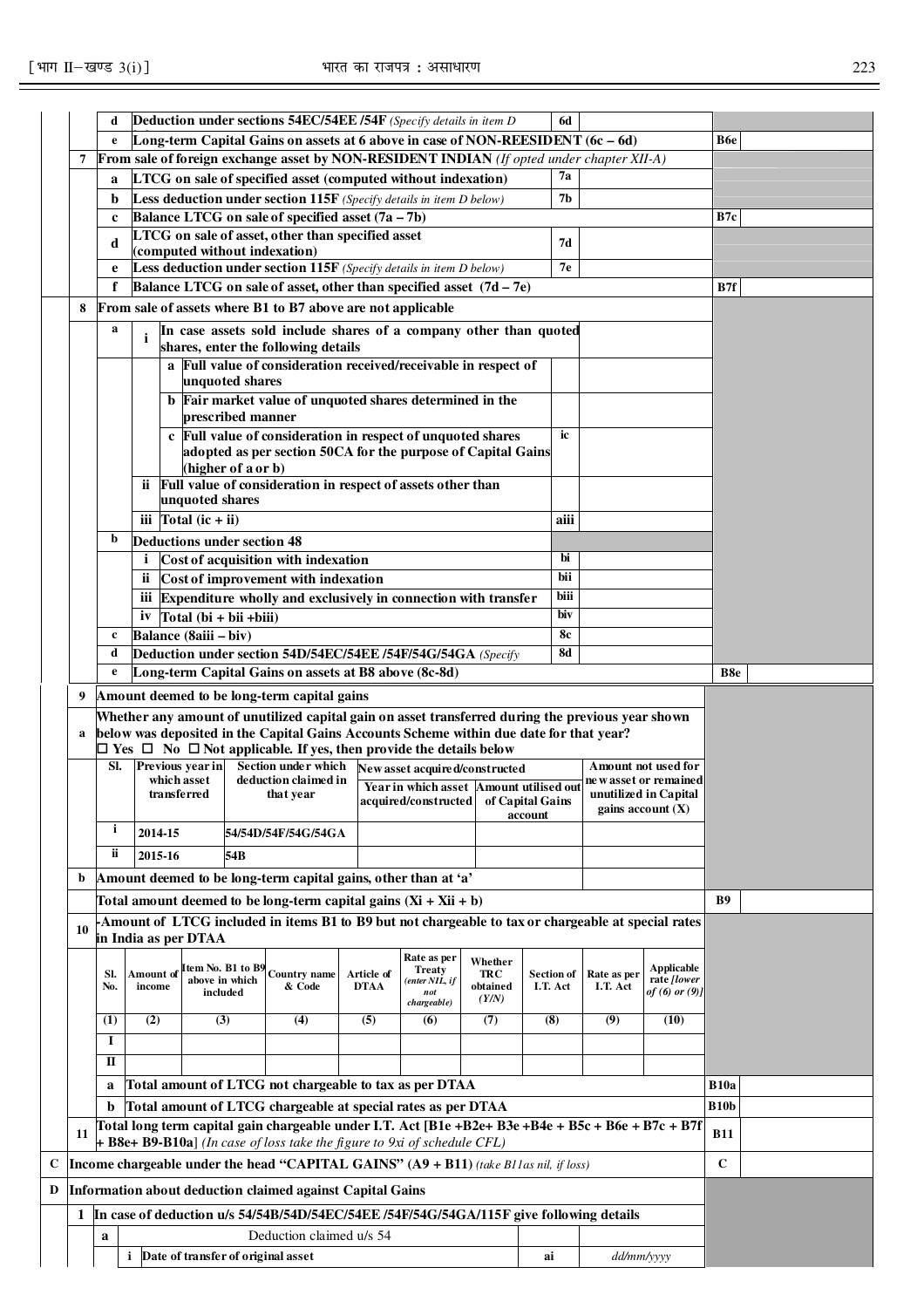### 224 THE GAZETTE OF INDIA : EXTRAORDINARY [PART II—SEC. 3(i)]

|   | ï                                 | Cost of new residential house                                                                                                            | aii         |            |  |
|---|-----------------------------------|------------------------------------------------------------------------------------------------------------------------------------------|-------------|------------|--|
|   | iіі                               | Date of purchase /construction of new residential house                                                                                  | aiii        | dd/mm/yyyy |  |
|   | iv                                | Amount deposited in Capital Gains Accounts Scheme before due date                                                                        | aiv         |            |  |
|   | V                                 | Amount of deduction claimed                                                                                                              | av          |            |  |
| b |                                   | Deduction claimed u/s 54B                                                                                                                |             |            |  |
|   | i                                 | Date of transfer of original asset                                                                                                       | bi          | dd/mm/yyyy |  |
|   | ii                                | Cost of new agricultural land                                                                                                            | bii         |            |  |
|   |                                   |                                                                                                                                          |             |            |  |
|   | іij                               | Date of purchase of new agricultural land                                                                                                | biii        | dd/mm/yyyy |  |
|   | iv                                | Amount deposited in Capital Gains Accounts Scheme before due date                                                                        | biv         |            |  |
|   | V                                 | Amount of deduction claimed                                                                                                              | bv          |            |  |
| c |                                   | Deduction claimed u/s 54D                                                                                                                |             |            |  |
|   | i                                 | Date of acquisition of original asset                                                                                                    | ci          | dd/mm/yyyy |  |
|   | ii                                | Cost of purchase/construction of new land or building for industrial<br>undertaking                                                      | cii         |            |  |
|   | іij                               | Date of purchase of new land or building                                                                                                 | ciii        | dd/mm/yyyy |  |
|   | iv                                | Amount deposited in Capital Gains Accounts Scheme before due date                                                                        | civ         |            |  |
|   | V                                 | Amount of deduction claimed                                                                                                              | cv          |            |  |
| d |                                   | Deduction claimed u/s 54EC                                                                                                               |             |            |  |
|   | i                                 | Date of transfer of original asset                                                                                                       | di          | dd/mm/yyyy |  |
|   | ii                                | Amount invested in specified/notified bonds                                                                                              | dii         |            |  |
|   |                                   | (not exceeding fifty lakh rupees)                                                                                                        |             |            |  |
|   | iii                               | Date of investment                                                                                                                       | diii        | dd/mm/yyyy |  |
|   | iv                                | Amount of deduction claimed                                                                                                              | div         |            |  |
| e |                                   | Deduction claimed u/s 54EE                                                                                                               |             |            |  |
|   | i                                 | Date of transfer of original asset                                                                                                       | ei          | dd/mm/yyyy |  |
|   | ï                                 | Amount invested in specified asset                                                                                                       | eii         |            |  |
|   | iii                               | Date of investment                                                                                                                       | eiii        | dd/mm/yyyy |  |
|   | Amount of deduction claimed<br>iv |                                                                                                                                          | eiv         |            |  |
| f |                                   | Deduction claimed u/s 54F                                                                                                                |             |            |  |
|   | i                                 | Date of transfer of original asset                                                                                                       | fi          | dd/mm/yyyy |  |
|   | ii.                               | Cost of new residential house                                                                                                            | fii         |            |  |
|   | ш                                 | Date of purchase/construction of new residential house                                                                                   | fiii        | dd/mm/yyyy |  |
|   | iv                                | Amount deposited in Capital Gains Accounts Scheme before due date                                                                        | fiv         |            |  |
|   | V                                 | Amount of deduction claimed                                                                                                              | fv          |            |  |
|   |                                   |                                                                                                                                          |             |            |  |
| g |                                   | Deduction claimed u/s 54G                                                                                                                |             |            |  |
|   | i                                 | Date of transfer of original asset from urban area                                                                                       | gi          | dd/mm/yyyy |  |
|   | ïi.                               | Cost and expenses incurred for purchase or construction of new asset<br>Date of purchase/construction of new asset in an area other than | gii         |            |  |
|   | iii                               | urban area                                                                                                                               | giii        | dd/mm/yyyy |  |
|   | İV                                | Amount deposited in Capital Gains Accounts Scheme before due date                                                                        | giv         |            |  |
|   | V                                 | Amount of deduction claimed                                                                                                              | $g_{\rm V}$ |            |  |
| h |                                   | Deduction claimed u/s 54GA                                                                                                               |             |            |  |
|   | i                                 | Date of transfer of original asset from urban area                                                                                       | hi          | dd/mm/yyyy |  |
|   | ii.                               | Cost and expenses incurred for purchase or construction of new asset                                                                     | hii         |            |  |
|   |                                   | Date of purchase/construction of new asset in SEZ                                                                                        | hiii        |            |  |
|   | Ш                                 |                                                                                                                                          |             | dd/mm/yyyy |  |
|   |                                   | Amount deposited in Capital Gains Accounts Scheme before due date                                                                        | hiv         |            |  |
|   | iv                                |                                                                                                                                          |             |            |  |
|   | V                                 | Amount of deduction claimed                                                                                                              | hv          |            |  |
| i |                                   | Deduction claimed u/s 115F (for Non-Resident Indians)                                                                                    |             |            |  |
|   | i                                 | Date of transfer of original foreign exchange asset                                                                                      | ï           | dd/mm/yyyy |  |
|   | ii.                               | Amount invested in new specified asset or savings certificate                                                                            | iii         |            |  |
|   | ш                                 | Date of investment                                                                                                                       | iiii        | dd/mm/yyyy |  |
|   | iv                                | Amount of deduction claimed                                                                                                              | iiv         |            |  |
|   |                                   | Total deduction claimed $(1a + 1b + 1c + 1d + 1e + 1f + 1g + 1h +$                                                                       |             |            |  |
| J | 1i)                               | In case of deduction u/s 54GB, furnish PAN of the company                                                                                | 1j          |            |  |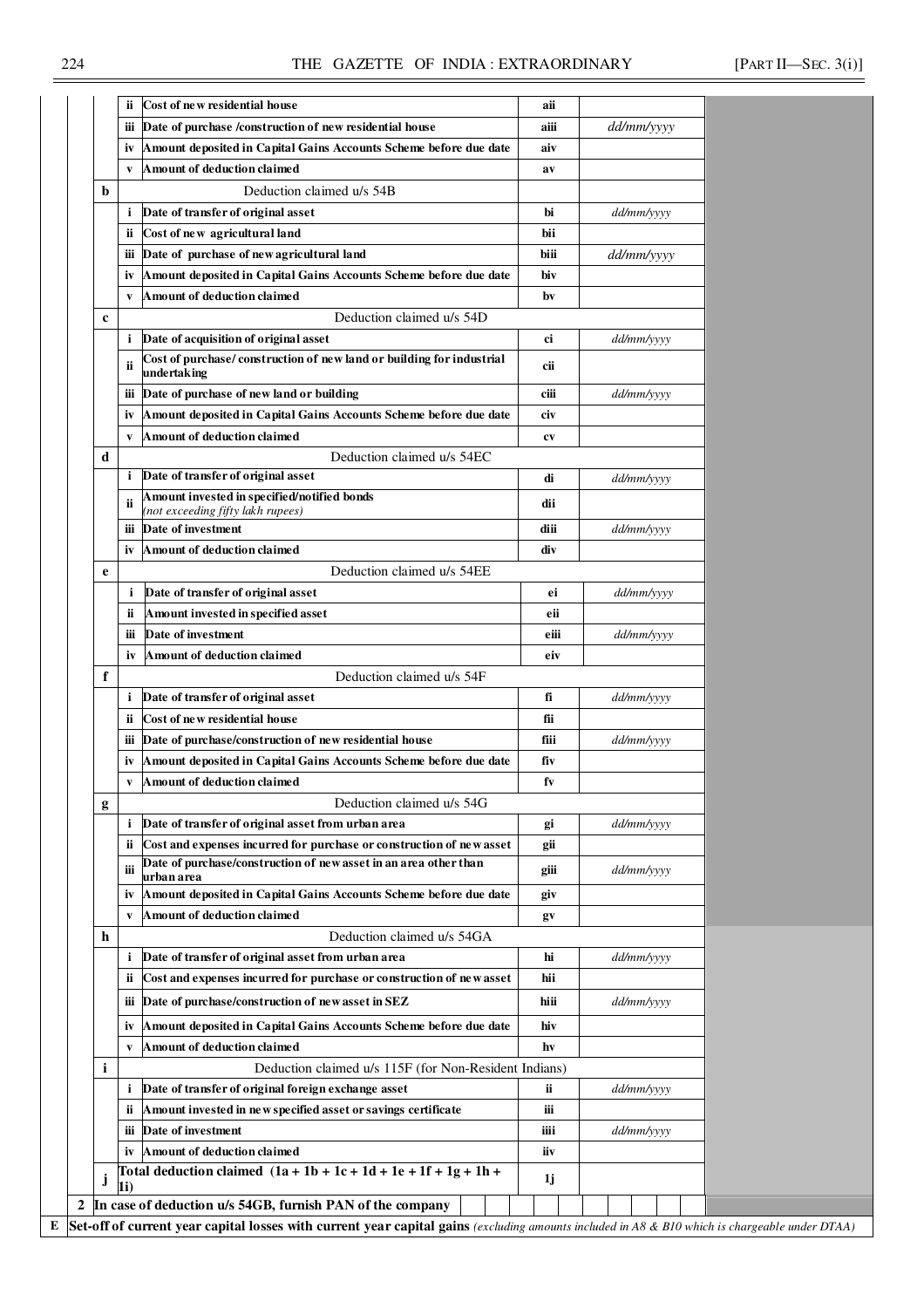|                       |                                                                                                                                          |                                   |                                                                                                               | <b>Gain of current</b><br>vear (Fill this column<br>only if computed                                                      |                |     |                                       | Short term capital loss set off |                                            | Long term capital loss set<br>off | Current year's<br>capital gains<br>remaining<br>after set off |
|-----------------------|------------------------------------------------------------------------------------------------------------------------------------------|-----------------------------------|---------------------------------------------------------------------------------------------------------------|---------------------------------------------------------------------------------------------------------------------------|----------------|-----|---------------------------------------|---------------------------------|--------------------------------------------|-----------------------------------|---------------------------------------------------------------|
|                       |                                                                                                                                          | Sl. Type of Capital Gain          |                                                                                                               | figure is positive)                                                                                                       | 15%            |     | 30%                                   | applicable<br>rate              | $10\%$                                     | 20%                               | $(7=1-2-3-4-5-$<br>6)                                         |
|                       |                                                                                                                                          |                                   |                                                                                                               | 1                                                                                                                         | $\overline{2}$ |     | 3                                     | 4                               | 5                                          | 6                                 | 7                                                             |
|                       | Loss to be set off (Fill this row<br><i>i</i> if figure computed is<br>$\rightarrow$<br>negative)                                        |                                   |                                                                                                               | $(A3e+A4a)$                                                                                                               |                | A5e | $(AIe+A2c+A4$<br>$b+A6g$<br>$+A7+A8b$ | $(B4e+$<br>$B6e+B7c$            | $(B1e+B2e+B3e$<br>$+ B5c+$<br>$B7f+B8e+B9$ |                                   |                                                               |
|                       | <b>ii</b>                                                                                                                                |                                   | 15%                                                                                                           | $(A3e+A4a)$                                                                                                               |                |     |                                       |                                 |                                            |                                   |                                                               |
|                       | iii                                                                                                                                      | <b>Short term</b><br>capital gain | $30\%$                                                                                                        | A5e                                                                                                                       |                |     |                                       |                                 |                                            |                                   |                                                               |
|                       | iv                                                                                                                                       |                                   | applicable rate                                                                                               | $(A1e+A2c+A4b+A6g$<br>$+A7 + A8b$                                                                                         |                |     |                                       |                                 |                                            |                                   |                                                               |
|                       | V                                                                                                                                        | Long term                         | $10\%$                                                                                                        | $(B4e+ + B6e+ B7c)$                                                                                                       |                |     |                                       |                                 |                                            |                                   |                                                               |
|                       | vi                                                                                                                                       | capital gain                      | $20\%$                                                                                                        | $B1e+B2e+B3e+B5c+$<br>$B7f+B8e+B9$                                                                                        |                |     |                                       |                                 |                                            |                                   |                                                               |
|                       |                                                                                                                                          |                                   | vii Total loss set off $(ii + iii + iv + v + vi)$                                                             |                                                                                                                           |                |     |                                       |                                 |                                            |                                   |                                                               |
|                       |                                                                                                                                          |                                   | viii Loss remaining after set off $(i - vii)$                                                                 |                                                                                                                           |                |     |                                       |                                 |                                            |                                   |                                                               |
| F                     |                                                                                                                                          |                                   | Information about accrual/receipt of capital gain                                                             |                                                                                                                           |                |     |                                       |                                 |                                            |                                   |                                                               |
|                       |                                                                                                                                          |                                   | Type of Capital gain / Date                                                                                   |                                                                                                                           |                |     | <b>Upto 15/6</b><br>(i)               | 16/6 to 15/9<br>(ii)            | 16/9 to 15/12<br>(iii)                     | $16/12$ to $15/3$<br>(iv)         | 16/3 to 31/3<br>(v)                                           |
|                       |                                                                                                                                          | $\mathbf{1}$                      |                                                                                                               | Short-term capital gains taxable at the rate of 15%<br>Enter value from item 5vi of schedule BFLA, if any.                |                |     |                                       |                                 |                                            |                                   |                                                               |
|                       | Short-term capital gains taxable at the rate of $30\%$<br>$\overline{2}$<br>Enter value from item 5vii of schedule BFLA, if any.         |                                   |                                                                                                               |                                                                                                                           |                |     |                                       |                                 |                                            |                                   |                                                               |
|                       |                                                                                                                                          | 3                                 | Short-term capital gains taxable at applicable rates<br>Enter value from item 5viii of schedule BFLA, if any. |                                                                                                                           |                |     |                                       |                                 |                                            |                                   |                                                               |
|                       | Long- term capital gains taxable at the rate of $10\%$<br>$\overline{\mathbf{4}}$<br>Enter value from item 5ix of schedule BFLA, if any. |                                   |                                                                                                               |                                                                                                                           |                |     |                                       |                                 |                                            |                                   |                                                               |
|                       | Long- term capital gains taxable at the rate of $20\%$<br>5<br>Enter value from item 5x of schedule BFLA, if any.                        |                                   |                                                                                                               |                                                                                                                           |                |     |                                       |                                 |                                            |                                   |                                                               |
| $NOTE \triangleright$ |                                                                                                                                          |                                   |                                                                                                               | Please include the income of the specified persons referred to in Schedule SPI while computing the income under this head |                |     |                                       |                                 |                                            |                                   |                                                               |

**OTHER SOURCES**

**OTHER SOURCES** 

**Schedule OS Income from other sources** 

|   | <b>Income</b> |              |                                                                                                                                           |                |  |
|---|---------------|--------------|-------------------------------------------------------------------------------------------------------------------------------------------|----------------|--|
| a |               |              | Dividends, Gross                                                                                                                          | 1a             |  |
| b |               |              | <b>Interest, Gross</b>                                                                                                                    | 1 <sub>b</sub> |  |
| c |               |              | Rental income from machinery, plants, buildings, etc., Gross                                                                              | 1c             |  |
| d |               |              | <b>Others, Gross</b> (excluding income from owning race horses) <b>Mention the nature</b>                                                 |                |  |
|   | i             |              | Winnings from lotteries, crossword puzzles etc.                                                                                           | 1di            |  |
|   | ii            | $\mathbf{a}$ | Cash credits u/s 68                                                                                                                       |                |  |
|   |               | b            | Unexplained investments u/s 69                                                                                                            |                |  |
|   |               | c            | Unexplained money etc. u/s 69A                                                                                                            |                |  |
|   |               | d            | Undisclosed investments etc. u/s 69B                                                                                                      |                |  |
|   |               | e            | Unexplained expenditure etc. u/s 69C                                                                                                      |                |  |
|   |               |              | Amount borrowed or repaid on hundi u/s 69D                                                                                                |                |  |
|   |               |              | Total $(a + b + c + d + e + f)$                                                                                                           | 1dii           |  |
|   | iii           | tax          | Income of the nature referred to in section $56(2)(x)$ which is chargeable to                                                             |                |  |
|   |               | a            | Aggregate value of sum of money received without<br>consideration                                                                         |                |  |
|   |               | h            | In case immovable property is received without<br>consideration, stamp duty value of property                                             |                |  |
|   |               |              | In case immovable property is received for<br>c inadequate consideration, stamp duty value of<br>property in excess of such consideration |                |  |
|   |               |              | In case any other property is received without<br>consideration, fair market value of property                                            |                |  |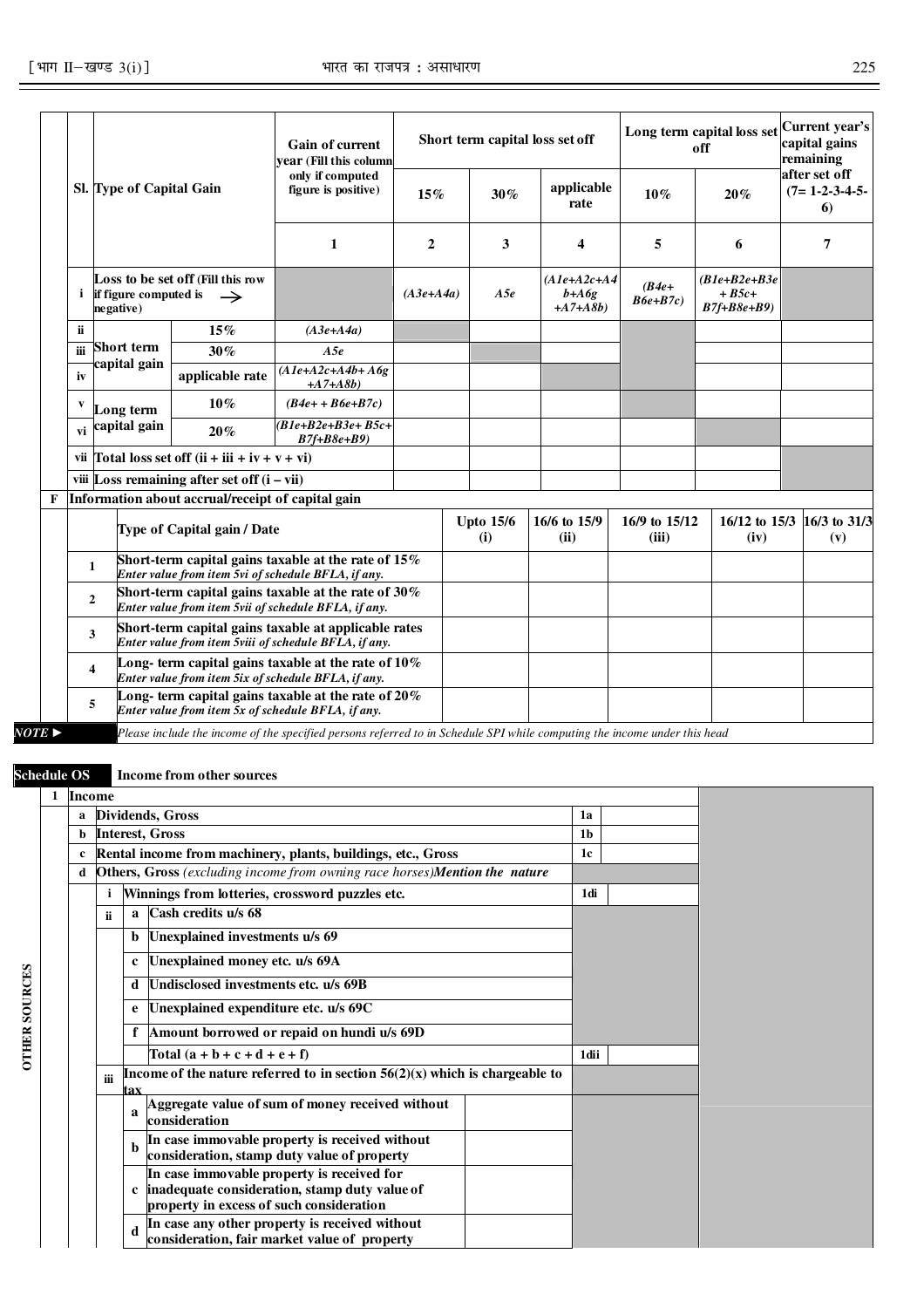|             |                                                                                     |                                            |                                                                                                                                                                                                                                                                                                                                                                                                                                                 | In case any other property is received for inadequate                                                            |             |                                                                   |                                            |          |                                    |                                                                                                             |              |  |
|-------------|-------------------------------------------------------------------------------------|--------------------------------------------|-------------------------------------------------------------------------------------------------------------------------------------------------------------------------------------------------------------------------------------------------------------------------------------------------------------------------------------------------------------------------------------------------------------------------------------------------|------------------------------------------------------------------------------------------------------------------|-------------|-------------------------------------------------------------------|--------------------------------------------|----------|------------------------------------|-------------------------------------------------------------------------------------------------------------|--------------|--|
|             | e                                                                                   |                                            | excess of such consideration                                                                                                                                                                                                                                                                                                                                                                                                                    | consideration, fair market value of property in                                                                  |             |                                                                   |                                            |          |                                    |                                                                                                             |              |  |
|             |                                                                                     |                                            | Total $(a+b+c+d+e)$                                                                                                                                                                                                                                                                                                                                                                                                                             |                                                                                                                  |             |                                                                   |                                            |          | 1diii                              |                                                                                                             |              |  |
| iv          |                                                                                     |                                            |                                                                                                                                                                                                                                                                                                                                                                                                                                                 |                                                                                                                  |             |                                                                   |                                            |          | 1div                               |                                                                                                             |              |  |
| V           |                                                                                     |                                            |                                                                                                                                                                                                                                                                                                                                                                                                                                                 |                                                                                                                  |             |                                                                   |                                            |          | 1dv                                |                                                                                                             |              |  |
|             |                                                                                     |                                            | vi $\int \text{Total} (1 \text{di} + 1 \text{dii} + 1 \text{di} + 1 \text{di} + 1 \text{d} + \text{id} + \text{id} + \text{id} + \text{id} + \text{id} + \text{id} + \text{id} + \text{id} + \text{id} + \text{id} + \text{id} + \text{id} + \text{id} + \text{id} + \text{id} + \text{id} + \text{id} + \text{id} + \text{id} + \text{id} + \text{id} + \text{id} + \text{id} + \text{id} + \text{id} + \text{id} + \text{id} + \text{id} + \$ |                                                                                                                  |             |                                                                   |                                            |          | 1dvi                               |                                                                                                             |              |  |
| e           |                                                                                     | Total $(1a + 1b + 1c + 1dv)$               |                                                                                                                                                                                                                                                                                                                                                                                                                                                 |                                                                                                                  |             |                                                                   |                                            |          |                                    |                                                                                                             | 1e           |  |
| f           |                                                                                     |                                            |                                                                                                                                                                                                                                                                                                                                                                                                                                                 | Income included in '1e' chargeable to tax at special rate (to be taken to schedule SI)                           |             |                                                                   |                                            |          |                                    |                                                                                                             |              |  |
|             |                                                                                     | etc (u/s 115BB)                            |                                                                                                                                                                                                                                                                                                                                                                                                                                                 | Income by way of winnings from lotteries, crossword puzzles, races, games, gambling, betting                     |             |                                                                   |                                            |          |                                    |                                                                                                             | 1fi          |  |
| ï           |                                                                                     |                                            |                                                                                                                                                                                                                                                                                                                                                                                                                                                 | Dividend Income from domestic company that exceeds Rs.10 Lakh (u/s 115BBDA)                                      |             |                                                                   |                                            |          |                                    |                                                                                                             | 1fii         |  |
| Ш           |                                                                                     | Deemed Income chargeable to tax u/s 115BBE |                                                                                                                                                                                                                                                                                                                                                                                                                                                 | 1fiii                                                                                                            |             |                                                                   |                                            |          |                                    |                                                                                                             |              |  |
| iv          | Income from patent chargeable u/s 115BBF                                            |                                            |                                                                                                                                                                                                                                                                                                                                                                                                                                                 |                                                                                                                  |             |                                                                   |                                            |          |                                    |                                                                                                             |              |  |
| V           |                                                                                     | Income from transfer of credits u/s 115BBG |                                                                                                                                                                                                                                                                                                                                                                                                                                                 | 1fv                                                                                                              |             |                                                                   |                                            |          |                                    |                                                                                                             |              |  |
|             | vi Any other income chargeable to tax at the rate specified under Chapter XII/XII-A |                                            |                                                                                                                                                                                                                                                                                                                                                                                                                                                 |                                                                                                                  |             |                                                                   |                                            |          |                                    |                                                                                                             | 1fvi         |  |
|             | vii Income chargeable at special rates under DTAA                                   |                                            |                                                                                                                                                                                                                                                                                                                                                                                                                                                 |                                                                                                                  |             |                                                                   |                                            |          |                                    |                                                                                                             |              |  |
|             | SI.<br>No.                                                                          | Amount of<br>income                        | Nature of<br>income                                                                                                                                                                                                                                                                                                                                                                                                                             | <b>Country name Article of</b><br>& Code                                                                         | <b>DTAA</b> | Rate as per<br><b>Treaty</b><br>(enter NIL, if<br>not chargeable) | Whether<br><b>TRC</b><br>obtained<br>(Y/N) | I.T. Act | Section of Rate as per<br>I.T. Act | Applicable rate<br>[lower of (6) or<br>(9)                                                                  |              |  |
|             | (1)                                                                                 | (2)                                        | (3)                                                                                                                                                                                                                                                                                                                                                                                                                                             | (4)                                                                                                              | (5)         | (6)                                                               | (7)                                        | (8)      | (9)                                | (10)                                                                                                        |              |  |
|             | I                                                                                   |                                            |                                                                                                                                                                                                                                                                                                                                                                                                                                                 |                                                                                                                  |             |                                                                   |                                            |          |                                    |                                                                                                             |              |  |
|             | П                                                                                   |                                            |                                                                                                                                                                                                                                                                                                                                                                                                                                                 |                                                                                                                  |             |                                                                   |                                            |          |                                    |                                                                                                             |              |  |
|             |                                                                                     |                                            |                                                                                                                                                                                                                                                                                                                                                                                                                                                 | III Total amount of income chargeable at special rates under DTAA                                                |             |                                                                   |                                            |          |                                    |                                                                                                             | 1fvii        |  |
|             |                                                                                     |                                            |                                                                                                                                                                                                                                                                                                                                                                                                                                                 | viii  Income included in '1e' chargeable to tax at special rate (1fi +1fii + 1fiii+1fiv+1fv+1fvi + 1fvii)        |             |                                                                   |                                            |          |                                    |                                                                                                             | 1fviii       |  |
| g           |                                                                                     |                                            |                                                                                                                                                                                                                                                                                                                                                                                                                                                 | Gross amount chargeable to tax at normal applicable rates $(1e-1fviii)$                                          |             |                                                                   |                                            |          |                                    |                                                                                                             | 1g           |  |
| h           |                                                                                     |                                            |                                                                                                                                                                                                                                                                                                                                                                                                                                                 | <b>Deductions under section 57</b> (other than those relating to income under 1fi, 1fii, 1fii, 1fiv, 1fv, 1fvi & |             |                                                                   |                                            |          |                                    |                                                                                                             |              |  |
| l fvii )    |                                                                                     |                                            |                                                                                                                                                                                                                                                                                                                                                                                                                                                 |                                                                                                                  |             |                                                                   |                                            |          |                                    |                                                                                                             |              |  |
|             |                                                                                     | <i>i</i> Expenses / Deductions             |                                                                                                                                                                                                                                                                                                                                                                                                                                                 |                                                                                                                  |             |                                                                   | hi                                         |          |                                    |                                                                                                             |              |  |
|             |                                                                                     | ii Depreciation                            |                                                                                                                                                                                                                                                                                                                                                                                                                                                 |                                                                                                                  |             |                                                                   | hii                                        |          |                                    |                                                                                                             |              |  |
| $\mathbf i$ | iii Total                                                                           |                                            | Amounts not deductible u/s 58                                                                                                                                                                                                                                                                                                                                                                                                                   |                                                                                                                  |             |                                                                   | hiii                                       |          |                                    |                                                                                                             | 1i           |  |
| i           |                                                                                     |                                            | Profits chargeable to tax u/s 59                                                                                                                                                                                                                                                                                                                                                                                                                |                                                                                                                  |             |                                                                   |                                            |          |                                    |                                                                                                             | 1j           |  |
|             |                                                                                     |                                            |                                                                                                                                                                                                                                                                                                                                                                                                                                                 | Income from other sources (other than from owning race horses and amount chargeable to tax at                    |             |                                                                   |                                            |          |                                    |                                                                                                             |              |  |
| $\bf k$     |                                                                                     |                                            |                                                                                                                                                                                                                                                                                                                                                                                                                                                 | special rate) $(1g - hiii + 1i + 1j)$ (If negative take the figure to 4i of schedule CYLA)                       |             |                                                                   |                                            |          |                                    |                                                                                                             | 1k           |  |
|             |                                                                                     |                                            |                                                                                                                                                                                                                                                                                                                                                                                                                                                 |                                                                                                                  |             |                                                                   |                                            |          |                                    | Income from other sources (other than from owning race horses) (1fviii + 1k) (enter 1k as nil, if negative) | $\mathbf{2}$ |  |
|             |                                                                                     |                                            |                                                                                                                                                                                                                                                                                                                                                                                                                                                 | Income from the activity of owning and maintaining race horses                                                   |             |                                                                   |                                            |          |                                    |                                                                                                             |              |  |
| a           | <b>Receipts</b><br>3a                                                               |                                            |                                                                                                                                                                                                                                                                                                                                                                                                                                                 |                                                                                                                  |             |                                                                   |                                            |          |                                    |                                                                                                             |              |  |
|             | Deductions under section 57 in relation to (4)<br>3b                                |                                            |                                                                                                                                                                                                                                                                                                                                                                                                                                                 |                                                                                                                  |             |                                                                   |                                            |          |                                    |                                                                                                             |              |  |
| b           | Amounts not deductible u/s 58<br>3c                                                 |                                            |                                                                                                                                                                                                                                                                                                                                                                                                                                                 |                                                                                                                  |             |                                                                   |                                            |          |                                    |                                                                                                             |              |  |
| $\mathbf c$ | Profits chargeable to tax $\overline{u/s}$ 59<br>3d<br>d                            |                                            |                                                                                                                                                                                                                                                                                                                                                                                                                                                 |                                                                                                                  |             |                                                                   |                                            |          |                                    |                                                                                                             |              |  |
|             |                                                                                     |                                            |                                                                                                                                                                                                                                                                                                                                                                                                                                                 |                                                                                                                  |             |                                                                   |                                            |          |                                    |                                                                                                             | 3e           |  |
| e           |                                                                                     |                                            |                                                                                                                                                                                                                                                                                                                                                                                                                                                 |                                                                                                                  |             |                                                                   |                                            |          |                                    |                                                                                                             |              |  |
|             |                                                                                     |                                            |                                                                                                                                                                                                                                                                                                                                                                                                                                                 |                                                                                                                  |             |                                                                   |                                            |          |                                    | <b>Balance <math>(3a - 3b + 3c + 3d)</math></b> (if negative take the figure to 10xi of Schedule CFL)       |              |  |

**Schedule CYLA Details of Income after set-off of current years losses** 

| $\frac{1}{T}$ OSS<br>M<br>圄               | <b>Sl.No</b> | <b>Head/Source of Income</b> | Income of current year<br>(Fill this column only if<br>income is zero or positive) | House property<br>loss of the current<br>year set off | <b>Business Loss</b><br>(other than<br>speculation loss or<br>specified business<br>loss) of the current<br>vear set off | Other sources loss<br>(other than loss from<br>owning race horses)<br>of the current year<br>set off | Current year's<br>Income<br>remaining after<br>set off |
|-------------------------------------------|--------------|------------------------------|------------------------------------------------------------------------------------|-------------------------------------------------------|--------------------------------------------------------------------------------------------------------------------------|------------------------------------------------------------------------------------------------------|--------------------------------------------------------|
|                                           |              |                              |                                                                                    |                                                       |                                                                                                                          |                                                                                                      | $5=1-2-3-4$                                            |
| <b>CURRENT</b><br>$\overline{\mathbf{q}}$ |              | Loss to be set off ->        |                                                                                    | (3b of Schedule –<br>HP)                              | $(2v \text{ of item } E \text{ of }$<br>Schedule BP)                                                                     | $(lk$ of Schedule-OS)                                                                                |                                                        |
|                                           | ji           | <b>Salaries</b>              | (7 of Schedule S)                                                                  |                                                       |                                                                                                                          |                                                                                                      |                                                        |
|                                           | iii          | <b>House property</b>        | (3b of Schedule HP)                                                                |                                                       |                                                                                                                          |                                                                                                      |                                                        |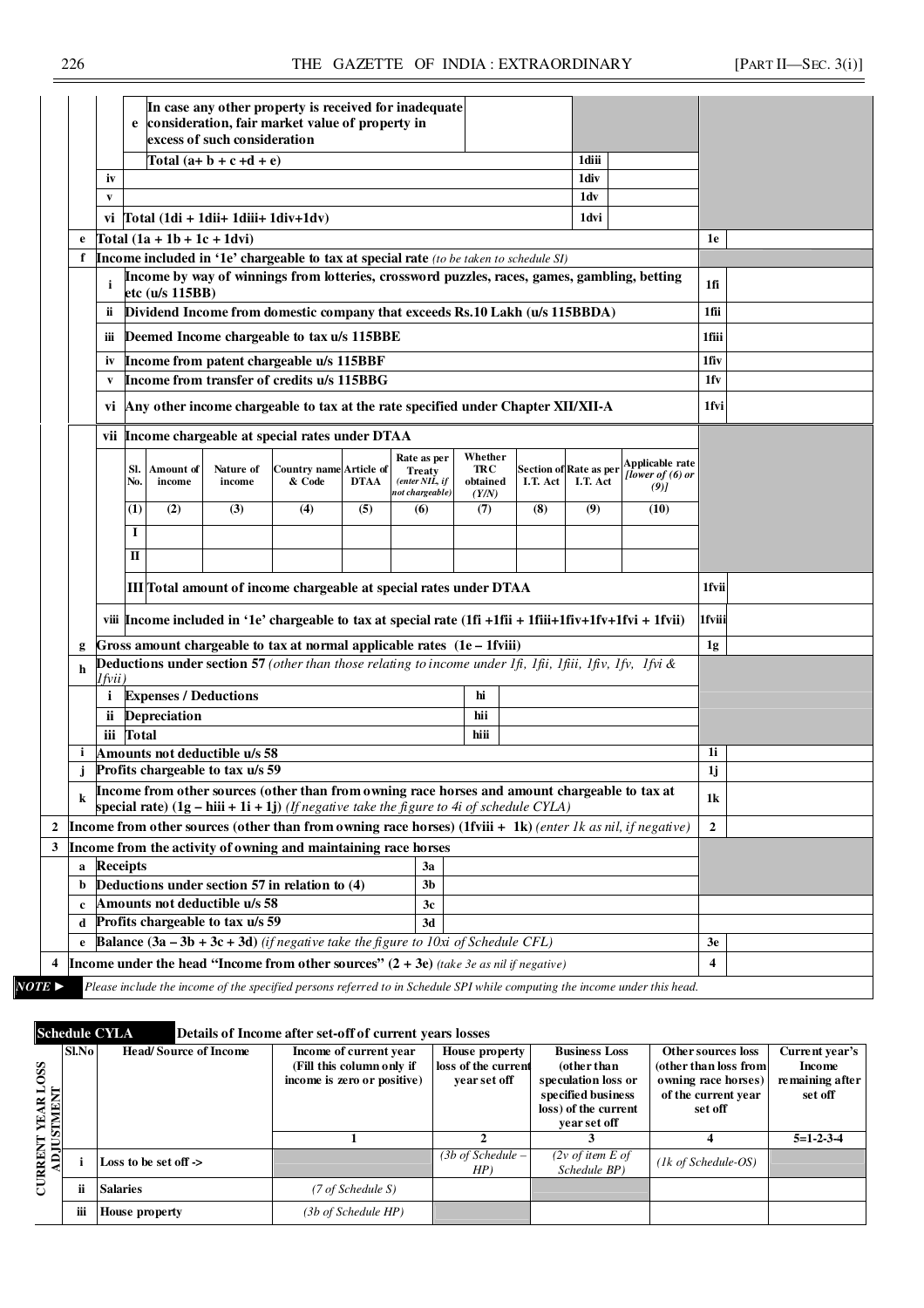| iv   | <b>Income from Business</b><br>(excluding speculation profit<br>and income from specified<br>business) or profession | ( A38 of Schedule BP)                             |  |  |
|------|----------------------------------------------------------------------------------------------------------------------|---------------------------------------------------|--|--|
| V    | <b>Speculative Income</b>                                                                                            | (3ii of item E of schedule BP)                    |  |  |
| vi   | <b>Specified Business Income</b>                                                                                     | (3iii of item E of schedule BP)                   |  |  |
| vii  | Short-term capital gain taxable<br>$@15\%$                                                                           | (7ii of item E of schedule CG)                    |  |  |
| viii | Short-term capital gain taxable<br>@ 30%                                                                             | (7iii of item $E$ of schedule $CG$ )              |  |  |
| ix   | Short-term capital gain taxable<br>at applicable rates                                                               | (7iv of item $E$ of schedule $CG$ )               |  |  |
| X    | Long term capital gain taxable<br>$@10\%$                                                                            | $(7v \text{ of item } E \text{ of schedule } CG)$ |  |  |
| xi   | Long term capital gain taxable<br>@ 20%                                                                              | ( $7vi$ of item E of schedule $CG$ )              |  |  |
| xii  | Other sources (excluding profit)<br>from owning race horses and<br>amount chargeable to special<br>rate of tax)      | $(lk \text{ of schedule } OS)$                    |  |  |
| xiii | Profit from owning and<br>maintaining race horses                                                                    | $(3e \text{ of schedule } OS)$                    |  |  |
| xiv  | Total loss set off                                                                                                   |                                                   |  |  |
| XV   | <b>Loss remaining after set-off <math>(i - xiv)</math></b>                                                           |                                                   |  |  |

### **Schedule BFLA Details of Income after Set off of Brought Forward Losses of earlier years**

|                                 | SI.<br>No. | <b>Head/Source of Income</b>                                                                                                          | Income after set off, if<br>any, of current year's<br>losses as per 5 of<br>Schedule CYLA) | <b>Brought forward loss set   Brought forward</b><br>off                     | depreciation set<br>off | <b>Brought forward</b><br>allowance under<br>section 35(4) set off | Current year's<br>income<br>remaining after<br>set off |
|---------------------------------|------------|---------------------------------------------------------------------------------------------------------------------------------------|--------------------------------------------------------------------------------------------|------------------------------------------------------------------------------|-------------------------|--------------------------------------------------------------------|--------------------------------------------------------|
|                                 |            |                                                                                                                                       | $\mathbf{1}$                                                                               | $\overline{2}$                                                               | 3                       | 4                                                                  | 5                                                      |
|                                 | j.         | <b>Salaries</b>                                                                                                                       | (5ii of schedule CYLA)                                                                     |                                                                              |                         |                                                                    |                                                        |
|                                 | ii         | <b>House property</b>                                                                                                                 | (5iii of schedule CYLA)                                                                    | (B/f house property loss)                                                    |                         |                                                                    |                                                        |
| BROUGHT FORWARD LOSS ADJUSTMENT | iii        | <b>Business (excluding speculation</b><br>income and income from specified<br>business)                                               | $(5iv \text{ of schedule } CYLA)$                                                          | (B/f business loss, other<br>than speculation or<br>specified business loss) |                         |                                                                    |                                                        |
|                                 | iv         | <b>Speculation Income</b>                                                                                                             | $(5v \text{ of schedule CYLA})$                                                            | $(B/f$ normal business or<br>speculation loss)                               |                         |                                                                    |                                                        |
|                                 | V          | <b>Specified Business Income</b>                                                                                                      | (5vi of schedule CYLA)                                                                     | $(B/f$ normal business or<br>specified business loss)                        |                         |                                                                    |                                                        |
|                                 | vi         | Short-term capital gain taxable @<br>15%                                                                                              | (5vii of schedule CYLA)                                                                    | (B/f short-term capital<br>loss                                              |                         |                                                                    |                                                        |
|                                 | vii        | Short-term capital gain taxable @<br>30%                                                                                              | (5viii of schedule CYLA)                                                                   | (B/f short-term capital<br>loss                                              |                         |                                                                    |                                                        |
|                                 | viii       | Short-term capital gain taxable at<br>applicable rates                                                                                | (5ix of schedule CYLA)                                                                     | (B/f short-term capital<br>loss                                              |                         |                                                                    |                                                        |
|                                 | ix         | Long-term capital gain taxable @<br>$10\%$                                                                                            | $(5x \text{ of schedule } CYLA)$                                                           | $(B/f \ short-term \ or \ long$<br>term capital loss)                        |                         |                                                                    |                                                        |
|                                 | x          | Long term capital gain taxable @<br>20%                                                                                               | (5xi of schedule CYLA)                                                                     | $(B/f \, short-term \, or \, long-$<br>term capital loss)                    |                         |                                                                    |                                                        |
|                                 | xi         | Other sources income (excluding<br>profit from owning and maintaining<br>race horses and amount chargeable<br>to special rate of tax) | (5xii of schedule CYLA)                                                                    |                                                                              |                         |                                                                    |                                                        |
|                                 | xii        | Profit from owning and maintaining<br>race horses                                                                                     | (5xiii of schedule CYLA)                                                                   | (B/f loss from horse races)                                                  |                         |                                                                    |                                                        |
|                                 | xiii       | Total of brought forward loss set off $(ii2 + iii2 + iv2 + v2 + vi2 +$<br>$vi2+viii2+ix2+x2+xi2)$                                     |                                                                                            |                                                                              |                         |                                                                    |                                                        |
|                                 | xiv l      |                                                                                                                                       |                                                                                            |                                                                              |                         |                                                                    |                                                        |

### **Schedule CFL** Details of Losses to be carried forward to future years

|               | SI. | <b>Assessment Year</b> | Date of | <b>House property</b> | Loss from      | Loss from   | Loss from | Short-term   | Long-term           | Loss from   |
|---------------|-----|------------------------|---------|-----------------------|----------------|-------------|-----------|--------------|---------------------|-------------|
| Ğ             | No. |                        | Filing  | loss                  | business other | speculative | specified | capital loss | <b>Capital</b> loss | owning and  |
| $\mathbf{B}$  |     |                        | (DDMM)  |                       | than loss from | business    | business  |              |                     | maintaining |
|               |     |                        | YYYY)   |                       | speculative    |             |           |              |                     | race horses |
|               |     |                        |         |                       | business and   |             |           |              |                     |             |
| FORWA<br>LOSS |     |                        |         |                       | specified      |             |           |              |                     |             |
|               |     |                        |         |                       | business       |             |           |              |                     |             |
| RRY           |     |                        |         |                       |                |             |           |              |                     | 10          |
|               |     |                        |         |                       |                |             |           |              |                     |             |
| ن             |     | 2010-11                |         |                       |                |             |           |              |                     |             |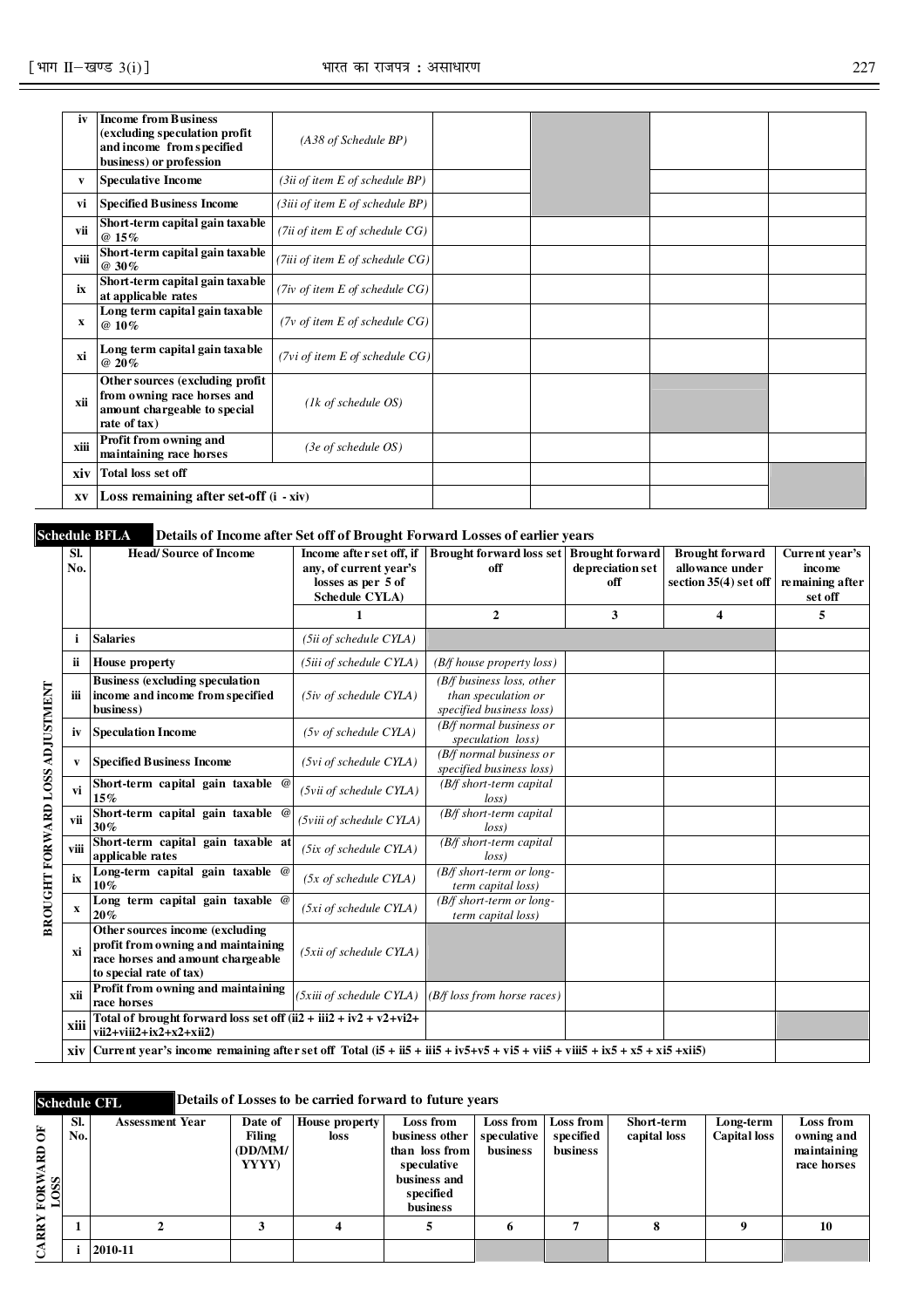| ii          | 2011-12                                              |                                      |                                      |                                                |                                               |                                                         |                                                     |                                   |
|-------------|------------------------------------------------------|--------------------------------------|--------------------------------------|------------------------------------------------|-----------------------------------------------|---------------------------------------------------------|-----------------------------------------------------|-----------------------------------|
| iii         | 2012-13                                              |                                      |                                      |                                                |                                               |                                                         |                                                     |                                   |
| iv          | 2013-14                                              |                                      |                                      |                                                |                                               |                                                         |                                                     |                                   |
| V           | 2014-15                                              |                                      |                                      |                                                |                                               |                                                         |                                                     |                                   |
|             | vi 2015-16                                           |                                      |                                      |                                                |                                               |                                                         |                                                     |                                   |
|             | vii 2016-17                                          |                                      |                                      |                                                |                                               |                                                         |                                                     |                                   |
|             | viii 2017-18                                         |                                      |                                      |                                                |                                               |                                                         |                                                     |                                   |
| ix          | Total of earlier year<br>losses b/f                  |                                      |                                      |                                                |                                               |                                                         |                                                     |                                   |
| $\mathbf x$ | Adjustment of above<br>losses in Schedule BFLA       | (2ii of schedule<br>BFLA)            | (2iii of schedule<br>$BFLA$ )        | $(2iv \text{ of }$<br>schedule<br>BFLA)        | $(2v \text{ of }$<br>schedule<br>BFLA)        |                                                         |                                                     | (2xii of schedule<br>BFLA)        |
| xi          | 2018-19 (Current year<br>losses)                     | $(2xy \text{ of schedule})$<br>CYLA) | $(3xy \text{ of schedule})$<br>CYLA) | $(B42 \text{ of}$<br>schedule BP,<br>$if -ve)$ | $(C48$ of<br>schedule<br><i>BP</i> , $if -ve$ | $(2viii+3viii+4viii)$<br>of item $E$ of<br>schedule CG) | $( (5viii+6viii)$<br>of item $E$ of<br>schedule CG) | (3e of schedule<br>OS, if $-ve$ ) |
| xii         | <b>Total loss Carried</b><br>forward to future years |                                      |                                      |                                                |                                               |                                                         |                                                     |                                   |

**Schedule UD** Unabsorbed depreciation and allowance under section 35(4)

| Sl No | <b>Assessment Year</b>            |                                                            | Depreciation                                                                   |                                                          | Allowance under section 35(4)                           |                                                                             |                                                          |  |  |
|-------|-----------------------------------|------------------------------------------------------------|--------------------------------------------------------------------------------|----------------------------------------------------------|---------------------------------------------------------|-----------------------------------------------------------------------------|----------------------------------------------------------|--|--|
|       |                                   | Amount of brought<br>forward<br>unabsorbed<br>depreciation | <b>Amount of</b><br>depreciation set-off<br>against the current<br>year income | <b>Balance</b><br>carried<br>forward to the<br>next year | Amount of<br>brought forward<br>unabsorbed<br>allowance | <b>Amount of</b><br>allowance set-off<br>against the current<br>vear income | <b>Balance</b><br>Carried<br>forward to<br>the next year |  |  |
| (1)   | (2)                               | (3)                                                        | (4)                                                                            | (5)                                                      | (6)                                                     | (7)                                                                         | (8)                                                      |  |  |
|       | <b>Current Assessment</b><br>Year |                                                            |                                                                                |                                                          |                                                         |                                                                             |                                                          |  |  |
| ii    |                                   |                                                            |                                                                                |                                                          |                                                         |                                                                             |                                                          |  |  |
| iii   |                                   |                                                            |                                                                                |                                                          |                                                         |                                                                             |                                                          |  |  |
| iv    |                                   |                                                            |                                                                                |                                                          |                                                         |                                                                             |                                                          |  |  |
| V     | <b>Total</b>                      |                                                            | (3xiii of BFLA)                                                                |                                                          |                                                         | (4xiii of BFLA)                                                             |                                                          |  |  |

| <b>Schedule ICDS</b> | <b>Effect of Income Computation Disclosure Standards on profit</b>                                                                                              |                       |  |  |  |  |  |  |  |  |
|----------------------|-----------------------------------------------------------------------------------------------------------------------------------------------------------------|-----------------------|--|--|--|--|--|--|--|--|
| Sl. No.              | <b>ICDS</b>                                                                                                                                                     | Amount $(+)$ or $(-)$ |  |  |  |  |  |  |  |  |
| (i)                  | (ii)                                                                                                                                                            | (iii)                 |  |  |  |  |  |  |  |  |
| Ι                    | <b>Accounting Policies</b>                                                                                                                                      |                       |  |  |  |  |  |  |  |  |
| $\mathbf{I}$         | Valuation of Inventories (other than the effect of change in method of valuation u/s 145A, if<br>the same is separately reported at col. 4d or 4e of Part A-OI) |                       |  |  |  |  |  |  |  |  |
| Ш                    | <b>Construction Contracts</b>                                                                                                                                   |                       |  |  |  |  |  |  |  |  |
| IV                   | Revenue Recognition                                                                                                                                             |                       |  |  |  |  |  |  |  |  |
| V                    | Tangible Fixed Assets                                                                                                                                           |                       |  |  |  |  |  |  |  |  |
| VI                   | Changes in Foreign Exchange Rates                                                                                                                               |                       |  |  |  |  |  |  |  |  |
| VII                  | <b>Government Grants</b>                                                                                                                                        |                       |  |  |  |  |  |  |  |  |
| VIII                 | Securities (other than the effect of change in method of valuation u/s 145A, if the same is<br>separately reported at col. 4d or 4e of Part A-OI)               |                       |  |  |  |  |  |  |  |  |
| IX                   | <b>Borrowing Costs</b>                                                                                                                                          |                       |  |  |  |  |  |  |  |  |
| X                    | Provisions, Contingent Liabilities and Contingent Assets                                                                                                        |                       |  |  |  |  |  |  |  |  |
| 11a.                 | Total effect of ICDS adjustments on profit (I+II+III+IV+V+VI+VII+VIII+IX+X)<br>(if positive)                                                                    |                       |  |  |  |  |  |  |  |  |
| 11b.                 | Total effect of ICDS adjustments on profit (I+II+III+IV+V+VI+VII+VIII+IX+X)<br>(if negative)                                                                    |                       |  |  |  |  |  |  |  |  |

**Schedule 10AA Deduction under section 10AA** 

|                  |           |                         | $\circ$ $\leq$ Deductions in respect of units located in Special Economic Zone  |           |                                                          |
|------------------|-----------|-------------------------|---------------------------------------------------------------------------------|-----------|----------------------------------------------------------|
| H S<br>ত ভ       | <b>SI</b> | <b>Undertaking</b>      | Assessment year in which unit begins to<br>manufacture/produce/provide services | <b>SI</b> | <b>Amount of deduction</b>                               |
| <b>QED</b><br>NU |           | <b>Undertaking No.1</b> |                                                                                 | a         | (item 17 of Annexure A of Form<br>56F for Undertaking 1) |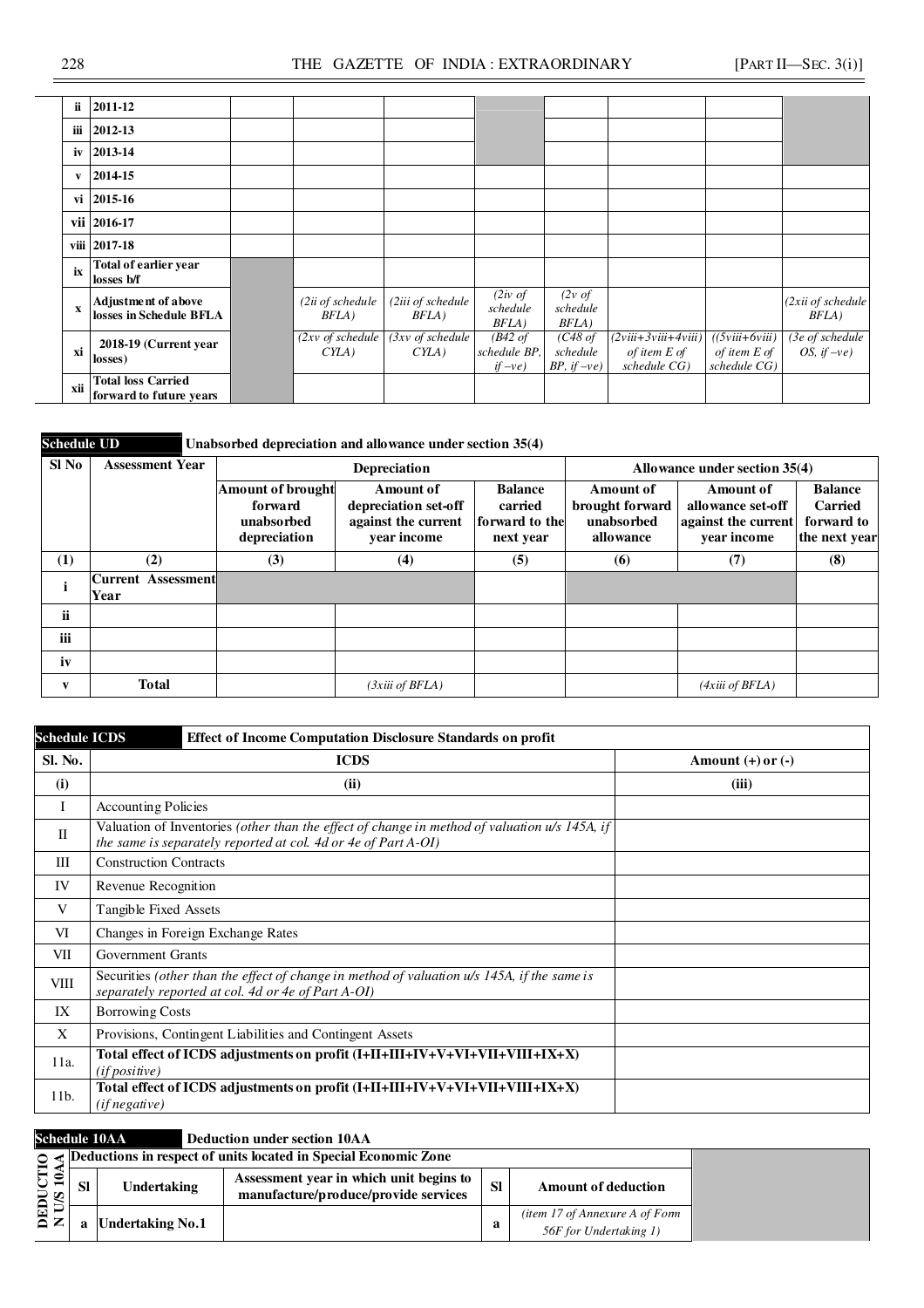|  | Undertaking No.2                            | D | <i>(item 17 of Annexure A of Form</i><br>56F for Undertaking 2) |  |
|--|---------------------------------------------|---|-----------------------------------------------------------------|--|
|  | Total deduction under section $10AA(a + b)$ |   |                                                                 |  |

**Schedule 80G Details of donations entitled for deduction under section 80G <sup>A</sup>Donations entitled for 100% deduction without qualifying limit**  Name and address of donee **PAN** of Donee **Amount of donation Eligible Amount of donation i ii iii Total <sup>B</sup>Donations entitled for 50% deduction without qualifying limit**  Name and address of donee **PAN** of Donee **Amount of donation** Eligible Amount of **Amount of donation i ii iii Total <sup>C</sup>Donations entitled for 100% deduction subject to qualifying limit Name and address of donee PAN of Donee Amount of donation Eligible Amount of Amount of donation i ii iii Total <sup>D</sup>Donations entitled for 50% deduction subject to qualifying limit Name and address of donee PAN of Donee Amount of donation Eligible Amount of Amount of donation i ii iii Total E Total eligible amount of donations (Aiii + Biii + Ciii + Diii)**

#### **Schedule 80-IA**

**DETAILS OF DONATIONS** 

DETAILS OF DONATIONS

|  | Deduction in respect of profits of an<br>a undertaking referred to in section 80-                                                                                                                              |      | Undertaking No. 1        | (item 30 of Form $10CCB$<br>of the undertaking) |   |  |
|--|----------------------------------------------------------------------------------------------------------------------------------------------------------------------------------------------------------------|------|--------------------------|-------------------------------------------------|---|--|
|  | $IA(4)(ii)$ [Telecommunication services]                                                                                                                                                                       | a2   | Undertaking No. 2        | (item 30 of Form $10CCB$<br>of the undertaking) |   |  |
|  | Deduction in respect of profits of an<br>b undertaking referred to in section 80-                                                                                                                              | $b1$ | Undertaking No. 1        | (item 30 of Form $10CCB$<br>of the undertaking) |   |  |
|  | $IA(4)(iii)$ [Industrial park and SEZs]                                                                                                                                                                        | b2   | Undertaking No. 2        | (item 30 of Form $10CCB$<br>of the undertaking) |   |  |
|  | Deduction in respect of profits of an                                                                                                                                                                          | c1   | Undertaking No. 1        | (item 30 of Form $10CCB$<br>of the undertaking) |   |  |
|  | c undertaking referred to in section 80-<br>$IA(4)(iv)$ [Power]                                                                                                                                                |      | <b>Undertaking No. 2</b> | (item 30 of Form $10CCB$<br>of the undertaking) |   |  |
|  | Deduction in respect of profits of an<br>undertaking referred to in section 80-                                                                                                                                | d1   | Undertaking No. 1        | (item 30 of Form $10CCB$<br>of the undertaking) |   |  |
|  | $IA(4)(v)$ [Revival of power generating<br>d <i>plant]</i> and deduction in respect of<br>profits of an undertaking referred to<br>in section 80-IA(4)(vi) [Cross-country<br>natural gas distribution network] | d2   | Undertaking No. 2        | (item 30 of Form $10CCB$<br>of the undertaking) |   |  |
|  | e  Total deductions under section 80-IA $(a1 + a2 + b1 + b2 + c1 + c2 + d1 + d2)$                                                                                                                              |      |                          |                                                 | e |  |

#### **Schedule 80-IB Deductions under section 80-IB**

|  | Deduction in respect of industrial undertaking located in |    | Undertaking no. 1 | (30 of Form 10CCB of the $\parallel$<br>undertaking) |  |
|--|-----------------------------------------------------------|----|-------------------|------------------------------------------------------|--|
|  | LIammu & Kashmir [Section 80-IB(4)]                       | aż | Undertaking no. 2 | (30 of Form 10CCB of the)<br>undertaking)            |  |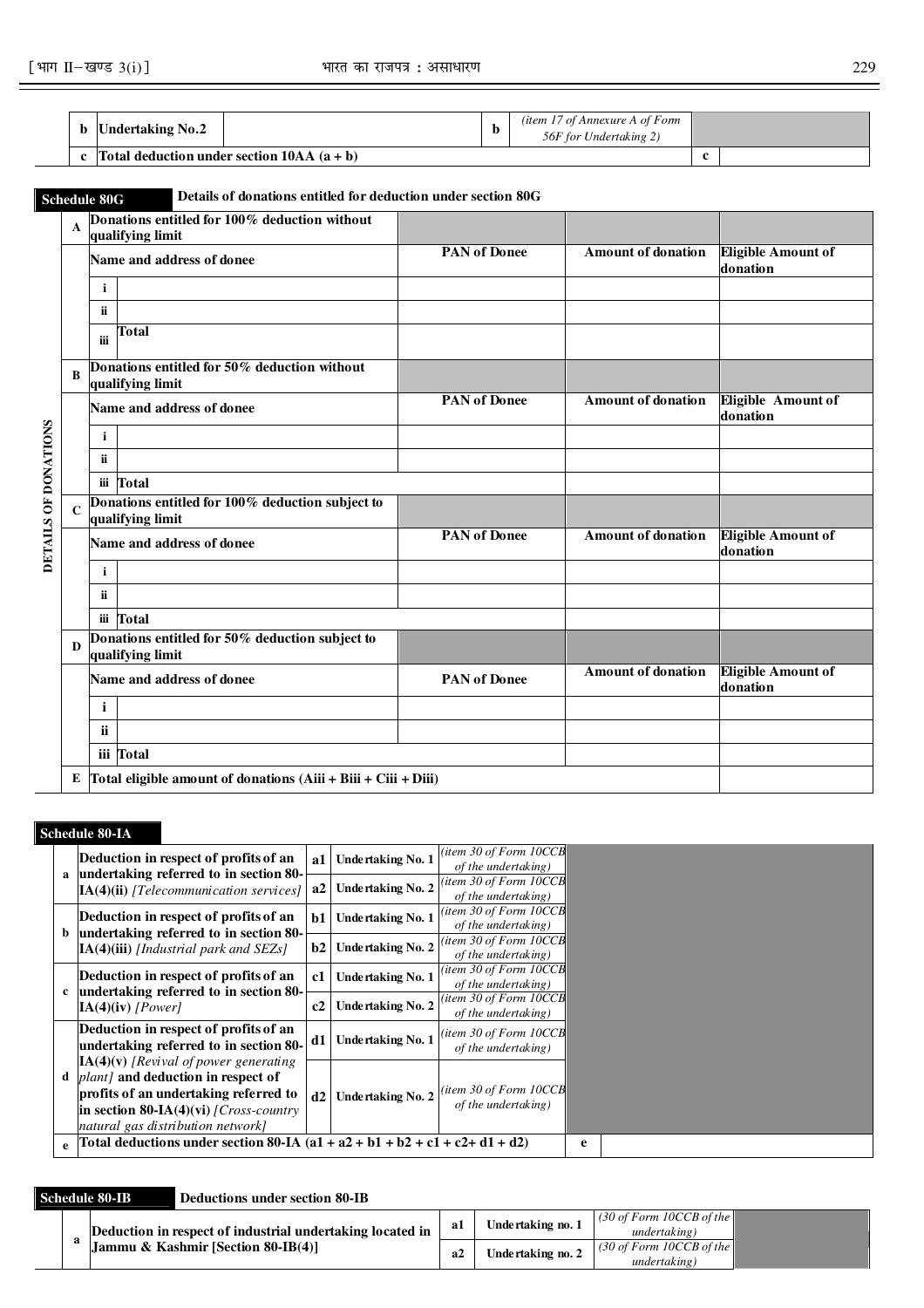|              | Deduction in respect of industrial undertaking located in                                                     | $b1$         | Undertaking no. 1 | (30 of Form 10CCB of the<br>undertaking)               |  |
|--------------|---------------------------------------------------------------------------------------------------------------|--------------|-------------------|--------------------------------------------------------|--|
| b            | industrially backward states specified in Eighth Schedule<br>[Section 80-IB $(4)$ ]                           | b2           | Undertaking no. 2 | (30 of Form 10CCB of the<br>undertaking)               |  |
|              | Deduction in respect of industrial undertaking located in                                                     | c1           | Undertaking no. 1 | (30 of Form 10CCB of the<br>undertaking)               |  |
| $\mathbf c$  | industrially backward districts [Section 80-IB(5)]                                                            | c2           | Undertaking no. 2 | (30 of Form 10CCB of the                               |  |
|              |                                                                                                               |              |                   | undertaking)<br>$(10(v)$ of Form 10CCBA of             |  |
|              | Deduction in the case of multiplex theatre [Section 80-                                                       | d1           | Undertaking no. 1 | the undertaking)                                       |  |
| d            | IB(7A)]                                                                                                       | d2           | Undertaking no. 2 | $(10(v)$ of Form 10CCBA of                             |  |
|              |                                                                                                               |              |                   | <i>the undertaking</i> )<br>$(10(y)$ of Form 10CCBB of |  |
|              | Deduction in the case of convention centre [Section 80-                                                       | e1           | Undertaking no. 1 | the undertaking)                                       |  |
| e            | IB(7B)]                                                                                                       |              |                   | $(10(y)$ of Form 10CCBB of                             |  |
|              |                                                                                                               | e2           | Undertaking no. 2 | the undertaking)                                       |  |
|              | Deduction in the case of undertaking which begins                                                             | f1           | Undertaking no. 1 | $(30$ of Form $10CCB$ of the                           |  |
| f            | commercial production or refining of mineral oil [Section                                                     |              |                   | undertaking)                                           |  |
|              | $80-IB(9)]$                                                                                                   | f2           | Undertaking no. 2 | (30 of Form 10CCB of the<br>undertaking)               |  |
|              |                                                                                                               | g1           |                   | (30 of Form 10CCB of the                               |  |
|              | Deduction in the case of an undertaking developing and                                                        |              | Undertaking no. 1 | undertaking)                                           |  |
| g            | building housing projects [Section 80-IB(10)]                                                                 | g2           | Undertaking no. 2 | (30 of Form 10CCB of the                               |  |
|              |                                                                                                               |              |                   | undertaking)                                           |  |
|              | Deduction in the case of an undertaking operating a cold                                                      | h1           | Undertaking no. 1 | (30 of Form 10CCB of the<br>undertaking)               |  |
| h            | chain facility [Section 80-IB(11)]                                                                            |              |                   | (30 of Form 10CCB of the                               |  |
|              |                                                                                                               | h2           | Undertaking no. 2 | undertaking)                                           |  |
|              | Deduction in the case of an undertaking engaged in                                                            | i1           | Undertaking no. 1 | (30 of Form 10CCB of the                               |  |
| j            | processing, preservation and packaging of fruits,                                                             |              |                   | undertaking)                                           |  |
|              | vegetables, meat, meat products, poultry, marine or dairy                                                     | i2           | Undertaking no. 2 | (30 of Form 10CCB of the<br>undertaking)               |  |
|              | products [Section 80-IB(11A)]                                                                                 |              |                   | (30 of Form 10CCB of the                               |  |
|              | Deduction in the case of an undertaking engaged in                                                            | $\mathbf{1}$ | Undertaking no. 1 | undertaking)                                           |  |
| $\mathbf{j}$ | integrated business of handling, storage and                                                                  |              |                   | (30 of Form 10CCB of the                               |  |
|              | transportation of food grains [Section 80-IB(11A)]                                                            | j2           | Undertaking no. 2 | undertaking)                                           |  |
|              | Deduction in the case of an undertaking engaged in                                                            | k1           | Undertaking no. 1 | $(11(v)$ of From 10CCBC)                               |  |
| k            | operating and maintaining a rural hospital [Section 80-                                                       | k2           | Undertaking no. 2 | $(11(v)$ of From 10CCBC)                               |  |
|              | IB(11B)]                                                                                                      |              |                   |                                                        |  |
| 1            | Deduction in the case of an undertaking engaged in<br>operating and maintaining a hospital in any area, other | $\mathbf{I}$ | Undertaking no. 1 | $(11(d)$ of From $10CCBD)$                             |  |
|              | than excluded area [Section 80-IB(11C)                                                                        | 12           | Undertaking no. 2 | $(11(d)$ of From $10CCBD$ )                            |  |
| m            | Total deduction under section 80-IB (Total of a1 to 12)                                                       |              |                   |                                                        |  |
|              |                                                                                                               |              |                   |                                                        |  |

**Schedule 80-IC or 80-IE Deductions under section 80-IC or 80-IE** 

|                    |    |                                                              |                 | a Deduction in respect of undertaking located in Sikkim     |                                                                          | a1   | Undertaking no. 1 | (30 of Form 10CCB of the<br>undertaking) |
|--------------------|----|--------------------------------------------------------------|-----------------|-------------------------------------------------------------|--------------------------------------------------------------------------|------|-------------------|------------------------------------------|
|                    |    |                                                              |                 |                                                             |                                                                          | a2   | Undertaking no. 2 | (30 of Form 10CCB of the<br>undertaking) |
|                    |    |                                                              |                 |                                                             | <b>b</b> Deduction in respect of undertaking located in Himachal Pradesh | $b1$ | Undertaking no. 1 | (30 of Form 10CCB of the<br>undertaking) |
|                    |    |                                                              |                 |                                                             |                                                                          | b2   | Undertaking no. 2 | (30 of Form 10CCB of the<br>undertaking) |
|                    |    |                                                              |                 |                                                             |                                                                          | c1   | Undertaking no. 1 | (30 of Form 10CCB of the<br>undertaking) |
|                    |    | c Deduction in respect of undertaking located in Uttaranchal |                 |                                                             |                                                                          |      | Undertaking no. 2 | (30 of Form 10CCB of the<br>undertaking) |
| DEDUCTION US 80-IC |    |                                                              |                 | d Deduction in respect of undertaking located in North-East |                                                                          |      |                   |                                          |
|                    |    |                                                              | da1             | Undertaking no. 1                                           | (30 of Form 10CCB of the undertaking)                                    |      |                   |                                          |
|                    |    | da Assam                                                     | da2             | Undertaking no. 2                                           | (30 of Form 10CCB of the undertaking)                                    |      |                   |                                          |
|                    | db | Arunachal                                                    | db1             | Undertaking no. 1                                           | (30 of Form 10CCB of the undertaking)                                    |      |                   |                                          |
|                    |    | <b>Pradesh</b>                                               | db2             | Undertaking no. 2                                           | (30 of Form 10CCB of the undertaking)                                    |      |                   |                                          |
|                    | dc | <b>Manipur</b>                                               | dc1             | Undertaking no. 1                                           | (30 of Form 10CCB of the undertaking)                                    |      |                   |                                          |
|                    |    |                                                              | dc2             | Undertaking no. 2                                           | (30 of Form 10CCB of the undertaking)                                    |      |                   |                                          |
|                    |    | dd Mizoram                                                   | dd1             | Undertaking no. 1                                           | (30 of Form 10CCB of the undertaking)                                    |      |                   |                                          |
|                    |    |                                                              | dd2             | Undertaking no. 2                                           | (30 of Form 10CCB of the undertaking)                                    |      |                   |                                          |
|                    | de | Meghalaya                                                    | de1             | Undertaking no. 1                                           | (30 of Form 10CCB of the undertaking)                                    |      |                   |                                          |
|                    |    |                                                              | de <sub>2</sub> | Undertaking no. 2                                           | (30 of Form 10CCB of the undertaking)                                    |      |                   |                                          |
|                    | df | <b>Nagaland</b>                                              | df1             | Undertaking no. 1                                           | (30 of Form 10CCB of the undertaking)                                    |      |                   |                                          |
|                    |    |                                                              | df2             | Undertaking no. 2                                           | (30 of Form 10CCB of the undertaking)                                    |      |                   |                                          |
|                    |    | dg Tripura                                                   | dg1             | Undertaking no. 1                                           | (30 of Form 10CCB of the undertaking)                                    |      |                   |                                          |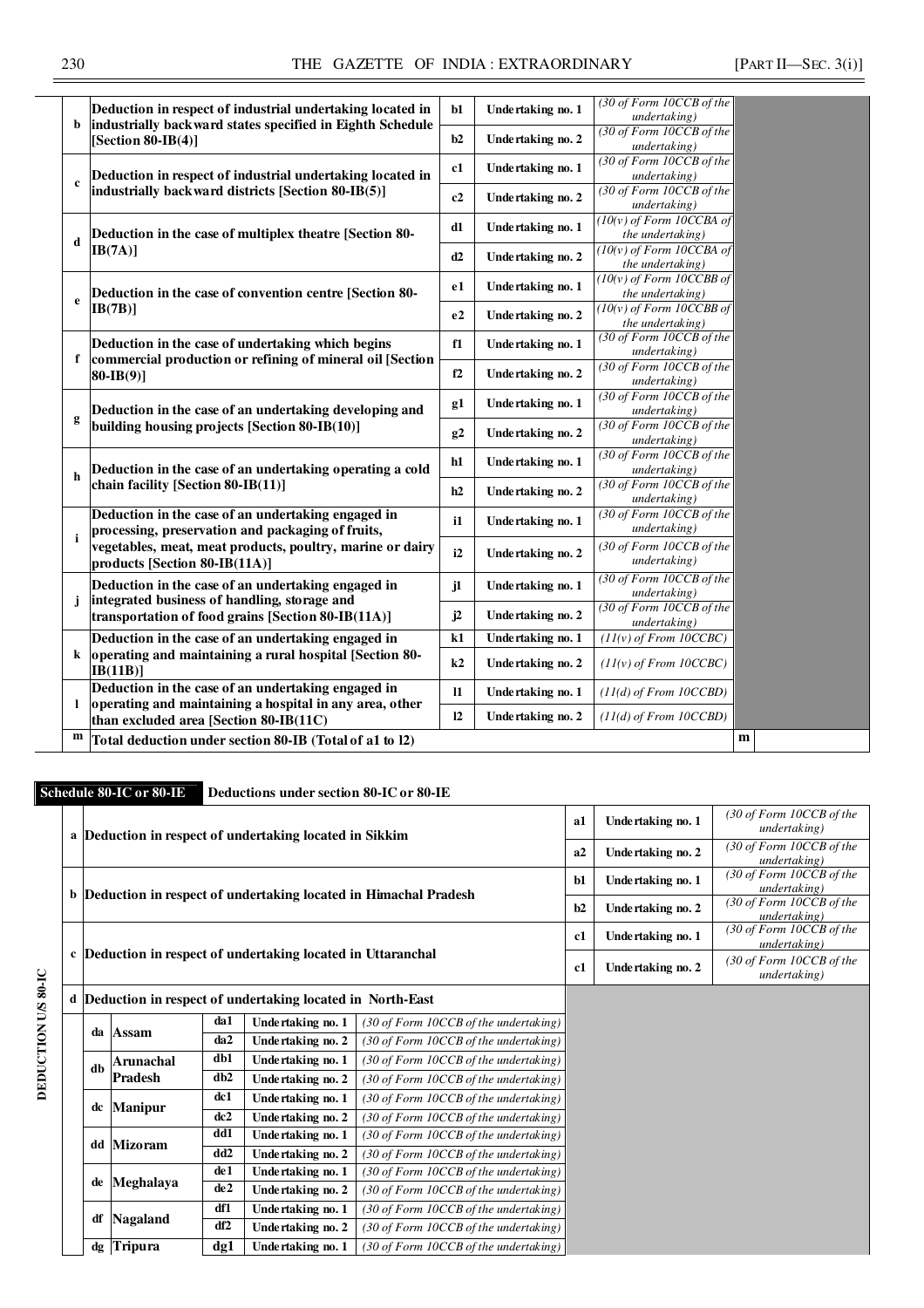$\overline{\mathbf{r}}$ 

|                                                                   |  | $d\mathbf{g}$ |  | <b>Undertaking no. 2</b>   (30 of Form 10CCB of the undertaking)                            |    |  |
|-------------------------------------------------------------------|--|---------------|--|---------------------------------------------------------------------------------------------|----|--|
|                                                                   |  |               |  | dh   Total deduction for undertakings located in North-east (total of da1 to $\text{d}g2$ ) | dh |  |
| e Total deduction under section 80-IC or 80-IE $(a + d + c + dh)$ |  |               |  |                                                                                             |    |  |

| <b>Schedule VI-A</b>    |                               |              |                                                 |                 | <b>Deductions under Chapter VI-A</b>                   |              |                                                                        |   |                  |  |
|-------------------------|-------------------------------|--------------|-------------------------------------------------|-----------------|--------------------------------------------------------|--------------|------------------------------------------------------------------------|---|------------------|--|
|                         |                               |              |                                                 |                 | Part B- Deduction in respect of certain payments       |              |                                                                        |   |                  |  |
|                         |                               | $\mathbf{a}$ | <b>80C</b>                                      |                 |                                                        | $\mathbf b$  | 80CCC                                                                  |   |                  |  |
|                         | 80CCD(1)<br>d<br>$\mathbf c$  |              |                                                 |                 |                                                        |              | 80CCD(1B)                                                              |   |                  |  |
|                         |                               | e            | 80CCD(2)                                        |                 |                                                        | $\mathbf{f}$ | 80CCG                                                                  |   |                  |  |
|                         |                               | g            | <b>80D</b>                                      |                 |                                                        | h            | 80DD                                                                   |   |                  |  |
|                         | 80DDB<br><b>80E</b><br>i<br>j |              |                                                 |                 |                                                        |              |                                                                        |   |                  |  |
|                         |                               | k            | <b>80EE</b>                                     | <b>80G</b><br>1 |                                                        |              |                                                                        |   |                  |  |
|                         |                               |              | m 80GG                                          |                 |                                                        | $\mathbf{n}$ | 80GGC                                                                  |   |                  |  |
|                         |                               |              |                                                 |                 | Total Deduction under Part B (total of a to n)         |              |                                                                        |   | 1                |  |
|                         | 2                             |              | Part C- Deduction in respect of certain incomes |                 |                                                        |              |                                                                        |   |                  |  |
|                         |                               | $\bf{0}$     | 80-IA                                           |                 | (e of Schedule 80-IA)                                  | p            | <b>80-IAB</b>                                                          |   |                  |  |
| <b>TOTAL DEDUCTIONS</b> |                               | $\mathbf{q}$ | <b>80-IB</b>                                    |                 | $(m of Schedule 80-IB)$                                | r            | <b>80-IBA</b>                                                          |   |                  |  |
|                         |                               | S            | 80-IC/80-IE                                     |                 | $(e$ of Schedule 80-IC/80-IE)                          |              | $t$ 80JJA                                                              |   |                  |  |
|                         |                               | u            | 80JJAA                                          |                 |                                                        | $\mathbf{V}$ | 80QQB                                                                  |   |                  |  |
|                         |                               | W            | 80RRB                                           |                 |                                                        |              |                                                                        |   |                  |  |
|                         |                               |              |                                                 |                 | Total Deduction under Part C (total of o to w)         |              |                                                                        |   | $\boldsymbol{2}$ |  |
|                         |                               |              |                                                 |                 |                                                        |              | 3 Part CA and D- Deduction in respect of other incomes/other deduction |   |                  |  |
|                         |                               |              | $x$ 80TTA                                       |                 |                                                        | y            | 80U                                                                    |   |                  |  |
|                         |                               |              |                                                 |                 | Total Deduction under Part CA and D (total of x and y) |              |                                                                        | 3 |                  |  |
|                         |                               |              |                                                 |                 | 4 Total deductions under Chapter VI-A $(1 + 2 + 3)$    |              |                                                                        |   | 4                |  |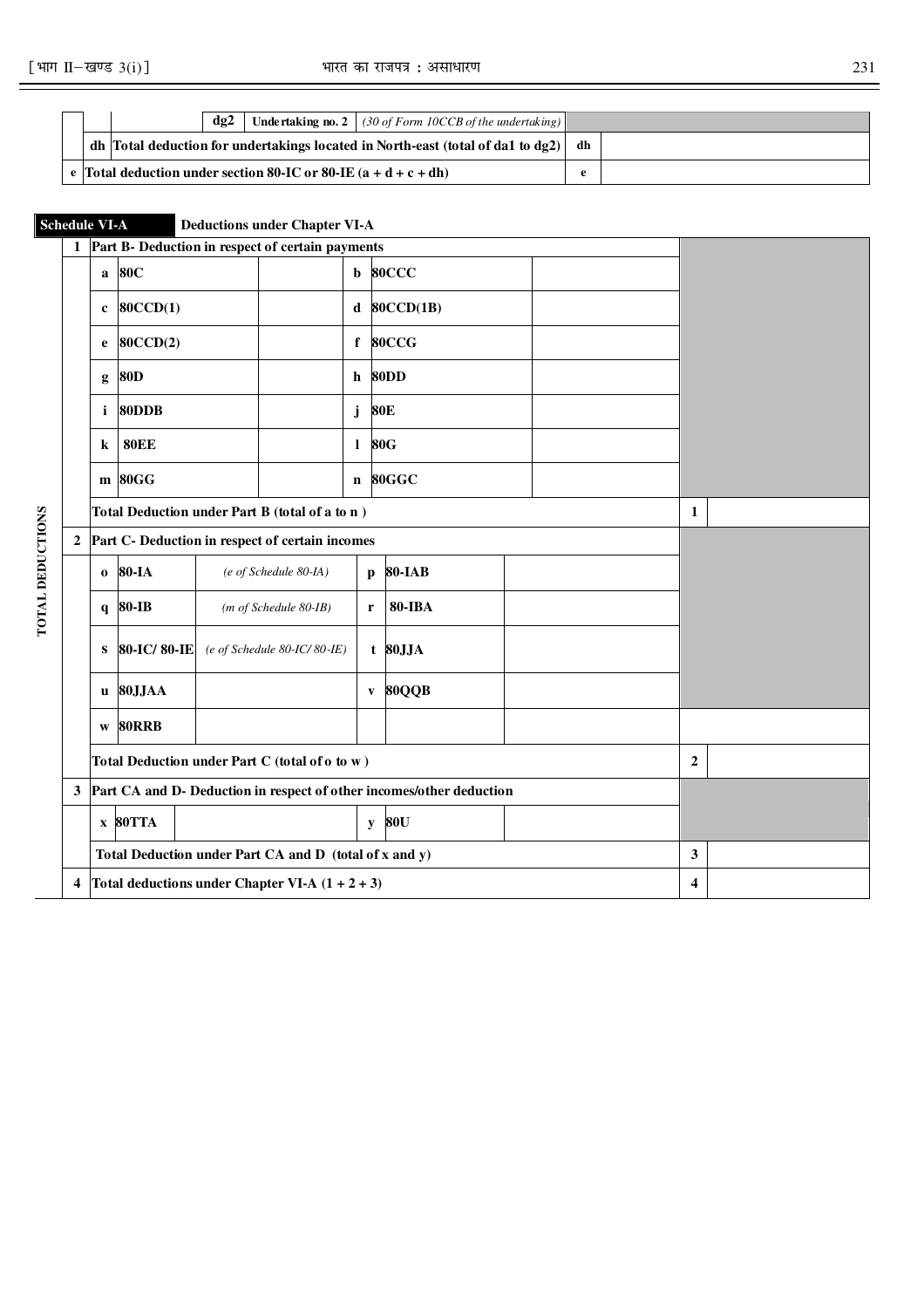#### **Schedule AMT Computation of Alternate Minimum Tax payable under section 115JC**

|   |    | Total Income as per item 14 of PART-B-TI                                                                                               |                |  |   |  |
|---|----|----------------------------------------------------------------------------------------------------------------------------------------|----------------|--|---|--|
|   |    | 2 Adjustment as per section $115JC(2)$                                                                                                 |                |  |   |  |
|   |    | Deduction claimed under any section included in Chapter VI.<br>a  A under the heading "C.—Deductions in respect of certain<br>incomes" | 2a             |  |   |  |
|   |    | <b>b</b> Deduction claimed u/s 10AA                                                                                                    | 2 <sub>b</sub> |  |   |  |
|   | c. | Deduction claimed u/s 35AD as reduced by the amount of<br>depreciation on assets on which such deduction is claimed                    | 2c             |  |   |  |
|   |    | d   Total Adjustment $(2a+2b+2c)$                                                                                                      | 2d             |  |   |  |
|   |    | 3   Adjusted Total Income under section $115$ , JC(1) $(1+2d)$                                                                         |                |  | 3 |  |
| 4 |    | Tax payable under section 115JC $[18.5\% \text{ of } (3)]$ (if 3 is greater than Rs. 20 lakhs)                                         |                |  | 4 |  |

#### **Schedule AMTC Computation of tax credit under section 115JD**

|                |              | Tax under section 115JC in assessment year 2018-19 (1d of Part-B-TTI)                            |                      |                                                |                                                                                                |                                                                                                                         | $\mathbf{2}$ |                                          |
|----------------|--------------|--------------------------------------------------------------------------------------------------|----------------------|------------------------------------------------|------------------------------------------------------------------------------------------------|-------------------------------------------------------------------------------------------------------------------------|--------------|------------------------------------------|
| $\overline{2}$ |              | Tax under other provisions of the Act in assessment year 2018-19 (2i of Part-B-TTI)              |                      |                                                |                                                                                                |                                                                                                                         |              |                                          |
|                | enter 0]     | Amount of tax against which credit is available [enter $(2-1)$ if 2 is greater than 1, otherwise |                      |                                                |                                                                                                |                                                                                                                         | 3            |                                          |
|                |              | mentioned in 3 above and cannot exceed the sum of AMT Credit Brought Forward)                    |                      |                                                |                                                                                                | Utilisation of AMT credit Available (Sum of AMT credit utilized during the current year is subject to maximum of amount |              |                                          |
|                | S.           | <b>Assessment Year</b>                                                                           |                      | <b>AMT</b> Credit                              |                                                                                                | <b>AMT</b> Credit                                                                                                       |              | <b>Balance AMT Credit</b>                |
|                | No.          | (A)                                                                                              | Gross<br><b>(B1)</b> | Set-off in earlier<br>assessment years<br>(B2) | <b>Balance brought</b><br>forward to the<br>current assessment<br>year<br>$(B3) = (B1) - (B2)$ | Utilised during the<br><b>Current</b><br><b>Assessment Year</b><br>(C)                                                  |              | <b>Carried Forward</b><br>$(D)=(B3)-(C)$ |
|                |              | 2013-14                                                                                          |                      |                                                |                                                                                                |                                                                                                                         |              |                                          |
|                |              | ii 2014-15                                                                                       |                      |                                                |                                                                                                |                                                                                                                         |              |                                          |
|                |              | iii 2015-16                                                                                      |                      |                                                |                                                                                                |                                                                                                                         |              |                                          |
|                |              | iv 2016-17                                                                                       |                      |                                                |                                                                                                |                                                                                                                         |              |                                          |
|                | $\mathbf{v}$ | 2017-18                                                                                          |                      |                                                |                                                                                                |                                                                                                                         |              |                                          |
|                | vi           | Current AY (enter 1 -2,<br>if $1>2$ else enter $0$ )                                             |                      |                                                |                                                                                                |                                                                                                                         |              |                                          |
|                |              | vii Total                                                                                        |                      |                                                |                                                                                                |                                                                                                                         |              |                                          |
|                |              | Amount of tax credit under section 115JD utilised during the year [total of item no $4(C)$ ]     |                      |                                                |                                                                                                |                                                                                                                         | 5            |                                          |
|                |              | Amount of AMT liability available for credit in subsequent assessment years [total of 4 (D)]     |                      |                                                |                                                                                                |                                                                                                                         | 6            |                                          |

**Schedule SPI Income of specified persons (spouse, minor child etc.) includable in income of the assessee (income of the minor child, in**  $\mathbb{R}^n$  **and**  $\mathbb{R}^n$  **and**  $\mathbb{R}^n$  **and**  $\mathbb{R}^n$  **and**  $\mathbb{R}^n$  **in \mathbb{R}^n excess of Rs. 1,500 per child, to be included)**

| S1No | Name of person | PAN of person (optional) | Relationship | <b>Nature of Income</b> | Amount (Rs) |
|------|----------------|--------------------------|--------------|-------------------------|-------------|
|      |                |                          |              |                         |             |
| ∸    |                |                          |              |                         |             |
|      |                |                          |              |                         |             |



**Schedule SI Income chargeable to tax at special rates (***please see instructions No. 7 for rate of tax***)** 

|                    | <b>SI</b> | <b>Section</b>                                                           | М | <b>Special rate</b> | Income                            | <b>Tax thereon</b> |
|--------------------|-----------|--------------------------------------------------------------------------|---|---------------------|-----------------------------------|--------------------|
| TE<br>$\mathbf{R}$ | No l      |                                                                          |   | $(\%)$              | (i)                               | (ii)               |
|                    |           | 111A (STCG on shares units on which where STT paid)                      |   | 15                  | $(5vi \text{ of schedule } BFLA)$ |                    |
| <b>SPECIAL</b>     |           | 2 115AD (STCG for FIIs on securities where STT not paid)                 |   | 30                  | (5vii of schedule BFLA)           |                    |
|                    |           | 112 proviso (LTCG on listed securities/ units without indexation)        |   | 10                  | (part of 5ix of schedule BFLA)    |                    |
|                    |           | $4 \left  112(1)(c)(iii)$ (LTCG for non-resident on unlisted securities) |   | 10                  | (part of 5ix of schedule BFLA)    |                    |
|                    |           | 5 115AC (LTCG for non-resident on bonds/GDR)                             |   | 10                  | (part of 5ix of schedule BFLA)    |                    |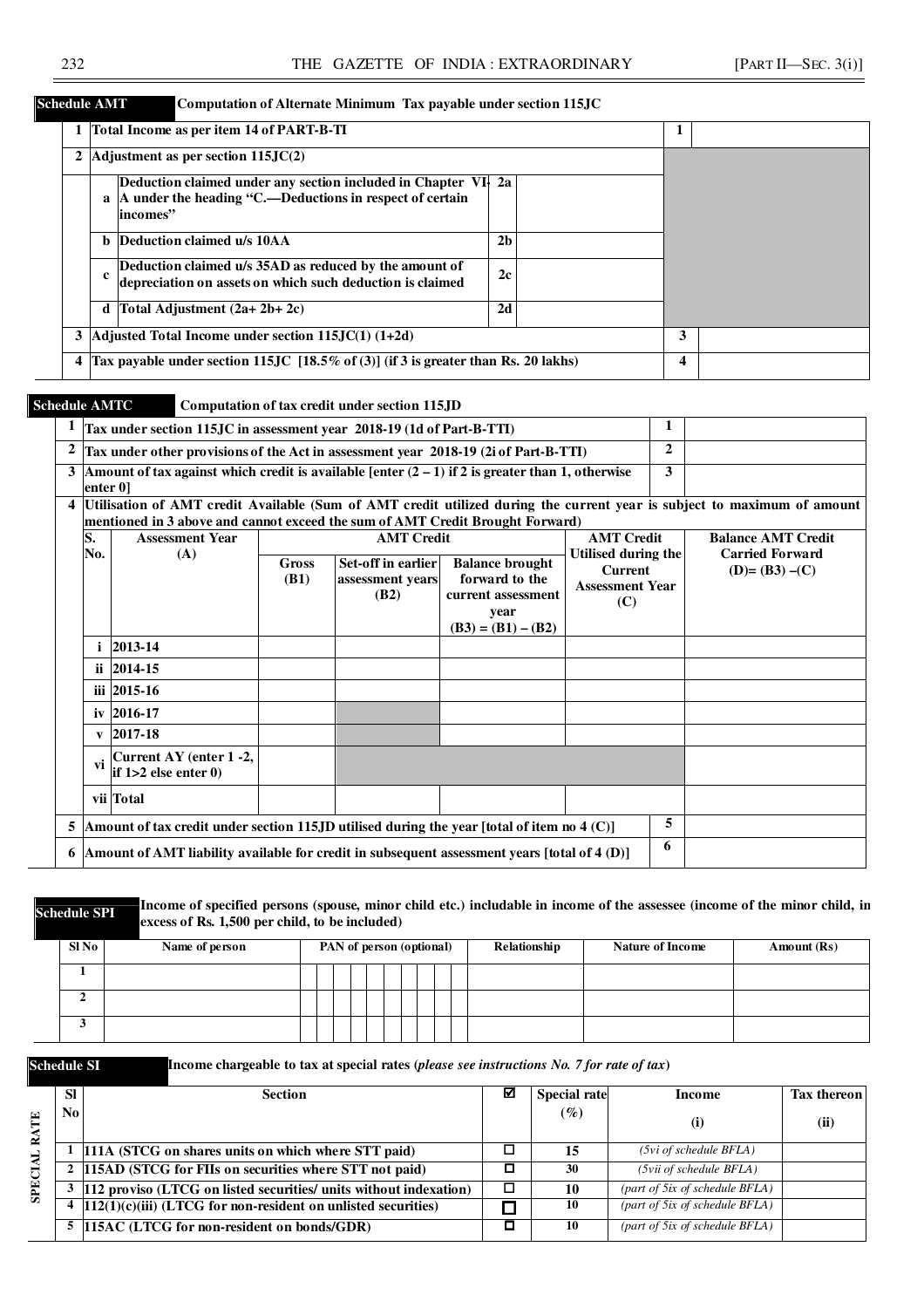|    | 115AC (Income of non-resident from bonds or GDR purchased in foreign<br>currency) | $\Box$ | 10           | (part of 1fii of schedule OS)      |  |
|----|-----------------------------------------------------------------------------------|--------|--------------|------------------------------------|--|
|    | 115ACA (LTCG for an employee of specified company on GDR)                         | о      | 10           | (part of 5ix of schedule BFLA)     |  |
| 8  | 115AD (LTCG for FIIs on securities)                                               | о      | 10           | (part of 5ix of schedule BFLA)     |  |
| 9  | 115E (LTCG for non-resident indian on specified asset)                            | о      | 10           | (part of 5ix of schedule BFLA)     |  |
|    | 10 112 (LTCG on others)                                                           | □      | 20           | $(5x \text{ of schedule } BFLA)$   |  |
|    | 11 15BB (Winnings from lotteries, puzzles, races, games etc.)                     | □      | 30           | (1fi of schedule OS)               |  |
|    | 12 115BBDA (Dividend income from domestic company exceeding Rs.10lakh)            | о      | 10           | $(1$ fii of schedule OS)           |  |
|    | 13 115BBE (Income under section 68, 69, 69A, 69B, 69C or 69D)                     | о      | 60           | (Ifiii of schedule OS)             |  |
|    | 14 115BBF (Tax on income from patent)                                             |        |              |                                    |  |
|    | a Income under head business or profession                                        | о      | 10           | $(3e \text{ of schedule BP})$      |  |
|    | <b>b</b> Income under head other sources                                          | 0      | 10           | $(1$ fiv of schedule OS)           |  |
|    | 15 115BBG (Tax on income from transfer of carbon credits)                         |        |              |                                    |  |
|    | a Income under head business or profession                                        | о      | 10           | (3f of schedule BP)                |  |
|    | <b>b</b> Income under head other sources                                          | о      | 10           | $(1fv \text{ of schedule OS})$     |  |
|    | 16 115A(b) (Income of a non-resident from Royalty)                                | 0      | 25           | (part of 1fvi of schedule OS)      |  |
|    | 17 Chargeable under DTAA rate                                                     | о      |              | (part of 1 fvii of schedule $OS +$ |  |
|    |                                                                                   |        |              | A8b and B10b of schedule CG)       |  |
| 18 |                                                                                   | o      |              |                                    |  |
|    |                                                                                   |        | <b>Total</b> |                                    |  |

**Schedule IF** Information regarding partnership firms in which you are partner

|                 |                    | Number of firms in which you are partner |                 |                                                               |                                                     |                                             |                                         |                                                                   |
|-----------------|--------------------|------------------------------------------|-----------------|---------------------------------------------------------------|-----------------------------------------------------|---------------------------------------------|-----------------------------------------|-------------------------------------------------------------------|
| WHICH PARTNER   | SI.<br>No.         | Name of the Firm                         | PAN of the firm | <b>Whether the</b><br>firm is liable for<br>audit? $(Yes/No)$ | Whether<br>section 92E<br>is applicable<br>to firm? | Percentage<br><b>Share</b><br>in the profit | <b>Amount of share</b><br>in the profit | Capital balance<br>on 31 <sup>st</sup> March in<br>the firm<br>ii |
|                 |                    |                                          |                 |                                                               | (Yes/No)                                            | of the firm                                 |                                         |                                                                   |
|                 | 1                  |                                          |                 |                                                               |                                                     |                                             |                                         |                                                                   |
| <b>FIRMS IN</b> | $\overline{2}$     |                                          |                 |                                                               |                                                     |                                             |                                         |                                                                   |
|                 | 3                  |                                          |                 |                                                               |                                                     |                                             |                                         |                                                                   |
|                 | $\overline{\bf 4}$ | <b>Total</b>                             |                 |                                                               |                                                     |                                             |                                         |                                                                   |

**Schedule EI Details of Exempt Income (Income not to be included in Total Income)** 

|               |    |     | <b>Interest income</b>                                                                                 |              |  |   |  |
|---------------|----|-----|--------------------------------------------------------------------------------------------------------|--------------|--|---|--|
|               | 12 |     | Dividend income from domestic company (amount not exceeding Rs. 10 lakh)                               | $\mathbf{2}$ |  |   |  |
|               | 13 |     | Long-term capital gains from transactions on which Securities Transaction Tax is paid                  |              |  | 3 |  |
| <b>INCOME</b> |    |     | Gross Agricultural receipts (other than income to be excluded under<br>rule 7A, 7B or 8 of I.T. Rules) |              |  |   |  |
|               |    |     | ii Expenditure incurred on agriculture                                                                 | <br>п        |  |   |  |
| <b>EXEMPT</b> |    | iii | Unabsorbed agricultural loss of previous eight assessment years                                        | <br>m        |  |   |  |
|               |    | iv  | Net Agricultural income for the year $(i - ii - iii)$ (enter nil if loss)                              |              |  | 4 |  |
|               | 5  |     | Others, including exempt income of minor child (please specify)                                        |              |  | 5 |  |
|               | 6  |     | Total (1+2+3+4+5)                                                                                      |              |  | 6 |  |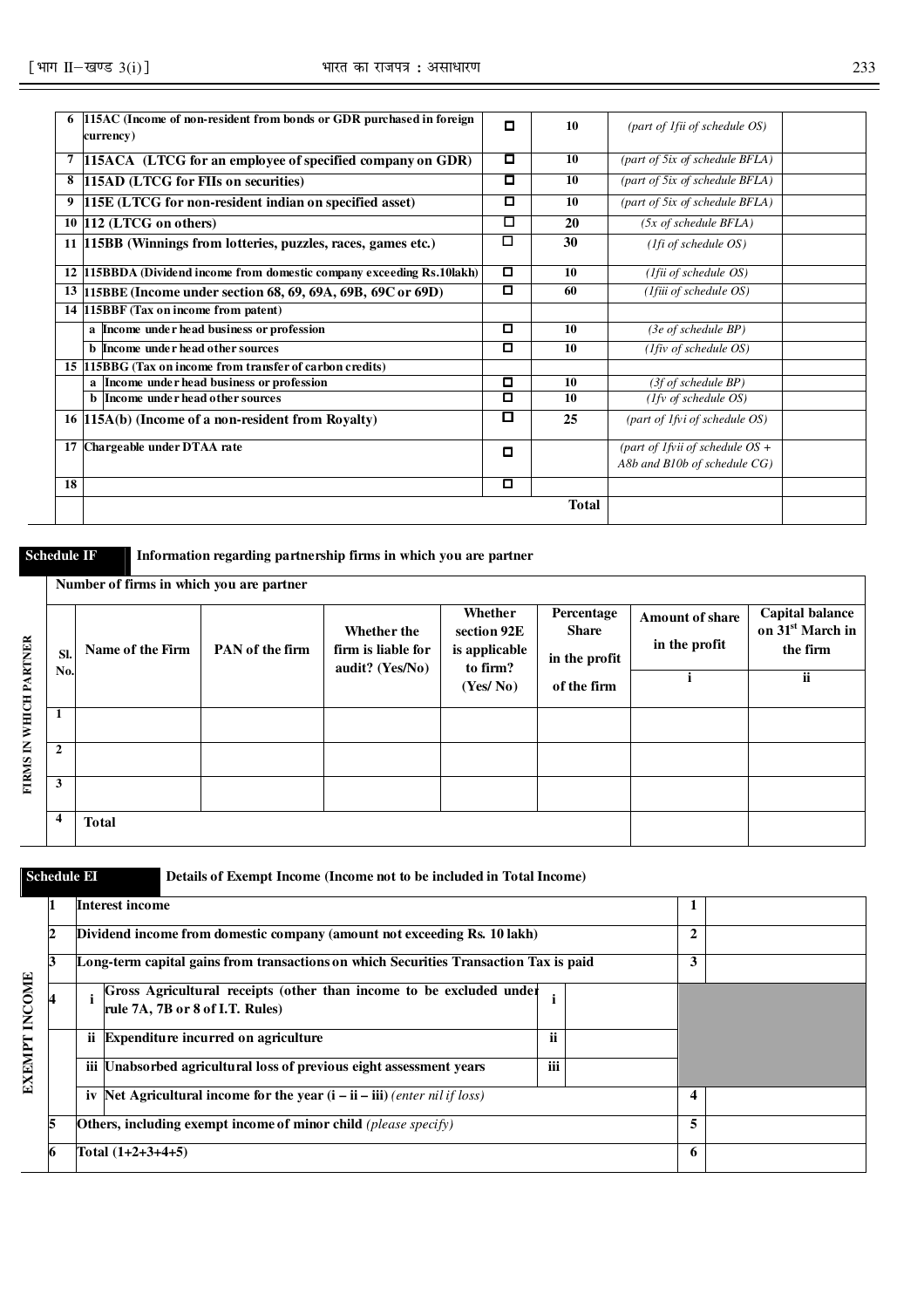|                     | $\overline{\text{SL}}$ | Name of business trust/<br>investment fund                      | PAN of the business<br>trust/investment fund | $\overline{\text{SL}}$ | <b>Head of income</b>             | <b>Amount of</b><br>income | <b>TDS</b> on such<br>amount, if any |
|---------------------|------------------------|-----------------------------------------------------------------|----------------------------------------------|------------------------|-----------------------------------|----------------------------|--------------------------------------|
|                     | 1.                     |                                                                 |                                              | i                      | <b>House property</b>             |                            |                                      |
|                     |                        |                                                                 |                                              | ii                     | <b>Capital Gains</b>              |                            |                                      |
|                     |                        |                                                                 |                                              |                        |                                   |                            |                                      |
|                     |                        |                                                                 |                                              |                        | Short term<br>a                   |                            |                                      |
|                     |                        |                                                                 |                                              |                        | Long term<br>$\mathbf b$          |                            |                                      |
|                     |                        |                                                                 |                                              | iii                    | <b>Other Sources</b>              |                            |                                      |
|                     |                        |                                                                 |                                              | iv                     | Income claimed to be exempt       |                            |                                      |
|                     |                        |                                                                 |                                              |                        | $u/s \overline{10(23FBB)}$<br>a l |                            |                                      |
|                     |                        |                                                                 |                                              |                        | $\overline{u/s}$<br>h             |                            |                                      |
| PASS THROUGH INCOME |                        |                                                                 |                                              |                        | $\overline{u/s}$<br>$\mathbf{c}$  |                            |                                      |
|                     | $\overline{2}$ .       |                                                                 |                                              | $\mathbf{i}$           | <b>House property</b>             |                            |                                      |
|                     |                        |                                                                 |                                              | ii                     | <b>Capital Gains</b>              |                            |                                      |
|                     |                        |                                                                 |                                              |                        | Short term<br>a                   |                            |                                      |
|                     |                        |                                                                 |                                              |                        | Long term<br>b                    |                            |                                      |
|                     |                        |                                                                 |                                              | iii                    | <b>Other Sources</b>              |                            |                                      |
|                     |                        |                                                                 |                                              | iv                     | Income claimed to be exempt       |                            |                                      |
|                     |                        |                                                                 |                                              |                        | u/s 10(23FBB)<br>a                |                            |                                      |
|                     |                        |                                                                 |                                              |                        | $\overline{u/s}$<br>$\mathbf b$   |                            |                                      |
|                     |                        |                                                                 |                                              |                        | u/s<br>$\mathbf{c}$               |                            |                                      |
|                     | $NOTE \triangleright$  | Please refer to the instructions for filling out this schedule. |                                              |                        |                                   |                            |                                      |

## **Schedule PTI** Pass Through Income details from business trust or investment fund as per section 115UA, 115UB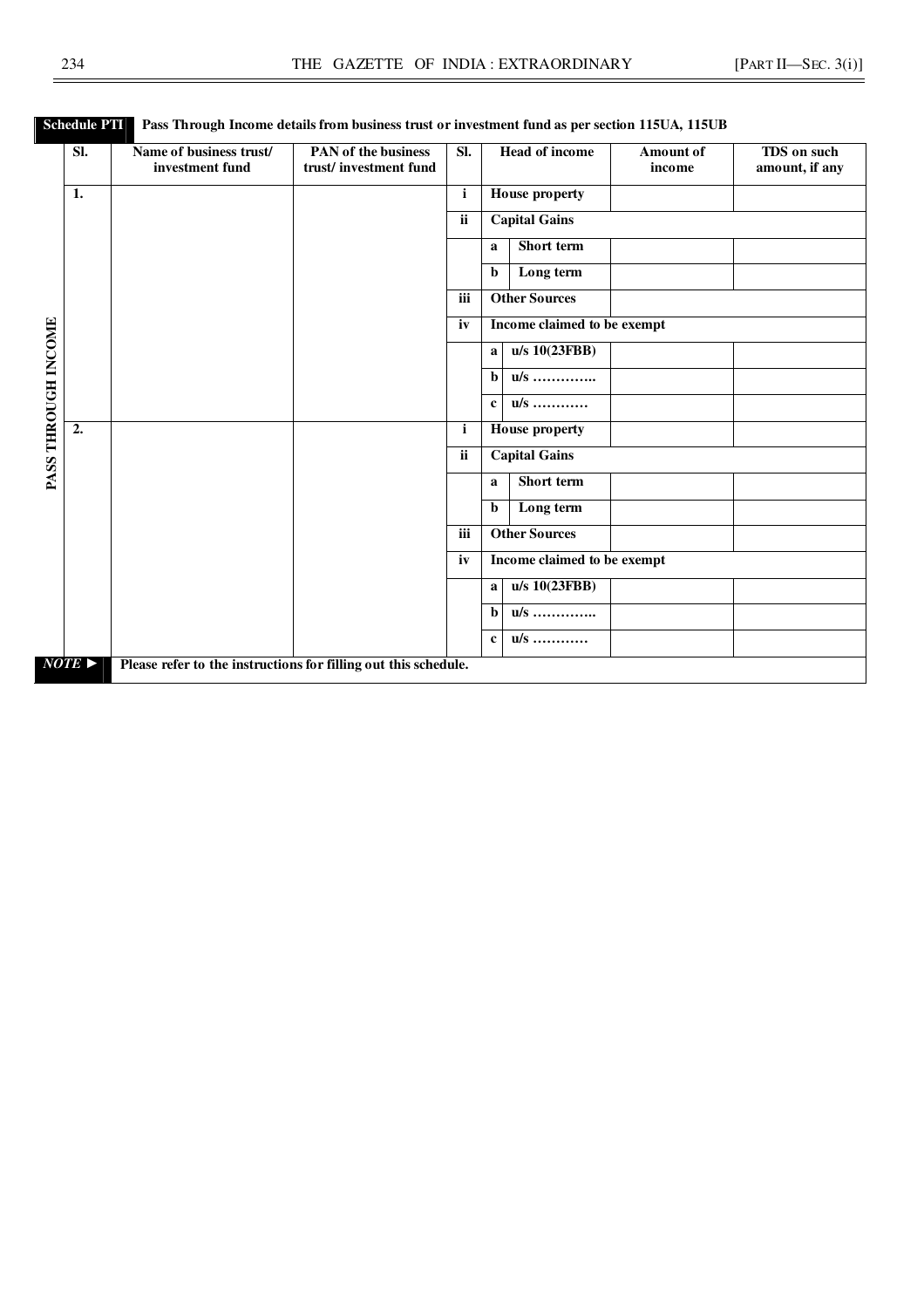|                           |                | Code | <b>Sl.</b> Country Taxpayer<br><b>Identification</b><br><b>Number</b> | SI.          | <b>Head of income</b>            | <b>Income from</b><br>outside India<br>(included in PART<br>$B-TI$ | Tax paid<br>outside Indial | Tax payable on<br>such income<br>under normal<br>provisions in<br>India | <b>Tax relief</b><br>available in India<br>$(e)=(c)$ or $(d)$<br>whichever is<br><b>lower</b> | <b>Relevant article</b><br>of DTAA if<br>relief claimed<br>u/s 90 or 90A |
|---------------------------|----------------|------|-----------------------------------------------------------------------|--------------|----------------------------------|--------------------------------------------------------------------|----------------------------|-------------------------------------------------------------------------|-----------------------------------------------------------------------------------------------|--------------------------------------------------------------------------|
|                           |                |      |                                                                       |              | (a)                              | (b)                                                                | (c)                        | (d)                                                                     | (e)                                                                                           | (f)                                                                      |
|                           | 1              |      |                                                                       | i.           | <b>Salary</b>                    |                                                                    |                            |                                                                         |                                                                                               |                                                                          |
|                           |                |      |                                                                       |              | ii House Property                |                                                                    |                            |                                                                         |                                                                                               |                                                                          |
|                           |                |      |                                                                       | iii          | <b>Business or</b><br>Profession |                                                                    |                            |                                                                         |                                                                                               |                                                                          |
|                           |                |      |                                                                       | iv           | <b>Capital Gains</b>             |                                                                    |                            |                                                                         |                                                                                               |                                                                          |
|                           |                |      |                                                                       | $\mathbf{v}$ | <b>Other sources</b>             |                                                                    |                            |                                                                         |                                                                                               |                                                                          |
|                           |                |      |                                                                       |              | <b>Total</b>                     |                                                                    |                            |                                                                         |                                                                                               |                                                                          |
|                           |                |      |                                                                       | i            | <b>Salary</b>                    |                                                                    |                            |                                                                         |                                                                                               |                                                                          |
|                           | $\overline{2}$ |      |                                                                       | ii.          | <b>House Property</b>            |                                                                    |                            |                                                                         |                                                                                               |                                                                          |
| INCOME FROM OUTSIDE INDIA |                |      |                                                                       | iii          | <b>Business or</b><br>Profession |                                                                    |                            |                                                                         |                                                                                               |                                                                          |
|                           |                |      |                                                                       | iv           | <b>Capital Gains</b>             |                                                                    |                            |                                                                         |                                                                                               |                                                                          |
|                           |                |      |                                                                       | V            | <b>Other sources</b>             |                                                                    |                            |                                                                         |                                                                                               |                                                                          |
|                           |                |      |                                                                       |              | <b>Total</b>                     |                                                                    |                            |                                                                         |                                                                                               |                                                                          |

|                   |              | <b>Schedule TR</b>            | Summary of tax relief claimed for taxes paid outside India                                                                                                                                                                                                |                                                            |     |     |   |                                                                         |  |  |
|-------------------|--------------|-------------------------------|-----------------------------------------------------------------------------------------------------------------------------------------------------------------------------------------------------------------------------------------------------------|------------------------------------------------------------|-----|-----|---|-------------------------------------------------------------------------|--|--|
|                   |              | Details of Tax relief claimed |                                                                                                                                                                                                                                                           |                                                            |     |     |   |                                                                         |  |  |
| <b>NDIA</b>       |              | <b>Country Code</b>           | Total taxes paid outside India<br>Total tax relief available<br><b>Taxpayer</b><br><b>Identification</b><br>(total of (c) of Schedule FSI in<br>(total of (e) of Schedule FSI in<br>respect of each country)<br><b>Number</b><br>respect of each country) |                                                            |     |     |   | <b>Section under which</b><br>relief claimed<br>(specify 90, 90A or 91) |  |  |
|                   |              | (a)                           | (b)                                                                                                                                                                                                                                                       |                                                            | (c) | (d) |   | (e)                                                                     |  |  |
|                   |              |                               |                                                                                                                                                                                                                                                           |                                                            |     |     |   |                                                                         |  |  |
| <b>OUTSIDE</b>    |              |                               |                                                                                                                                                                                                                                                           |                                                            |     |     |   |                                                                         |  |  |
| PAID              |              |                               |                                                                                                                                                                                                                                                           |                                                            |     |     |   |                                                                         |  |  |
| ×                 |              |                               |                                                                                                                                                                                                                                                           |                                                            |     |     |   |                                                                         |  |  |
| Ã                 |              |                               |                                                                                                                                                                                                                                                           |                                                            |     |     |   |                                                                         |  |  |
| <b>FOR</b>        | $\mathbf{2}$ | of $I(d)$                     | Total Tax relief available in respect of country where DTAA is applicable (section 90/90A) (Part of total                                                                                                                                                 | $\overline{2}$                                             |     |     |   |                                                                         |  |  |
|                   | 3            | of $I(d)$                     | Total Tax relief available in respect of country where DTAA is not applicable (section 91) (Part of total                                                                                                                                                 | 3                                                          |     |     |   |                                                                         |  |  |
| <b>TAX RELIEF</b> | $\mathbf{A}$ |                               | Whether any tax paid outside India, on which tax relief was allowed in India, has been<br>refunded/credited by the foreign tax authority during the year? If yes, provide the details below                                                               |                                                            |     |     | 4 | Yes/No                                                                  |  |  |
|                   |              | Amount of tax refunded<br>a   |                                                                                                                                                                                                                                                           | Assessment year in which tax relief allowed in India<br>b. |     |     |   |                                                                         |  |  |
|                   |              |                               | $\bf \text{NOTB} >$ Please refer to the instructions for filling out this schedule.                                                                                                                                                                       |                                                            |     |     |   |                                                                         |  |  |

| <b>Schedule FA</b> |           |          |                   |                |                    |               |         | Details of Foreign Assets and Income from any source outside India |                                                                                                                |        |                                             |             |
|--------------------|-----------|----------|-------------------|----------------|--------------------|---------------|---------|--------------------------------------------------------------------|----------------------------------------------------------------------------------------------------------------|--------|---------------------------------------------|-------------|
|                    | A         |          |                   |                |                    |               |         |                                                                    | Details of Foreign Bank Accounts held (including any beneficial interest) at any time during the previous year |        |                                             |             |
|                    | <b>SI</b> | Country  | Name and 1        | <b>Account</b> | Status-            | Account       | Account | Peak                                                               | Inte rest                                                                                                      |        | Interest taxable and offered in this return |             |
|                    | No.       | Name and | <b>Address of</b> | holder         | Owner/             | <b>Number</b> | opening | <b>Balance</b>                                                     | accrued in                                                                                                     | Amount | <b>Schedule</b>                             | Item number |
| FUKEIGN<br>TS      |           | Code     | the Bank          | name           | <b>Beneficial</b>  |               | date    | During the                                                         | the account                                                                                                    |        | where offered                               | of schedule |
| J<br>SSE           |           |          |                   |                | o wne r/           |               |         | Year $(in$                                                         |                                                                                                                |        |                                             |             |
|                    |           |          |                   |                | <b>Beneficiary</b> |               |         | rupees)                                                            |                                                                                                                |        |                                             |             |
| ≺€<br>∃            | (1)       | (2)      | (3)               | (4)            | (5)                | (6)           | (7)     | (8)                                                                | (9)                                                                                                            | (10)   | (11)                                        | (12)        |
| ₹                  | (i)       |          |                   |                |                    |               |         |                                                                    |                                                                                                                |        |                                             |             |
| DE.                | (ii)      |          |                   |                |                    |               |         |                                                                    |                                                                                                                |        |                                             |             |

÷,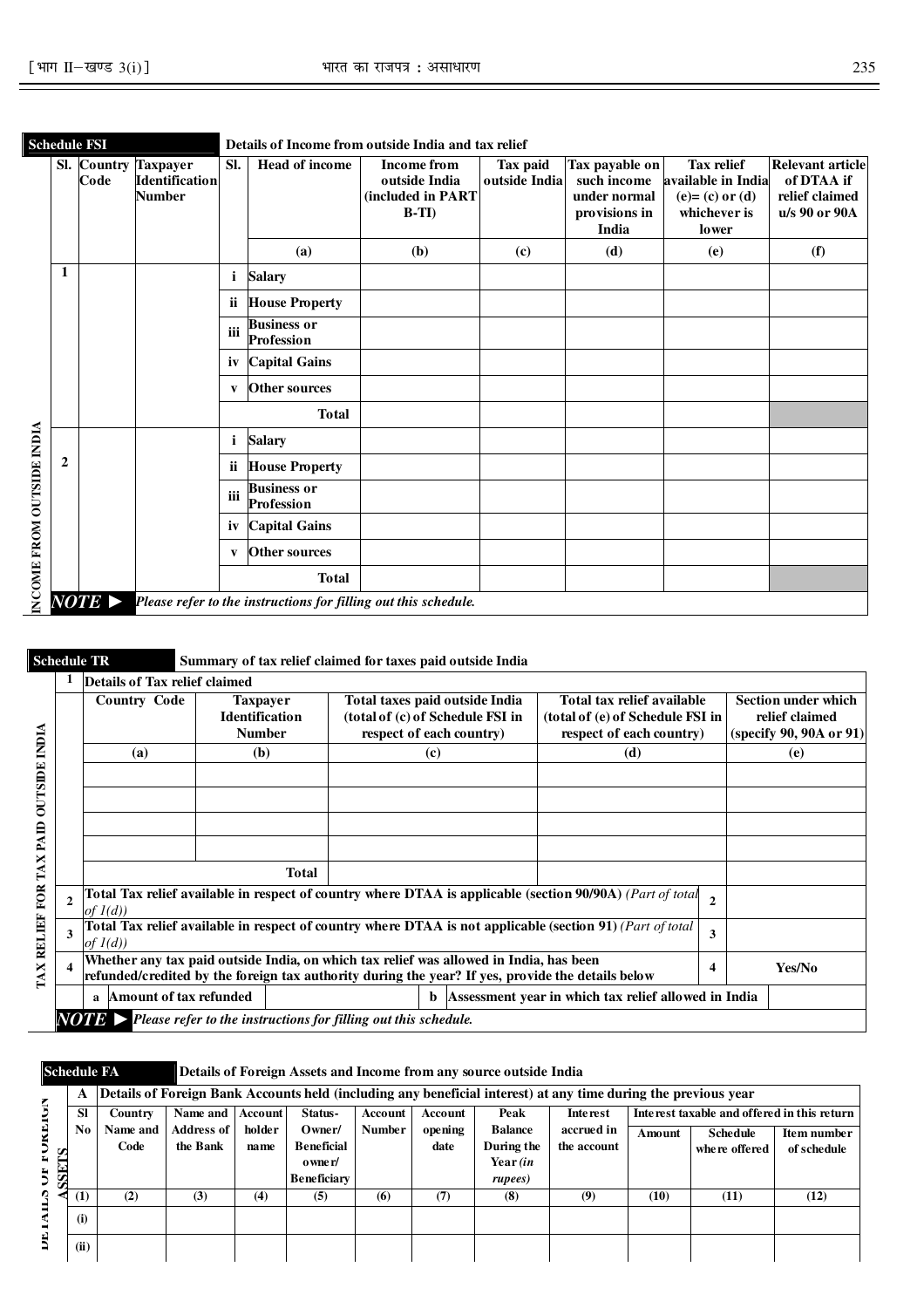236 THE GAZETTE OF INDIA : EXTRAORDINARY [PART II—SEC. 3(i)]

| Sl                            | Details of Financial Interest in any Entity held (including any beneficial interest) at any time during the previous year | Nature of               | Name and               |                                                                | Nature of                                                                    | Date since                  | <b>Total</b>                                          | <b>Income</b>                                                                                                    | Nature of                                       |        |                                                                                                                                                                                                   |                                   |
|-------------------------------|---------------------------------------------------------------------------------------------------------------------------|-------------------------|------------------------|----------------------------------------------------------------|------------------------------------------------------------------------------|-----------------------------|-------------------------------------------------------|------------------------------------------------------------------------------------------------------------------|-------------------------------------------------|--------|---------------------------------------------------------------------------------------------------------------------------------------------------------------------------------------------------|-----------------------------------|
|                               | Country<br>Name and                                                                                                       |                         | <b>Address of</b>      |                                                                |                                                                              | held                        |                                                       | accrued from                                                                                                     |                                                 |        | Income taxable and offered in this return                                                                                                                                                         |                                   |
| No                            | code                                                                                                                      | entity                  | the Entity             |                                                                | Inte rest-<br>Direct/<br><b>Beneficial</b><br>o wne r/<br><b>Beneficiary</b> |                             | Investment<br>(at cost) (in<br>rupees)                | such Interest                                                                                                    | <b>Income</b>                                   | Amount | <b>Schedule</b><br>where offered                                                                                                                                                                  | Item number<br>of schedule        |
| (1)                           | (2)                                                                                                                       | (3)                     | (4)                    |                                                                | (5)                                                                          | (6)                         | (7)                                                   | (8)                                                                                                              | (9)                                             | (10)   | (11)                                                                                                                                                                                              | (12)                              |
| (i)                           |                                                                                                                           |                         |                        |                                                                |                                                                              |                             |                                                       |                                                                                                                  |                                                 |        |                                                                                                                                                                                                   |                                   |
| (ii)                          |                                                                                                                           |                         |                        |                                                                |                                                                              |                             |                                                       |                                                                                                                  |                                                 |        |                                                                                                                                                                                                   |                                   |
| C                             |                                                                                                                           |                         |                        |                                                                |                                                                              |                             |                                                       | Details of Immovable Property held (including any beneficial interest) at any time during the previous year      |                                                 |        |                                                                                                                                                                                                   |                                   |
| SI                            | Country                                                                                                                   | <b>Address of</b>       |                        | Ownership-                                                     | Date of                                                                      |                             | <b>Total Investment</b>                               | <b>Income</b>                                                                                                    | Nature of                                       |        | Income taxable and offered in this return                                                                                                                                                         |                                   |
| No                            | Name and<br>code                                                                                                          | the Property            |                        | Direct/<br><b>Beneficial</b><br>o wne r/<br><b>Beneficiary</b> | acquisition                                                                  |                             | $(at \cos t)$ $(in$<br>rupees)                        | derived from<br>the property                                                                                     | Income                                          | Amount | <b>Schedule</b><br>where offered                                                                                                                                                                  | Item number<br>of schedule        |
| (1)                           | (2)                                                                                                                       | (3)                     |                        | (4)                                                            | (5)                                                                          |                             | (6)                                                   | (7)                                                                                                              | (8)                                             | (9)    | (10)                                                                                                                                                                                              | (11)                              |
| (i)                           |                                                                                                                           |                         |                        |                                                                |                                                                              |                             |                                                       |                                                                                                                  |                                                 |        |                                                                                                                                                                                                   |                                   |
| (ii)                          |                                                                                                                           |                         |                        |                                                                |                                                                              |                             |                                                       |                                                                                                                  |                                                 |        |                                                                                                                                                                                                   |                                   |
| D                             |                                                                                                                           |                         |                        |                                                                |                                                                              |                             |                                                       | Details of any other Capital Asset held (including any beneficial interest) at any time during the previous year |                                                 |        |                                                                                                                                                                                                   |                                   |
| Sl                            | Country                                                                                                                   | Nature of               |                        | Ownership-                                                     | Date of                                                                      |                             | <b>Total Investment</b>                               | <b>Income</b>                                                                                                    | Nature of                                       |        | Income taxable and offered in this return                                                                                                                                                         |                                   |
| No                            | Name and<br>code                                                                                                          | Asset                   |                        | Direct/<br><b>Beneficial</b><br>o wne r/<br><b>Beneficiary</b> | acquisition                                                                  |                             | $(at \cos t)$ $(in$<br>rupees)                        | derived from<br>the asset                                                                                        | <b>Income</b>                                   | Amount | <b>Schedule</b><br>where offered                                                                                                                                                                  | Item number<br>of schedule        |
| $(1)$ $(2)$                   |                                                                                                                           | (3)                     |                        | (4)                                                            | (5)                                                                          |                             | (6)                                                   | (7)                                                                                                              | (8)                                             | (9)    | (10)                                                                                                                                                                                              | (11)                              |
|                               |                                                                                                                           |                         |                        |                                                                |                                                                              |                             |                                                       |                                                                                                                  |                                                 |        |                                                                                                                                                                                                   |                                   |
| (i)<br>(ii)                   |                                                                                                                           |                         |                        |                                                                |                                                                              |                             |                                                       |                                                                                                                  |                                                 |        |                                                                                                                                                                                                   |                                   |
| E<br><b>SI</b><br>No          | previous year and which has not been included in A to D above.<br>Name of the<br><b>Institution</b> in<br>which the       |                         | the<br>Institution     | Address of Name of the<br>account<br>holder                    |                                                                              | Account<br>Number           | <b>Peak Balance/</b><br>Investment<br>during the year | Whether<br>income accrued<br>is taxable in                                                                       | If $(7)$ is yes,<br><b>Income</b><br>accrued in | Amount | Details of account(s) in which you have signing authority held (including any beneficial interest) at any time during the<br>If $(7)$ is yes, Income offered in this<br>return<br><b>Schedule</b> |                                   |
|                               | account is held                                                                                                           |                         |                        |                                                                |                                                                              |                             | (in rupees)                                           | your hands?                                                                                                      | the account                                     |        | where offered                                                                                                                                                                                     |                                   |
| (1)                           | (2)                                                                                                                       |                         | (3)                    | (4)                                                            | (5)                                                                          |                             | (6)                                                   | (7)                                                                                                              | (8)                                             | (9)    | (10)                                                                                                                                                                                              | (11)                              |
| (i)                           |                                                                                                                           |                         |                        |                                                                |                                                                              |                             |                                                       |                                                                                                                  |                                                 |        |                                                                                                                                                                                                   |                                   |
|                               |                                                                                                                           |                         |                        |                                                                |                                                                              |                             |                                                       |                                                                                                                  |                                                 |        |                                                                                                                                                                                                   |                                   |
| (ii)<br>F<br><b>SI</b>        | Country                                                                                                                   | Name and                | Name and               | Name and                                                       |                                                                              | Name and                    | Date                                                  | Whether                                                                                                          | If $(8)$ is yes,                                |        | Details of trusts, created under the laws of a country outside India, in which you are a trustee, beneficiary or settlor<br>If $(8)$ is yes, Income offered in this                               | Item number<br>of schedule        |
| No                            | Name and<br>code                                                                                                          | address of<br>the trust | address of<br>trustees | address of<br>Settlor                                          |                                                                              | address of<br>Beneficiaries | since<br>position                                     | income derived<br>is taxable in                                                                                  | <b>Income</b><br>derived from                   |        | return                                                                                                                                                                                            |                                   |
|                               |                                                                                                                           |                         |                        |                                                                |                                                                              |                             | held                                                  | vour hands?                                                                                                      | the trust                                       | Amount | <b>Schedule</b><br>where offered                                                                                                                                                                  |                                   |
| (1)                           | (2)                                                                                                                       | (3)                     | (4)                    | (5)                                                            |                                                                              | (6)                         | (7)                                                   | (8)                                                                                                              | (9)                                             | (10)   | (11)                                                                                                                                                                                              | (12)                              |
| (i)                           |                                                                                                                           |                         |                        |                                                                |                                                                              |                             |                                                       |                                                                                                                  |                                                 |        |                                                                                                                                                                                                   |                                   |
| (ii)                          |                                                                                                                           |                         |                        |                                                                |                                                                              |                             |                                                       |                                                                                                                  |                                                 |        | Details of any other income derived from any source outside India which is not included in,- (i) items A to F above and, (ii)                                                                     |                                   |
| G                             | income under the head business or profession                                                                              |                         |                        |                                                                |                                                                              |                             |                                                       |                                                                                                                  |                                                 |        |                                                                                                                                                                                                   | <b>Item number</b><br>of schedule |
| SI                            | <b>Country Name</b>                                                                                                       |                         |                        | Name and address of the                                        |                                                                              | Income derived              | Nature of income                                      |                                                                                                                  | Whether taxable                                 | Amount | If $(6)$ is yes, Income offered in this return<br><b>Schedule</b>                                                                                                                                 | Item number                       |
|                               | and code                                                                                                                  |                         |                        | person from whom derived                                       |                                                                              |                             |                                                       |                                                                                                                  | in your hands?                                  |        | where offered                                                                                                                                                                                     |                                   |
|                               | (2)                                                                                                                       |                         | (3)                    |                                                                |                                                                              | (4)                         | (5)                                                   |                                                                                                                  | (6)                                             | (7)    | (8)                                                                                                                                                                                               | (9)                               |
| No<br>$\left(1\right)$<br>(i) |                                                                                                                           |                         |                        |                                                                |                                                                              |                             |                                                       |                                                                                                                  |                                                 |        |                                                                                                                                                                                                   | of schedule                       |